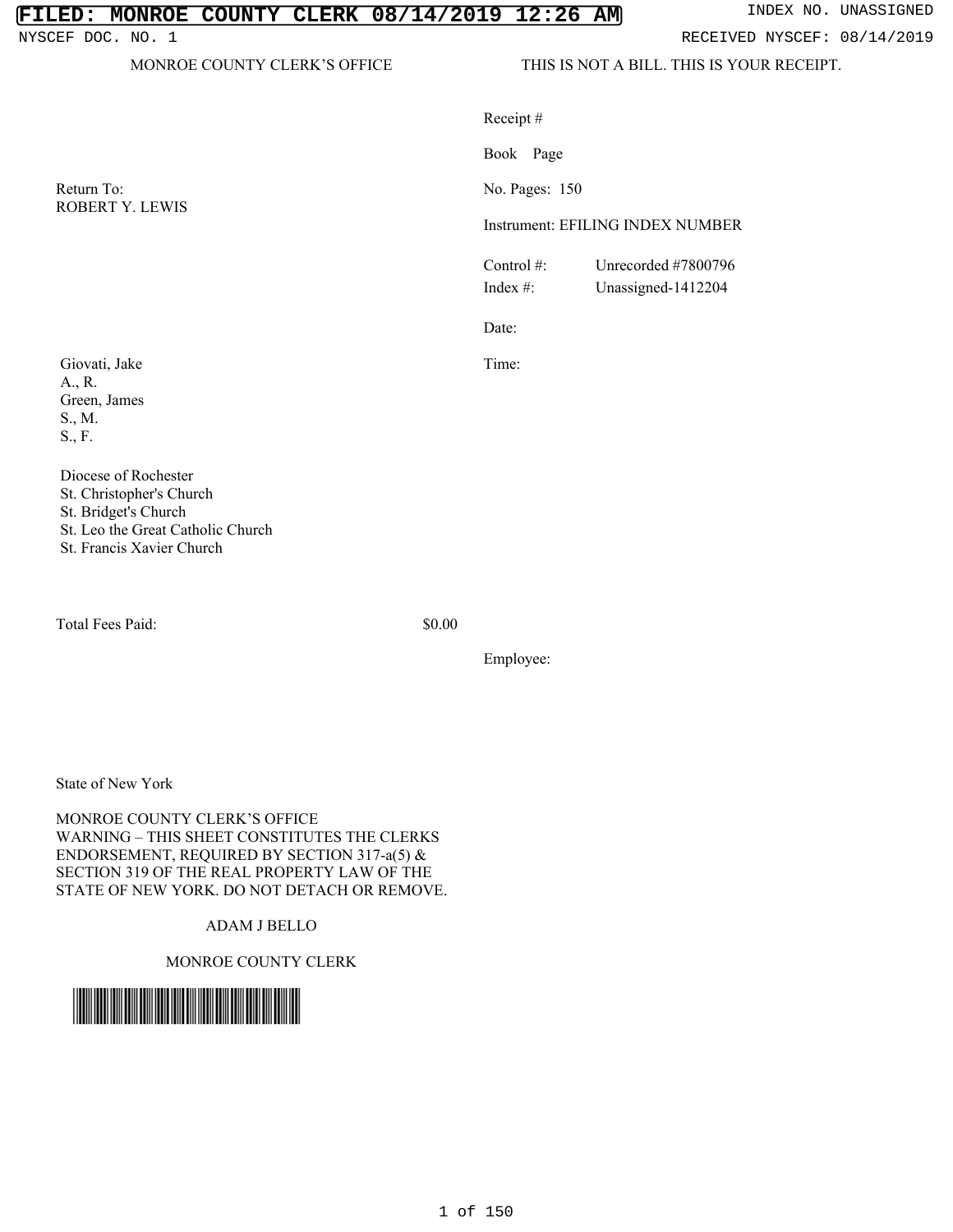## **FILED: MONROE COUNTY CLERK 08/14/2019 12:26 AM** INDEX NO. UNASSIGNED

# NEW YORK STATE SUPREME COURT MONROE COUNTY --------------------------------------------------------------------X JAKE GIOVATI; R.A.; JAMES GREEN; M.S.; F.S.; JOHN PEVC; J.K.; S.N.; S.B.; J.W.; KEVIN HIGLEY; and JAMES LENNOX, Index No.: \_\_\_\_\_\_\_\_\_\_\_\_\_\_\_ **SUMMONS**

Plaintiffs,

-against-

DIOCESE OF ROCHESTER; ST. CHRISTOPHER'S CHURCH; ST. BRIDGET'S CHURCH; ST. LEO THE GREAT CATHOLIC CHURCH; ST. FRANCIS XAVIER CHURCH; ST. BRIDGET'S CHURCH AND SCHOOL; GOOD SHEPHERD PARISH AND SCHOOL; HOLY ROSARY CHURCH AND SCHOOL; ST. BONIFACE CHURCH AND SCHOOL; CARDINAL MOONEY HIGH SCHOOL; MCQUAID JESUIT HIGH SCHOOL; ST. MARY OF THE ASSUMPTION; and, CHURCH OF THE ANNUNCIATION,

Defendants. ---------------------------------------------------------------------X

TO THE ABOVE NAMED DEFENDANTS:

YOU ARE HEREBY SUMMONED to answer the complaint in this action and to serve a copy of your answer, or, if the complaint is not served with this summons, to serve a notice of appearance, on the plaintiffs' attorneys within 20 days after the service of this summons, exclusive of the day of service (or within 30 days after the service is complete if this summons is not personally delivered to you within the State of New York); and in case of your failure to appear or answer, judgment will be taken against you by default for the relief demanded in the complaint.

Dated: August 14, 2019

Date Filed: \_\_\_\_\_\_\_\_\_\_\_\_\_\_\_

Plaintiffs designate Monroe County as the place of trial.

The basis of venue is one defendant's residence.

**Child Victims Act Proceeding 22 NYCRR 202.72**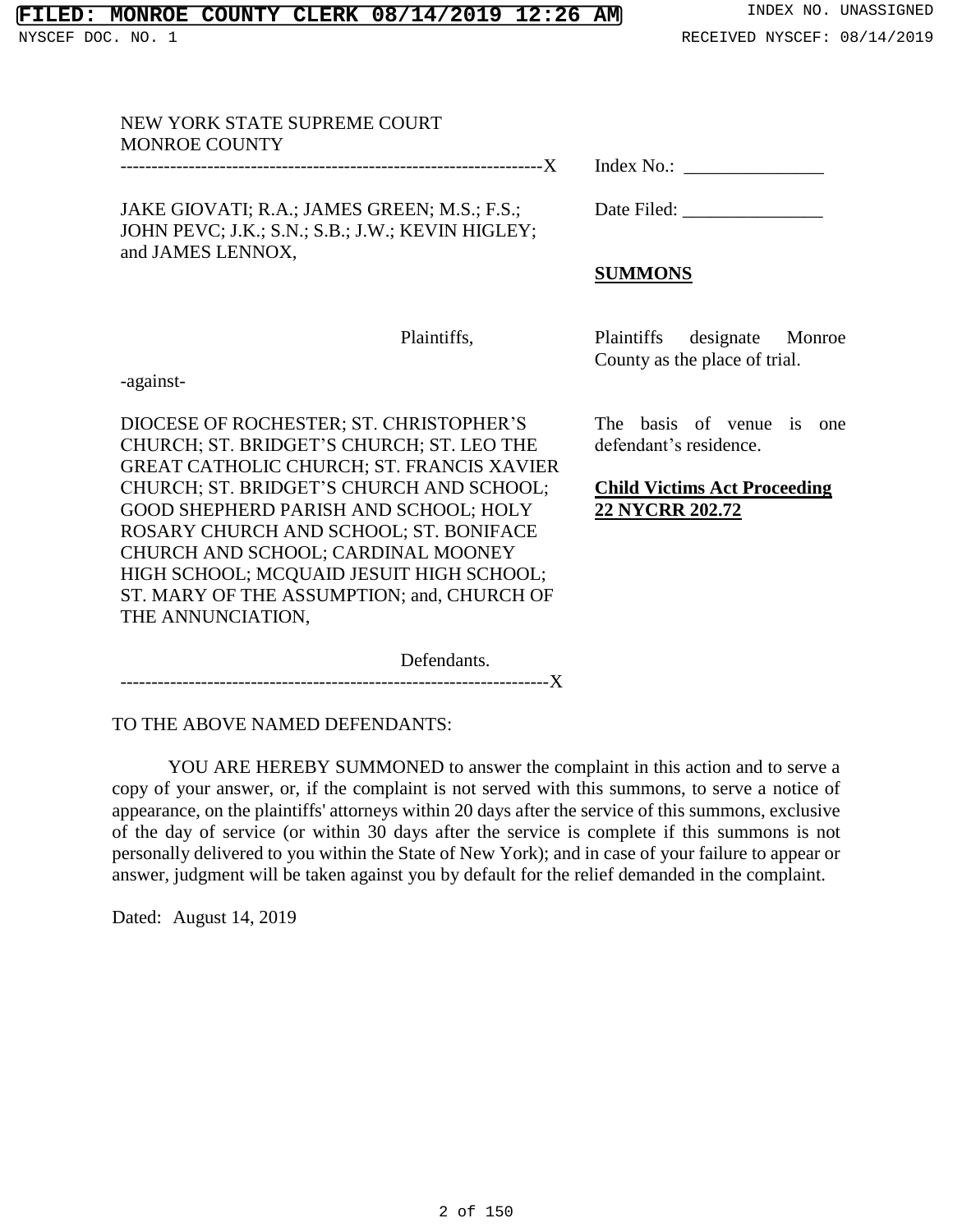# **FILED: MONROE COUNTY CLERK 08/14/2019 12:26 AM** INDEX NO. UNASSIGNED

Respectfully Yours,

MARSH LAW FIRM PLLC

By

James R. Marsh 151 East Post Road, Suite 102 White Plains, NY 10601-5210 Phone: 929-232-3235 jamesmarsh@marsh.law

Jennifer Freeman 151 East Post Road, Suite 102 White Plains, NY 10601-5210 Phone: 929-232-3128 jenniferfreeman@marsh.law

### PFAU COCHRAN VERTETIS AMALA PLLC

By Michael T. Pfau

403 Columbia St. Suite 500 Seattle, WA 98104 Phone: 206-462-4335 michael@pcvalaw.com *Pro hac vice forthcoming*

Jason P. Amala 403 Columbia St. Suite 500 Seattle, WA 98104 Phone: 206-462-4339 jason@pcvalaw.com *Pro hac vice forthcoming*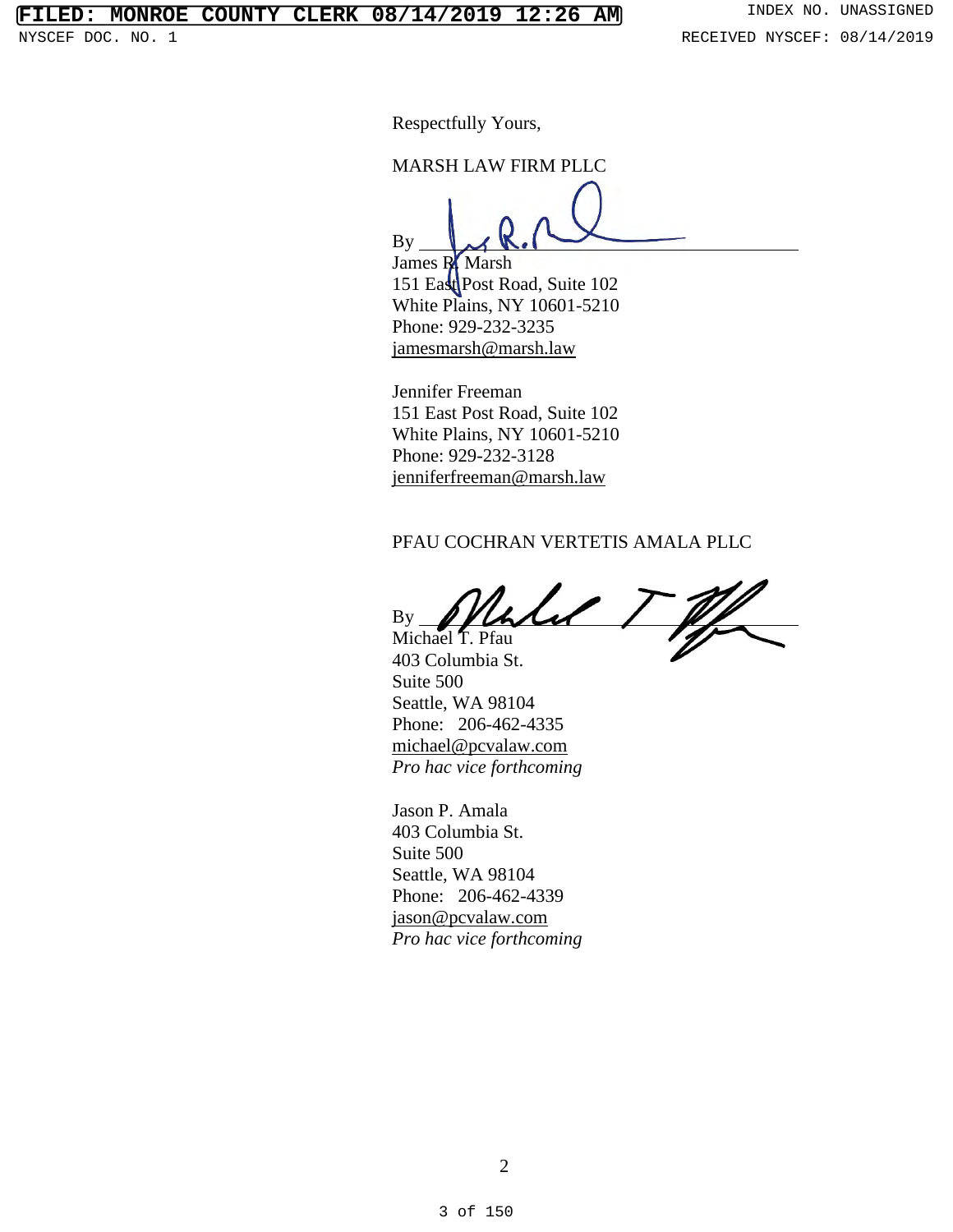Anelga Doumanian 403 Columbia St. Suite 500 Seattle, WA 98104 Phone: 206-451-8260 adoumanian@pcvalaw.com

Attorneys for Plaintiffs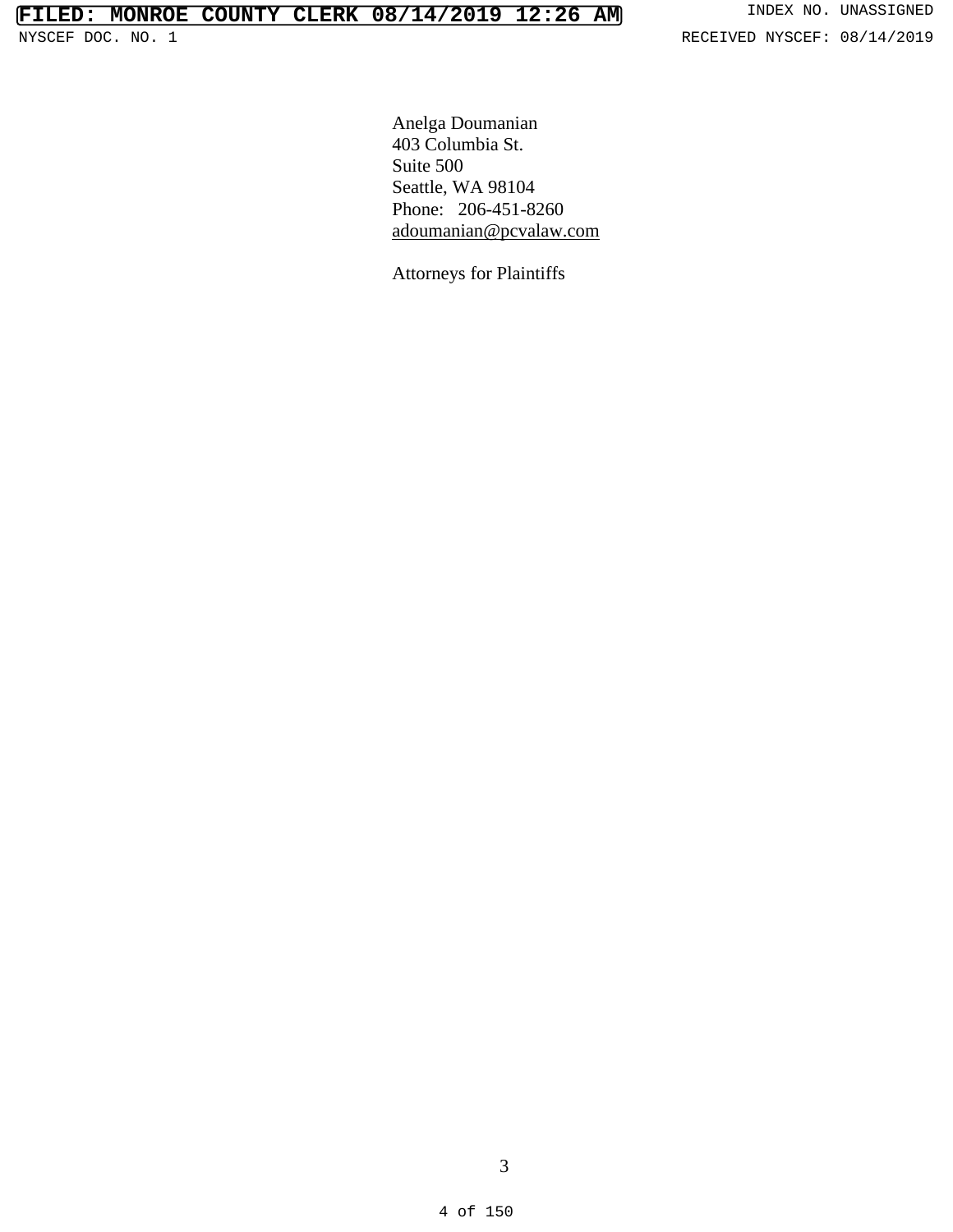# **MONROE COUNTY CLERK 08/14/2019 12:26 AM** INDEX NO. UNASSIGNED

# NEW YORK STATE SUPREME COURT MONROE COUNTY

JAKE GIOVATI; R.A.; JAMES GREEN; M.S.; F.S.; JOHN PEVC; J.K.; S.N.; S.B.; J.W.; KEVIN HIGLEY; and, JAMES LENNOX;

Index No.:  $\qquad$ 

**Child Victims Act Proceeding**

**COMPLAINT**

**22 NYCRR 202.72**

Plaintiffs,

-against-

DIOCESE OF ROCHESTER; ST. CHRISTOPHER'S CHURCH; ST. BRIDGET'S CHURCH; ST. LEO THE GREAT CATHOLIC CHURCH; ST. FRANCIS XAVIER CHURCH; ST. BRIDGET'S CHURCH AND SCHOOL; GOOD SHEPHERD PARISH AND SCHOOL; HOLY ROSARY CHURCH AND SCHOOL; ST. BONIFACE CHURCH AND SCHOOL; CARDINAL MOONEY HIGH SCHOOL; MCQUAID JESUIT HIGH SCHOOL; ST. MARY OF THE ASSUMPTION; and, CHURCH OF THE ANNUNCIATION,

Defendants.

---------------------------------------------------------------------

Plaintiffs, by and through their attorneys, the Marsh Law Firm PLLC and Pfau Cochran

Vertetis Amala PLLC, respectfully allege for their complaint the following:

# **I. INTRODUCTION**

1. The Diocese of Rochester (the "Diocese") knew for decades that its priests, clergy,

religious brother, school administrator, or teachers, religious sisters, school administrators, teachers, employees, and volunteers were using their positions within the Diocese to groom and to sexually abuse children. Despite that knowledge, the Diocese failed to take reasonable steps to protect children from being sexually abused and actively concealed the abuse.

2. In July 2019, following decades of denial and cover-up, the Diocese released a list of 26 priests that it determined had been credibly accused of sexual abusing children. Based on the Diocese's years of wrongful conduct, a reasonable person could and would conclude that it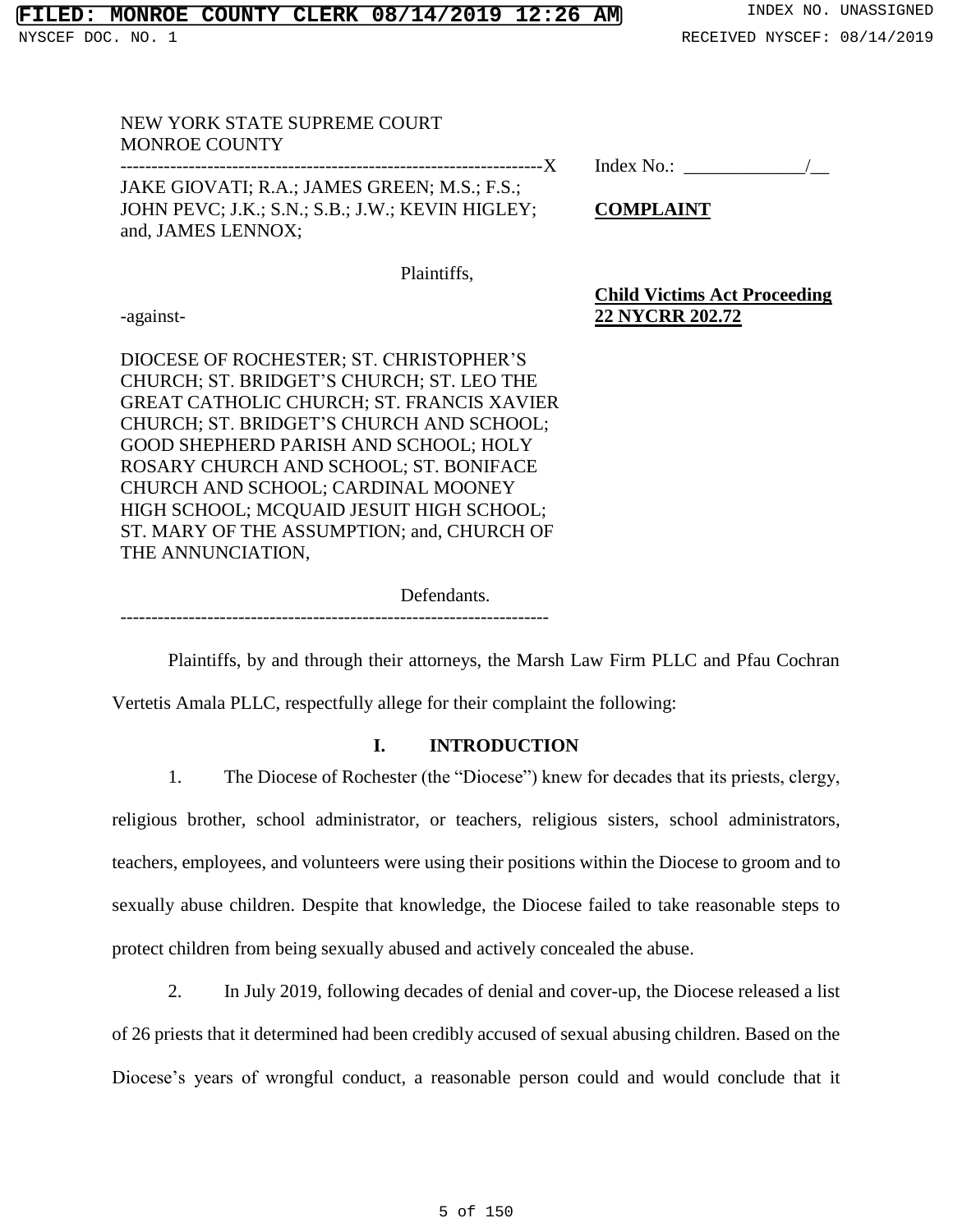knowingly and recklessly disregarded the abuse of children and chose to protect its reputation and wealth over those who deserved protection. The result is not surprising: hundreds, if not thousands, of children were sexually abused by Catholic clergy and others who served the Diocese. The plaintiffs in this lawsuit are some of those children who were sexually abused because of the Diocese's wrongful conduct.

# **II. PROCEEDING IN ACCORDANCE WITH CPLR 214-G AND 22 NYCRR 202.72**

3. This complaint is filed pursuant to the Child Victims Act (CVA) 2019 Sess. Law News of N.Y. Ch. 11 (S. 2440), CPLR 214-G, and 22 NVCRR 202.72. The CVA opened a historic one-year one-time window for victims and survivors of childhood sexual abuse in the State of New York to pursue lapsed claims. Prior to the passage of the CVA, each plaintiff's claims were timebarred the day they turned 22 years old. The enactment of the CVA allows plaintiffs, for the first time in their lives, to pursue restorative justice in New York State.

### **III. PARTIES**

4. Plaintiff Jake Giovati is an adult male who currently resides in Grand Island, New York.

5. Upon information and belief, the Diocese is currently a not-for-profit religious corporation organized under New York law with its principal office in Rochester, New York.

6. Upon information and belief, at all relevant times the Diocese conducted business as the "Diocese of Rochester" or "Rochester Diocese."

7. Upon information and belief, at all relevant times the Diocese employed priests and others who served various Catholic institutions and families, including plaintiff Jake Giovati and his family.

8. Upon information and belief, Father Robert O'Neill ("Father O'Neill") was a priest employed by the Diocese to serve Catholic families, including plaintiff Jake Giovati and his

2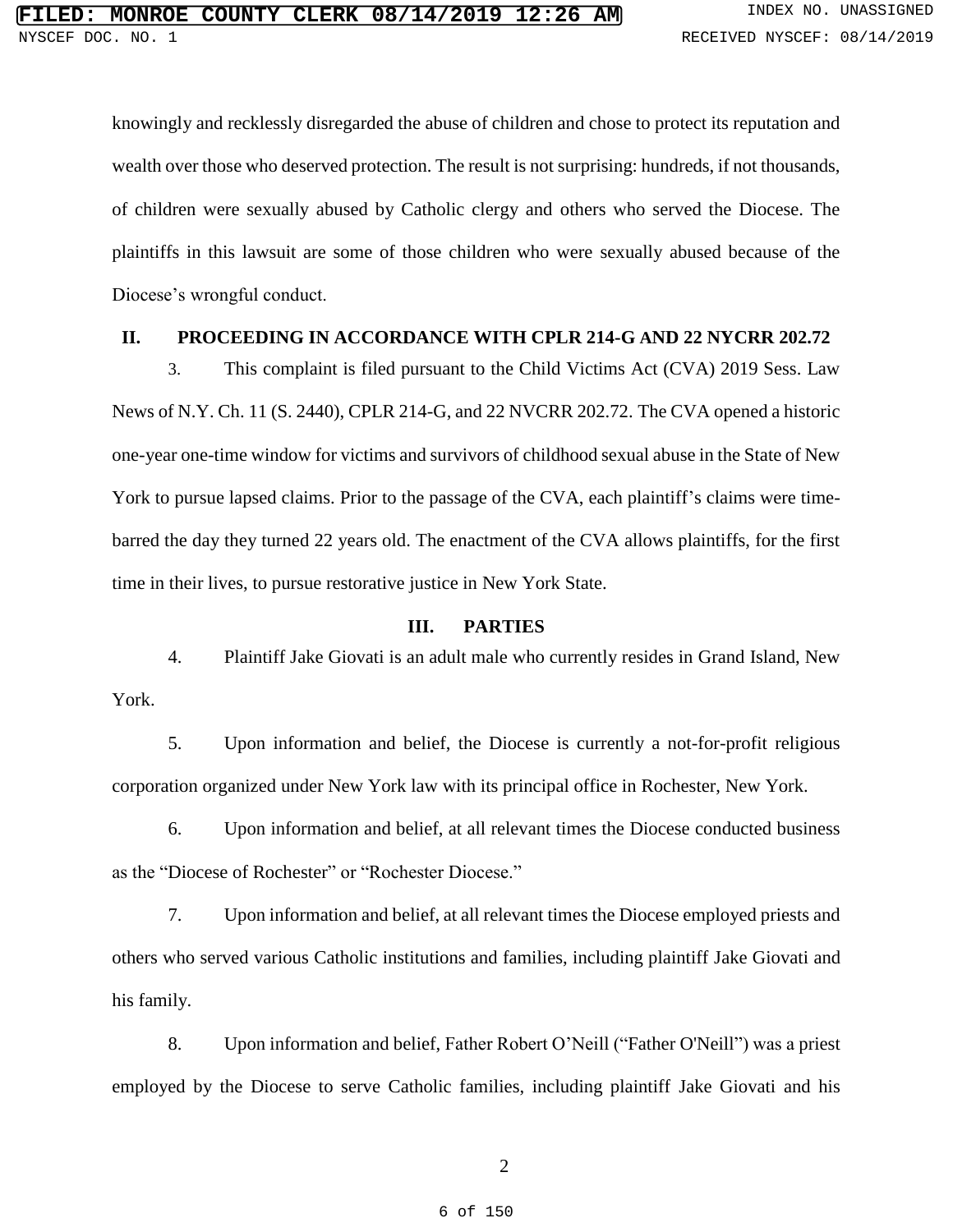family. During the time Father O'Neill was employed by the Diocese, he used his position as a priest to groom and to sexually abuse plaintiff Jake Giovati.

9. To the extent that the Diocese was a different entity, corporation, or organization during the period of time during which Father O'Neill used his position as a priest to sexually abuse plaintiff Jake Giovati, such entity, corporation, or organization is hereby on notice that it is intended to be a defendant in this lawsuit.

10. To the extent the Diocese is a successor to a different entity, corporation, or organization which existed during the period of time during which Father O'Neill used his position as a priest to sexually abuse plaintiff Jake Giovati, such predecessor entity, corporation, or organization is hereby on notice that it is intended to be a defendant in this lawsuit.

11. All such Diocese-related entities, corporations, or organizations are collectively referred to herein as the "Diocese."

12. Upon information and belief, at all relevant times defendant St. Christopher's Church ("St. Christopher's") was a not-for-profit religious corporation organized under New York law and wholly owned, operated, and controlled by the Diocese.

13. Upon information and belief, St. Christopher's is currently a not-for-profit religious corporation organized under New York law with its principal office in North Chili, New York.

14. Upon information and belief, at all relevant times St. Christopher's conducted business as "St. Christopher's Church" or "St. Christopher's."

15. St. Christopher's is a parish with a church located in North Chili, New York.

16. Upon information and belief, Father Robert O'Neill was a priest employed by St. Christopher's to serve Catholic families in its geographic jurisdiction, including plaintiff Jake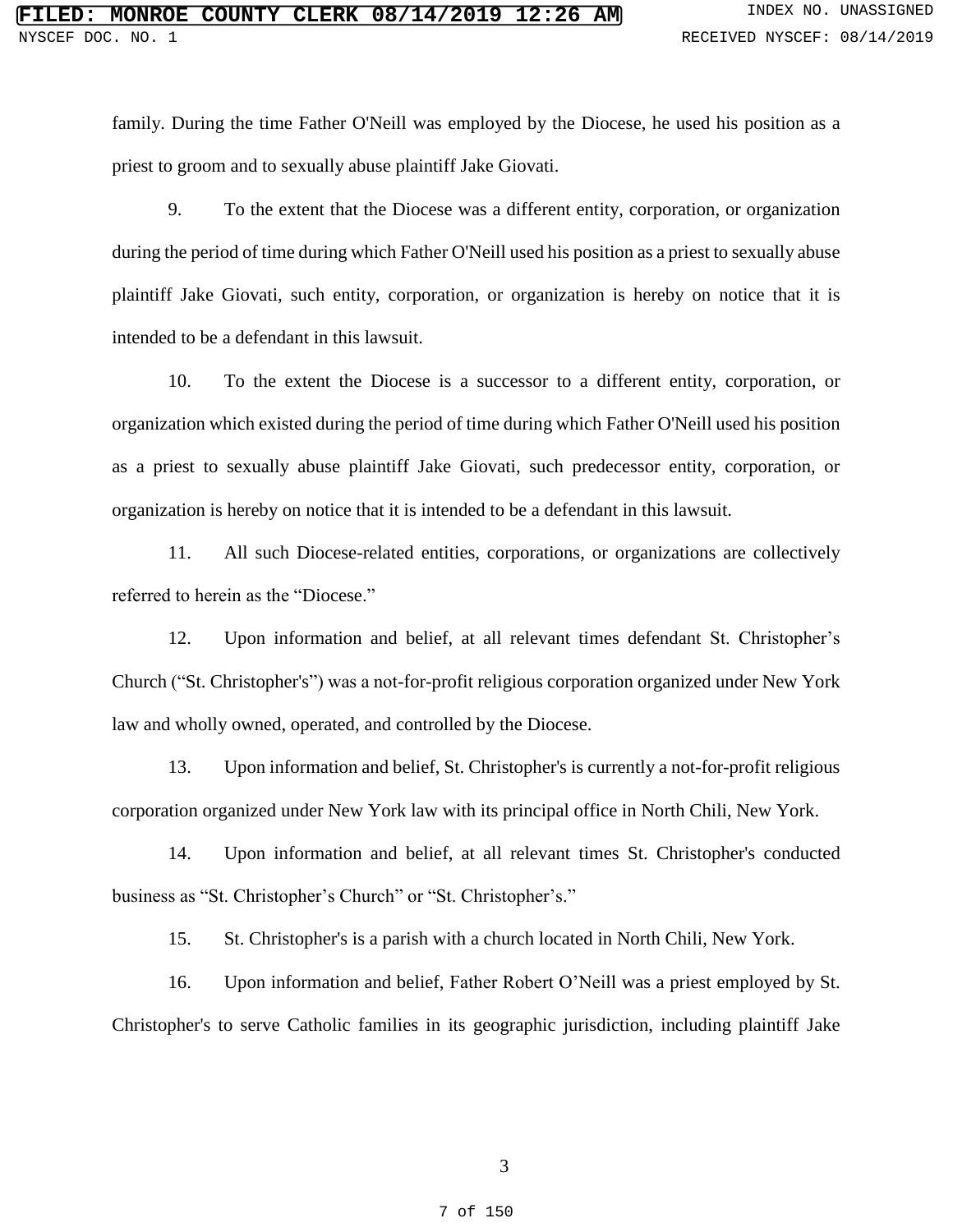Giovati and his family. During the time Father Robert O'Neill was employed by St. Christopher's, he used his position as a priest to groom and to sexually abuse plaintiff Jake Giovati.

17. To the extent that St. Christopher's was a different entity, corporation, or organization during the period of time during which Father O'Neill used his position as a priest to sexually abuse Jake, such entity, corporation, or organization is hereby on notice that it is intended to be a defendant in this lawsuit.

18. To the extent St. Christopher's is a successor to a different entity, corporation, or organization which existed during the period of time during which Father O'Neill used his position as a priest to sexually abuse Jake, such predecessor entity, corporation, or organization is hereby on notice that it is intended to be a defendant in this lawsuit.

19. All such St. Christopher's-related entities, corporations, or organizations are collectively referred to herein as "St. Christopher's."

20. Plaintiff R.A. is an adult male who currently resides in Port Richey, Florida.

21. While he was a minor, plaintiff R.A. was a victim of one or more criminal sex acts in the State of New York. Since such criminal violation is the basis for this action, plaintiff R.A. is entitled to the protection of Civil Rights Law 50-b and will file a motion asking this Court for permission to proceed using a pseudonym.

22. In the alternative, plaintiff R.A. will seek a stipulation from the defendants agreeing to enter into a protective order which will ensure that his identity is protected from the public while allowing the defendants full access to information necessary for their defense.

23. Upon information and belief, at all relevant times the Diocese employed priests and others who served various Catholic institutions and families, including plaintiff R.A. and his family.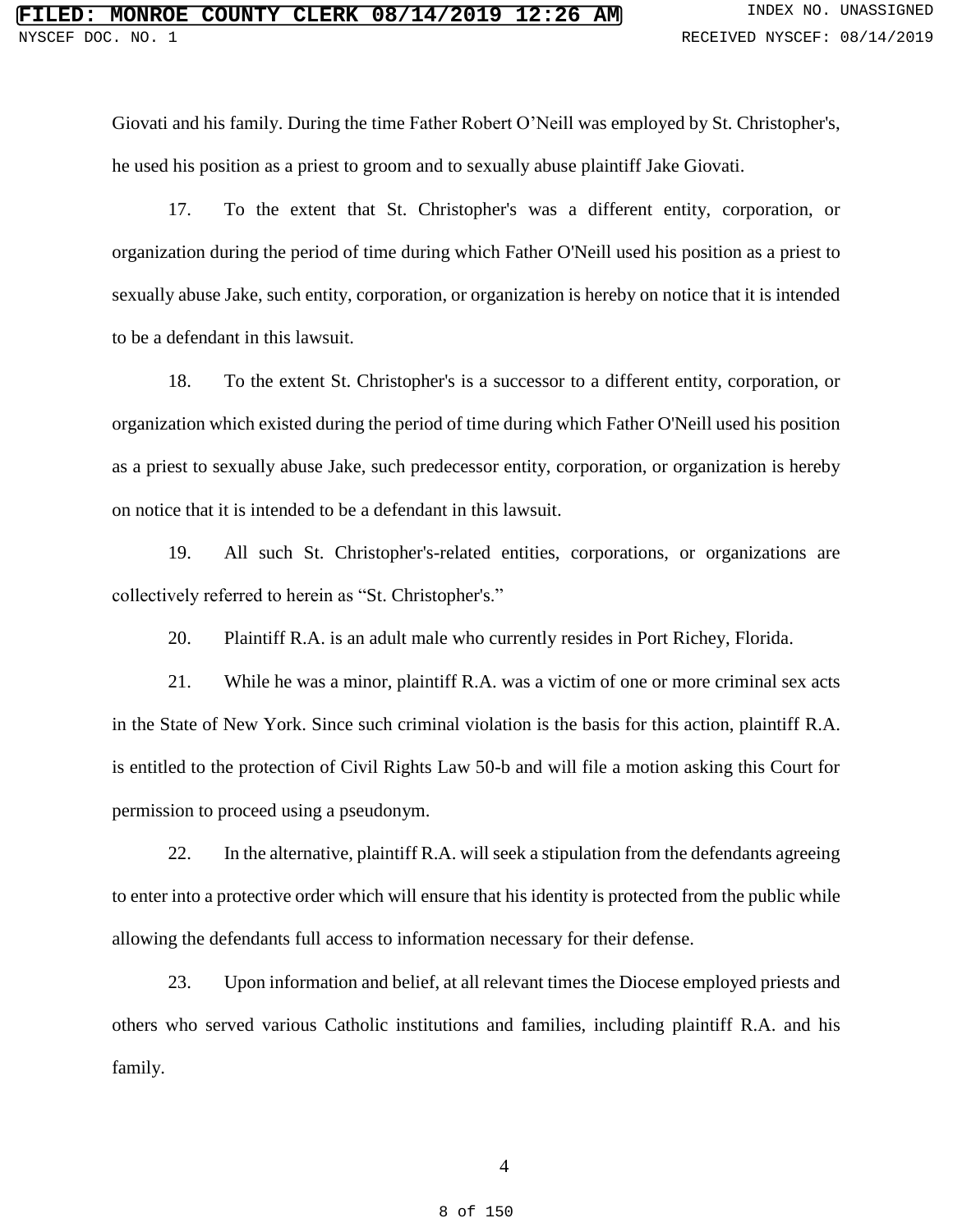24. Upon information and belief, Father Francis Vogt ("Father Vogt") was a priest employed by the Diocese to serve Catholic families, including plaintiff R.A. and hisfamily. During the time Father Vogt was employed by the Diocese, he used his position as a priest to groom and to sexually abuse plaintiff R.A.

25. To the extent that the Diocese was a different entity, corporation, or organization during the period of time during which Father Vogt used his position as a priest to sexually abuse plaintiff R.A., such entity, corporation, or organization is hereby on notice that it is intended to be a defendant in this lawsuit.

26. To the extent the Diocese is a successor to a different entity, corporation, or organization which existed during the period of time during which Father Vogt used his position as a priest to sexually abuse plaintiff R.A., such predecessor entity, corporation, or organization is hereby on notice that it is intended to be a defendant in this lawsuit.

27. All such Diocese-related entities, corporations, or organizations are collectively referred to herein as the "Diocese."

28. Upon information and belief, at all relevant times defendant St. Bridget's Church ("St. Bridget's") was a not-for-profit religious corporation organized under New York law and wholly owned, operated, and controlled by the Diocese.

29. Upon information and belief, St. Bridget's is currently a not-for-profit religious corporation organized under New York law with its principal office in Rochester, New York.

30. Upon information and belief, at all relevant times St. Bridget's conducted business as "St. Bridget's Church and School," "St. Bridget's Church," "St. Bridget's School," or "St. Bridget's."

31. St. Bridget's is a parish with a church and school located in Rochester, New York.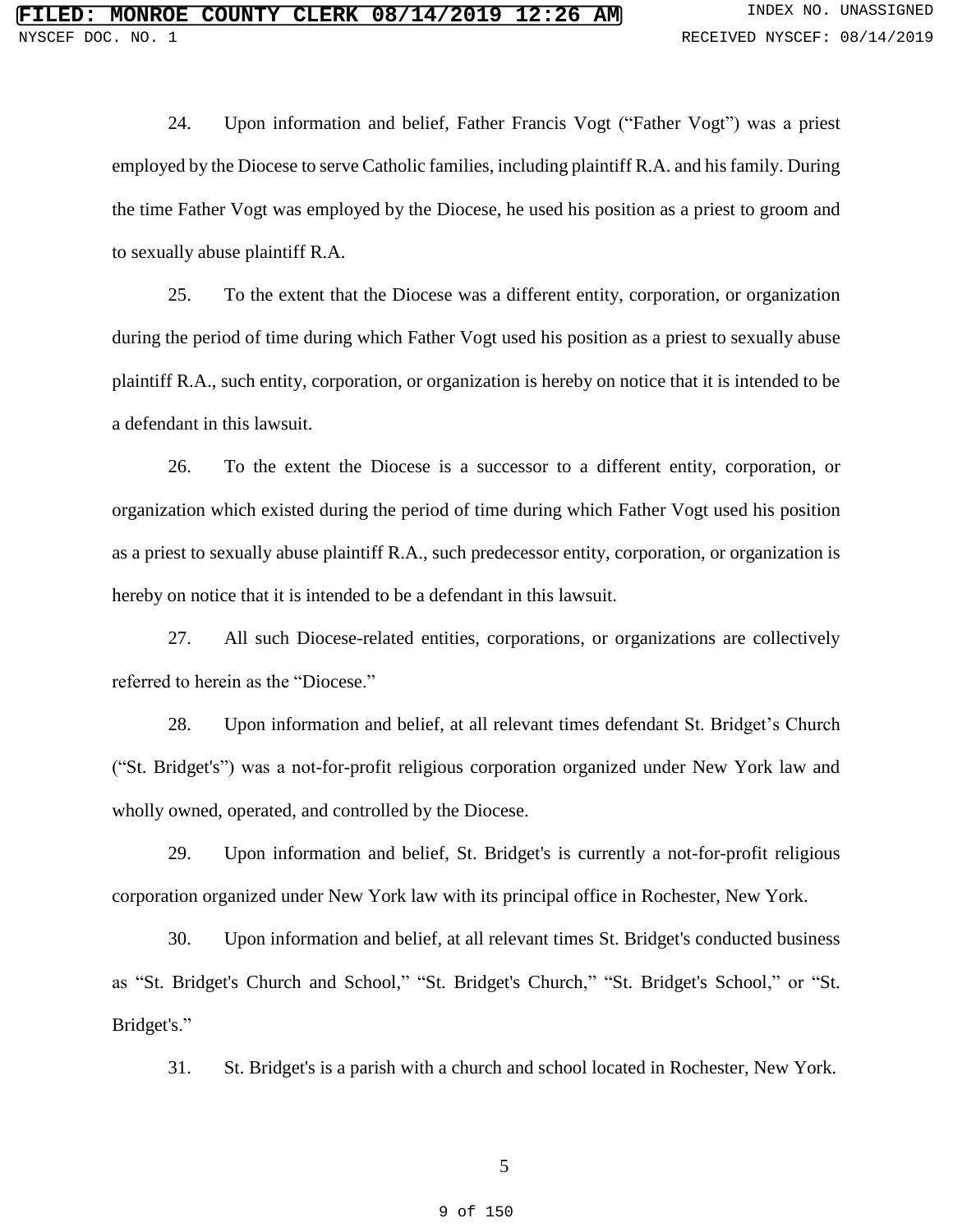32. Upon information and belief, Father Francis Vogt was a priest employed by St. Bridget's to serve Catholic families in its geographic jurisdiction, including plaintiff R.A. and his family. During the time Father Francis Vogt was employed by St. Bridget's, he used his position as a priest to groom and to sexually abuse plaintiff R.A.

33. To the extent that St. Bridget's was a different entity, corporation, or organization during the period of time during which Father Vogt used his position as a priest to sexually abuse R.A., such entity, corporation, or organization is hereby on notice that it is intended to be a defendant in this lawsuit.

34. To the extent St. Bridget's is a successor to a different entity, corporation, or organization which existed during the period of time during which Father Vogt used his position as a priest to sexually abuse R.A., such predecessor entity, corporation, or organization is hereby on notice that it is intended to be a defendant in this lawsuit.

35. All such St. Bridget's-related entities, corporations, or organizations are collectively referred to herein as "St. Bridget's."

36. Plaintiff James Green is an adult male who currently resides in Rochester, New York.

37. Upon information and belief, at all relevant times the Diocese employed priests and others who served various Catholic institutions and families, including plaintiff James Green and his family.

38. Upon information and belief, Father Jacob Rauber ("Father Rauber") was a priest employed by the Diocese to serve Catholic families, including plaintiff James Green and his family. During the time Father Rauber was employed by the Diocese, he used his position as a priest to groom and to sexually abuse plaintiff James Green.

6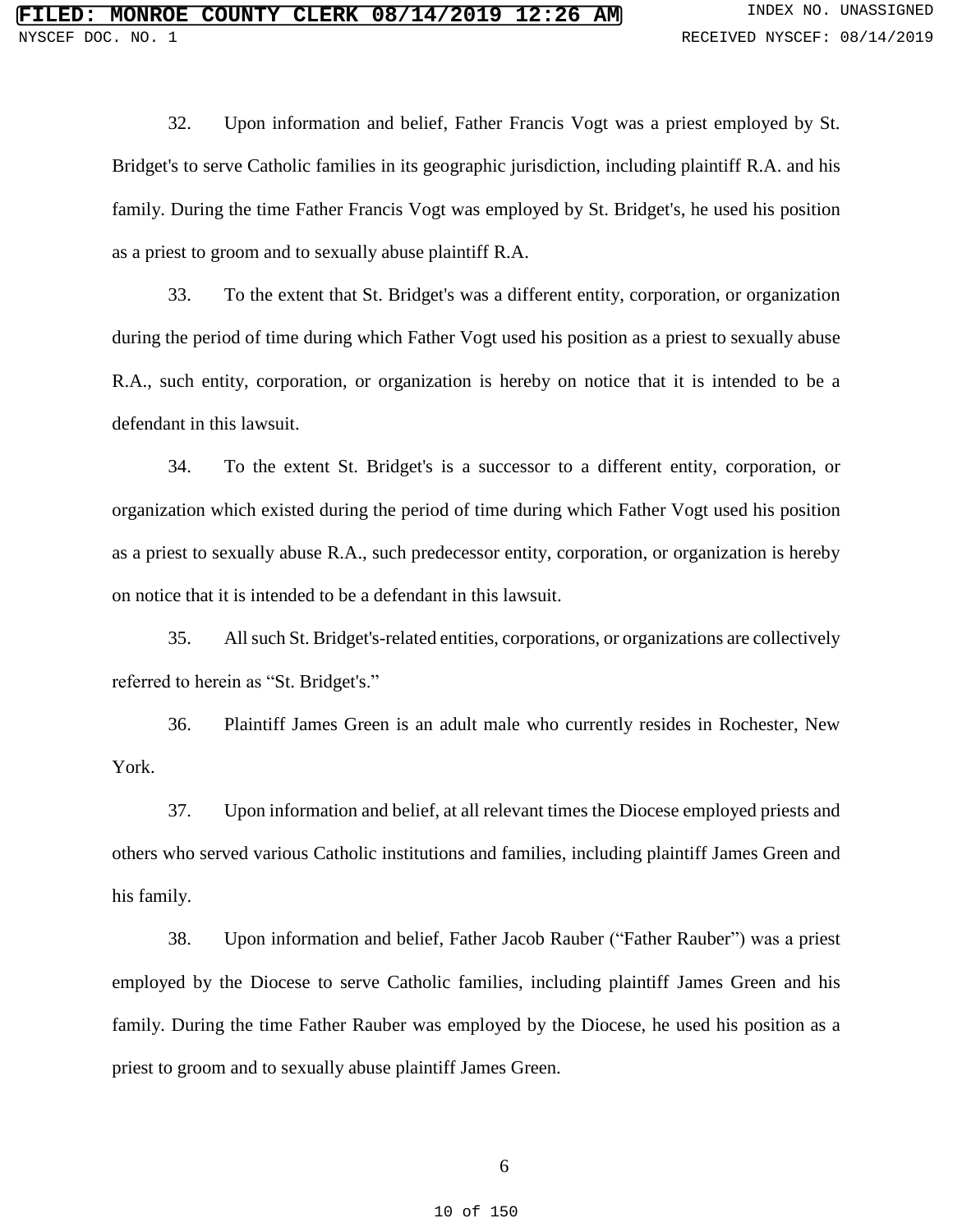39. To the extent that the Diocese was a different entity, corporation, or organization during the period of time during which Father Rauber used his position as a priest to sexually abuse plaintiff James Green, such entity, corporation, or organization is hereby on notice that it is intended to be a defendant in this lawsuit.

40. To the extent the Diocese is a successor to a different entity, corporation, or organization which existed during the period of time during which Father Rauber used his position as a priest to sexually abuse plaintiff James Green, such predecessor entity, corporation, or organization is hereby on notice that it is intended to be a defendant in this lawsuit.

41. All such Diocese-related entities, corporations, or organizations are collectively referred to herein as the "Diocese."

42. Upon information and belief, at all relevant times defendant St. Leo the Great Catholic Church ("St. Leo's") was a not-for-profit religious corporation organized under New York law and wholly owned, operated, and controlled by the Diocese.

43. Upon information and belief, St. Leo's is currently a not-for-profit religious corporation organized under New York law with its principal office in Hilton, New York.

44. Upon information and belief, at all relevant times St. Leo's conducted business as "St. Leo the Great Catholic Church," "St. Leo the Great," or "St. Leo's."

45. St. Leo's is a parish with a church located in Hilton, New York.

46. Upon information and belief, Father Jacob Rauber was a priest employed by St. Leo's to serve Catholic families in its geographic jurisdiction, including plaintiff James Green and his family. During the time Father Jacob Rauber was employed by St. Leo's, he used his position as a priest to groom and to sexually abuse plaintiff James Green.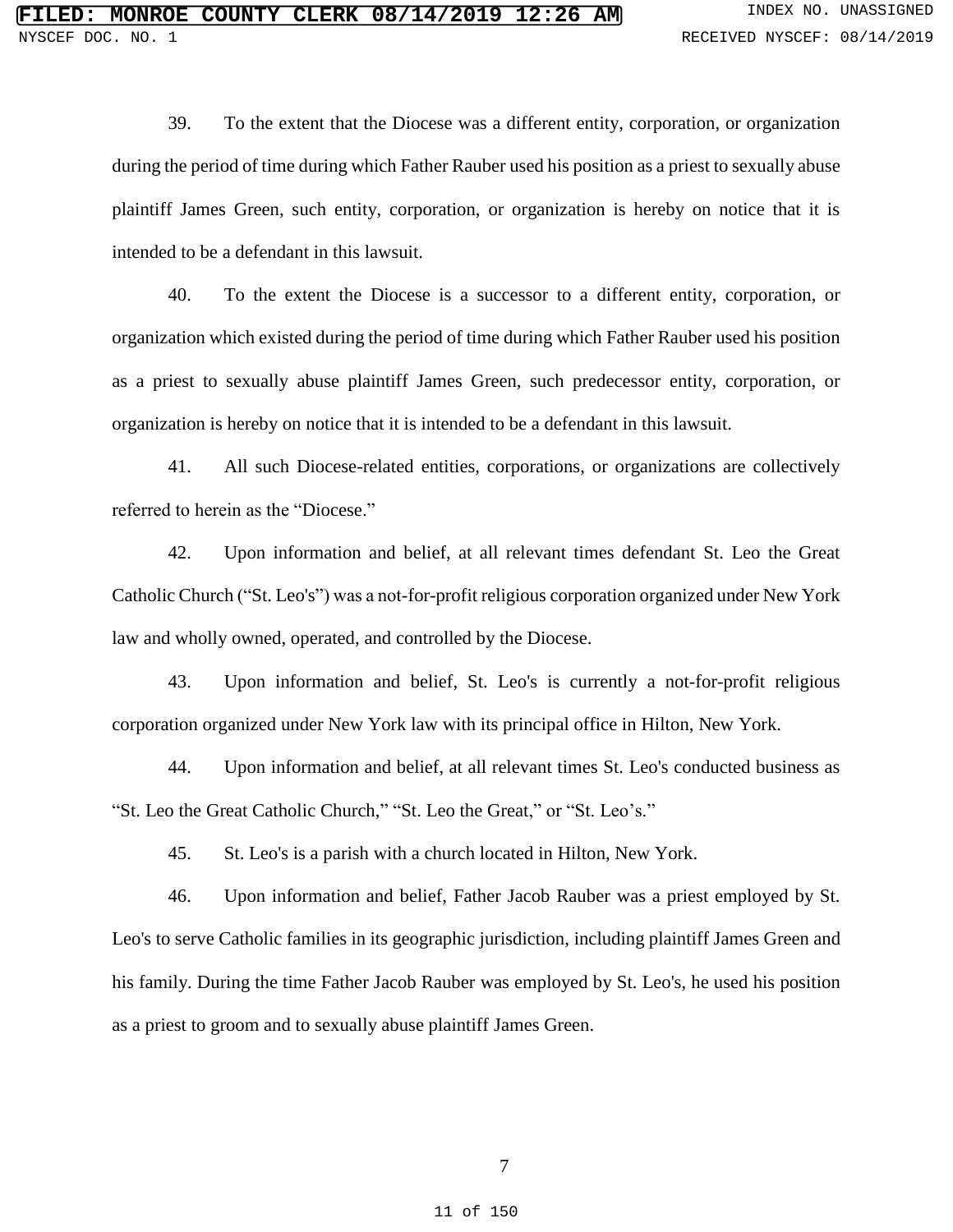47. To the extent that St. Leo's was a different entity, corporation, or organization during the period of time during which Father Rauber used his position as a priest to sexually abuse James, such entity, corporation, or organization is hereby on notice that it is intended to be a defendant in this lawsuit.

48. To the extent St. Leo's is a successor to a different entity, corporation, or organization which existed during the period of time during which Father Rauber used his position as a priest to sexually abuse James, such predecessor entity, corporation, or organization is hereby on notice that it is intended to be a defendant in this lawsuit.

49. All such St. Leo's-related entities, corporations, or organizations are collectively referred to herein as "St. Leo's."

50. Plaintiff M.S. is an adult male who currently resides in Rochester, New York.

51. While he was a minor, plaintiff M.S. was a victim of one or more criminal sex acts in the State of New York. Since such criminal violation is the basis for this action, plaintiff M.S. is entitled to the protection of Civil Rights Law 50-b and will file a motion asking this Court for permission to proceed using a pseudonym.

52. In the alternative, plaintiff M.S. will seek a stipulation from the defendants agreeing to enter into a protective order which will ensure that his identity is protected from the public while allowing the defendants full access to information necessary for their defense.

53. Upon information and belief, at all relevant times the Diocese employed priests and others who served various Catholic institutions and families, including plaintiff M.S. and his family.

54. Upon information and belief, Father Joseph Beatini ("Father Beatini") was a priest employed by the Diocese to serve Catholic families, including plaintiff M.S. and his family.

8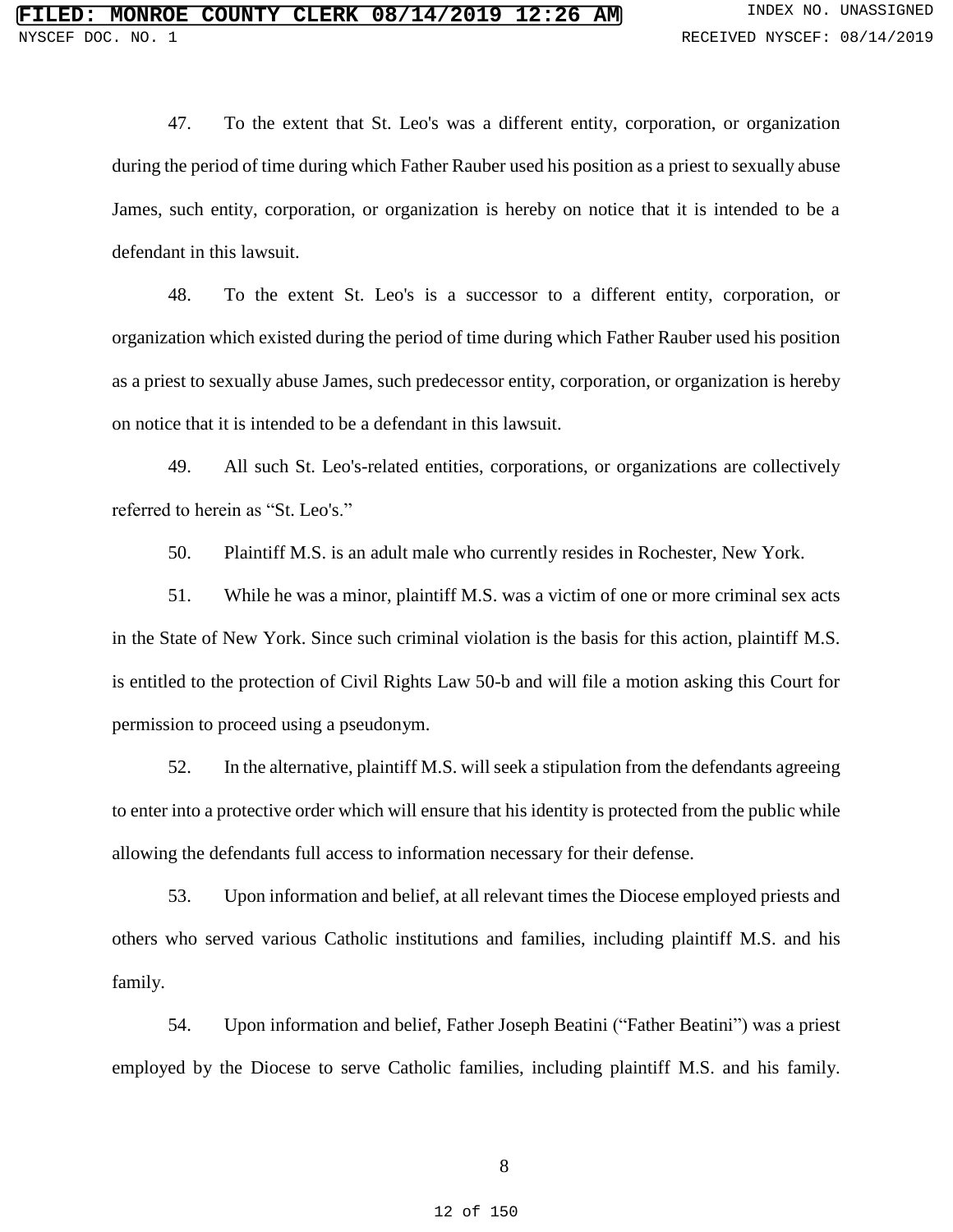During the time Father Beatini was employed by the Diocese, he used his position as a priest to groom and to sexually abuse plaintiff M.S.

55. To the extent that the Diocese was a different entity, corporation, or organization during the period of time during which Father Beatini used his position as a priest to sexually abuse plaintiff M.S., such entity, corporation, or organization is hereby on notice that it is intended to be a defendant in this lawsuit.

56. To the extent the Diocese is a successor to a different entity, corporation, or organization which existed during the period of time during which Father Beatini used his position as a priest to sexually abuse plaintiff M.S., such predecessor entity, corporation, or organization is hereby on notice that it is intended to be a defendant in this lawsuit.

57. All such Diocese-related entities, corporations, or organizations are collectively referred to herein as the "Diocese."

58. Upon information and belief, at all relevant times defendant St. Francis Xavier Church ("St. Francis") was a not-for-profit religious corporation organized under New York law and wholly owned, operated, and controlled by the Diocese.

59. Upon information and belief, St. Francis is currently a not-for-profit religious corporation organized under New York law with its principal office in Rochester, New York.

60. Upon information and belief, at all relevant times St. Francis conducted business as "St. Francis Xavier Church" or "St. Francis."

61. St. Francis is a parish with a church located in Rochester, New York.

62. Upon information and belief, Father Joseph Beatini was a priest employed by St. Francis to serve Catholic families in its geographic jurisdiction, including plaintiff M.S. and his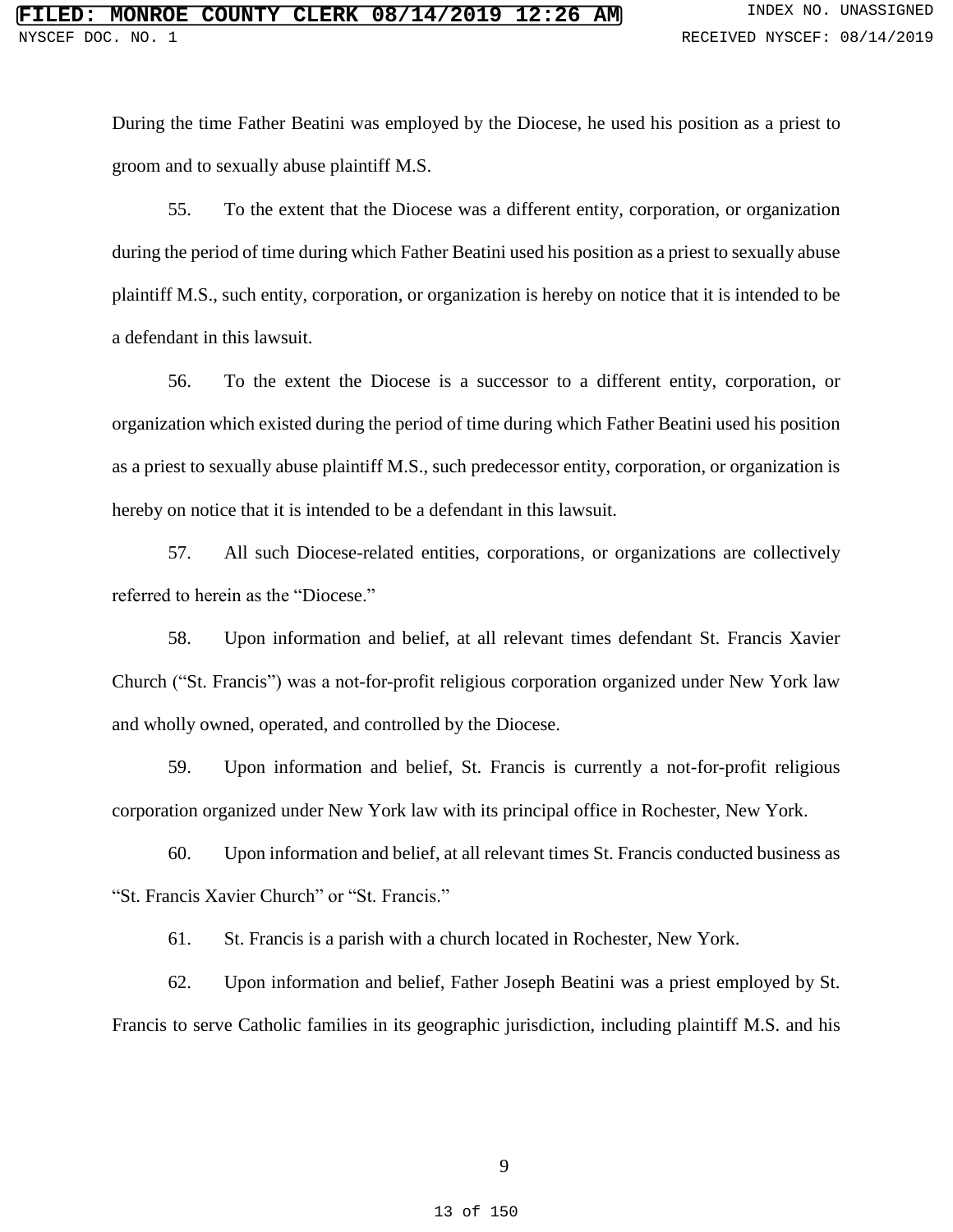family. During the time Father Joseph Beatini was employed by St. Francis, he used his position as a priest to groom and to sexually abuse plaintiff M.S.

63. To the extent that St. Francis was a different entity, corporation, or organization during the period of time during which Father Beatini used his position as a priest to sexually abuse M.S., such entity, corporation, or organization is hereby on notice that it is intended to be a defendant in this lawsuit.

64. To the extent St. Francis is a successor to a different entity, corporation, or organization which existed during the period of time during which Father Beatini used his position as a priest to sexually abuse M.S., such predecessor entity, corporation, or organization is hereby on notice that it is intended to be a defendant in this lawsuit.

65. All such St. Francis-related entities, corporations, or organizations are collectively referred to herein as "St. Francis."

66. Plaintiff F.S. is an adult male who currently resides in Rochester, New York.

67. While he was a minor, plaintiff F.S. was a victim of one or more criminal sex acts in the State of New York. Since such criminal violation is the basis for this action, plaintiff F.S. is entitled to the protection of Civil Rights Law 50-b and will file a motion asking this Court for permission to proceed using a pseudonym.

68. In the alternative, plaintiff F.S. will seek a stipulation from the defendants agreeing to enter into a protective order which will ensure that his identity is protected from the public while allowing the defendants full access to information necessary for their defense.

69. Upon information and belief, at all relevant times the Diocese employed priests and others who served various Catholic institutions and families, including plaintiff F.S. and hisfamily.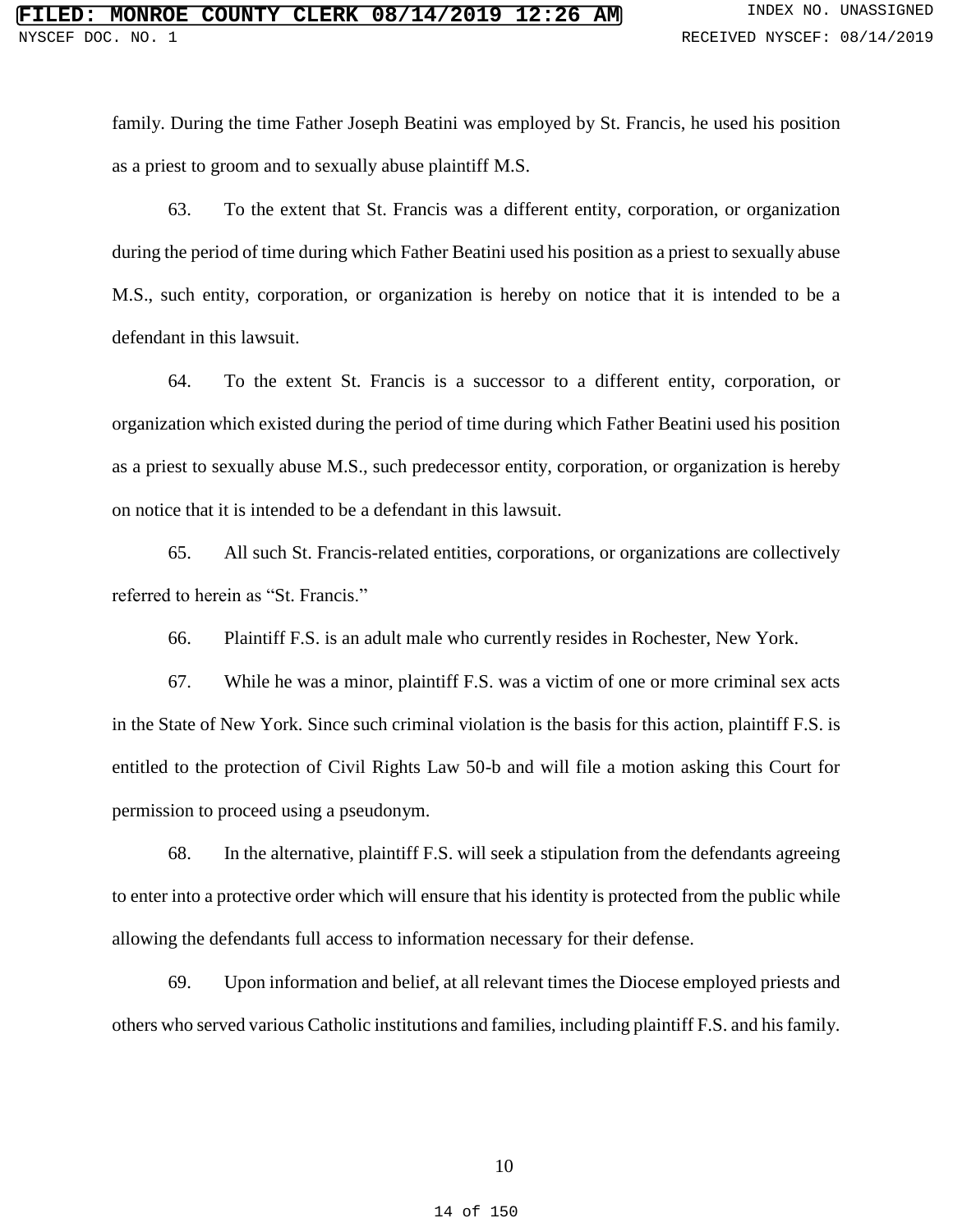70. Upon information and belief, Father Francis Vogt ("Father Vogt") was a priest employed by the Diocese to serve Catholic families, including plaintiff F.S. and his family. During the time Father Vogt was employed by the Diocese, he used his position as a priest to groom and to sexually abuse plaintiff F.S.

71. To the extent that the Diocese was a different entity, corporation, or organization during the period of time during which Father Vogt used his position as a priest to sexually abuse plaintiff F.S., such entity, corporation, or organization is hereby on notice that it is intended to be a defendant in this lawsuit.

72. To the extent the Diocese is a successor to a different entity, corporation, or organization which existed during the period of time during which Father Vogt used his position as a priest to sexually abuse plaintiff F.S., such predecessor entity, corporation, or organization is hereby on notice that it is intended to be a defendant in this lawsuit.

73. All such Diocese-related entities, corporations, or organizations are collectively referred to herein as the "Diocese."

74. Upon information and belief, at all relevant times defendant St. Bridget's Church and School ("St. Bridget's") was a not-for-profit religious corporation organized under New York law and wholly owned, operated, and controlled by the Diocese.

75. Upon information and belief, St. Bridget's is currently a not-for-profit religious corporation organized under New York law with its principal office in Rochester, New York.

76. Upon information and belief, at all relevant times St. Bridget's conducted business as "St. Bridget's Church and School," "St. Bridget's Church," "St. Bridget's School," or "St. Bridget's."

77. St. Bridget's is a parish with a church and school located in Rochester, New York.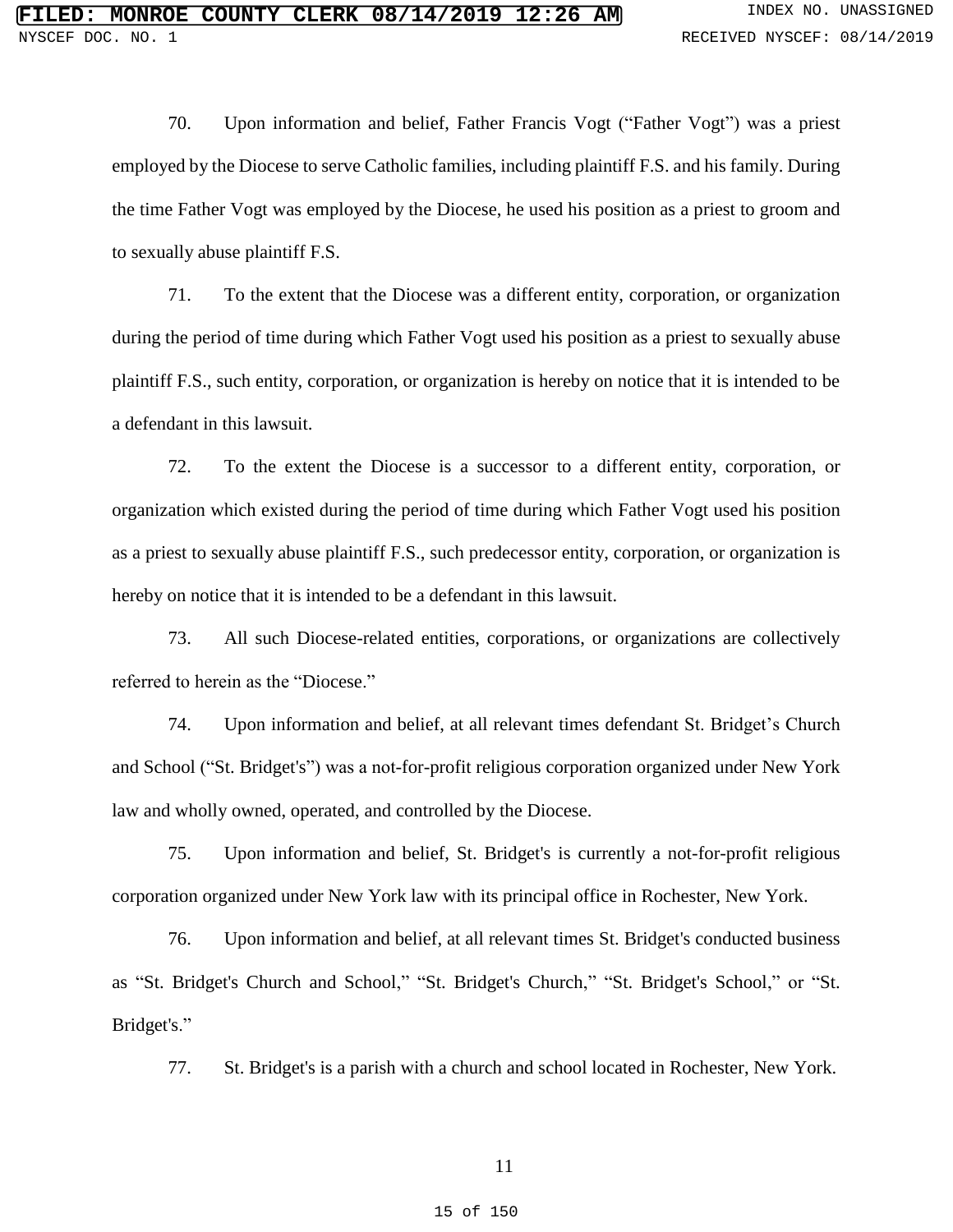78. Upon information and belief, Father Francis Vogt was a priest employed by St. Bridget's to serve Catholic families in its geographic jurisdiction, including plaintiff F.S. and his family. During the time Father Francis Vogt was employed by St. Bridget's, he used his position as a priest to groom and to sexually abuse plaintiff F.S.

79. To the extent that St. Bridget's was a different entity, corporation, or organization during the period of time during which Father Vogt used his position as a priest to sexually abuse F.S., such entity, corporation, or organization is hereby on notice that it is intended to be a defendant in this lawsuit.

80. To the extent St. Bridget's is a successor to a different entity, corporation, or organization which existed during the period of time during which Father Vogt used his position as a priest to sexually abuse F.S., such predecessor entity, corporation, or organization is hereby on notice that it is intended to be a defendant in this lawsuit.

81. All such St. Bridget's-related entities, corporations, or organizations are collectively referred to herein as "St. Bridget's."

82. Plaintiff John Pevc is an adult male who currently resides in Rochester, New York.

83. Upon information and belief, at all relevant times the Diocese employed priests and others who served various Catholic institutions and families, including plaintiff John Pevc and his family.

84. Upon information and belief, Father Robert Miller ("Father Miller") was a priest employed by the Diocese to serve Catholic families, including plaintiff John Pevc and his family. During the time Father Miller was employed by the Diocese, he used his position as a priest to groom and to sexually abuse plaintiff John Pevc.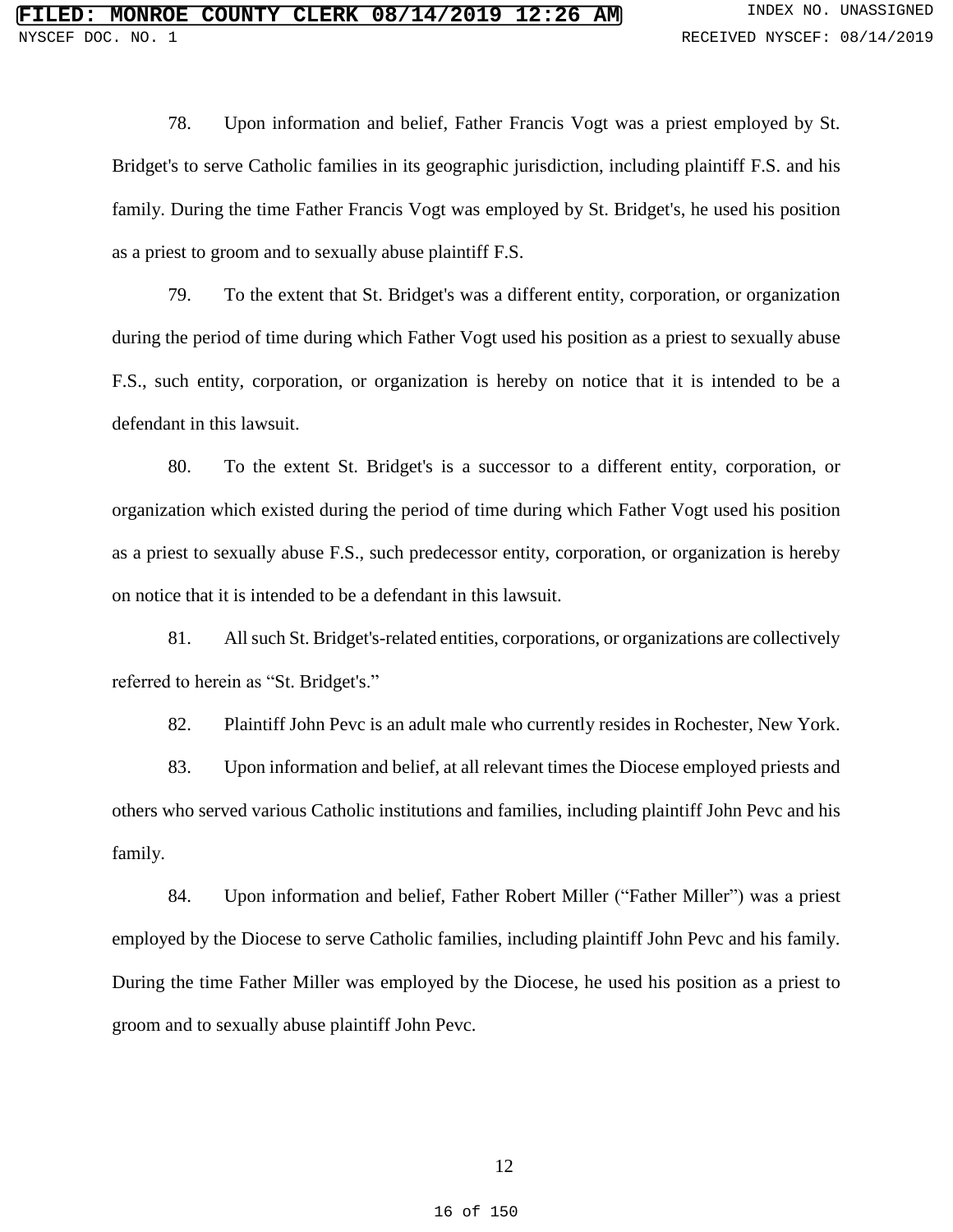85. To the extent that the Diocese was a different entity, corporation, or organization during the period of time during which Father Miller used his position as a priest to sexually abuse plaintiff John Pevc, such entity, corporation, or organization is hereby on notice that it is intended to be a defendant in this lawsuit.

86. To the extent the Diocese is a successor to a different entity, corporation, or organization which existed during the period of time during which Father Miller used his position as a priest to sexually abuse plaintiff John Pevc, such predecessor entity, corporation, or organization is hereby on notice that it is intended to be a defendant in this lawsuit.

87. All such Diocese-related entities, corporations, or organizations are collectively referred to herein as the "Diocese."

88. Upon information and belief, at all relevant times defendant Good Shepherd Church and School ("Good Shepherd") was a not-for-profit religious corporation organized under New York law and wholly owned, operated, and controlled by the Diocese.

89. Upon information and belief, Good Shepherd is currently a not-for-profit religious corporation organized under New York law with its principal office in Henrietta, New York.

90. Upon information and belief, at all relevant times Good Shepherd conducted business as "Good Shepherd Church and School," "Good Shepherd Church," "Good Shepherd School," or "Good Shepherd."

91. Good Shepherd is a parish with a church and school located in Henrietta, New York.

92. Upon information and belief, Father Robert Miller was a priest employed by Good Shepherd to serve Catholic families in its geographic jurisdiction, including plaintiff John Pevc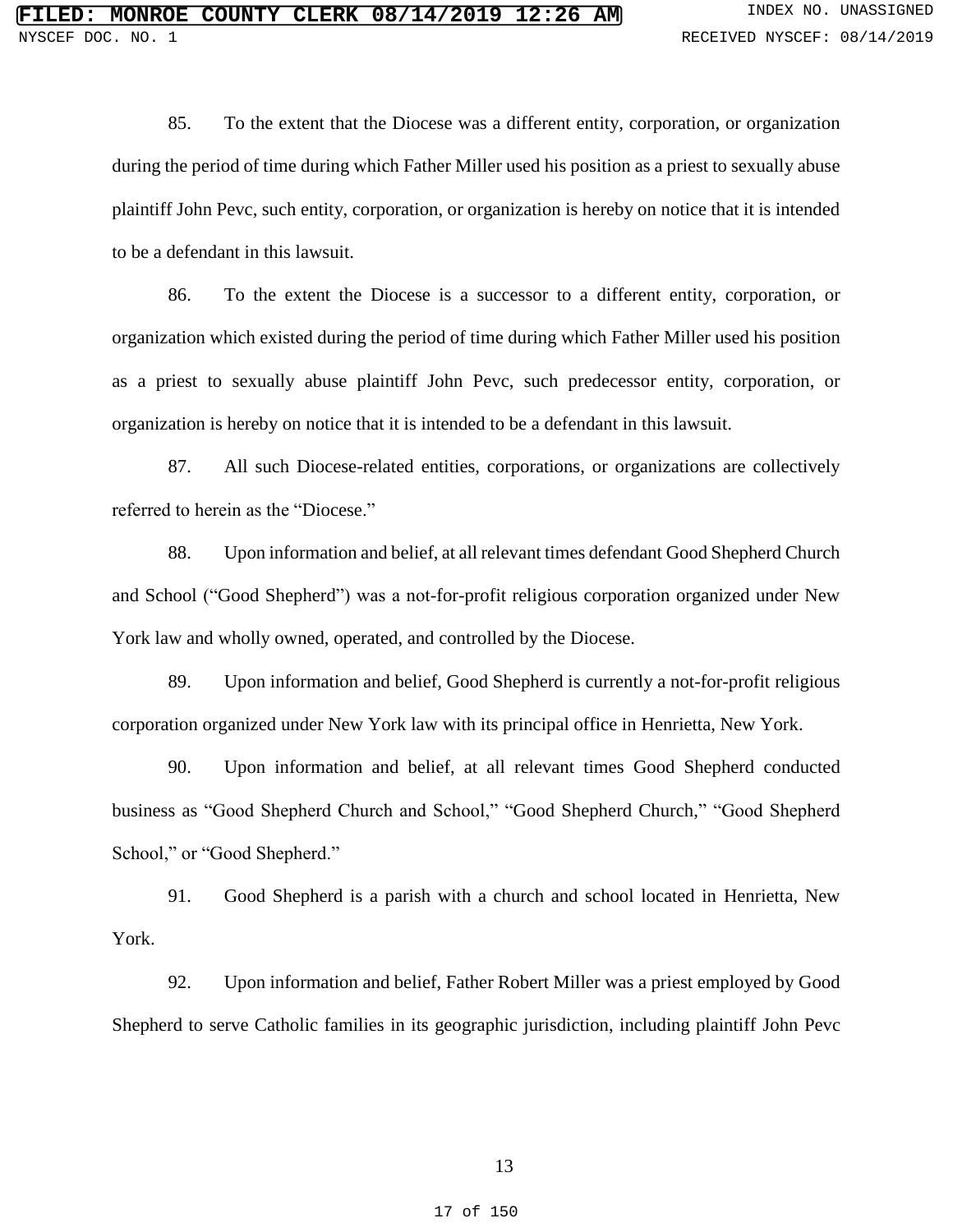and his family. During the time Father Robert Miller was employed by Good Shepherd, he used his position as a priest to groom and to sexually abuse plaintiff John Pevc.

93. To the extent that Good Shepherd was a different entity, corporation, or organization during the period of time during which Father Miller used his position as a priest to sexually abuse John, such entity, corporation, or organization is hereby on notice that it is intended to be a defendant in this lawsuit.

94. To the extent Good Shepherd is a successor to a different entity, corporation, or organization which existed during the period of time during which Father Miller used his position as a priest to sexually abuse John, such predecessor entity, corporation, or organization is hereby on notice that it is intended to be a defendant in this lawsuit.

95. All such Good Shepherd-related entities, corporations, or organizations are collectively referred to herein as "Good Shepherd."

96. Plaintiff J.K. is an adult female who currently resides in Canandaigua, NY.

97. While she was a minor, plaintiff J.K. was a victim of one or more criminal sex acts in the State of New York. Since such criminal violation is the basis for this action, plaintiff J.K. is entitled to the protection of Civil Rights Law 50-b and will file a motion asking this Court for permission to proceed using a pseudonym.

98. In the alternative, plaintiff J.K. will seek a stipulation from the defendants agreeing to enter into a protective order which will ensure that her identity is protected from the public while allowing the defendants full access to information necessary for their defense.

99. Upon information and belief, at all relevant times the Diocese employed priests and others who served various Catholic institutions and families, including plaintiff J.K. and her family.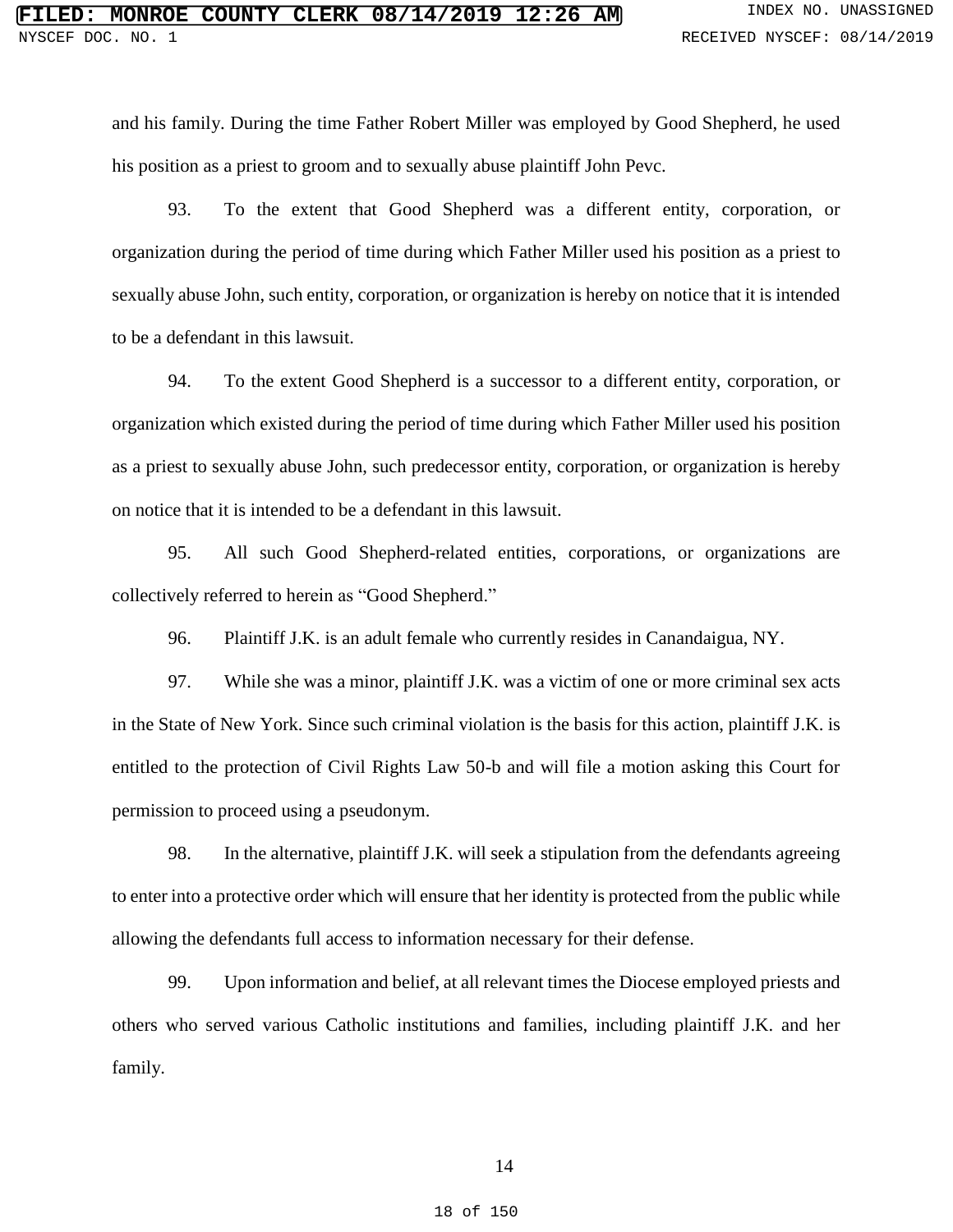100. Upon information and belief, Father Robert A. Meng ("Father Meng") was a priest employed by the Diocese to serve Catholic families, including plaintiff J.K. and her family. During the time Father Meng was employed by the Diocese, he used his position as a priest to groom and to sexually abuse plaintiff J.K.

101. To the extent that the Diocese was a different entity, corporation, or organization during the period of time during which Father Meng used his position as a priest to sexually abuse plaintiff J.K., such entity, corporation, or organization is hereby on notice that it is intended to be a defendant in this lawsuit.

102. To the extent the Diocese is a successor to a different entity, corporation, or organization which existed during the period of time during which Father Meng used his position as a priest to sexually abuse plaintiff J.K., such predecessor entity, corporation, or organization is hereby on notice that it is intended to be a defendant in this lawsuit.

103. All such Diocese-related entities, corporations, or organizations are collectively referred to herein as the "Diocese."

104. Upon information and belief, at all relevant times defendant Holy Rosary Church and School ("Holy Rosary") was a not-for-profit religious corporation organized under New York law and wholly owned, operated, and controlled by the Diocese.

105. Upon information and belief, Holy Rosary is currently a not-for-profit religious corporation organized under New York law with its principal office in Rochester, New York.

106. Upon information and belief, at all relevant times Holy Rosary conducted business as "Holy Rosary Church and School," "Holy Rosary Church," "Holy Rosary School," and "Holy Rosary."

107. Holy Rosary is a parish with a church and school located in Rochester, New York.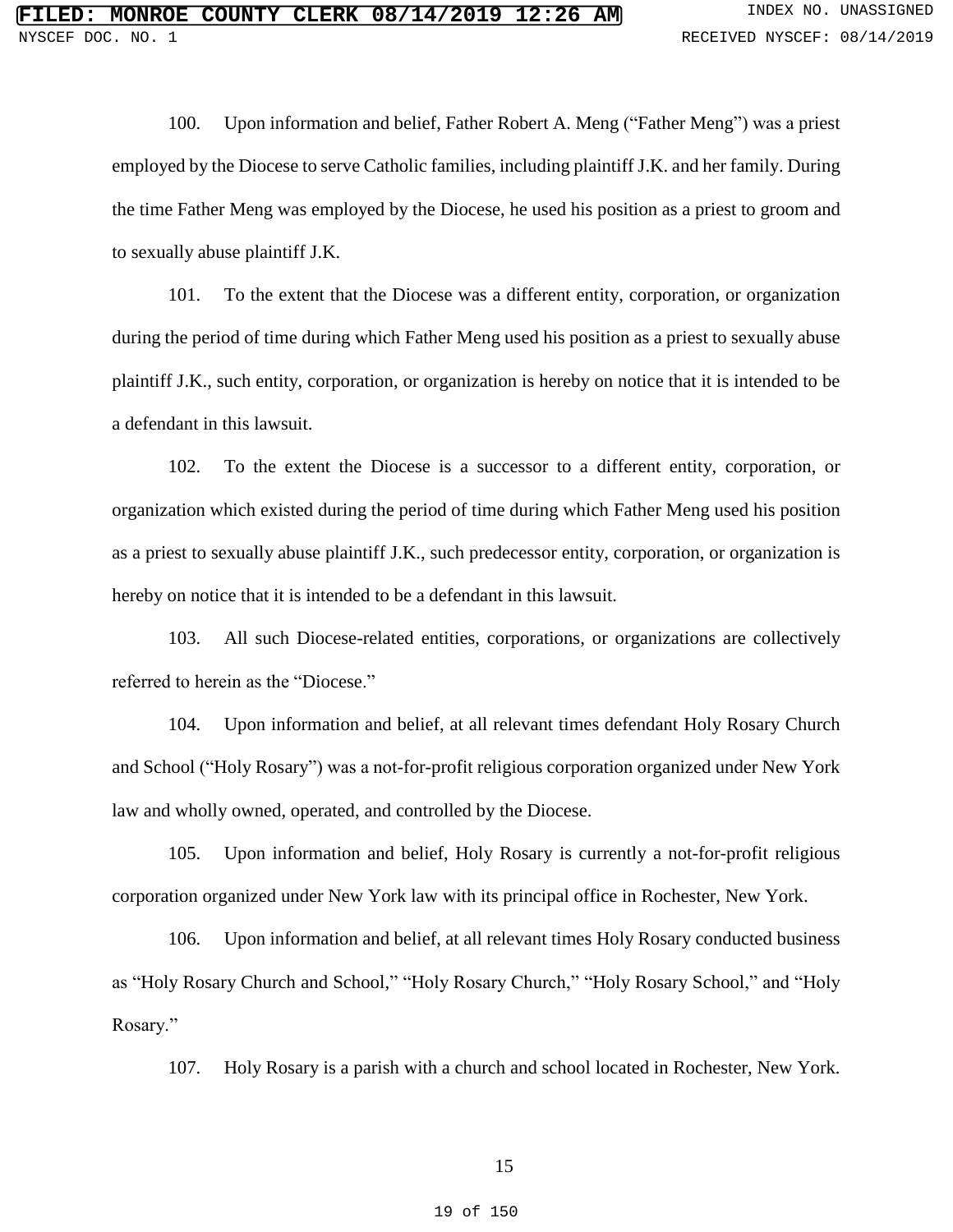108. Upon information and belief, Father Robert A. Meng was a priest employed by Holy Rosary to serve Catholic families in its geographic jurisdiction, including plaintiff J.K. and her family. During the time Father Robert A. Meng was employed by Holy Rosary, he used his position as a priest to groom and to sexually abuse plaintiff J.K.

109. To the extent that Holy Rosary was a different entity, corporation, or organization during the period of time during which Father Meng used his position as a priest to sexually abuse J.K., such entity, corporation, or organization is hereby on notice that it is intended to be a defendant in this lawsuit.

110. To the extent Holy Rosary is a successor to a different entity, corporation, or organization which existed during the period of time during which Father Meng used his position as a priest to sexually abuse J.K., such predecessor entity, corporation, or organization is hereby on notice that it is intended to be a defendant in this lawsuit.

111. All such Holy Rosary-related entities, corporations, or organizations are collectively referred to herein as "Holy Rosary."

112. Plaintiff S.N. is an adult male who currently resides in Rochester, New York.

113. While he was a minor, plaintiff S.N. was a victim of one or more criminal sex acts in the State of New York. Since such criminal violation is the basis for this action, plaintiff S.N. is entitled to the protection of Civil Rights Law 50-b and will file a motion asking this Court for permission to proceed using a pseudonym.

114. In the alternative, plaintiff S.N. will seek a stipulation from the defendants agreeing to enter into a protective order which will ensure that his identity is protected from the public while allowing the defendants full access to information necessary for their defense.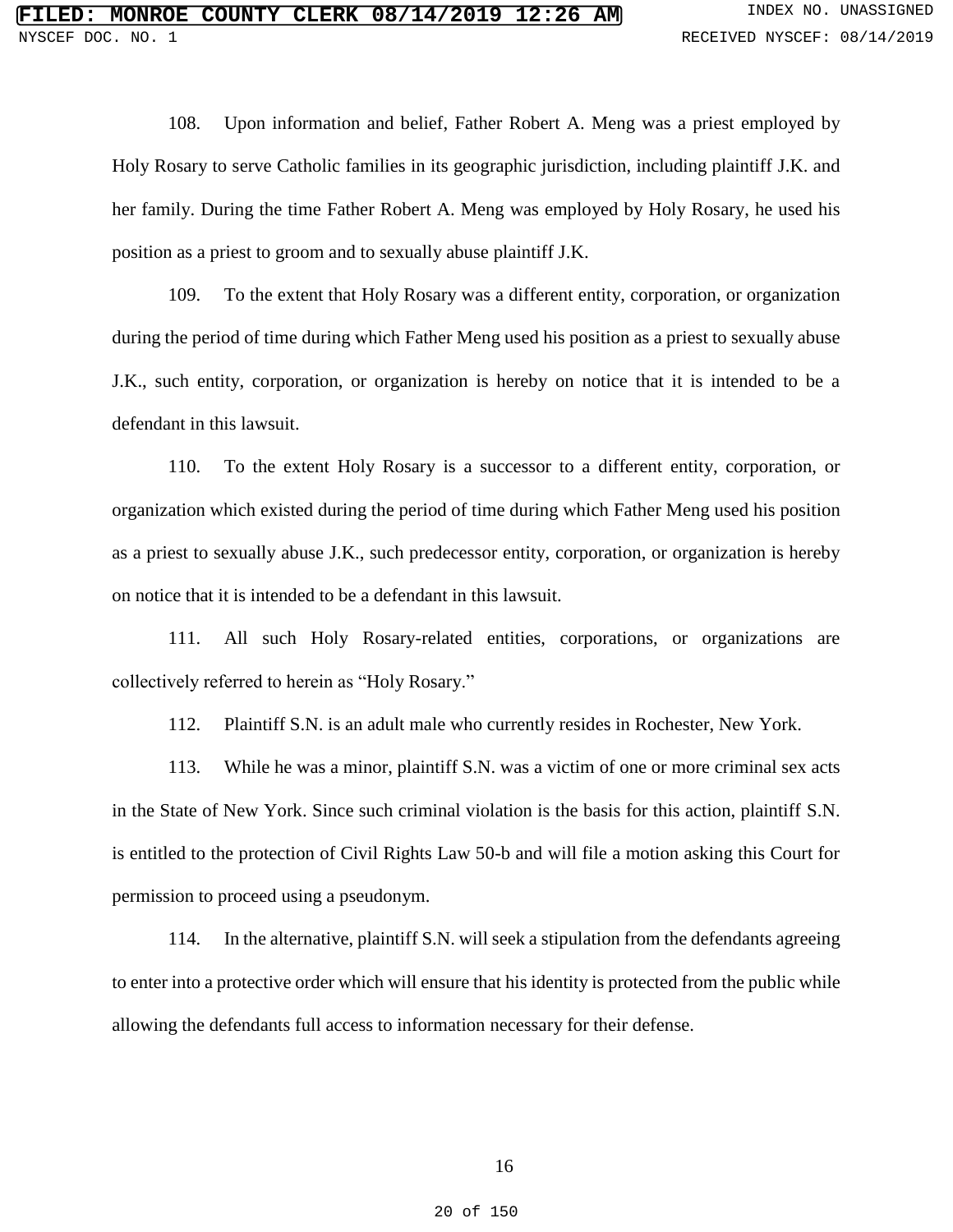115. Upon information and belief, at all relevant times the Diocese employed priests and others who served various Catholic institutions and families, including plaintiff S.N. and his family.

116. Upon information and belief, Father Robert O'Neill ("Father O'Neill") was a priest employed by the Diocese to serve Catholic families, including plaintiff S.N. and his family. During the time Father O'Neill was employed by the Diocese, he used his position as a priest to groom and to sexually abuse plaintiff S.N.

117. To the extent that the Diocese was a different entity, corporation, or organization during the period of time during which Father O'Neill used his position as a priest to sexually abuse plaintiff S.N., such entity, corporation, or organization is hereby on notice that it is intended to be a defendant in this lawsuit.

118. To the extent the Diocese is a successor to a different entity, corporation, or organization which existed during the period of time during which Father O'Neill used his position as a priest to sexually abuse plaintiff S.N., such predecessor entity, corporation, or organization is hereby on notice that it is intended to be a defendant in this lawsuit.

119. All such Diocese-related entities, corporations, or organizations are collectively referred to herein as the "Diocese."

120. Upon information and belief, at all relevant times defendant St. Boniface Church and School ("St. Boniface") was a not-for-profit religious corporation organized under New York law and wholly owned, operated, and controlled by the Diocese.

121. Upon information and belief, St. Boniface is currently a not-for-profit religious corporation organized under New York law with its principal office in Rochester, New York.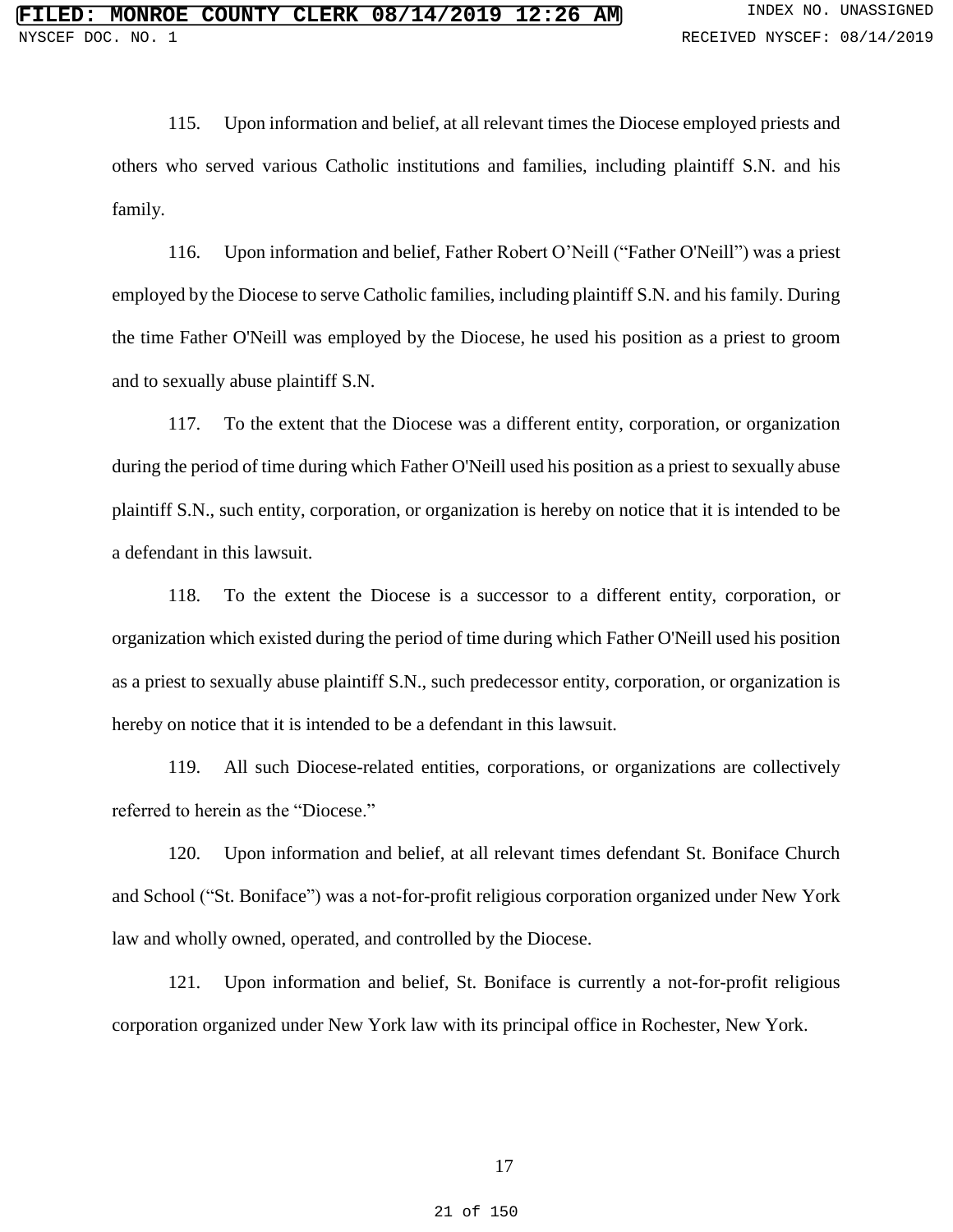122. Upon information and belief, at all relevant times St. Boniface conducted business as "St. Boniface Church and School," "St. Boniface Church," "St. Boniface School," or "St. Boniface."

123. St. Boniface is a parish with a church and school located in Rochester, New York.

124. Upon information and belief, Father Robert O'Neill was a priest employed by St. Boniface to serve Catholic families in its geographic jurisdiction, including plaintiff S.N. and his family. During the time Father Robert O'Neill was employed by St. Boniface, he used his position as a priest to groom and to sexually abuse plaintiff S.N.

125. To the extent that St. Boniface was a different entity, corporation, or organization during the period of time during which Father O'Neill used his position as a priest to sexually abuse S.N., such entity, corporation, or organization is hereby on notice that it is intended to be a defendant in this lawsuit.

126. To the extent St. Boniface is a successor to a different entity, corporation, or organization which existed during the period of time during which Father O'Neill used his position as a priest to sexually abuse S.N., such predecessor entity, corporation, or organization is hereby on notice that it is intended to be a defendant in this lawsuit.

127. All such St. Boniface-related entities, corporations, or organizations are collectively referred to herein as "St. Boniface."

128. Plaintiff S.B. is an adult male who currently resides in Pittsford, New York.

129. While he was a minor, plaintiff S.B. was a victim of one or more criminal sex acts in the State of New York. Since such criminal violation is the basis for this action, plaintiff S.B. is entitled to the protection of Civil Rights Law 50-b and will file a motion asking this Court for permission to proceed using a pseudonym.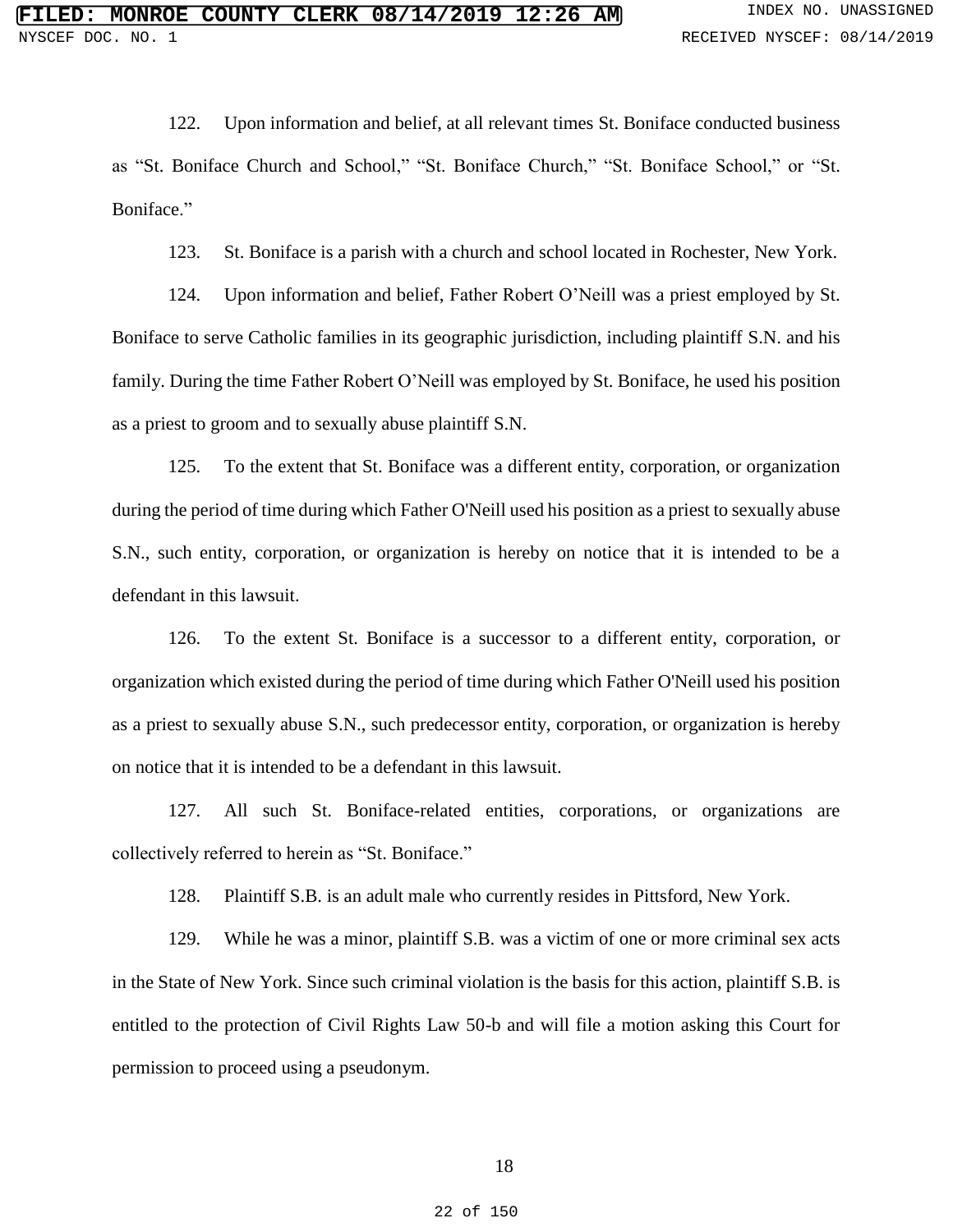130. In the alternative, plaintiff S.B. will seek a stipulation from the defendants agreeing to enter into a protective order which will ensure that his identity is protected from the public while allowing the defendants full access to information necessary for their defense.

131. Upon information and belief, at all relevant times the Diocese employed priests and others who served various Catholic institutions and families, including plaintiff S.B. and his family.

132. Upon information and belief, Brother John Walsh ("Brother Walsh") was a religious brother, school administrator, or teacher employed by the Diocese to serve Catholic families, including plaintiff S.B. and his family. During the time Brother Walsh was employed by the Diocese, he used his position as a religious brother, school administrator, or teacher to groom and to sexually abuse plaintiff S.B.

133. To the extent that the Diocese was a different entity, corporation, or organization during the period of time during which Brother Walsh used his position as a religious brother, school administrator, or teacher to sexually abuse plaintiff S.B., such entity, corporation, or organization is hereby on notice that it is intended to be a defendant in this lawsuit.

134. To the extent the Diocese is a successor to a different entity, corporation, or organization which existed during the period of time during which Brother Walsh used his position as a religious brother, school administrator, or teacher to sexually abuse plaintiff S.B., such predecessor entity, corporation, or organization is hereby on notice that it is intended to be a defendant in this lawsuit.

135. All such Diocese-related entities, corporations, or organizations are collectively referred to herein as the "Diocese."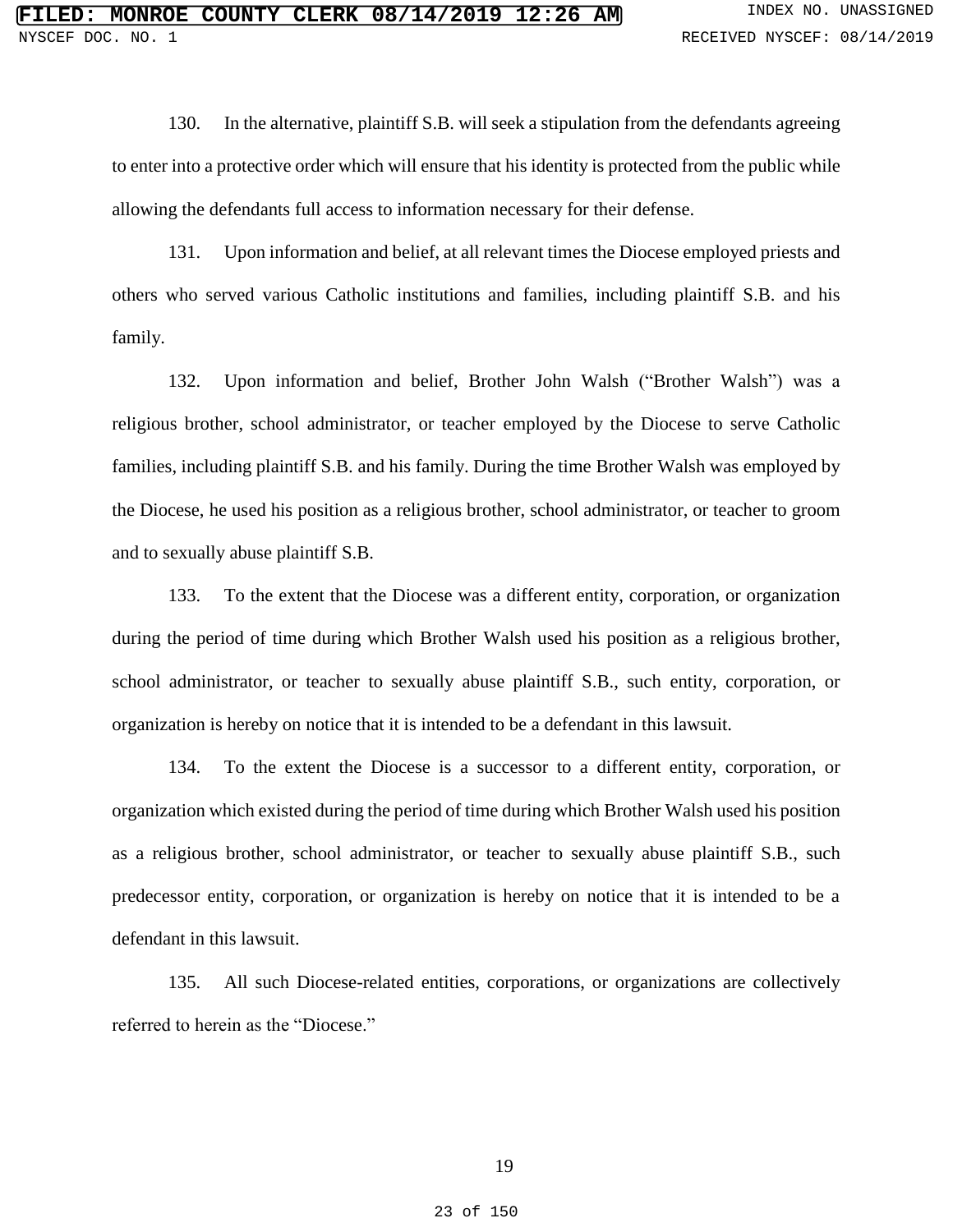136. Upon information and belief, at all relevant times defendant Cardinal Mooney High School ("Cardinal Mooney") was a not-for-profit religious corporation organized under New York law and wholly owned, operated, and controlled by the Diocese.

137. Upon information and belief, Cardinal Mooney is currently a not-for-profit religious corporation organized under New York law with its principal office in Rochester, New York.

138. Upon information and belief, at all relevant times Cardinal Mooney conducted business as "Cardinal Mooney High School" or "Cardinal Mooney."

139. Cardinal Mooney is a Catholic school located in Rochester, New York.

140. Upon information and belief, Brother John Walsh was a religious brother, school administrator, or teacher employed by Cardinal Mooney to serve Catholic families in its geographic jurisdiction, including plaintiff S.B. and his family. During the time Brother John Walsh was employed by Cardinal Mooney, he used his position as a religious brother, school administrator, or teacher to groom and to sexually abuse plaintiff S.B.

141. To the extent that Cardinal Mooney was a different entity, corporation, or organization during the period of time during which Brother Walsh used his position as a religious brother, school administrator, or teacher to sexually abuse S.B., such entity, corporation, or organization is hereby on notice that it is intended to be a defendant in this lawsuit.

142. To the extent Cardinal Mooney is a successor to a different entity, corporation, or organization which existed during the period of time during which Brother Walsh used his position as a religious brother, school administrator, or teacher to sexually abuse S.B., such predecessor entity, corporation, or organization is hereby on notice that it is intended to be a defendant in this lawsuit.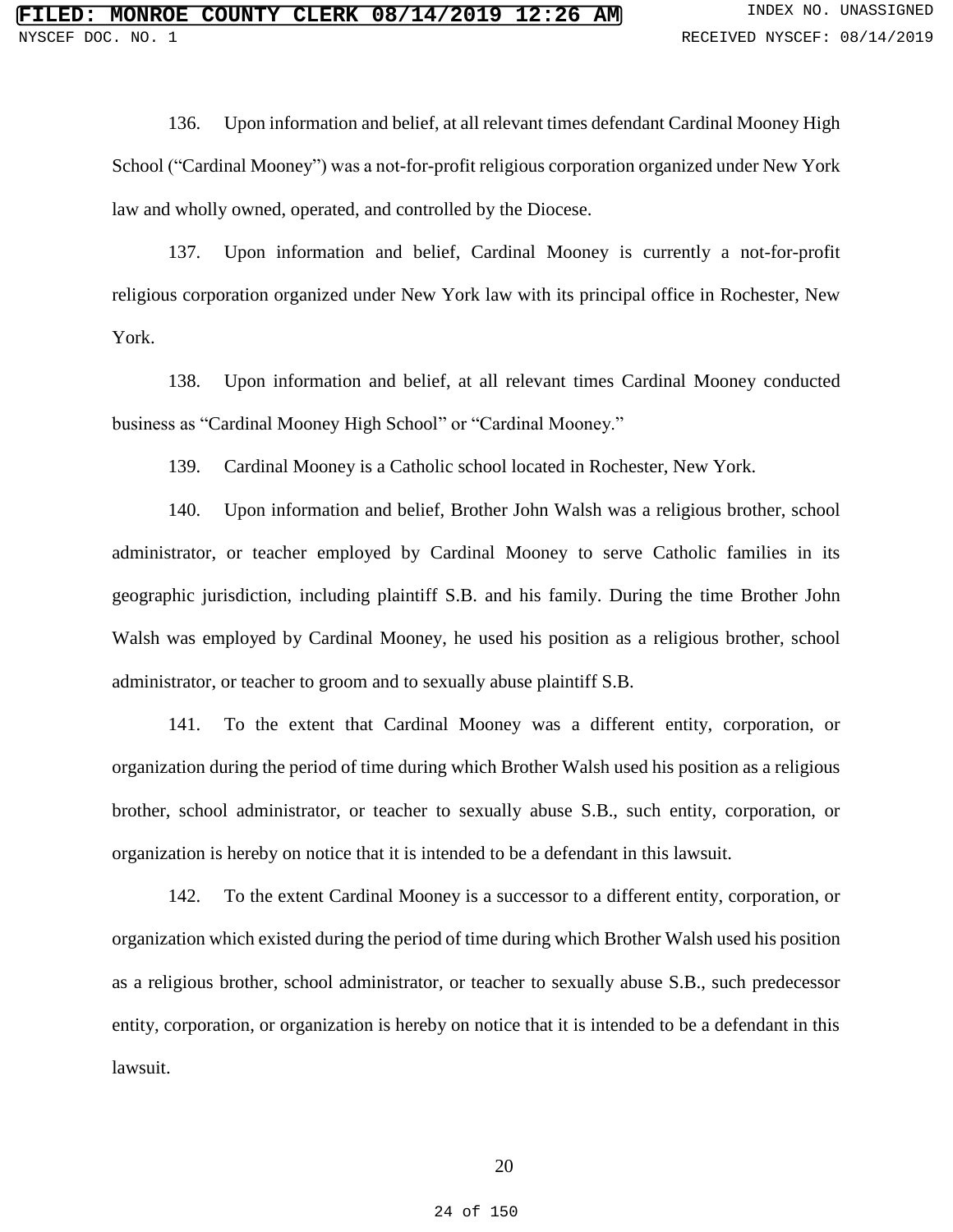143. All such Cardinal Mooney-related entities, corporations, or organizations are collectively referred to herein as "Cardinal Mooney."

144. Plaintiff J.W. is an adult male who currently resides in Johns Creek, Georgia.

145. While he was a minor, plaintiff J.W. was a victim of one or more criminal sex acts in the State of New York. Since such criminal violation is the basis for this action, plaintiff J.W. is entitled to the protection of Civil Rights Law 50-b and will file a motion asking this Court for permission to proceed using a pseudonym.

146. In the alternative, plaintiff J.W. will seek a stipulation from the defendants agreeing to enter into a protective order which will ensure that his identity is protected from the public while allowing the defendants full access to information necessary for their defense.

147. Upon information and belief, at all relevant times the Diocese employed priests and others who served various Catholic institutions and families, including plaintiff J.W. and his family.

148. Upon information and belief, Father William O'Malley ("Father O'Malley") was a priest employed by the Diocese to serve Catholic families, including plaintiff J.W. and his family. During the time Father O'Malley was employed by the Diocese, he used his position as a priest to groom and to sexually abuse plaintiff J.W.

149. To the extent that the Diocese was a different entity, corporation, or organization during the period of time during which Father O'Malley used his position as a priest to sexually abuse plaintiff J.W., such entity, corporation, or organization is hereby on notice that it is intended to be a defendant in this lawsuit.

150. To the extent the Diocese is a successor to a different entity, corporation, or organization which existed during the period of time during which Father O'Malley used his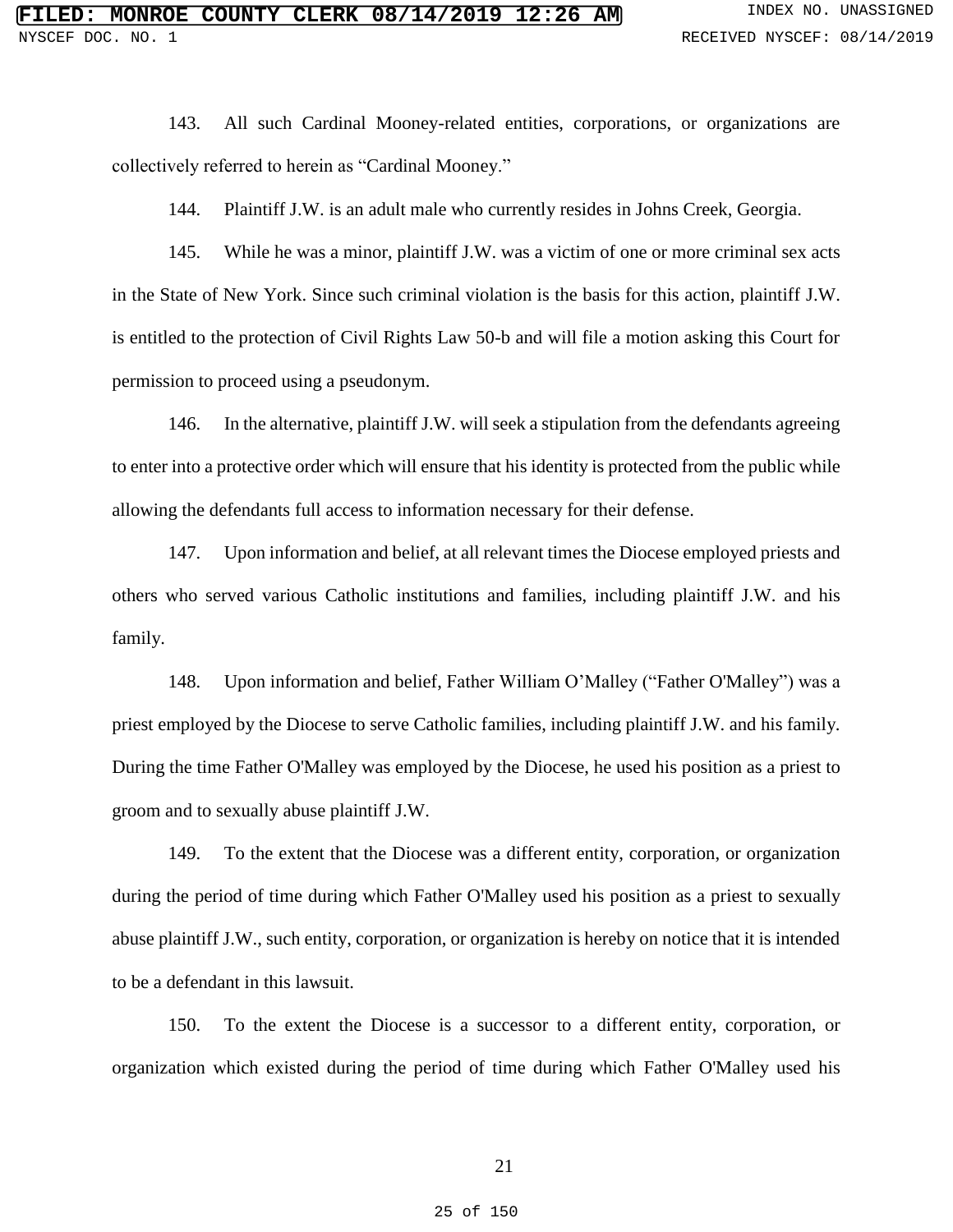position as a priest to sexually abuse plaintiff J.W., such predecessor entity, corporation, or organization is hereby on notice that it is intended to be a defendant in this lawsuit.

151. All such Diocese-related entities, corporations, or organizations are collectively referred to herein as the "Diocese."

152. Upon information and belief, at all relevant times defendant McQuaid Jesuit High School ("McQuaid") was a not-for-profit religious corporation organized under New York law and wholly owned, operated, and controlled by the Diocese.

153. Upon information and belief, McQuaid is currently a not-for-profit religious corporation organized under New York law with its principal office in Rochester, New York.

154. Upon information and belief, at all relevant times McQuaid conducted business as "McQuaid Jesuit High School," "McQuaid High School," or "McQuaid."

155. McQuaid is a Catholic high school located in Rochester, New York.

156. Upon information and belief, Father William O'Malley was a priest employed by McQuaid to serve Catholic families in its geographic jurisdiction, including plaintiff J.W. and his family. During the time Father William O'Malley was employed by McQuaid, he used his position as a priest to groom and to sexually abuse plaintiff J.W.

157. To the extent that McQuaid was a different entity, corporation, or organization during the period of time during which Father O'Malley used his position as a priest to sexually abuse J.W., such entity, corporation, or organization is hereby on notice that it is intended to be a defendant in this lawsuit.

158. To the extent McQuaid is a successor to a different entity, corporation, or organization which existed during the period of time during which Father O'Malley used his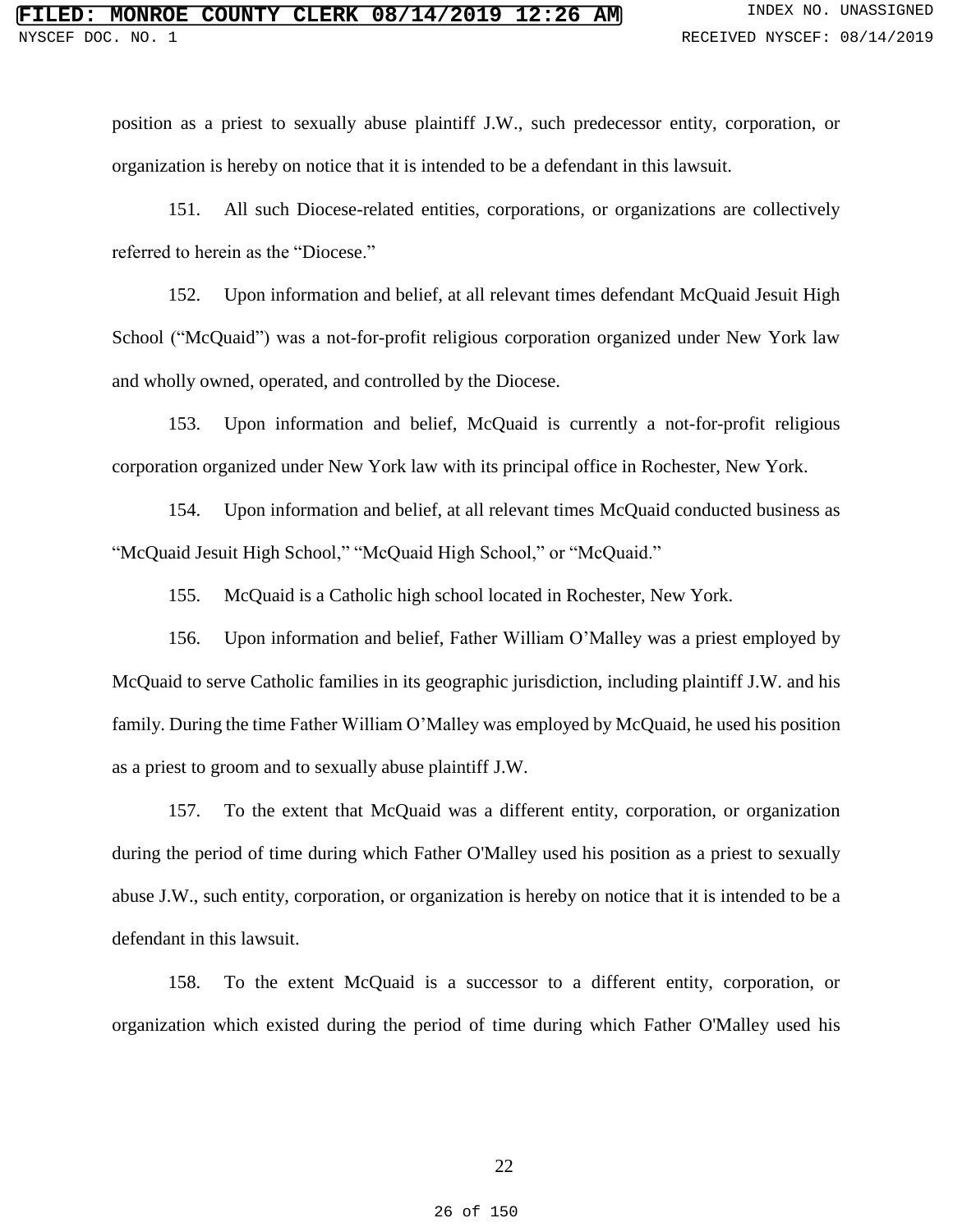position as a priest to sexually abuse J.W., such predecessor entity, corporation, or organization is hereby on notice that it is intended to be a defendant in this lawsuit.

159. All such McQuaid-related entities, corporations, or organizations are collectively referred to herein as "McQuaid."

160. Plaintiff Kevin Higley is an adult male who currently resides in Lakeland, Florida.

161. Upon information and belief, at all relevant times the Diocese employed priests and/or others who served various Catholic institutions and families, including plaintiff Kevin Higley and his family.

162. Upon information and belief, Father Paul Cloonan ("Father Cloonan") was a priest employed by the Diocese to serve Catholic families, including plaintiff Kevin Higley and his family. During the time Father Cloonan was employed by the Diocese, he used his position as a priest to groom and to sexually abuse plaintiff Kevin Higley.

163. To the extent that the Diocese was a different entity, corporation, or organization during the period of time during which Father Cloonan used his position as a priest to sexually abuse plaintiff Kevin Higley, such entity, corporation, or organization is hereby on notice that it is intended to be a defendant in this lawsuit.

164. To the extent the Diocese is a successor to a different entity, corporation, or organization which existed during the period of time during which Father Cloonan used his position as a priest to sexually abuse plaintiff Kevin Higley, such predecessor entity, corporation, or organization is hereby on notice that it is intended to be a defendant in this lawsuit.

165. All such Diocese-related entities, corporations, or organizations are collectively referred to herein as the "Diocese."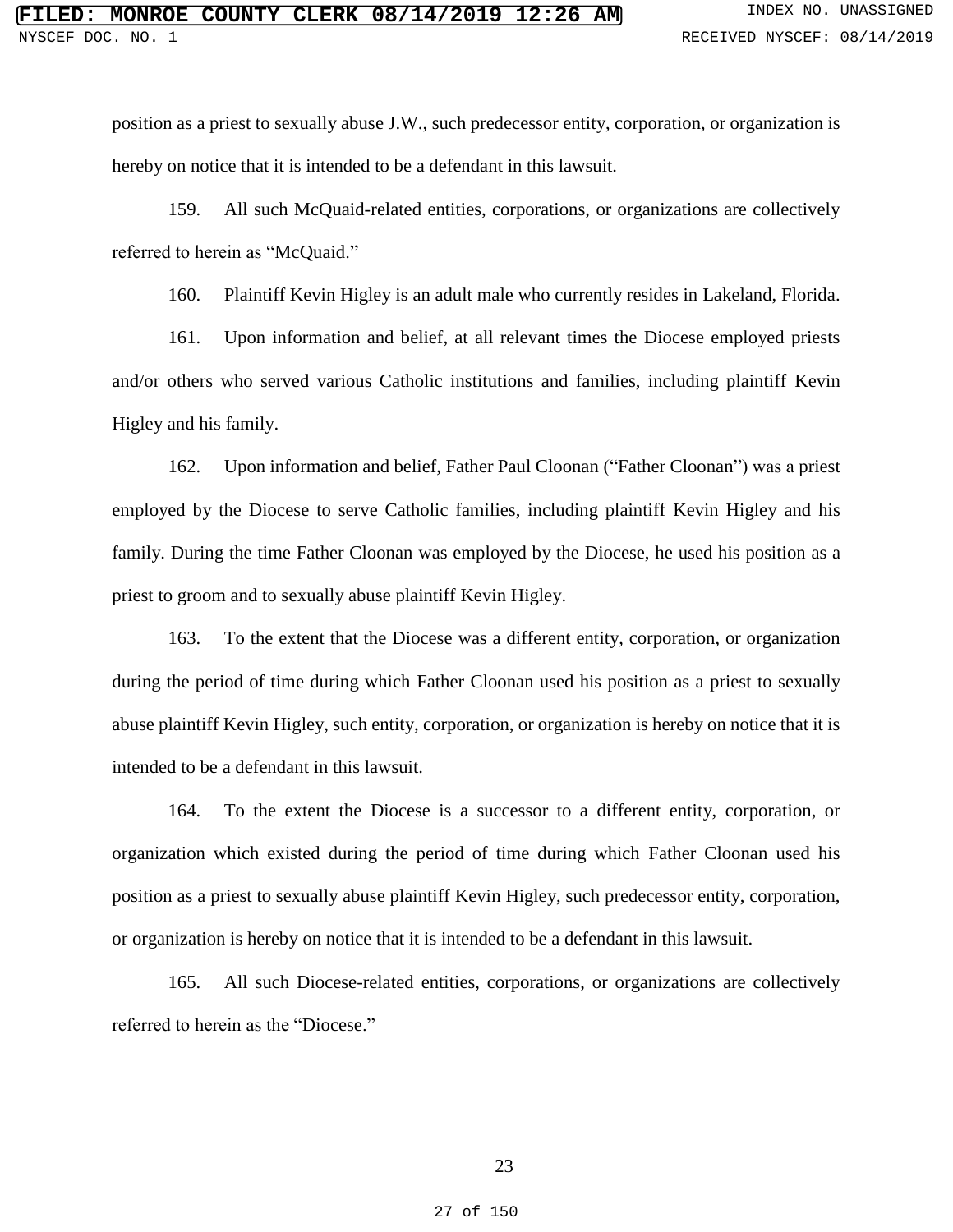166. Upon information and belief, at all relevant times defendant St. Mary of the Assumption ("St. Mary's") was a not-for-profit religious corporation organized under New York law and wholly owned, operated, and controlled by the Diocese.

167. Upon information and belief, St. Mary's is currently a not-for-profit religious corporation organized under New York law with its principal office in Scottsville, New York.

168. Upon information and belief, at all relevant times St. Mary's conducted business as "St. Mary of the Assumption" or "St. Mary's."

169. St. Mary's is a parish with a church located in Scottsville, New York.

170. Upon information and belief, Father Paul Cloonan was a priest employed by St. Mary's to serve Catholic families in its geographic jurisdiction, including plaintiff Kevin Higley and his family. During the time Father Paul Cloonan was employed by St. Mary's, he used his position as a priest to groom and to sexually abuse plaintiff Kevin Higley.

171. To the extent that St. Mary's was a different entity, corporation, or organization during the period of time during which Father Cloonan used his position as a priest to sexually abuse Kevin, such entity, corporation, or organization is hereby on notice that it is intended to be a defendant in this lawsuit.

172. To the extent St. Mary's is a successor to a different entity, corporation, or organization which existed during the period of time during which Father Cloonan used his position as a priest to sexually abuse Kevin, such predecessor entity, corporation, or organization is hereby on notice that it is intended to be a defendant in this lawsuit.

173. All such St. Mary's-related entities, corporations, or organizations are collectively referred to herein as "St. Mary's."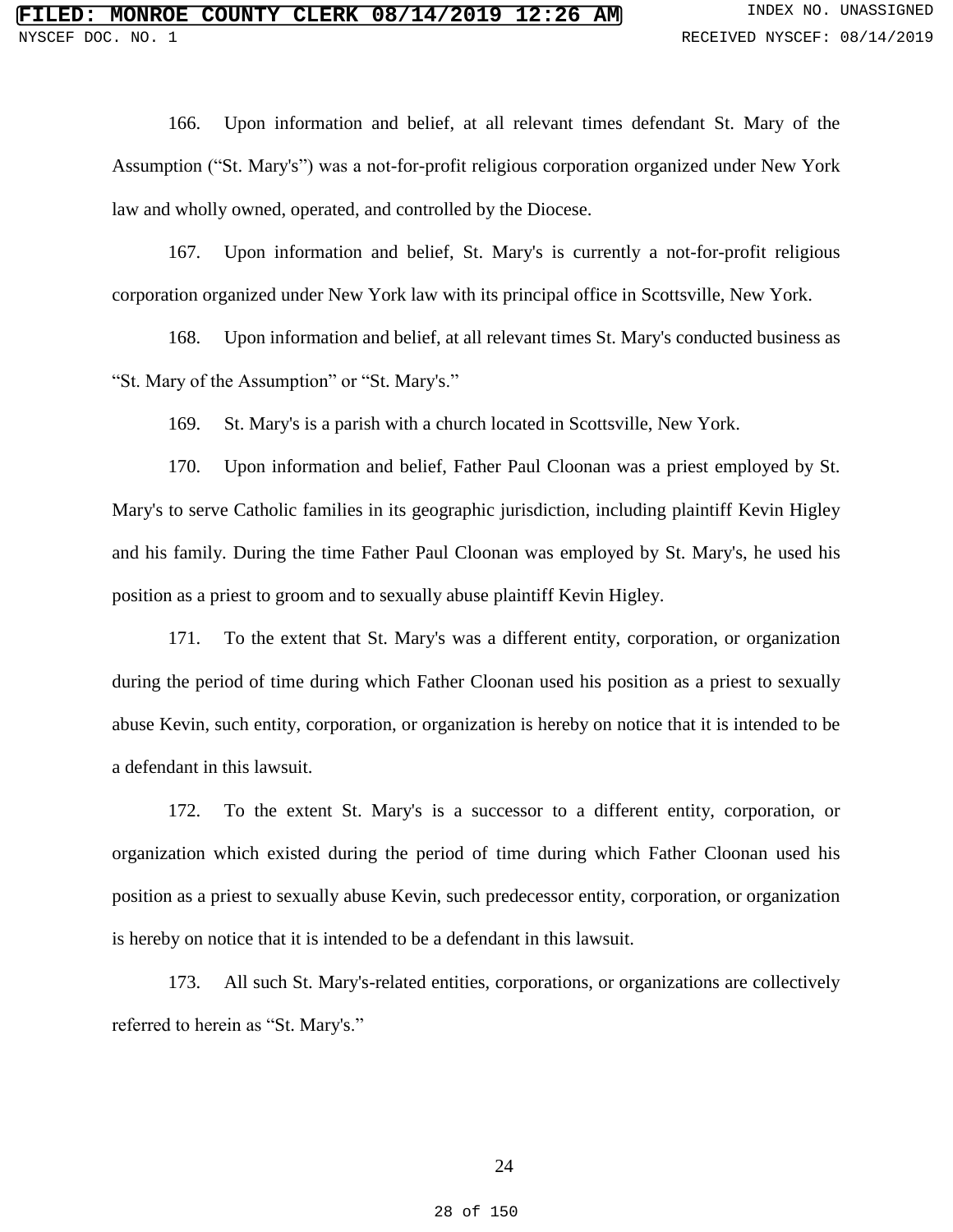174. Plaintiff James Lennox is an adult male who currently resides in Webster, New York.

175. Upon information and belief, at all relevant times the Diocese employed priests and/or others who served various Catholic institutions and families, including plaintiff James Lennox and his family.

176. Upon information and belief, Father Robert O'Neill ("Father O'Neill") was a priest employed by the Diocese to serve Catholic families. During the time Father O'Neill was employed by the Diocese, he used his position as a priest to groom and to sexually abuse plaintiff James Lennox.

177. To the extent that the Diocese was a different entity, corporation, or organization during the period of time during which Father O'Neill used his position as a priest to sexually abuse plaintiff James Lennox, such entity, corporation, or organization is hereby on notice that it is intended to be a defendant in this lawsuit.

178. To the extent the Diocese is a successor to a different entity, corporation, or organization which existed during the period of time during which Father O'Neill used his position as a priest to sexually abuse plaintiff James Lennox, such predecessor entity, corporation, or organization is hereby on notice that it is intended to be a defendant in this lawsuit.

179. All such Diocese-related entities, corporations, or organizations are collectively referred to herein as the "Diocese."

180. Upon information and belief, at all relevant times defendant Church of the Annunciation ("Annunciation") was a not-for-profit religious corporation organized under New York law and wholly owned, operated, and controlled by the Diocese.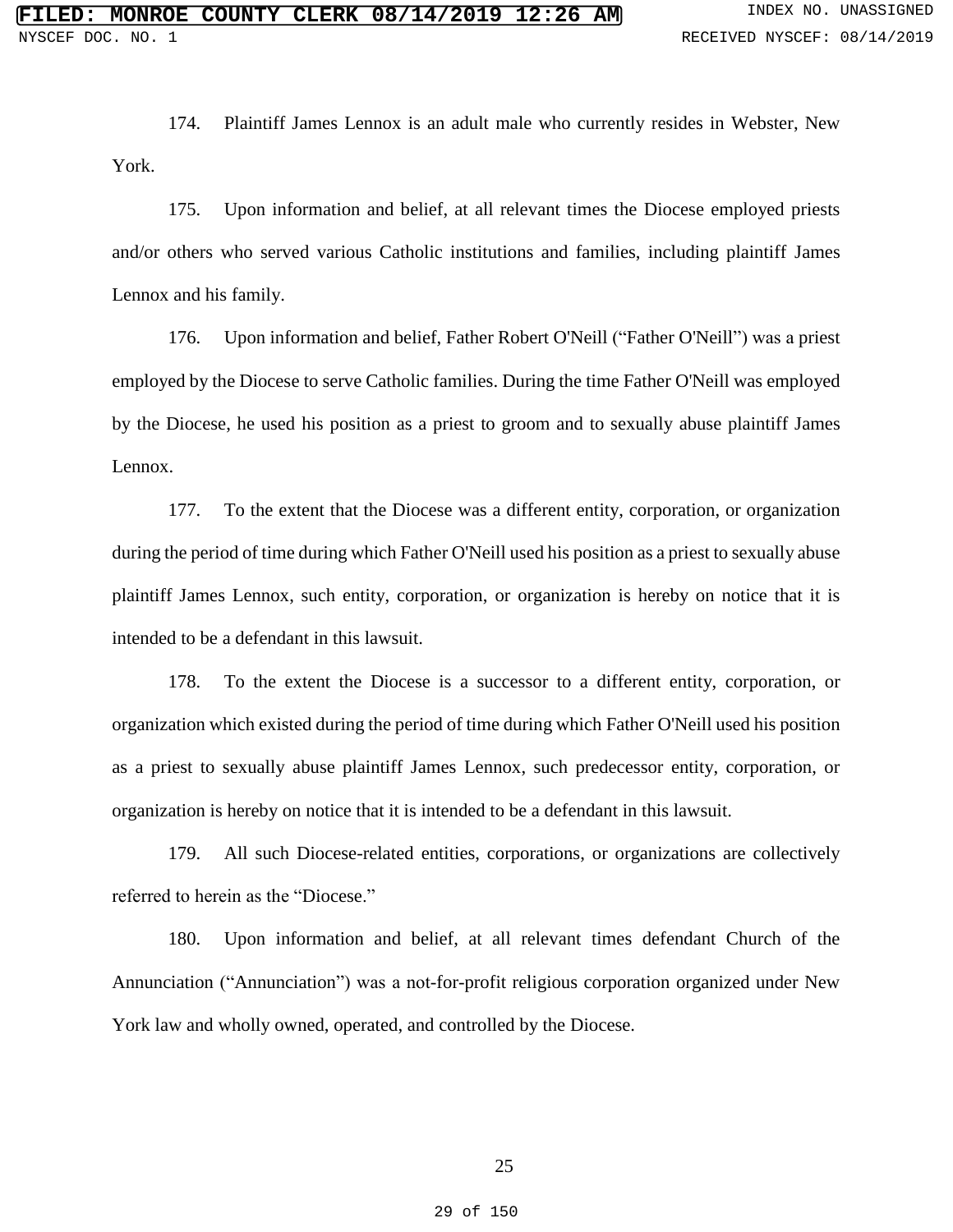181. Upon information and belief, Annunciation is currently a not-for-profit religious corporation organized under New York law with its principal office in Rochester, New York.

182. Upon information and belief, at all relevant times Annunciation conducted business as "Church of the Annunciation" or "Annunciation Church."

183. Annunciation is a parish with a church located in Rochester, New York.

184. Upon information and belief, Father Robert O'Neill was a priest employed by Annunciation to serve Catholic families in its geographic jurisdiction. During the time Father Robert O'Neill was employed by Annunciation, he used his position as a priest to groom and to sexually abuse plaintiff James Lennox.

185. To the extent that Annunciation was a different entity, corporation, or organization during the period of time during which Father O'Neill used his position as a priest to sexually abuse James, such entity, corporation, or organization is hereby on notice that it is intended to be a defendant in this lawsuit.

186. To the extent Annunciation is a successor to a different entity, corporation, or organization which existed during the period of time during which Father O'Neill used his position as a priest to sexually abuse James, such predecessor entity, corporation, or organization is hereby on notice that it is intended to be a defendant in this lawsuit.

187. All such Annunciation-related entities, corporations, or organizations are collectively referred to herein as "Annunciation."

#### **IV. VENUE**

188. Venue is proper because the Diocese is a domestic corporation authorized to transact business in New York with its principal office located in Monroe County.

189. Venue is proper because St. Christopher's is a domestic corporation authorized to transact business in New York with its principal office located in Monroe County.

26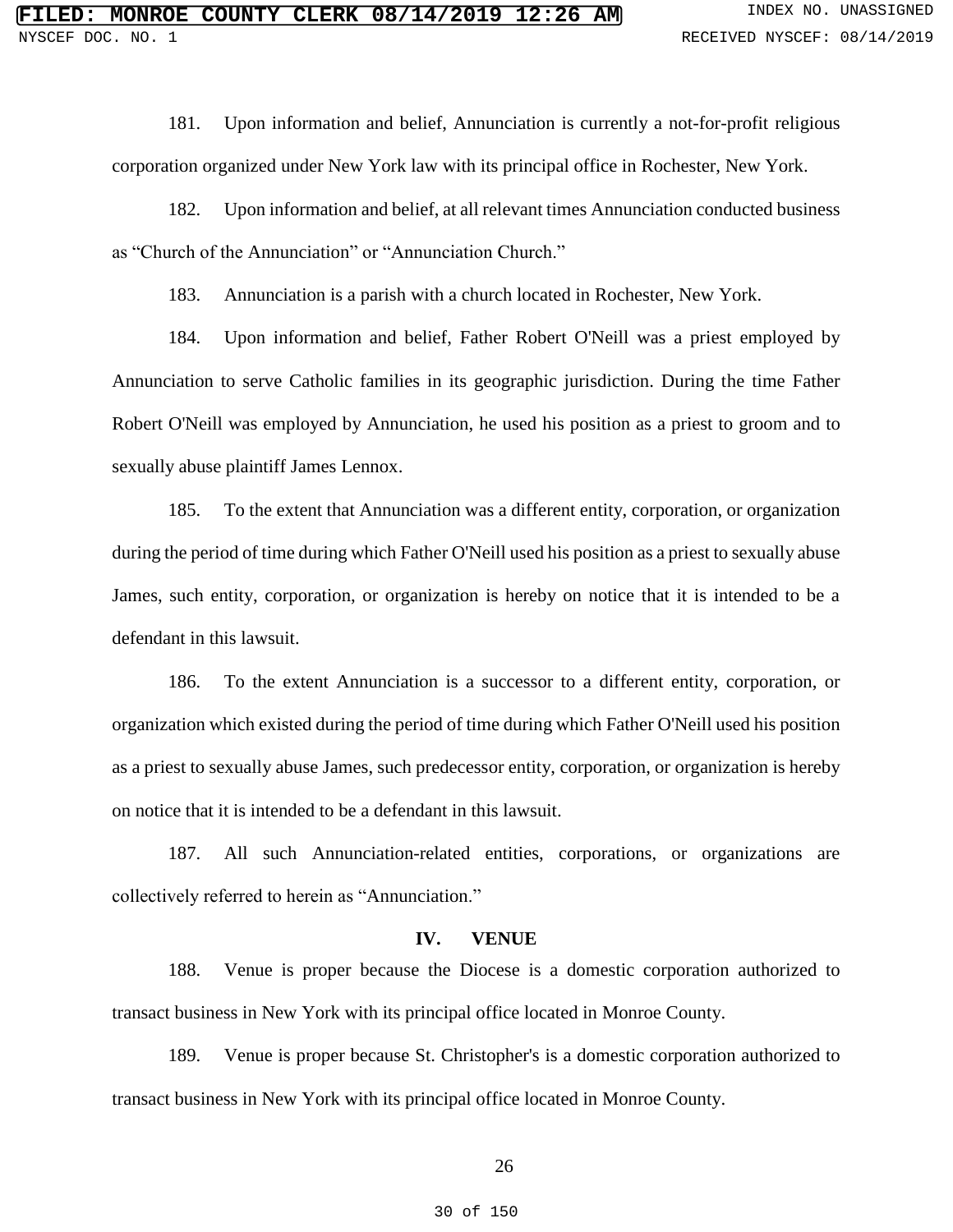190. Venue is proper because St. Bridget's is a domestic corporation authorized to transact business in New York with its principal office located in Monroe County.

191. Venue is proper because St. Leo's is a domestic corporation authorized to transact business in New York with its principal office located in Monroe County.

192. Venue is proper because plaintiff James Green currently resides in Monroe County.

193. Venue is proper because St. Francis is a domestic corporation authorized to transact business in New York with its principal office located in Monroe County.

194. Venue is proper because plaintiff M.S. currently resides in Monroe County.

195. Venue is proper because St. Bridget's is a domestic corporation authorized to transact business in New York with its principal office located in Monroe County.

196. Venue is proper because plaintiff F.S. currently resides in Monroe County.

197. Venue is proper because Good Shepherd is a domestic corporation authorized to transact business in New York with its principal office located in Monroe County.

198. Venue is proper because plaintiff John Pevc currently resides in Monroe County.

199. Venue is proper because Holy Rosary is a domestic corporation authorized to transact business in New York with its principal office located in Monroe County.

200. Venue is proper because St. Boniface is a domestic corporation authorized to transact business in New York with its principal office located in Monroe County.

201. Venue is proper because plaintiff S.N. currently resides in Monroe County.

202. Venue is proper because Cardinal Mooney is a domestic corporation authorized to transact business in New York with its principal office located in Monroe County.

203. Venue is proper because plaintiff S.B. currently resides in Monroe County.

27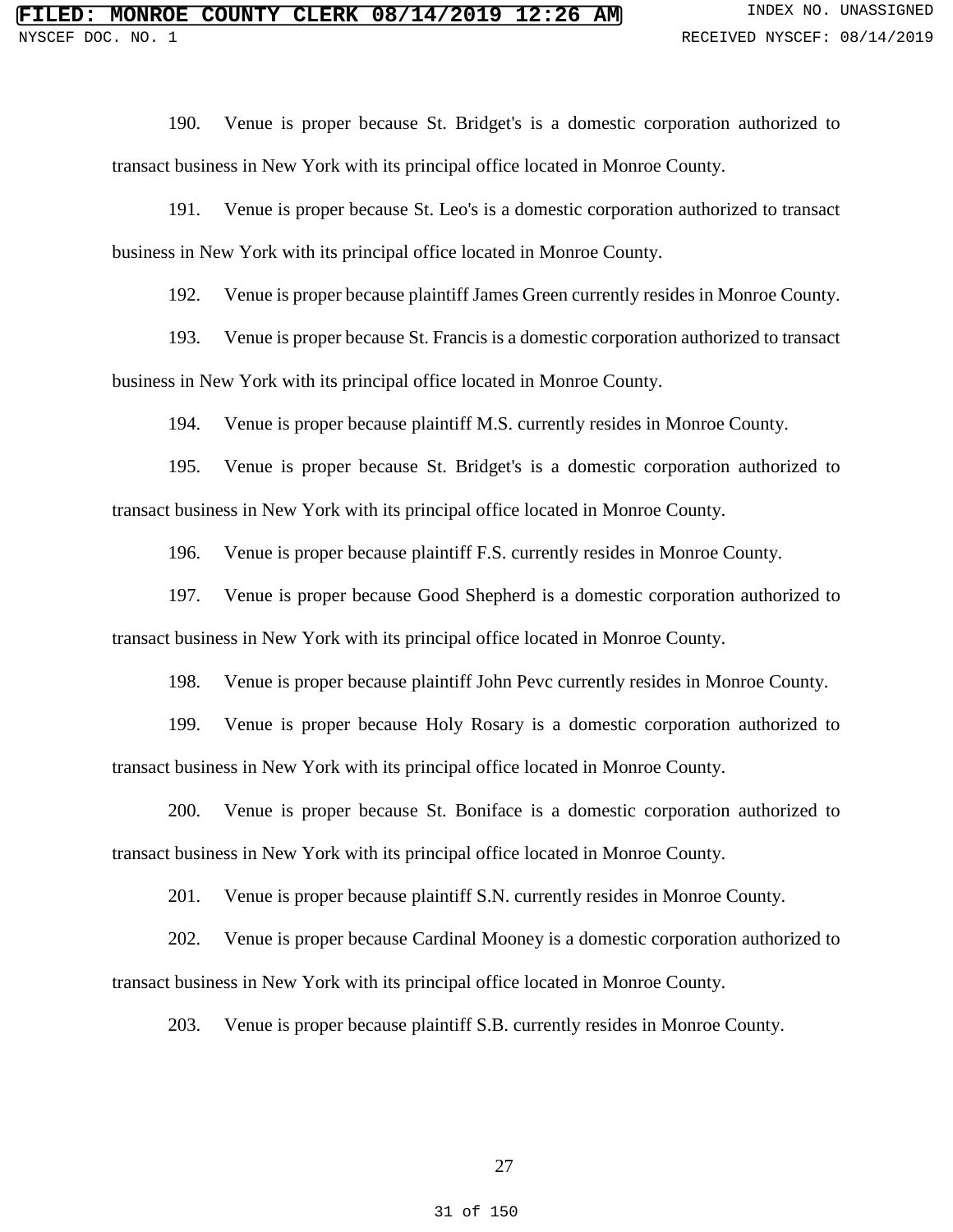204. Venue is proper because McQuaid is a domestic corporation authorized to transact business in New York with its principal office located in Monroe County.

205. Venue is proper because St. Mary's is a domestic corporation authorized to transact business in New York with its principal office located in Monroe County.

206. Venue is proper because Annunciation is a domestic corporation authorized to transact business in New York with its principal office located in Monroe County.

207. Venue is proper because plaintiff James Lennox currently resides in Monroe County.

208. Venue is proper because Monroe is the county in which a substantial part of the events or omissions giving rise to each plaintiff's claim occurred.

# **V. STATEMENT OF FACTS AS TO PLAINTIFF R.A.**

209. Upon information and belief, at all relevant times the Diocese was the owner of St. Bridget's and held itself out to the public as the owner of St. Bridget's.

210. Upon information and belief, at all relevant times the Diocese, its agents, servants, and employees managed, maintained, operated, and controlled St. Bridget's.

211. Upon information and belief, at all relevant times the Diocese employed priests and others who served Catholic families at St. Bridget's, including plaintiff R.A. and his family.

212. Upon information and belief, at all relevant times the Diocese, its agents, servants, and employees managed, maintained, operated, and controlled St. Bridget's, and held out to the public its agents, servants, and employees as those who managed, maintained, operated, and controlled St. Bridget's.

213. Upon information and belief, at all relevant times the Diocese was responsible for the hiring and staffing, and did the hiring and staffing, at St. Bridget's.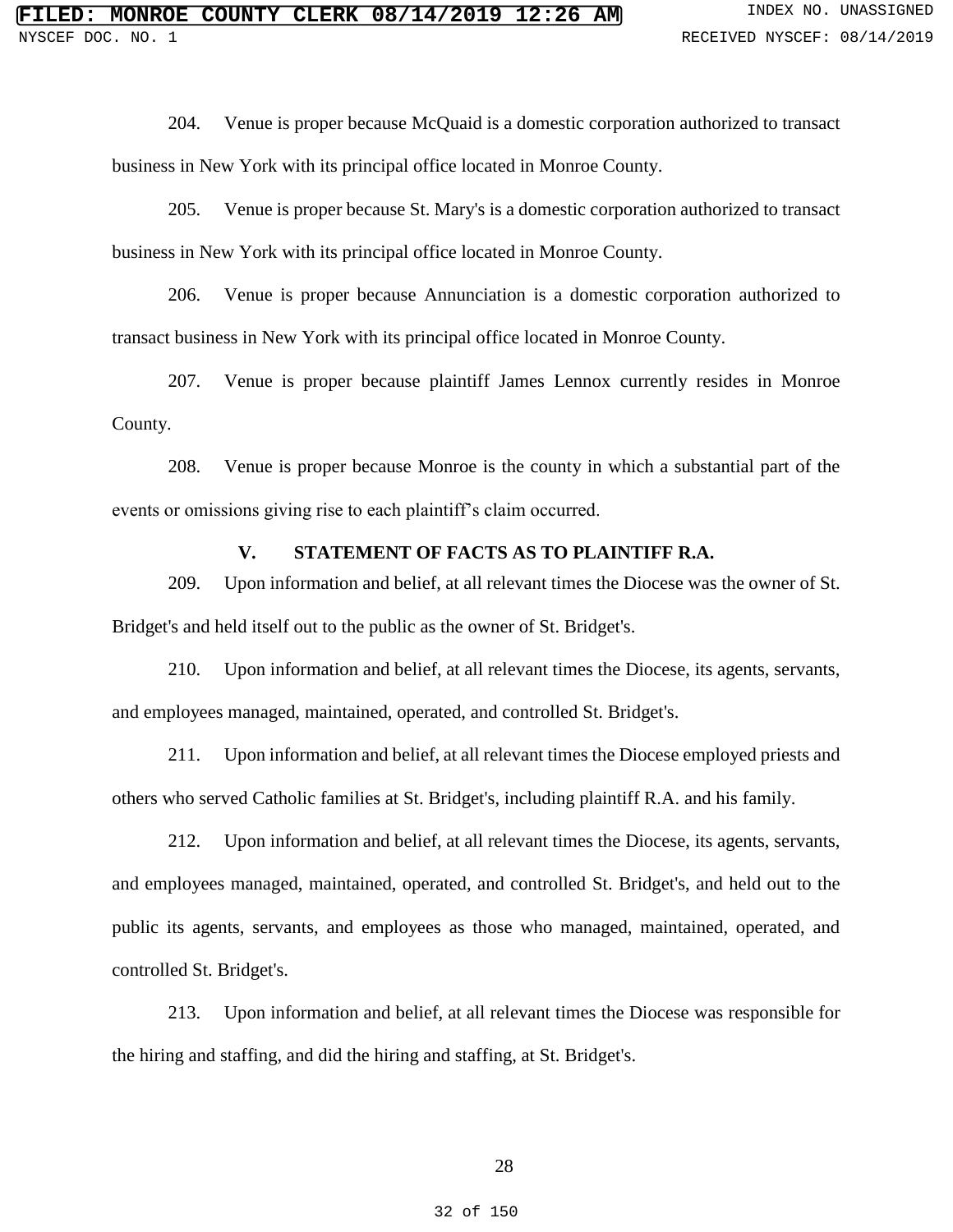214. Upon information and belief, at all relevant times the Diocese was responsible for and did the recruitment and staffing of volunteers at St. Bridget's.

215. Upon information and belief, at all relevant times the Diocese materially benefited from the operation of St. Bridget's, including the services of Father Vogt and the services of those who managed and supervised Father Vogt.

216. Upon information and belief, at all relevant times St. Bridget's owned a parish, church, and school.

217. Upon information and belief, at all relevant times St. Bridget's held itself out to the public as the owner of St. Bridget's.

218. Upon information and belief, at all relevant times St. Bridget's employed priests and/or others who served Catholic families, including plaintiff R.A. and his family.

219. Upon information and belief, at all relevant times St. Bridget's, its agents, servants, and employees managed, maintained, operated, and controlled St. Bridget's, and held out to the public its agents, servants and employees as those who managed, maintained, operated, and controlled St. Bridget's.

220. Upon information and belief, at all relevant times St. Bridget's was responsible for and did the staffing and hiring at St. Bridget's.

221. Upon information and belief, at all relevant times St. Bridget's was responsible for and did the recruitment and staffing of volunteers at St. Bridget's.

222. Upon information and belief, at all relevant times St. Bridget's materially benefitted from the operation of St. Bridget's, including the services of Father Vogt and the services of those who managed and supervised Father Vogt.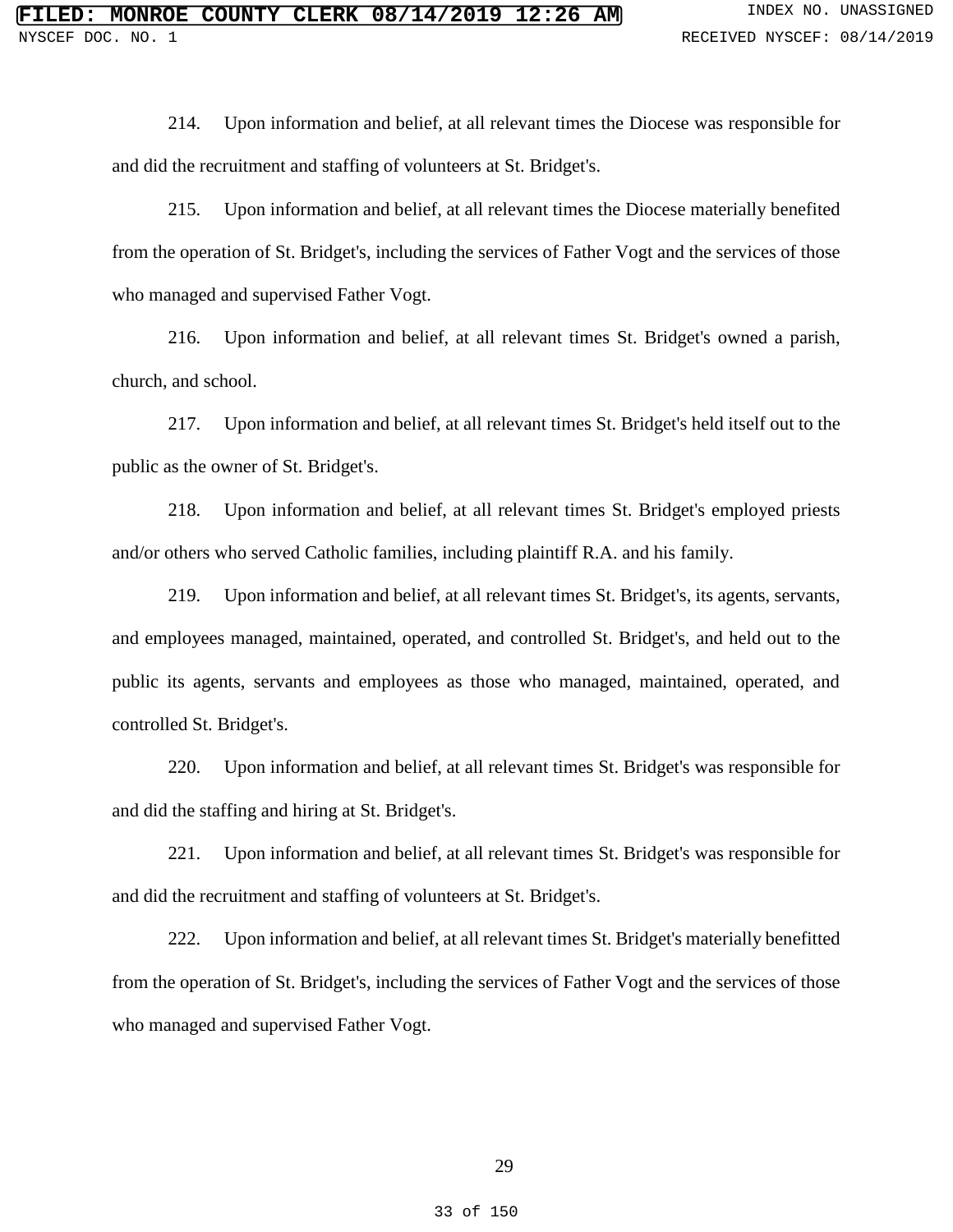223. Upon information and belief, at all relevant times Father Vogt was a priest of the Diocese.

224. Upon information and belief, at all relevant times Father Vogt was on the staff of, acted as an agent of, and served as an employee of the Diocese.

225. Upon information and belief, at all relevant times Father Vogt was acting in the course and scope of his employment with the Diocese.

226. Upon information and belief, at all relevant times Father Vogt was employed by the Diocese and assigned to St. Bridget's.

227. Upon information and belief, at all relevant times Father Vogt was a priest of St. Bridget's.

228. Upon information and belief, at all relevant times Father Vogt was on the staff of, was an agent of, and served as an employee of St. Bridget's.

229. Upon information and belief, at all relevant times Father Vogt was acting in the course and scope of his employment with St. Bridget's.

230. Upon information and belief, at all relevant times Father Vogt had an office on the premises of St. Bridget's.

231. When plaintiff R.A. was a minor, he and his parents were members of the Diocese and St. Bridget's.

232. At all relevant times, the Diocese and St. Bridget's, their agents, servants, and employees, held Father Vogt out to the public, to R.A., and to his parents, as their agent and employee.

30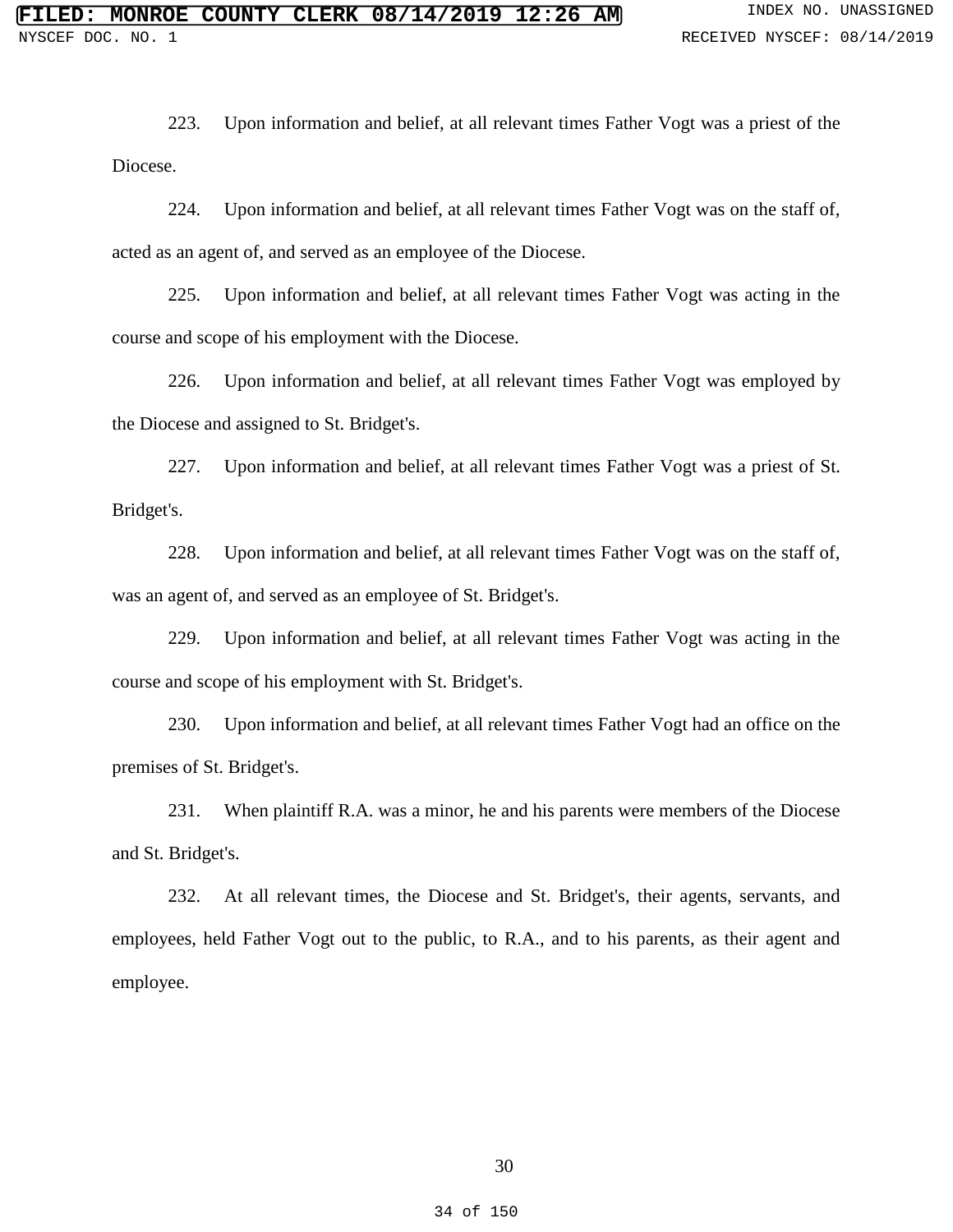233. At all relevant times, the Diocese and St. Bridget's, their agents, servants, and employees, held Father Vogt out to the public, to R.A., and to his parents, as having been vetted, screened, and approved by those defendants.

234. At all relevant times, R.A. and his parents reasonably relied upon the acts and representations of the Diocese and St. Bridget's, their agents, servants, and employees, and reasonably believed that Father Vogt was an agent or employee of those defendants who was vetted, screened, and approved by those defendants.

235. At all relevant times, R.A. and his parents trusted Father Vogt because the Diocese and St. Bridget's held him out as someone who was safe and could be trusted with the supervision, care, custody, and control of R.A.

236. At all relevant times, R.A. and his parents believed that the Diocese and St. Bridget's would exercise such care as would a parent of ordinary prudence in comparable circumstances when those defendants assumed supervision, care, custody, and control of R.A.

237. When R.A. was a minor, Father Vogt sexually abused him.

238. R.A. was sexually abused by Father Vogt when R.A. was approximately 10 years old.

239. Based on the representations of the Diocese and St. Bridget's that Father Vogt was safe and trustworthy, R.A. and his parents allowed R.A. to be under the supervision of, and in the care, custody, and control of, the Diocese and St. Bridget's, including during the times when R.A. was sexually abused by Father Vogt.

240. Based on the representations of the Diocese and St. Bridget's that Father Vogt was safe and trustworthy, R.A. and his parents allowed R.A. to be under the supervision of, and in the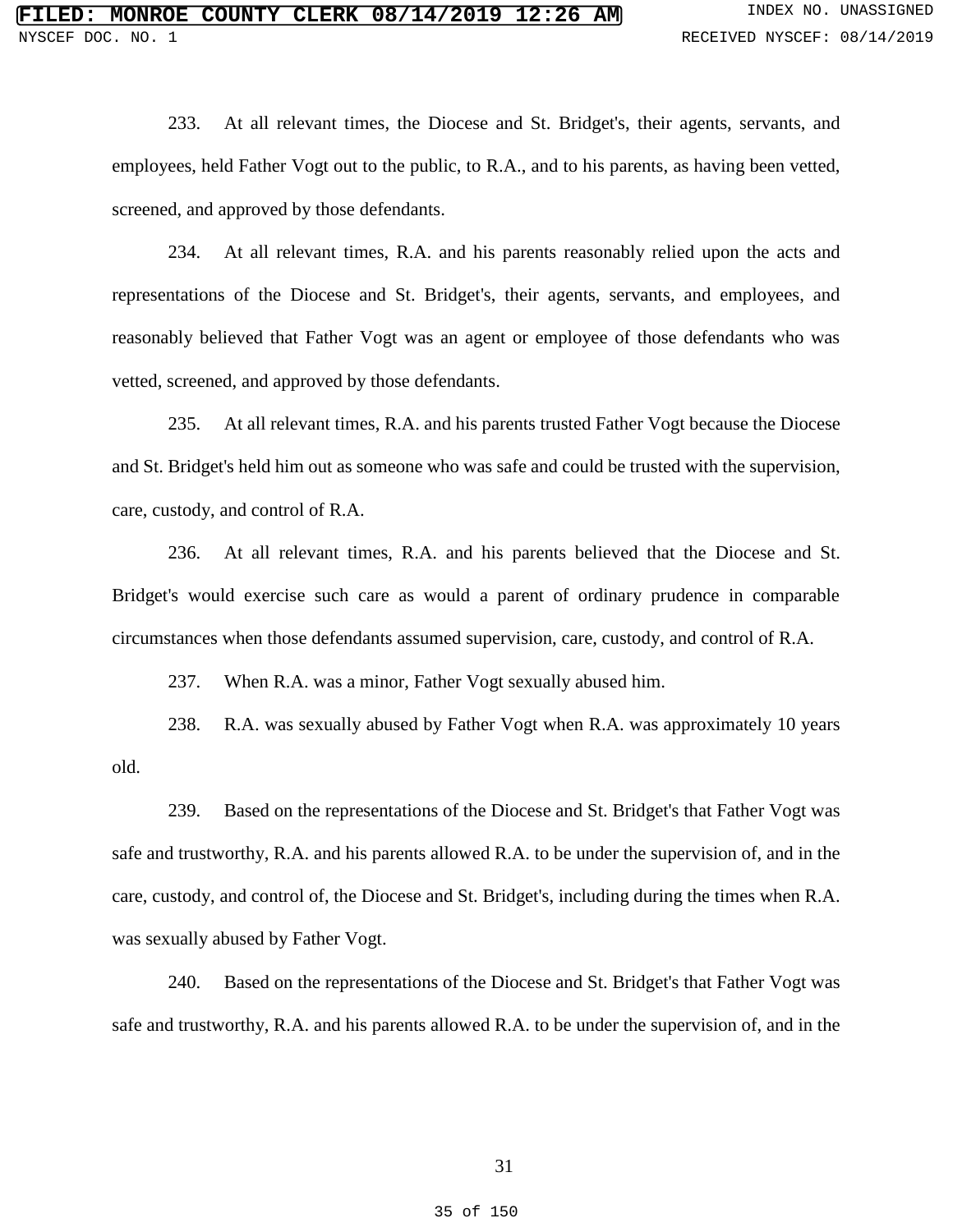care, custody, and control of, Father Vogt, including during the times when R.A. was sexually abused by Father Vogt.

241. Neither R.A. nor his parents would have allowed him to be under the supervision of, or in the care, custody, or control of, the Diocese, St. Bridget's, or Father Vogt if the Diocese or St. Bridget's had disclosed to R.A. or his parents that Father Vogt was not safe and was not trustworthy, and that he in fact posed a danger to R.A. in that Father Vogt was likely to sexually abuse R.A.

242. No parent of ordinary prudence in comparable circumstances would have allowed R.A. to be under the supervision of, or in the care, custody, or control of, the Diocese, St. Bridget's, or Father Vogt if the Diocese or St. Bridget's had disclosed to R.A. or his parents that Father Vogt was not safe and was not trustworthy, and that he in fact posed a danger to R.A. in that Father Vogt was likely to sexually abuse him.

243. In approximately 1955, Father Vogt exploited the trust and authority vested in him by defendants by grooming R.A. to gain his trust and to obtain control over him as part of Father Vogt's plan to sexually molest and abuse R.A. and other children.

244. Father Vogt used his position of trust and authority as a priest of the Diocese and of St. Bridget's to groom R.A. and to sexually abuse him multiple times, including when R.A. was under the supervision of, and in the care, custody, or control of, the Diocese, St. Bridget's, and Father Vogt.

245. At certain times, the sexual abuse of R.A. by Father Vogt occurred at St. Bridget's, including at St. Bridget's school and church, and at the Natatorium Swimming Pool.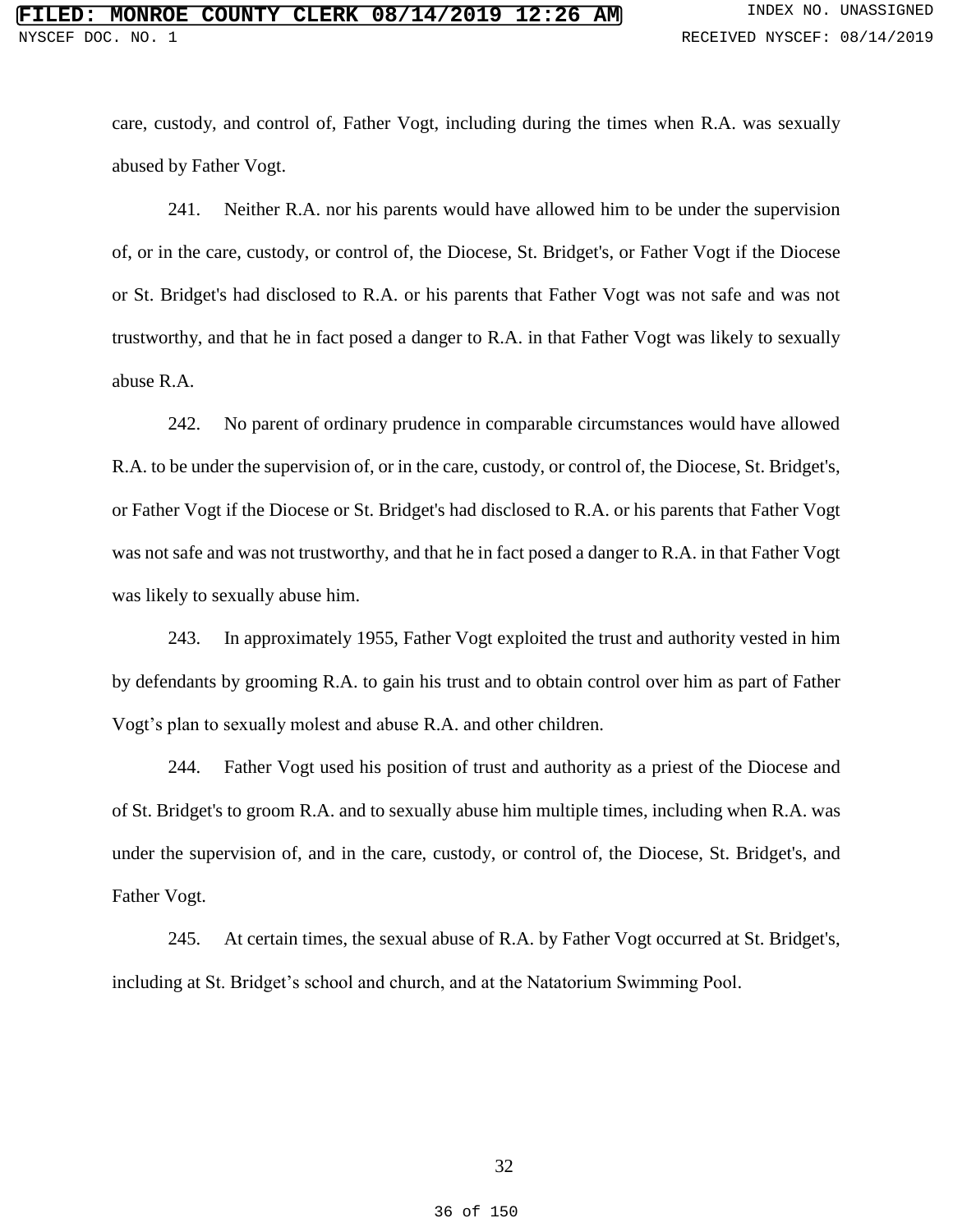246. At certain times, Father Vogt's sexual abuse of R.A. occurred during activities that were sponsored by, or were a direct result of activities sponsored by, the Diocese and St. Bridget's, including during school hours and when he was serving as an altar boy.

247. Upon information and belief, prior to the times mentioned herein, Father Vogt was a known sexual abuser of children.

248. Upon information and belief, at all relevant times, defendants, their agents, servants, and employees, knew or should have known that Father Vogt was a known sexual abuser of children.

249. Upon information and belief, at all relevant times it was reasonably foreseeable to defendants, their agents, servants, and employees that Father Vogt's sexual abuse of children would likely result in injury to others, including the sexual abuse of R.A. and other children by Father Vogt.

250. Upon information and belief, the defendants, their agents, servants, and employees, knew or should have known that Father Vogt was sexually abusing R.A. and other children at St. Bridget's and elsewhere.

251. Upon information and belief, defendants, their agents, servants, and employees knew or should have known that the sexual abuse by Father Vogt of R.A. was ongoing.

252. Upon information and belief, the Diocese and St. Bridget's, their agents, servants, and employees, knew or should have known that Father Vogt was likely to abuse children, including R.A., because Father Vogt sexually abused numerous other children at St. Bridget's before R.A. was abused.

253. Upon information and belief, the Diocese and St. Bridget's, their agents, servants, and employees, knew or should have known that Father Vogt was likely to abuse children,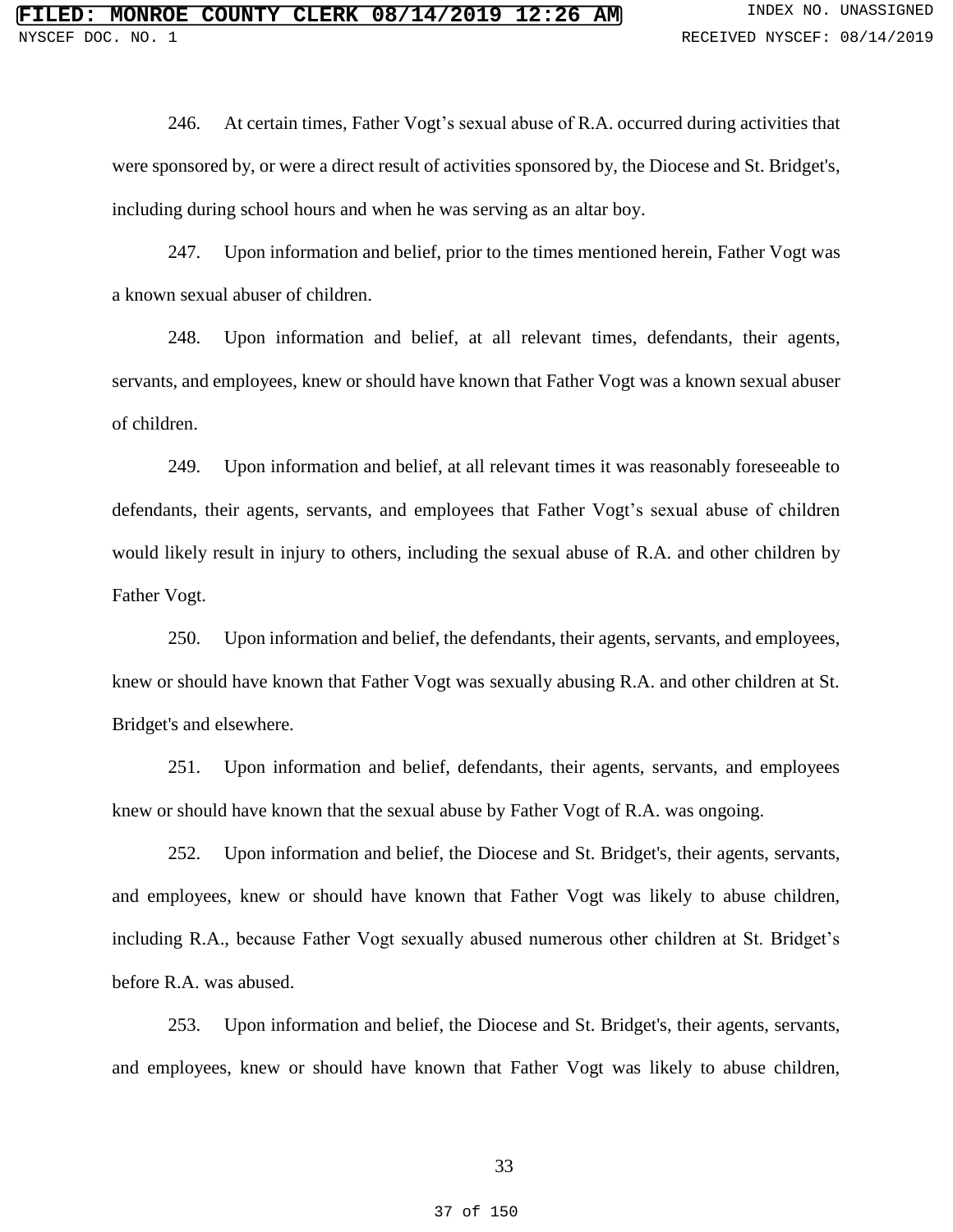including R.A., because the nuns at St. Bridget's, who were employed by the defendants or were serving the defendants, were present for some instances of his sexual abuse of children, including R.A.

254. Upon information and belief, the Diocese and St. Bridget's, their agents, servants, and employees, knew or should have known before and during Father Vogt's sexual abuse of R.A. that priests and other persons serving the Diocese and St. Bridget's had used their positions with those defendants to groom and to sexually abuse children.

255. Upon information and belief, the Diocese and St. Bridget's, their agents, servants, and employees, knew or should have known before and during Father Vogt's sexual abuse of R.A. that such priests and other persons could not be "cured" through treatment or counseling.

256. Upon information and belief, the Diocese and St. Bridget's, their agents, servants, and employees, concealed the sexual abuse of children by Father Vogt in order to conceal their own bad acts in failing to protect children from him, to protect their reputation, and to prevent victims of such sexual abuse by him from coming forward during the extremely limited statute of limitations prior to the enactment of the CVA, despite knowing that Father Vogt would continue to molest children.

257. Upon information and belief, the Diocese and St. Bridget's, their agents, servants, and employees, consciously and recklessly disregarded their knowledge that Father Vogt would use his position with the defendants to sexually abuse children, including R.A.

258. Upon information and belief, the Diocese and St. Bridget's, their agents, servants, and employees, disregarded their knowledge that Father Vogt would use his position with them to sexually abuse children, including R.A.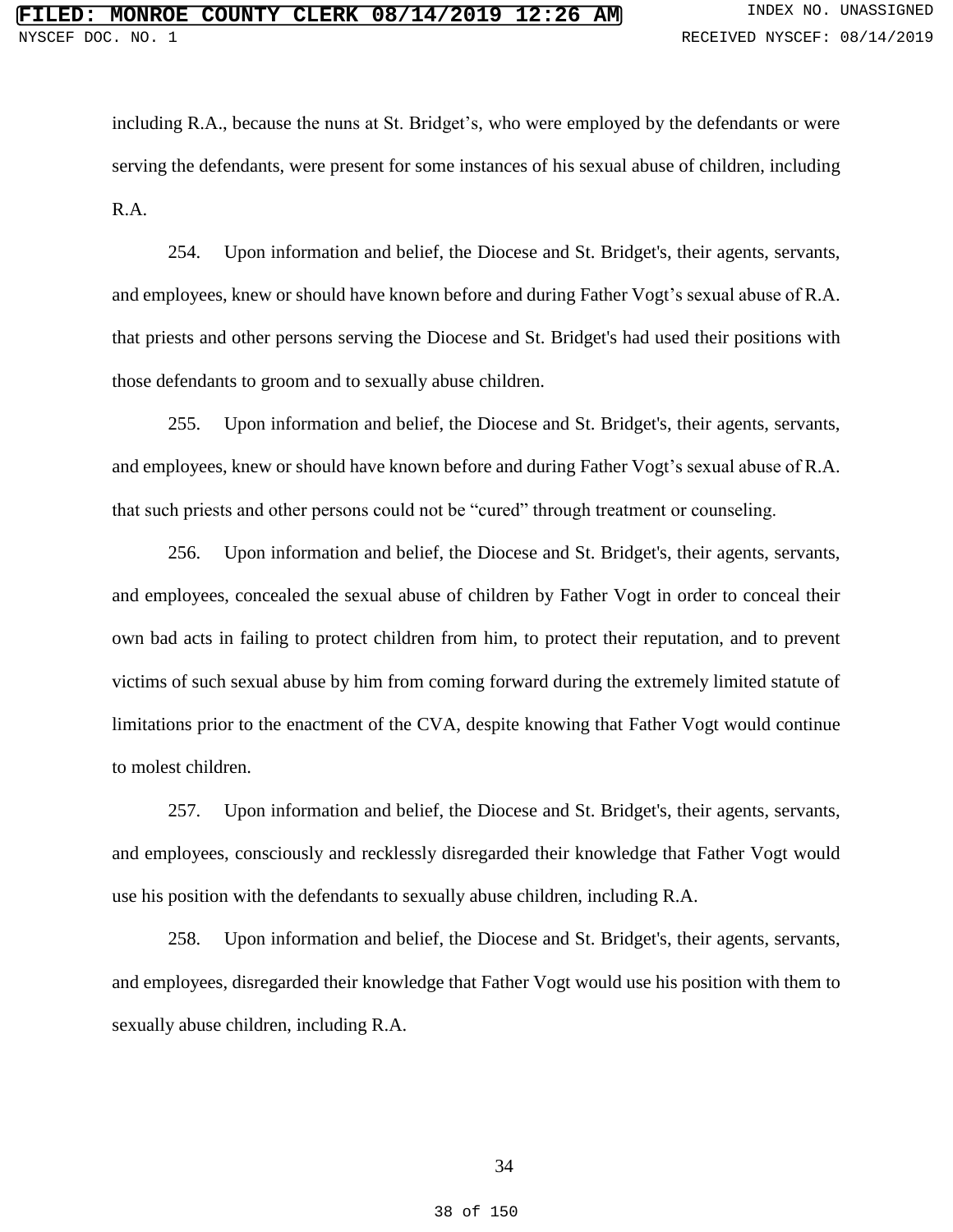259. Upon information and belief, the Diocese and St. Bridget's, their agents, servants, and employees, acted in concert with each other or with Father Vogt to conceal the danger that Father Vogt posed to children, including R.A., so that Father Vogt could continue serving them despite their knowledge of that danger.

260. Upon information and belief, the Diocese and St. Bridget's, their agents, servants, and employees, knew that their negligent, reckless, and outrageous conduct would inflict severe emotional and psychological distress, as well as personal physical injury, on others, including R.A., and he did in fact suffer severe emotional and psychological distress and personal physical injury as a result of their wrongful conduct.

261. Upon information and belief, the Diocese and St. Bridget's, their agents, servants, and employees, concealed the sexual abuse of children by priests and/or others in order to conceal their own bad acts in failing to protect children from being abused, to protect their reputation, and to prevent victims of such sexual abuse from coming forward during the extremely limited statute of limitations prior to the enactment of the CVA, despite knowing that those priests and other persons would continue to molest children.

262. By reason of the wrongful acts of the Diocese and St. Bridget's as detailed herein, R.A. sustained physical and psychological injuries, including but not limited to, severe emotional and psychological distress, humiliation, fright, dissociation, anger, depression, anxiety, family turmoil and loss of faith, a severe shock to his nervous system, physical pain and mental anguish, and emotional and psychological damage, and, upon information and belief, some or all of these injuries are of a permanent and lasting nature, and R.A. has and/or will become obligated to expend sums of money for treatment.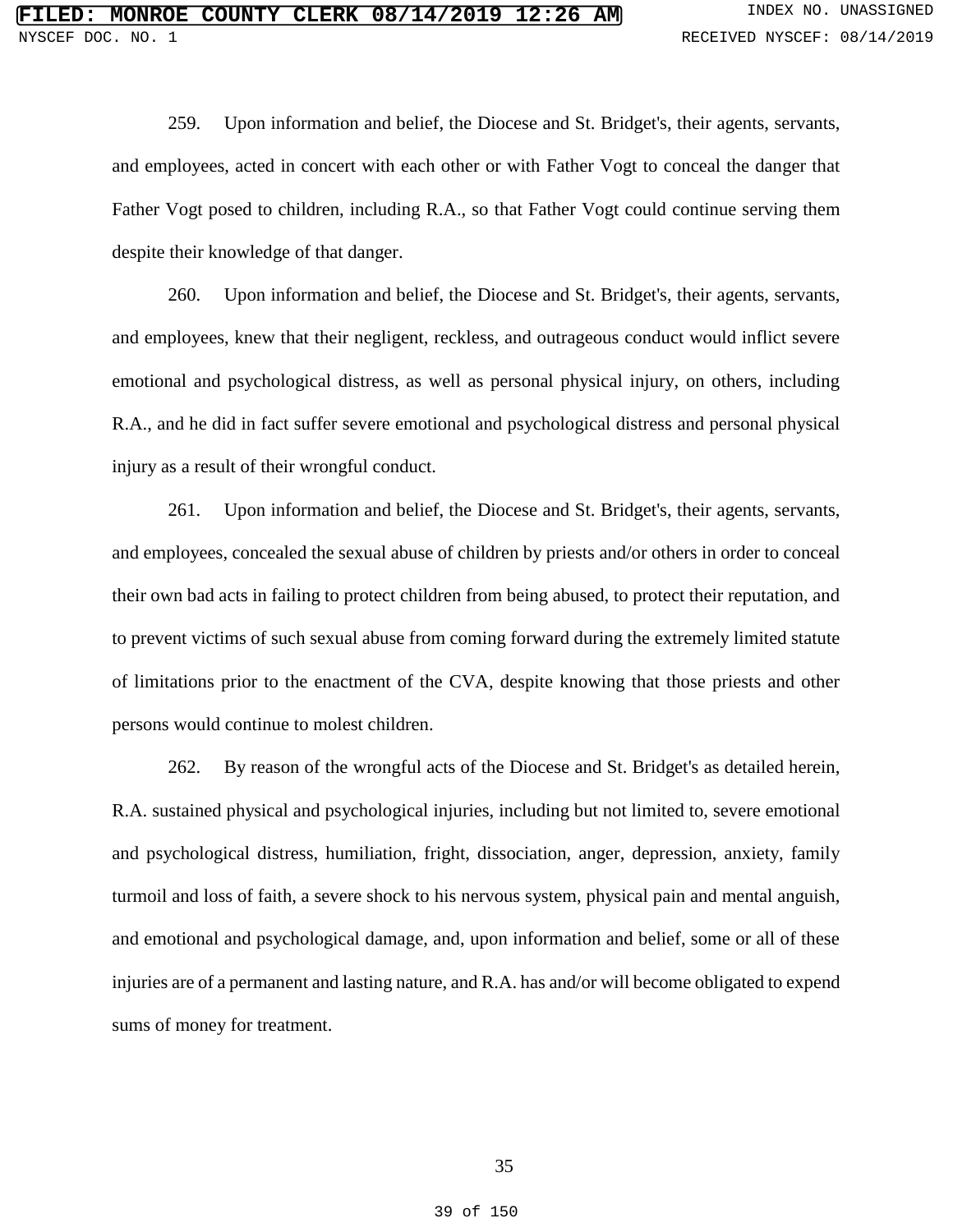## **VI. STATEMENT OF FACTS AS TO PLAINTIFF JAMES GREEN**

263. Upon information and belief, at all relevant times the Diocese was the owner of St. Leo's and held itself out to the public as the owner of St. Leo's.

264. Upon information and belief, at all relevant times the Diocese, its agents, servants, and employees managed, maintained, operated, and controlled St. Leo's.

265. Upon information and belief, at all relevant times the Diocese employed priests and/or others who served Catholic families at St. Leo's, including plaintiff James Green and his family.

266. Upon information and belief, at all relevant times the Diocese, its agents, servants, and employees managed, maintained, operated, and controlled St. Leo's, and held out to the public its agents, servants, and employees as those who managed, maintained, operated, and controlled St. Leo's.

267. Upon information and belief, at all relevant times the Diocese was responsible for the hiring and staffing, and did the hiring and staffing, at St. Leo's.

268. Upon information and belief, at all relevant times the Diocese was responsible for and did the recruitment and staffing of volunteers at St. Leo's.

269. Upon information and belief, at all relevant times the Diocese materially benefited from the operation of St. Leo's, including the services of Father Rauber and the services of those who managed and supervised Father Rauber.

270. Upon information and belief, at all relevant times St. Leo's owned a parish and church.

271. Upon information and belief, at all relevant times St. Leo's held itself out to the public as the owner of St. Leo's.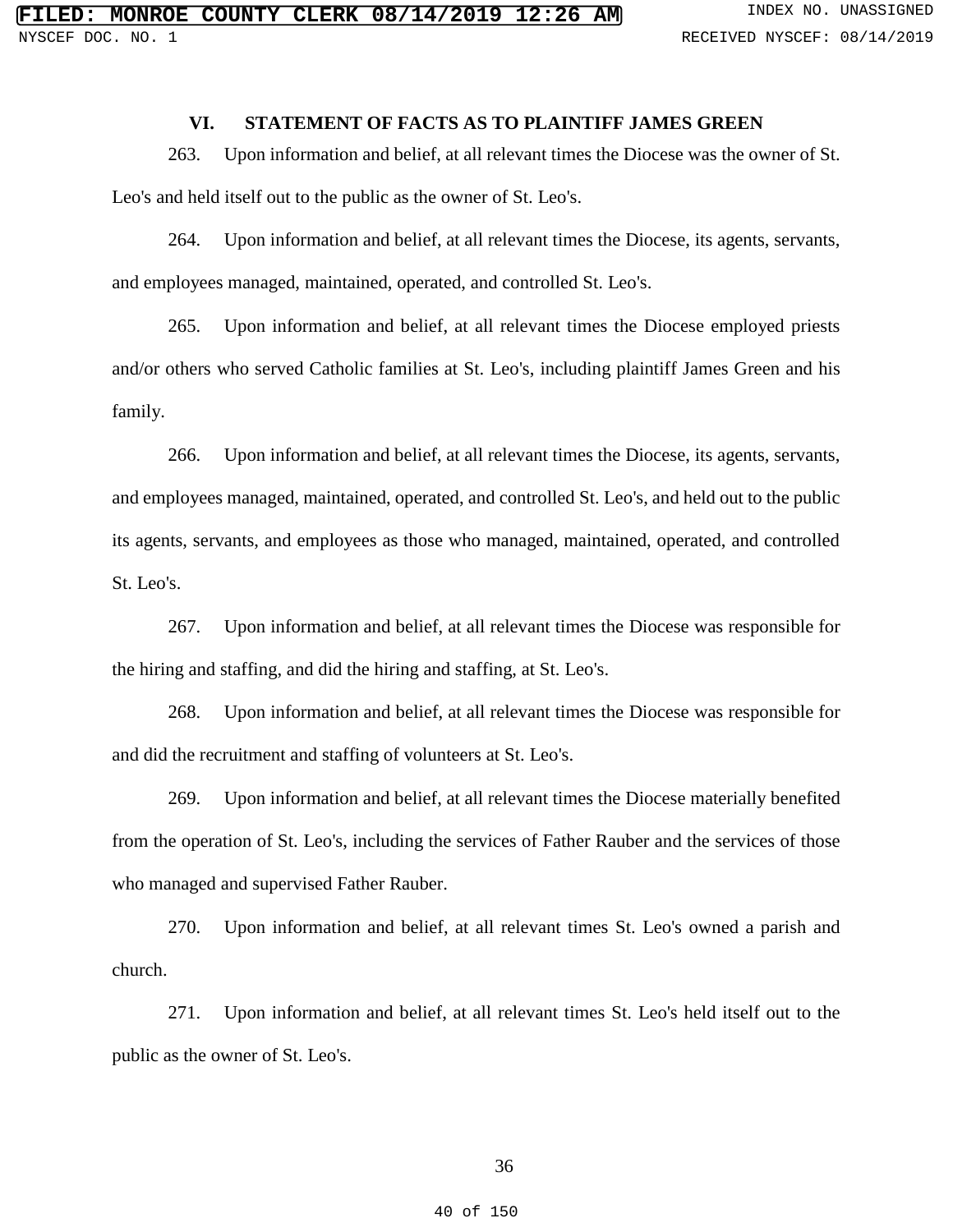272. Upon information and belief, at all relevant times St. Leo's employed priests and/or others who served Catholic families, including plaintiff James Green and his family.

273. Upon information and belief, at all relevant times St. Leo's, its agents, servants, and employees managed, maintained, operated, and controlled St. Leo's, and held out to the public its agents, servants and employees as those who managed, maintained, operated, and controlled St. Leo's.

274. Upon information and belief, at all relevant times St. Leo's was responsible for and did the staffing and hiring at St. Leo's.

275. Upon information and belief, at all relevant times St. Leo's was responsible for and did the recruitment and staffing of volunteers at St. Leo's.

276. Upon information and belief, at all relevant times St. Leo's materially benefitted from the operation of St. Leo's, including the services of Father Rauber and the services of those who managed and supervised Father Rauber.

277. Upon information and belief, at all relevant times Father Rauber was a priest of the Diocese.

278. Upon information and belief, at all relevant times Father Rauber was on the staff of, acted as an agent of, and served as an employee of the Diocese.

279. Upon information and belief, at all relevant times Father Rauber was acting in the course and scope of his employment with the Diocese.

280. Upon information and belief, at all relevant times Father Rauber was employed by the Diocese and assigned to St. Leo's.

281. Upon information and belief, at all relevant times Father Rauber was a priest of St. Leo's.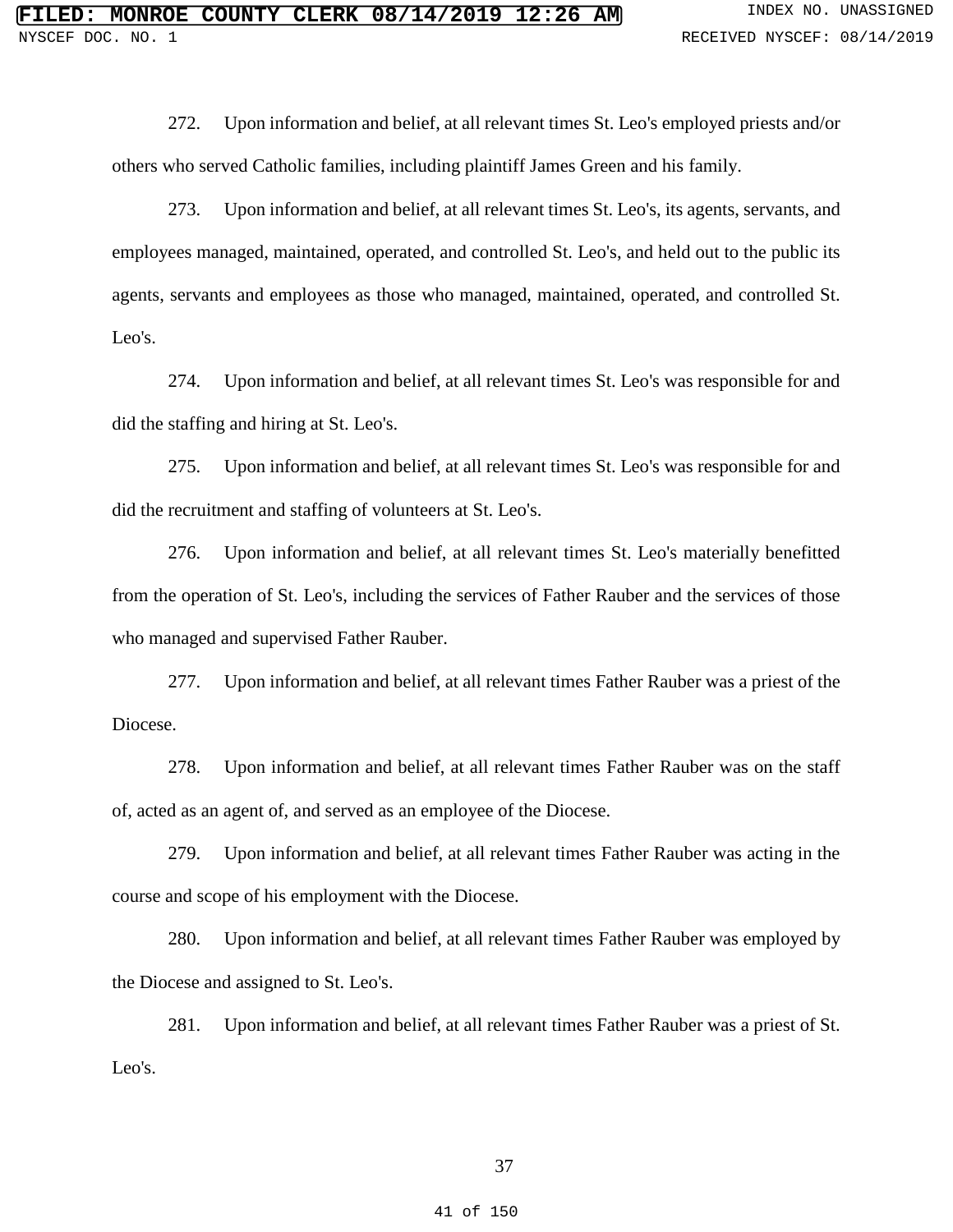282. Upon information and belief, at all relevant times Father Rauber was on the staff of, was an agent of, and served as an employee of St. Leo's.

283. Upon information and belief, at all relevant times Father Rauber was acting in the course and scope of his employment with St. Leo's.

284. Upon information and belief, at all relevant times Father Rauber had an office on the premises of St. Leo's.

285. When plaintiff James Green was a minor, he and his parents were members of the Diocese and St. Leo's.

286. At all relevant times, the Diocese and St. Leo's, their agents, servants, and employees, held Father Rauber out to the public, to James, and to his parents, as their agent and employee.

287. At all relevant times, the Diocese and St. Leo's, their agents, servants, and employees, held Father Rauber out to the public, to James, and to his parents, as having been vetted, screened, and approved by those defendants.

288. At all relevant times, James and his parents reasonably relied upon the acts and representations of the Diocese and St. Leo's, their agents, servants, and employees, and reasonably believed that Father Rauber was an agent or employee of those defendants who was vetted, screened, and approved by those defendants.

289. At all relevant times, James and his parents trusted Father Rauber because the Diocese and St. Leo's held him out as someone who was safe and could be trusted with the supervision, care, custody, and control of James.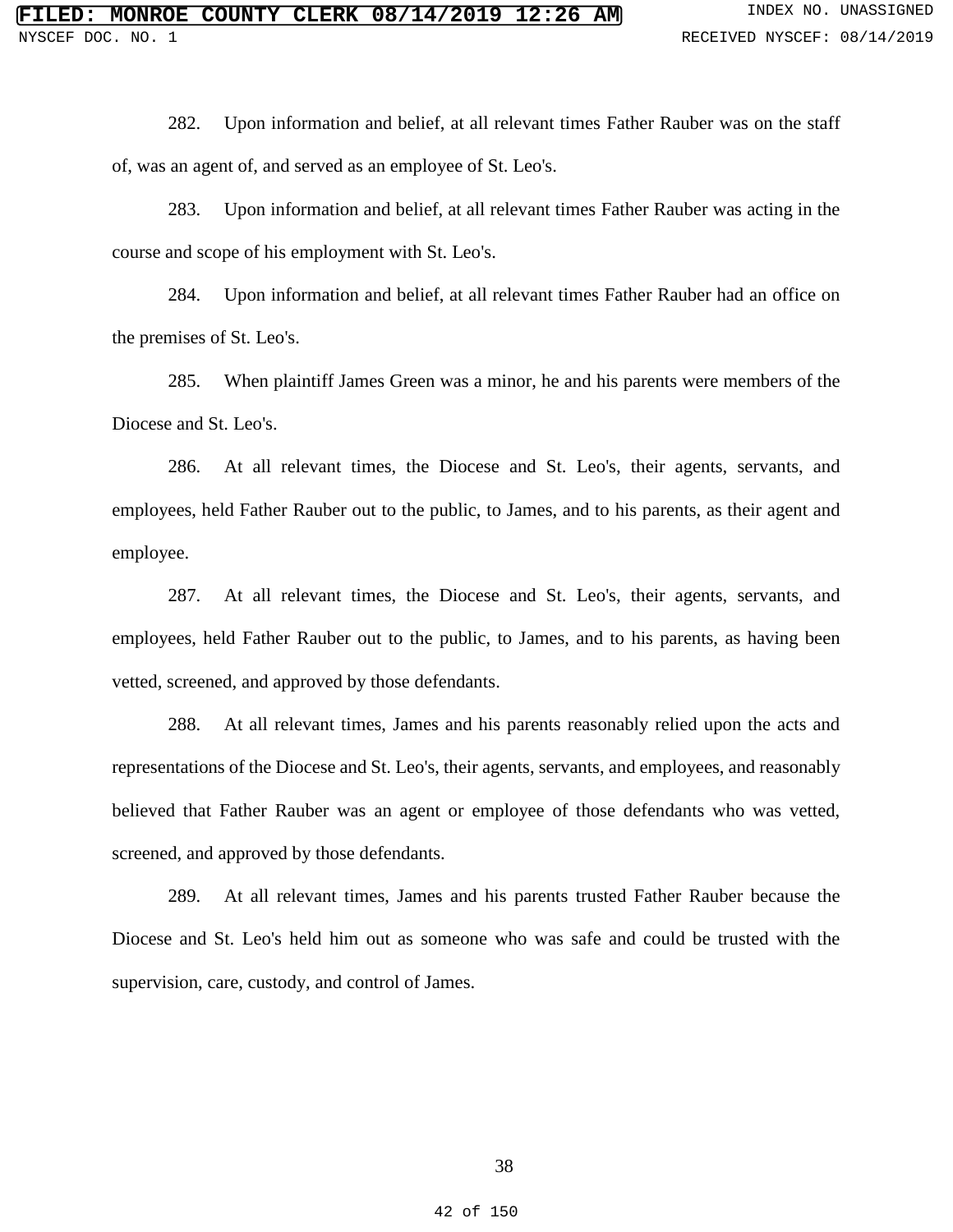290. At all relevant times, James and his parents believed that the Diocese and St. Leo's would exercise such care as would a parent of ordinary prudence in comparable circumstances when those defendants assumed supervision, care, custody, and control of James.

291. When James was a minor, Father Rauber sexually abused him.

292. James was sexually abused by Father Rauber when James was approximately 7 years old.

293. Based on the representations of the Diocese and St. Leo's that Father Rauber was safe and trustworthy, James and his parents allowed James to be under the supervision of, and in the care, custody, and control of, the Diocese and St. Leo's, including during the times when James was sexually abused by Father Rauber.

294. Based on the representations of the Diocese and St. Leo's that Father Rauber was safe and trustworthy, James and his parents allowed James to be under the supervision of, and in the care, custody, and control of, Father Rauber, including during the times when James was sexually abused by Father Rauber.

295. Neither James nor his parents would have allowed him to be under the supervision of, or in the care, custody, or control of, the Diocese, St. Leo's, or Father Rauber if the Diocese or St. Leo's had disclosed to James or his parents that Father Rauber was not safe and was not trustworthy, and that he in fact posed a danger to James in that Father Rauber was likely to sexually abuse James.

296. No parent of ordinary prudence in comparable circumstances would have allowed James to be under the supervision of, or in the care, custody, or control of, the Diocese, St. Leo's, or Father Rauber if the Diocese or St. Leo's had disclosed to James or his parents that Father Rauber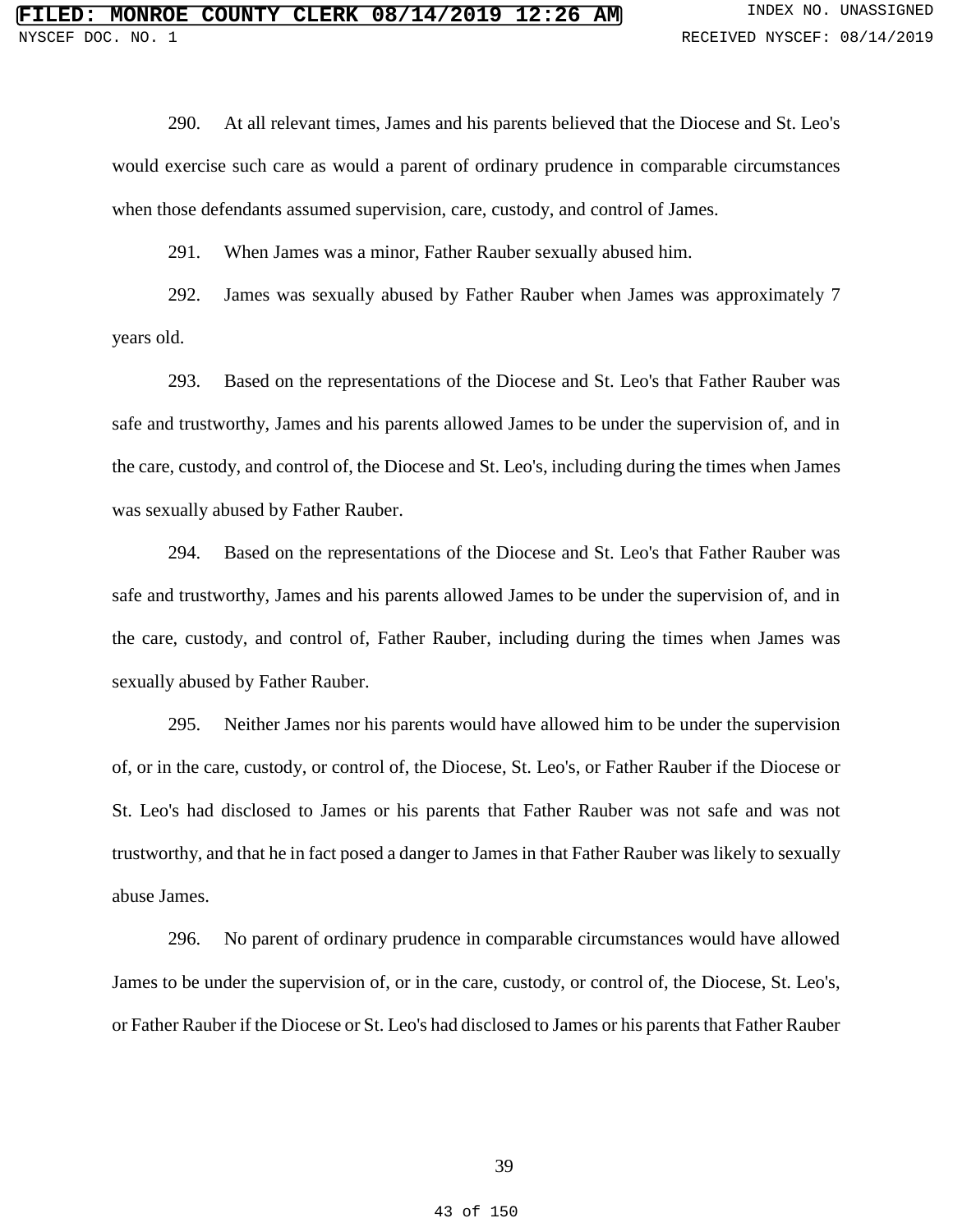was not safe and was not trustworthy, and that he in fact posed a danger to James in that Father Rauber was likely to sexually abuse him.

297. In approximately 1960, Father Rauber exploited the trust and authority vested in him by defendants by grooming James to gain his trust and to obtain control over him as part of Father Rauber's plan to sexually molest and abuse James and other children.

298. Father Rauber used his position of trust and authority as a priest of the Diocese and of St. Leo's to groom James and to sexually abuse him, including when James was under the supervision of, and in the care, custody, or control of, the Diocese, St. Leo's, and Father Rauber.

299. The sexual abuse of James by Father Rauber occurred at St. Leo's, in the basement of the church.

300. At certain times, Father Rauber's sexual abuse of James occurred during activities that were sponsored by, or were a direct result of activities sponsored by, the Diocese and St. Leo's, including during James's first communion.

301. Upon information and belief, prior to the times mentioned herein, Father Rauber was a known sexual abuser of children.

302. Upon information and belief, at all relevant times, defendants, their agents, servants, and employees, knew or should have known that Father Rauber was a known sexual abuser of children.

303. Upon information and belief, at all relevant times it was reasonably foreseeable to defendants, their agents, servants, and employees that Father Rauber's sexual abuse of children would likely result in injury to others, including the sexual abuse of James and other children by Father Rauber.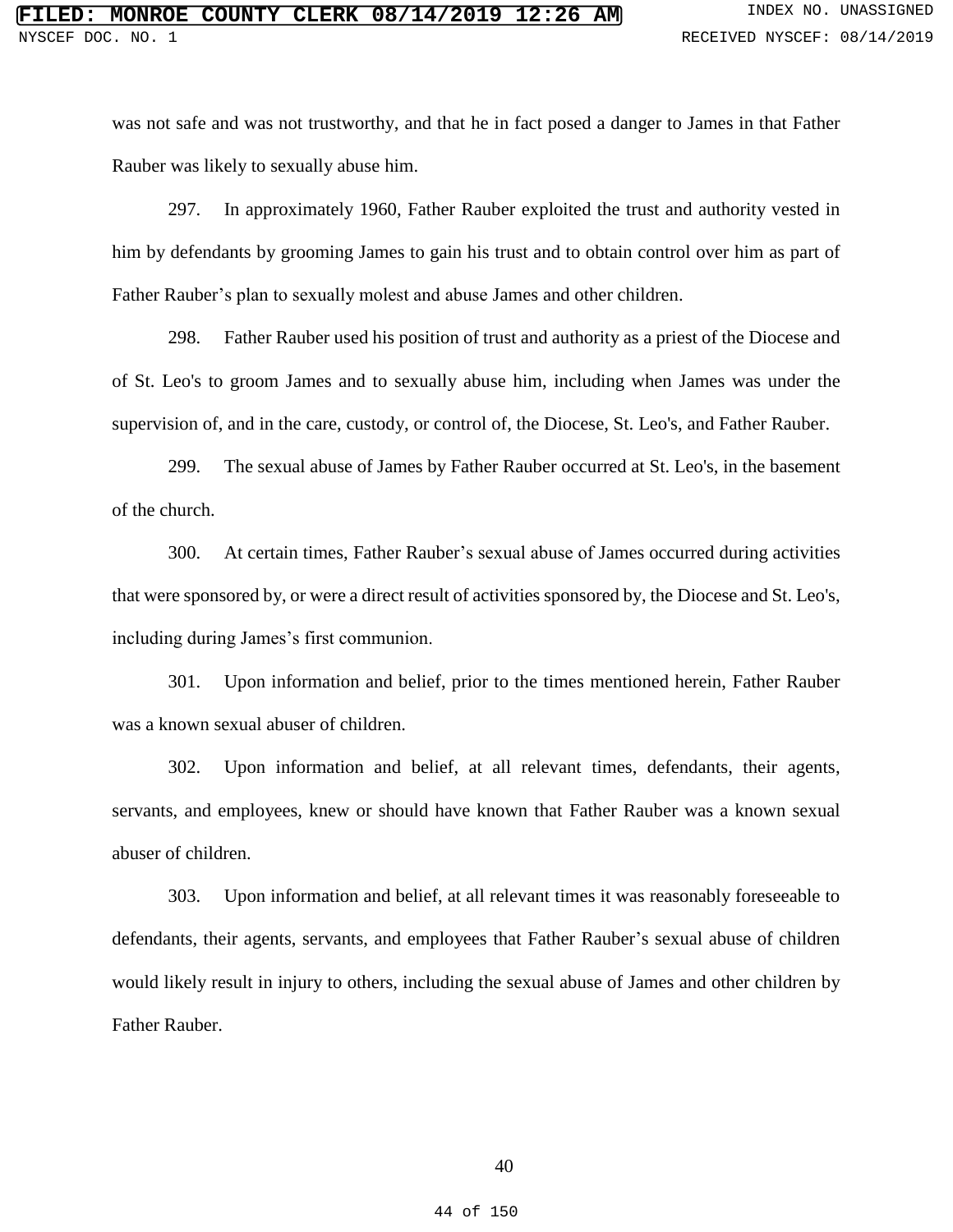304. Upon information and belief, the defendants, their agents, servants, and employees, knew or should have known that Father Rauber was sexually abusing James and other children at St. Leo's and elsewhere.

305. Upon information and belief, the Diocese and St. Leo's, their agents, servants, and employees, knew or should have known before Father Rauber's sexual abuse of James that priests and other persons serving the Diocese and St. Leo's had used their positions with those defendants to groom and to sexually abuse children.

306. Upon information and belief, the Diocese and St. Leo's, their agents, servants, and employees, knew or should have known before Father Rauber's sexual abuse of James that such priests and other persons could not be "cured" through treatment or counseling.

307. Upon information and belief, the Diocese and St. Leo's, their agents, servants, and employees, concealed the sexual abuse of children by Father Rauber in order to conceal their own bad acts in failing to protect children from him, to protect their reputation, and to prevent victims of such sexual abuse by him from coming forward during the extremely limited statute of limitations prior to the enactment of the CVA, despite knowing that Father Rauber would continue to molest children.

308. Upon information and belief, the Diocese and St. Leo's, their agents, servants, and employees, consciously and recklessly disregarded their knowledge that Father Rauber would use his position with the defendants to sexually abuse children, including James.

309. Upon information and belief, the Diocese and St. Leo's, their agents, servants, and employees, disregarded their knowledge that Father Rauber would use his position with them to sexually abuse children, including James.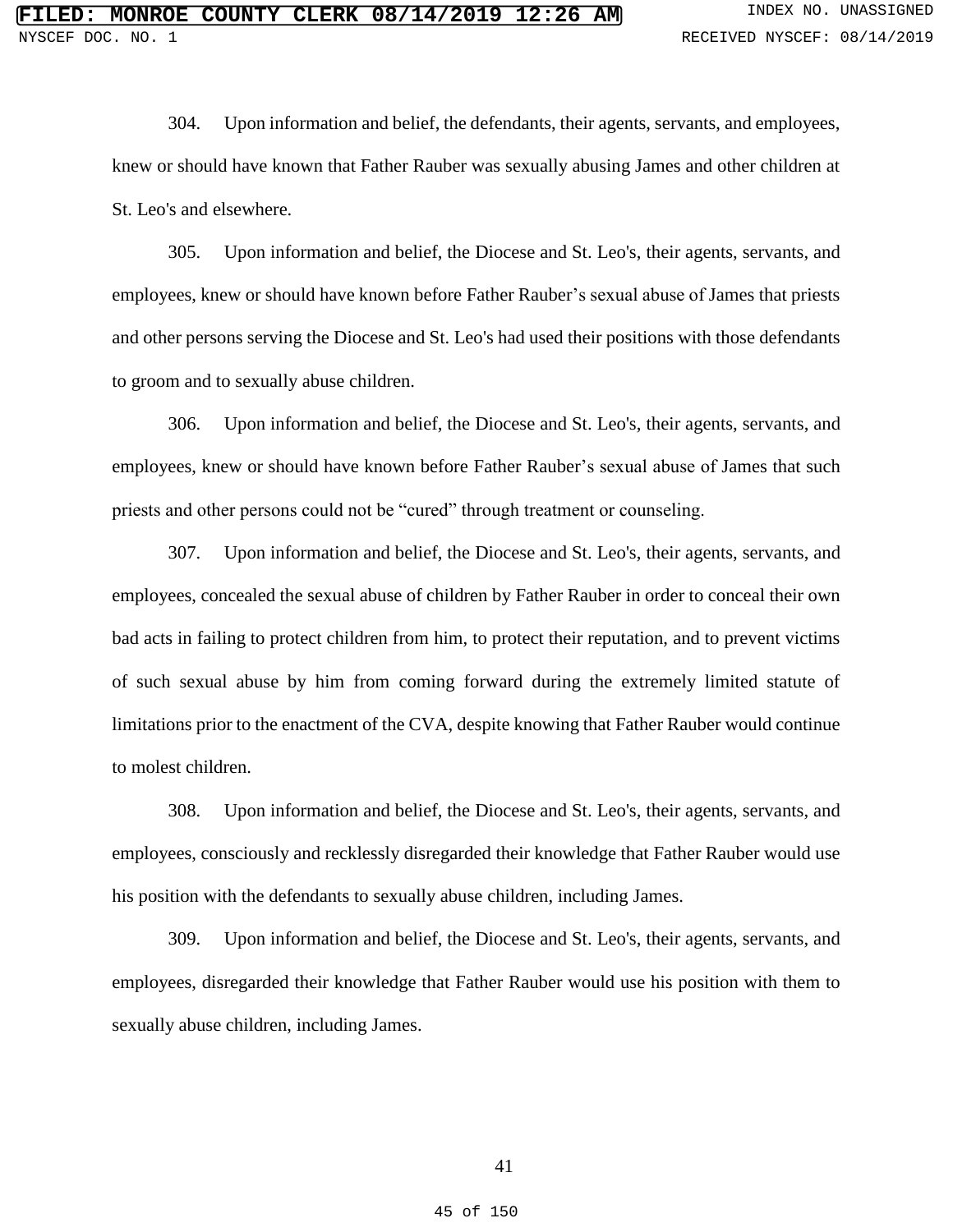310. Upon information and belief, the Diocese and St. Leo's, their agents, servants, and employees, acted in concert with each other or with Father Rauber to conceal the danger that Father Rauber posed to children, including James, so that Father Rauber could continue serving them despite their knowledge of that danger.

311. Upon information and belief, the Diocese and St. Leo's, their agents, servants, and employees, knew that their negligent, reckless, and outrageous conduct would inflict severe emotional and psychological distress, as well as personal physical injury, on others, including James, and he did in fact suffer severe emotional and psychological distress and personal physical injury as a result of their wrongful conduct.

312. Upon information and belief, the Diocese and St. Leo's, their agents, servants, and employees, concealed the sexual abuse of children by priests and/or others in order to conceal their own bad acts in failing to protect children from being abused, to protect their reputation, and to prevent victims of such sexual abuse from coming forward during the extremely limited statute of limitations prior to the enactment of the CVA, despite knowing that those priests and other persons would continue to molest children.

313. By reason of the wrongful acts of the Diocese and St. Leo's as detailed herein, James sustained physical and psychological injuries, including but not limited to, severe emotional and psychological distress, humiliation, fright, dissociation, anger, depression, anxiety, family turmoil and loss of faith, a severe shock to his nervous system, physical pain and mental anguish, and emotional and psychological damage, and, upon information and belief, some or all of these injuries are of a permanent and lasting nature, and James has and/or will become obligated to expend sums of money for treatment.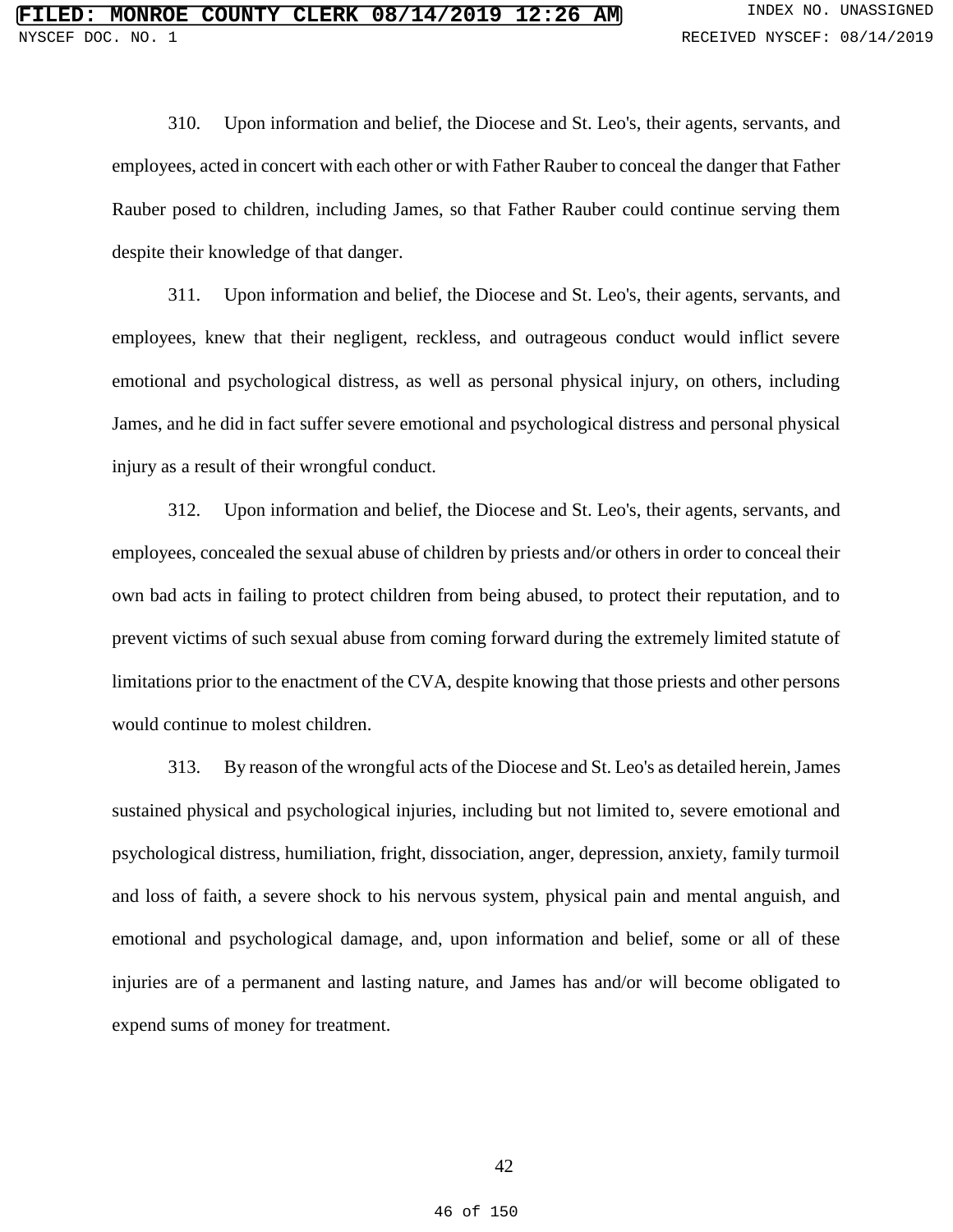# **VII. STATEMENT OF FACTS AS TO PLAINTIFF M.S.**

314. Upon information and belief, at all relevant times the Diocese was the owner of St. Francis and held itself out to the public as the owner of St. Francis.

315. Upon information and belief, at all relevant times the Diocese, its agents, servants, and employees managed, maintained, operated, and controlled St. Francis.

316. Upon information and belief, at all relevant times the Diocese employed priests and others who served Catholic families at St. Francis, including plaintiff M.S. and his family.

317. Upon information and belief, at all relevant times the Diocese, its agents, servants, and employees managed, maintained, operated, and controlled St. Francis, and held out to the public its agents, servants, and employees as those who managed, maintained, operated, and controlled St. Francis.

318. Upon information and belief, at all relevant times the Diocese was responsible for the hiring and staffing, and did the hiring and staffing, at St. Francis.

319. Upon information and belief, at all relevant times the Diocese was responsible for and did the recruitment and staffing of volunteers at St. Francis.

320. Upon information and belief, at all relevant times the Diocese materially benefited from the operation of St. Francis, including the services of Father Beatini and the services of those who managed and supervised Father Beatini.

321. Upon information and belief, at all relevant times St. Francis owned a parish and church.

322. Upon information and belief, at all relevant times St. Francis held itself out to the public as the owner of St. Francis.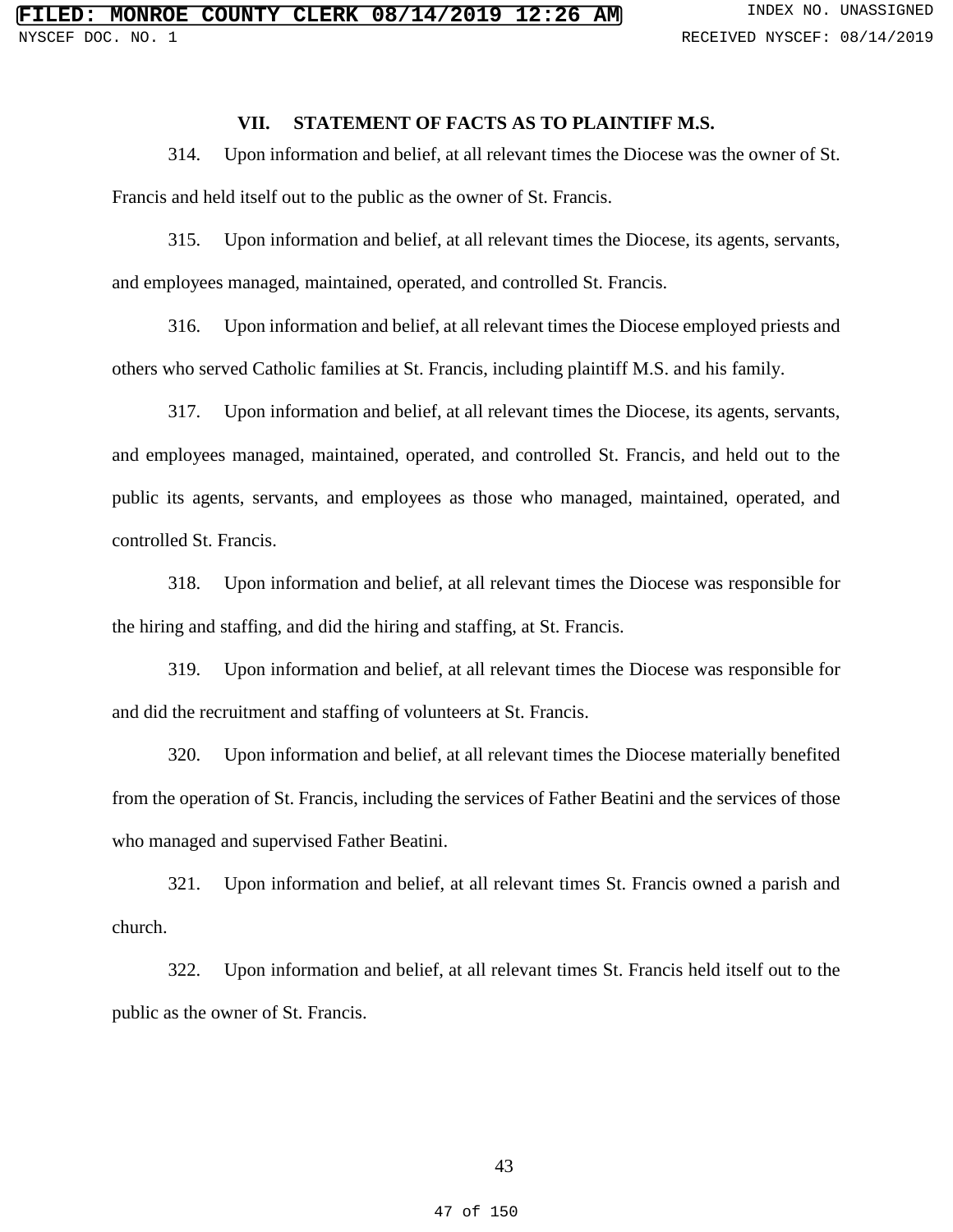323. Upon information and belief, at all relevant times St. Francis employed priests, school administrators, teachers, religious, and others who served Catholic families, including plaintiff M.S. and his family.

324. Upon information and belief, at all relevant times St. Francis, its agents, servants, and employees managed, maintained, operated, and controlled St. Francis, and held out to the public its agents, servants and employees as those who managed, maintained, operated, and controlled St. Francis.

325. Upon information and belief, at all relevant times St. Francis was responsible for and did the staffing and hiring at St. Francis.

326. Upon information and belief, at all relevant times St. Francis was responsible for and did the recruitment and staffing of volunteers at St. Francis.

327. Upon information and belief, at all relevant times St. Francis materially benefitted from the operation of St. Francis, including the services of Father Beatini and the services of those who managed and supervised Father Beatini.

328. Upon information and belief, at all relevant times Father Beatini was a priest of the Diocese.

329. Upon information and belief, at all relevant times Father Beatini was on the staff of, acted as an agent of, and served as an employee of the Diocese.

330. Upon information and belief, at all relevant times Father Beatini was acting in the course and scope of his employment with the Diocese.

331. Upon information and belief, at all relevant times Father Beatini was employed by the Diocese and assigned to St. Francis.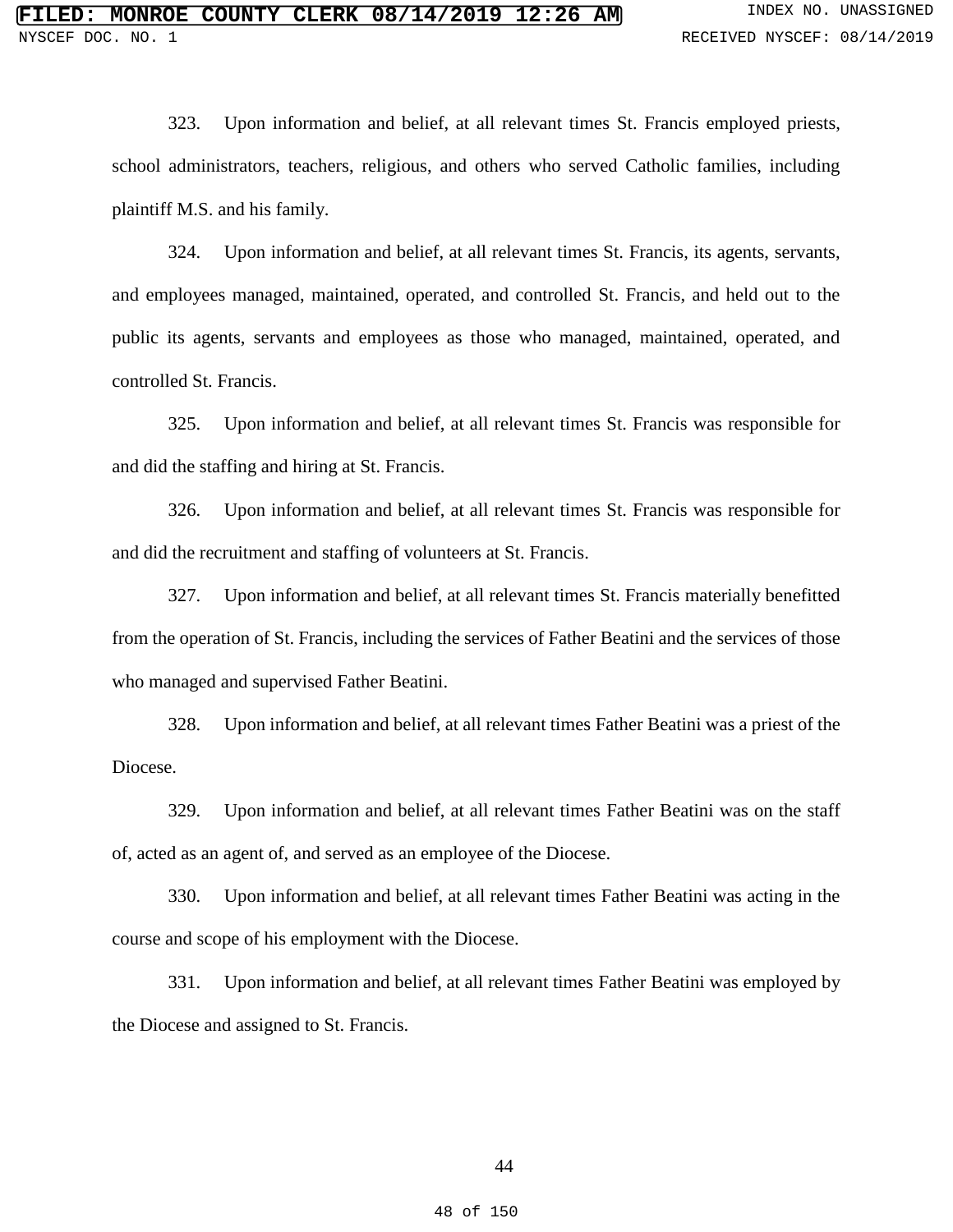332. Upon information and belief, at all relevant times Father Beatini was a priest of St. Francis.

333. Upon information and belief, at all relevant times Father Beatini was on the staff of, was an agent of, and served as an employee of St. Francis.

334. Upon information and belief, at all relevant times Father Beatini was acting in the course and scope of his employment with St. Francis.

335. Upon information and belief, at all relevant times Father Beatini had an office on the premises of St. Francis.

336. When plaintiff M.S. was a minor, he and his parents were members of the Diocese and M.S. attended classes at St. Francis.

337. At all relevant times, the Diocese and St. Francis, their agents, servants, and employees, held Father Beatini out to the public, to M.S., and to his parents, as their agent and employee.

338. At all relevant times, the Diocese and St. Francis, their agents, servants, and employees, held Father Beatini out to the public, to M.S., and to his parents, as having been vetted, screened, and approved by those defendants.

339. At all relevant times, M.S. and his parents reasonably relied upon the acts and representations of the Diocese and St. Francis, their agents, servants, and employees, and reasonably believed that Father Beatini was an agent or employee of those defendants who was vetted, screened, and approved by those defendants.

340. At all relevant times, M.S. and his parents trusted Father Beatini because the Diocese and St. Francis held him out as someone who was safe and could be trusted with the supervision, care, custody, and control of M.S.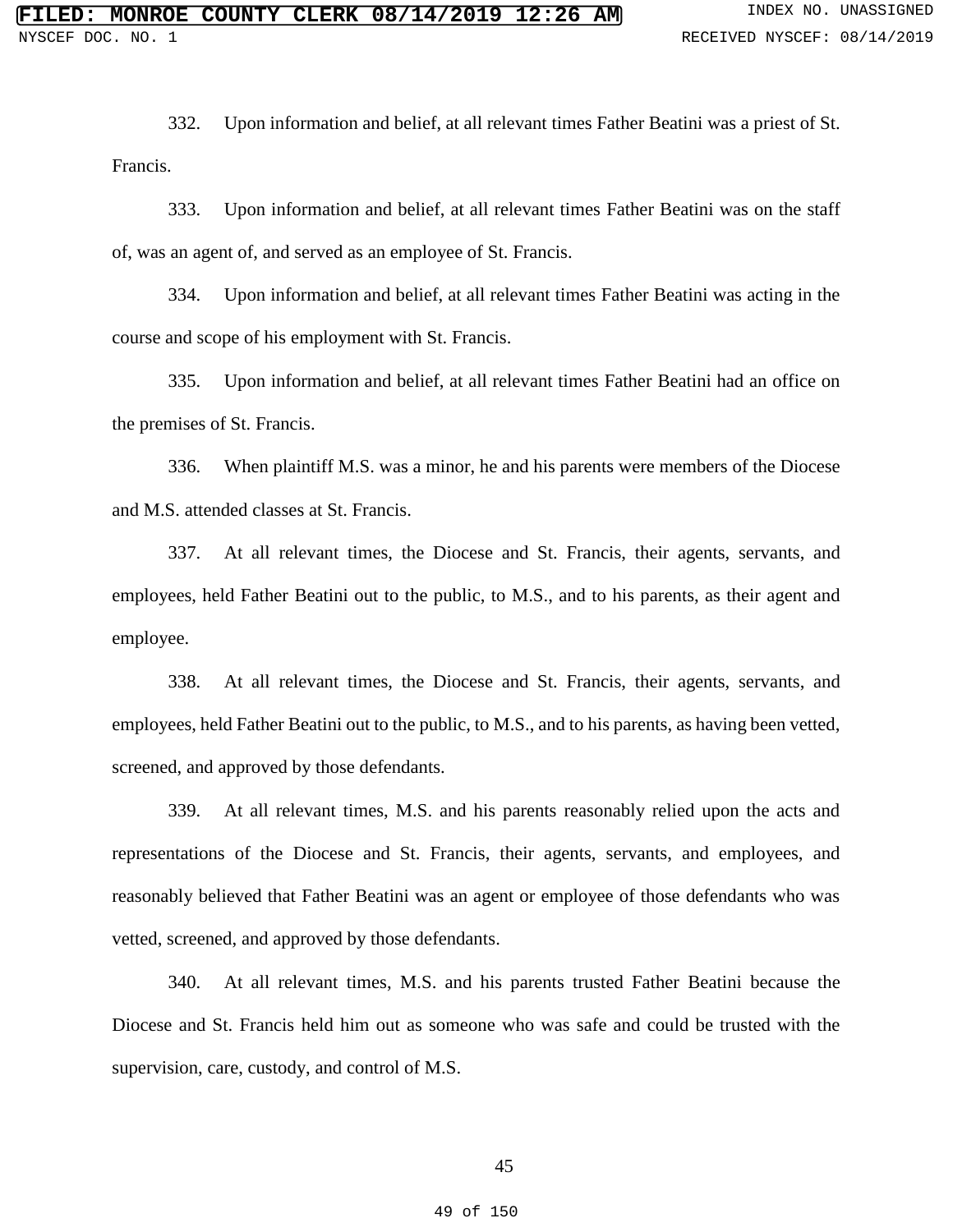341. At all relevant times, M.S. and his parents believed that the Diocese and St. Francis would exercise such care as would a parent of ordinary prudence in comparable circumstances when those defendants assumed supervision, care, custody, and control of M.S.

342. When M.S. was a minor, Father Beatini sexually abused him.

343. M.S. was sexually abused by Father Beatini when M.S. was approximately 9 years old.

344. Based on the representations of the Diocese and St. Francis that Father Beatini was safe and trustworthy, M.S. and his parents allowed M.S. to be under the supervision of, and in the care, custody, and control of, the Diocese and St. Francis, including during the times when M.S. was sexually abused by Father Beatini.

345. Based on the representations of the Diocese and St. Francis that Father Beatini was safe and trustworthy, M.S. and his parents allowed M.S. to be under the supervision of, and in the care, custody, and control of, Father Beatini, including during the times when M.S. was sexually abused by Father Beatini.

346. Neither M.S. nor his parents would have allowed him to be under the supervision of, or in the care, custody, or control of, the Diocese, St. Francis, or Father Beatini if the Diocese or St. Francis had disclosed to M.S. or his parents that Father Beatini was not safe and was not trustworthy, and that he in fact posed a danger to M.S. in that Father Beatini was likely to sexually abuse M.S.

347. No parent of ordinary prudence in comparable circumstances would have allowed M.S. to be under the supervision of, or in the care, custody, or control of, the Diocese, St. Francis, or Father Beatini if the Diocese or St. Francis had disclosed to M.S. or his parents that Father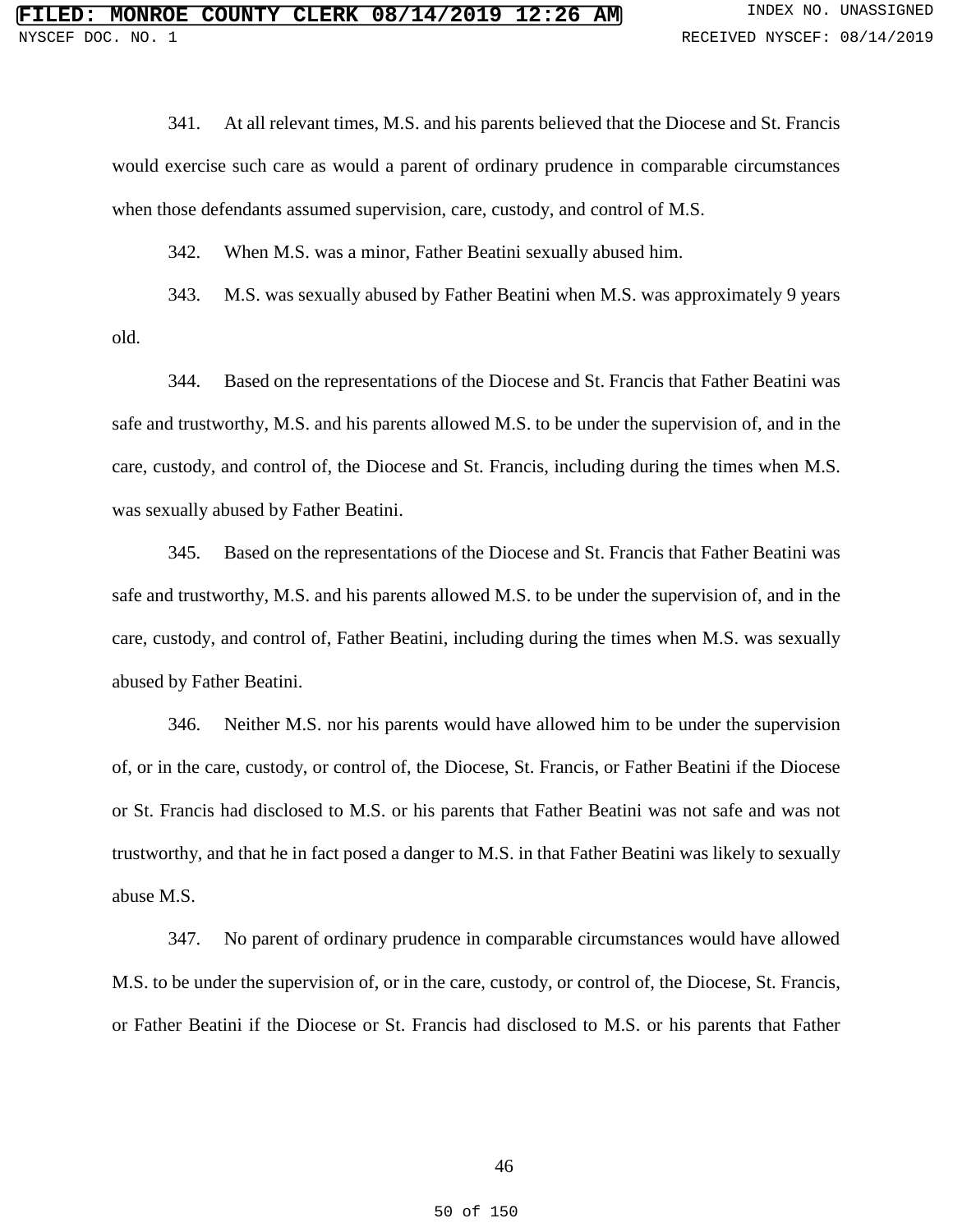Beatini was not safe and was not trustworthy, and that he in fact posed a danger to M.S. in that Father Beatini was likely to sexually abuse him.

348. In approximately 1964, Father Beatini exploited the trust and authority vested in him by defendants by grooming M.S. to gain his trust and to obtain control over him as part of Father Beatini's plan to sexually molest and abuse M.S. and other children.

349. Father Beatini used his position of trust and authority as a priest of the Diocese and of St. Francis to groom M.S. and to sexually abuse him multiple times, including when M.S. was under the supervision of, and in the care, custody, or control of, the Diocese, St. Francis, and Father Beatini.

350. At certain times, the sexual abuse of M.S. by Father Beatini occurred at St. Francis, including in a room used for religion classes.

351. At certain times, Father Beatini's sexual abuse of M.S. occurred during activities that were sponsored by, or were a direct result of activities sponsored by, the Diocese and St. Francis, including during religion classes taught by Father Beatini.

352. Upon information and belief, prior to the times mentioned herein, Father Beatini was a known sexual abuser of children.

353. Upon information and belief, at all relevant times, defendants, their agents, servants, and employees, knew or should have known that Father Beatini was a known sexual abuser of children.

354. Upon information and belief, at all relevant times it was reasonably foreseeable to defendants, their agents, servants, and employees that Father Beatini's sexual abuse of children would likely result in injury to others, including the sexual abuse of M.S. and other children by Father Beatini.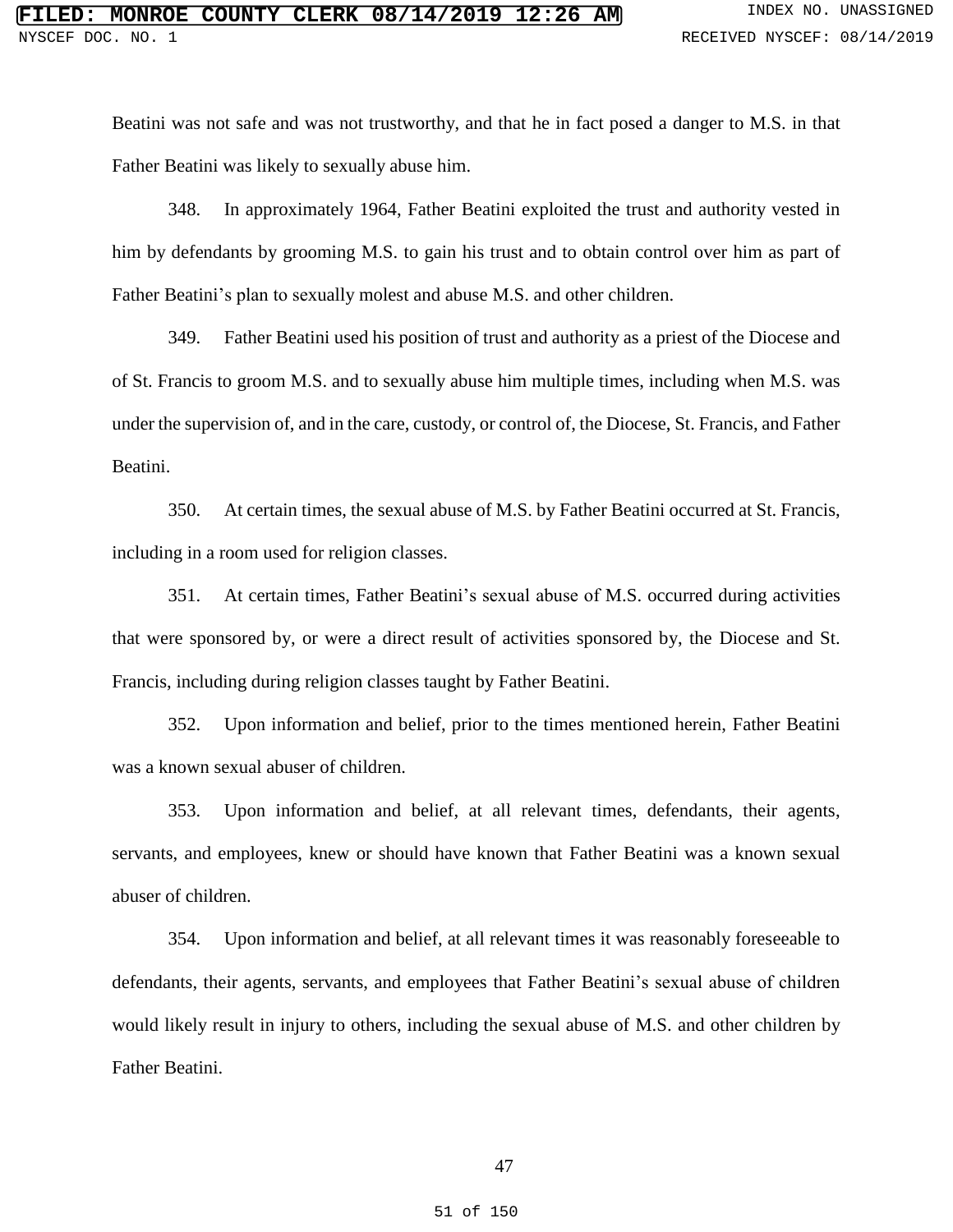355. Upon information and belief, the defendants, their agents, servants, and employees, knew or should have known that Father Beatini was sexually abusing M.S. and other children at St. Francis and elsewhere.

356. Upon information and belief, defendants, their agents, servants, and employees knew or should have known that the sexual abuse by Father Beatini of M.S. was ongoing.

357. Upon information and belief, the Diocese and St. Francis, their agents, servants, and employees, knew or should have known that Father Beatini was likely to abuse children, including M.S., because more than one nun was present when M.S. was sexually abused by Father Beatini for the first time.

358. Upon information and belief, the Diocese and St. Francis, their agents, servants, and employees, knew or should have known before and during Father Beatini's sexual abuse of M.S. that priests and other persons serving the Diocese and St. Francis had used their positions with those defendants to groom and to sexually abuse children.

359. Upon information and belief, the Diocese and St. Francis, their agents, servants, and employees, knew or should have known before and during Father Beatini's sexual abuse of M.S. that such priests and other persons could not be "cured" through treatment or counseling.

360. Upon information and belief, the Diocese and St. Francis, their agents, servants, and employees, concealed the sexual abuse of children by Father Beatini in order to conceal their own bad acts in failing to protect children from him, to protect their reputation, and to prevent victims of such sexual abuse by him from coming forward during the extremely limited statute of limitations prior to the enactment of the CVA, despite knowing that Father Beatini would continue to molest children.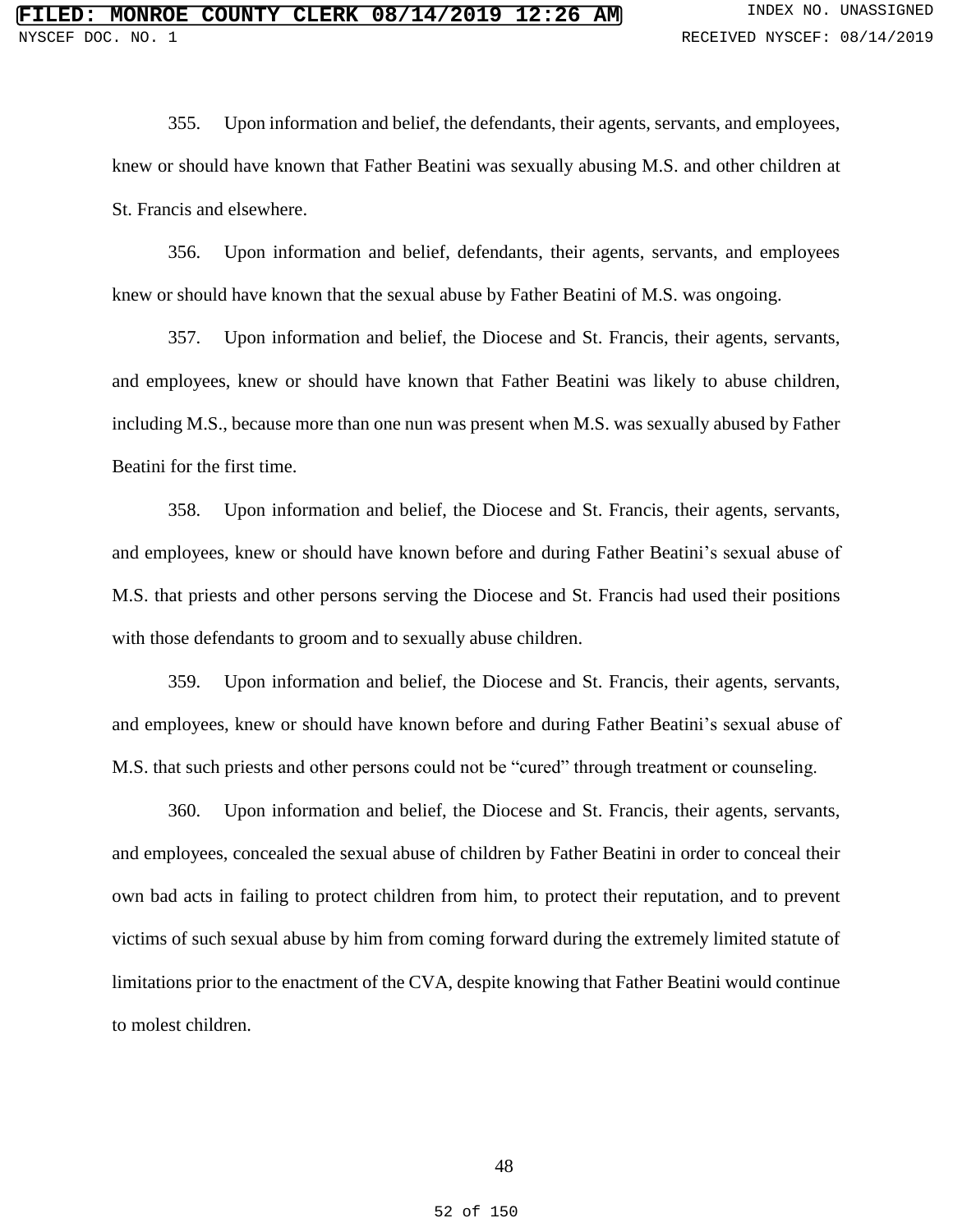361. Upon information and belief, the Diocese and St. Francis, their agents, servants, and employees, consciously and recklessly disregarded their knowledge that Father Beatini would use his position with the defendants to sexually abuse children, including M.S.

362. Upon information and belief, the Diocese and St. Francis, their agents, servants, and employees, disregarded their knowledge that Father Beatini would use his position with them to sexually abuse children, including M.S.

363. Upon information and belief, the Diocese and St. Francis, their agents, servants, and employees, acted in concert with each other or with Father Beatini to conceal the danger that Father Beatini posed to children, including M.S., so that Father Beatini could continue serving them despite their knowledge of that danger.

364. Upon information and belief, the Diocese and St. Francis, their agents, servants, and employees, knew that their negligent, reckless, and outrageous conduct would inflict severe emotional and psychological distress, as well as personal physical injury, on others, including M.S., and he did in fact suffer severe emotional and psychological distress and personal physical injury as a result of their wrongful conduct.

365. Upon information and belief, the Diocese and St. Francis, their agents, servants, and employees, concealed the sexual abuse of children by priests, school administrators, teachers, religious, and others in order to conceal their own bad acts in failing to protect children from being abused, to protect their reputation, and to prevent victims of such sexual abuse from coming forward during the extremely limited statute of limitations prior to the enactment of the CVA, despite knowing that those priests and other persons would continue to molest children.

366. By reason of the wrongful acts of the Diocese and St. Francis as detailed herein, M.S. sustained physical and psychological injuries, including but not limited to, severe emotional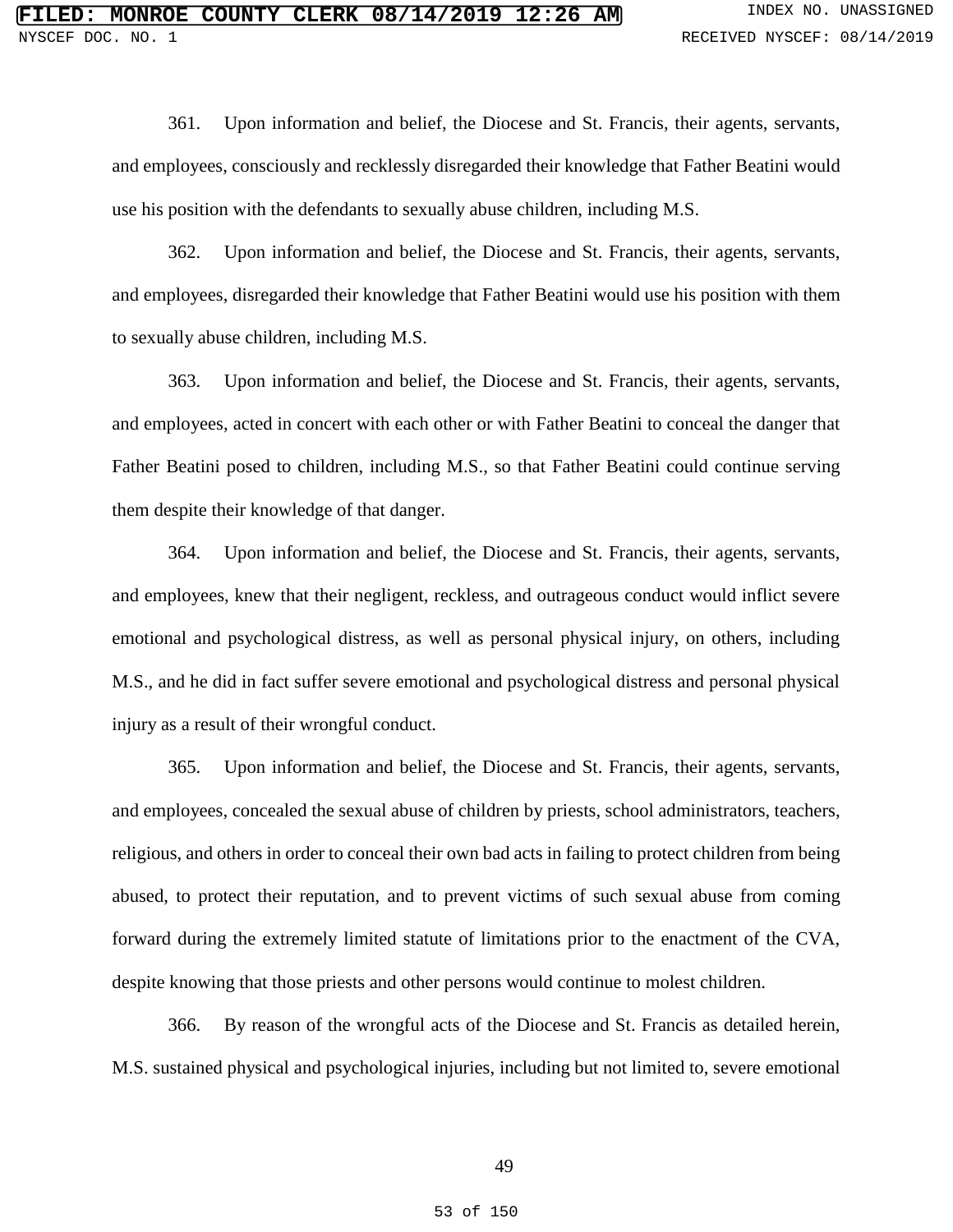and psychological distress, humiliation, fright, dissociation, anger, depression, anxiety, family turmoil and loss of faith, a severe shock to his nervous system, physical pain and mental anguish, and emotional and psychological damage, and, upon information and belief, some or all of these injuries are of a permanent and lasting nature, and M.S. has and/or will become obligated to expend sums of money for treatment.

## **VIII. STATEMENT OF FACTS AS TO PLAINTIFF F.S.**

367. Upon information and belief, at all relevant times the Diocese was the owner of St. Bridget's and held itself out to the public as the owner of St. Bridget's.

368. Upon information and belief, at all relevant times the Diocese, its agents, servants, and employees managed, maintained, operated, and controlled St. Bridget's.

369. Upon information and belief, at all relevant times the Diocese employed priests, school administrators, teachers, religious, and others who served Catholic families at St. Bridget's, including plaintiff F.S. and his family.

370. Upon information and belief, at all relevant times the Diocese, its agents, servants, and employees managed, maintained, operated, and controlled St. Bridget's, and held out to the public its agents, servants, and employees as those who managed, maintained, operated, and controlled St. Bridget's.

371. Upon information and belief, at all relevant times the Diocese was responsible for the hiring and staffing, and did the hiring and staffing, at St. Bridget's.

372. Upon information and belief, at all relevant times the Diocese was responsible for and did the recruitment and staffing of volunteers at St. Bridget's.

373. Upon information and belief, at all relevant times the Diocese materially benefited from the operation of St. Bridget's, including the services of Father Vogt and the services of those who managed and supervised Father Vogt.

### 50

#### 54 of 150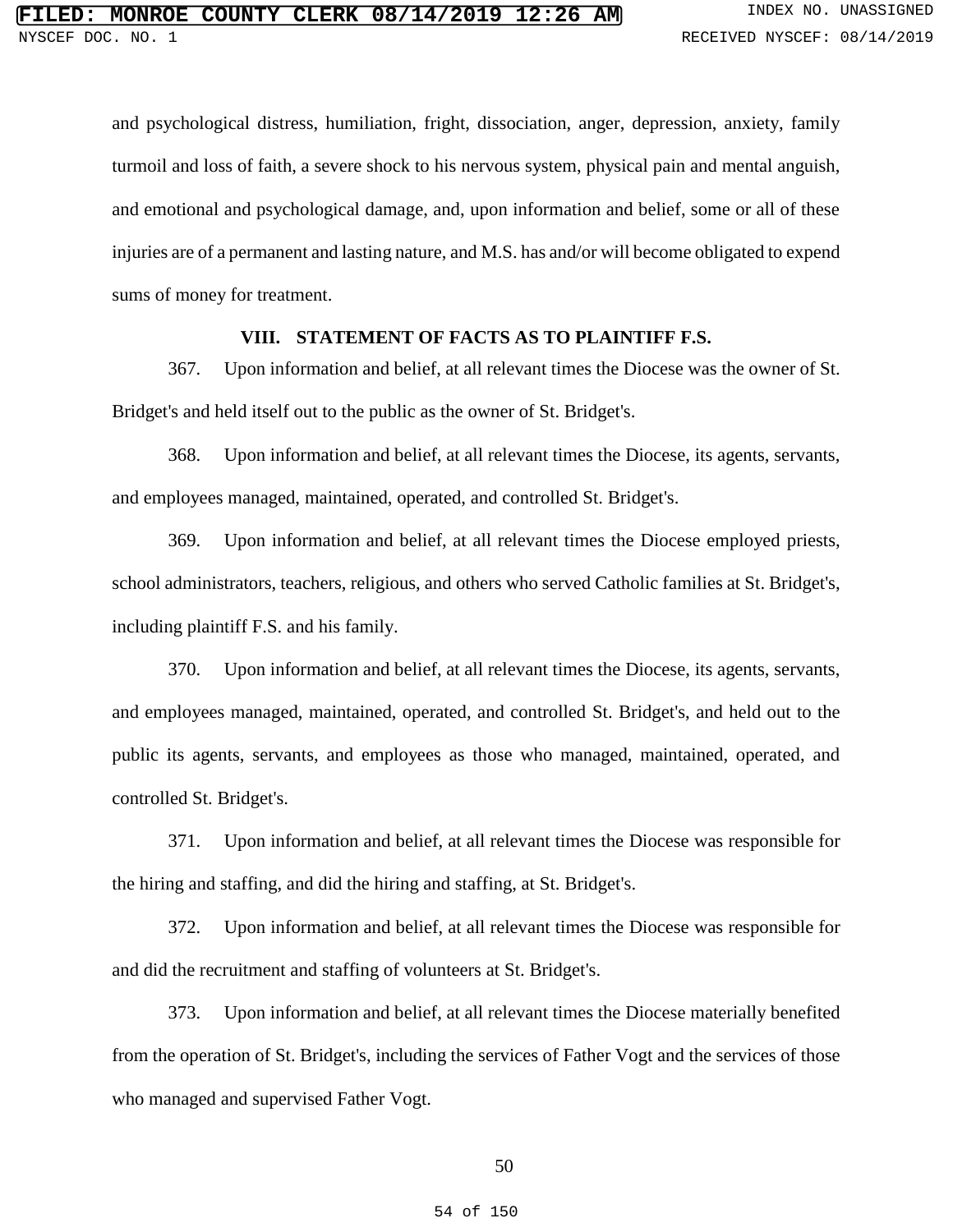374. Upon information and belief, at all relevant times St. Bridget's owned a parish, church, and school.

375. Upon information and belief, at all relevant times St. Bridget's held itself out to the public as the owner of St. Bridget's.

376. Upon information and belief, at all relevant times St. Bridget's employed priests, school administrators, teachers, religious, and others who served Catholic families, including plaintiff F.S. and his family.

377. Upon information and belief, at all relevant times St. Bridget's, its agents, servants, and employees managed, maintained, operated, and controlled St. Bridget's, and held out to the public its agents, servants and employees as those who managed, maintained, operated, and controlled St. Bridget's.

378. Upon information and belief, at all relevant times St. Bridget's was responsible for and did the staffing and hiring at St. Bridget's.

379. Upon information and belief, at all relevant times St. Bridget's was responsible for and did the recruitment and staffing of volunteers at St. Bridget's.

380. Upon information and belief, at all relevant times St. Bridget's materially benefitted from the operation of St. Bridget's, including the services of Father Vogt and the services of those who managed and supervised Father Vogt.

381. Upon information and belief, at all relevant times Father Vogt was a priest of the Diocese.

382. Upon information and belief, at all relevant times Father Vogt was on the staff of, acted as an agent of, and served as an employee of the Diocese.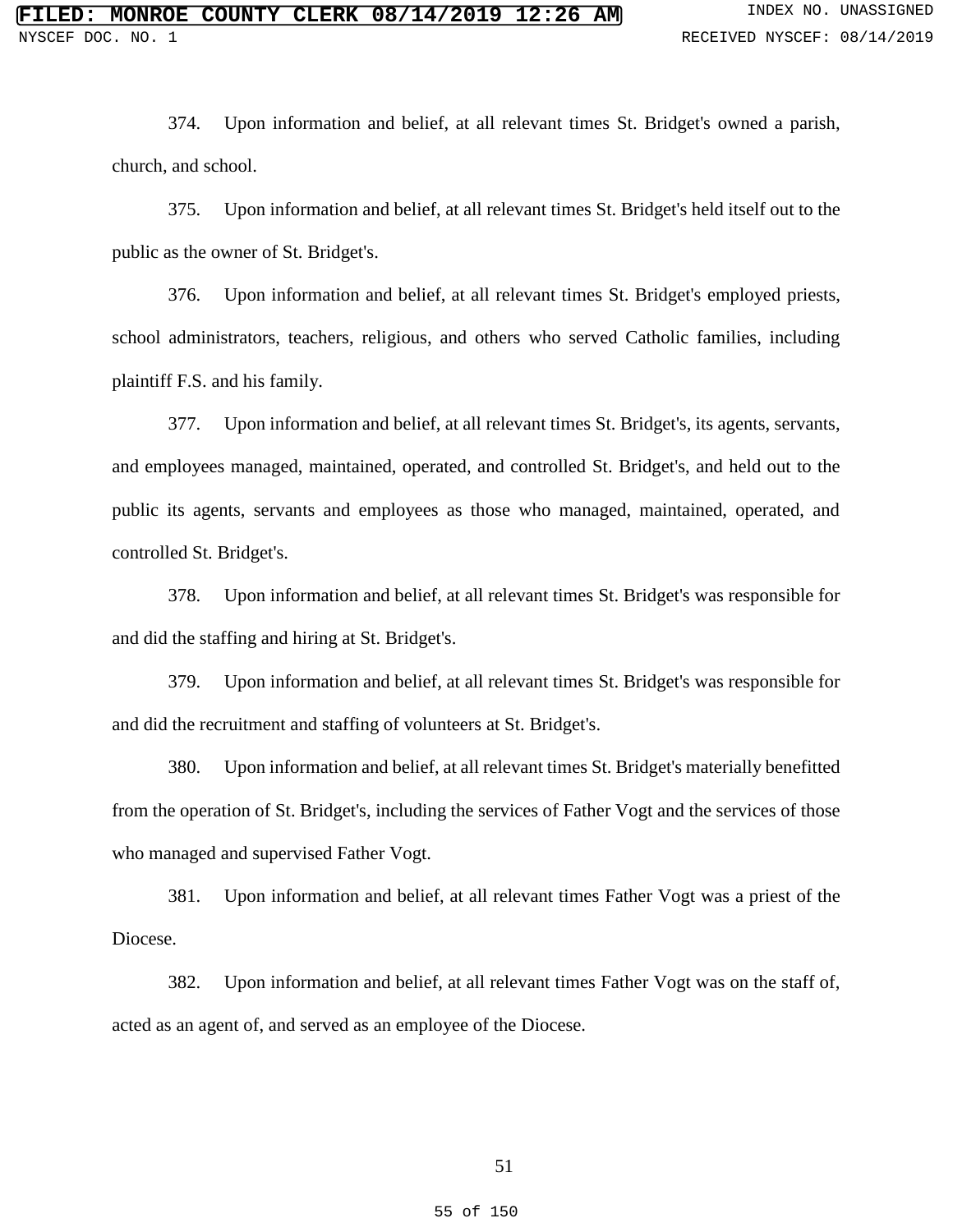383. Upon information and belief, at all relevant times Father Vogt was acting in the course and scope of his employment with the Diocese.

384. Upon information and belief, at all relevant times Father Vogt was employed by the Diocese and assigned to St. Bridget's.

385. Upon information and belief, at all relevant times Father Vogt was a priest of St. Bridget's.

386. Upon information and belief, at all relevant times Father Vogt was on the staff of, was an agent of, and served as an employee of St. Bridget's.

387. Upon information and belief, at all relevant times Father Vogt was acting in the course and scope of his employment with St. Bridget's.

388. Upon information and belief, at all relevant times Father Vogt had an office on the premises of St. Bridget's.

389. When plaintiff F.S. was a minor, he and his parents were members of the Diocese and St. Bridget's.

390. At all relevant times, the Diocese and St. Bridget's, their agents, servants, and employees, held Father Vogt out to the public, to F.S., and to his parents, as their agent and employee.

391. At all relevant times, the Diocese and St. Bridget's, their agents, servants, and employees, held Father Vogt out to the public, to F.S., and to his parents, as having been vetted, screened, and approved by those defendants.

392. At all relevant times, F.S. and his parents reasonably relied upon the acts and representations of the Diocese and St. Bridget's, their agents, servants, and employees, and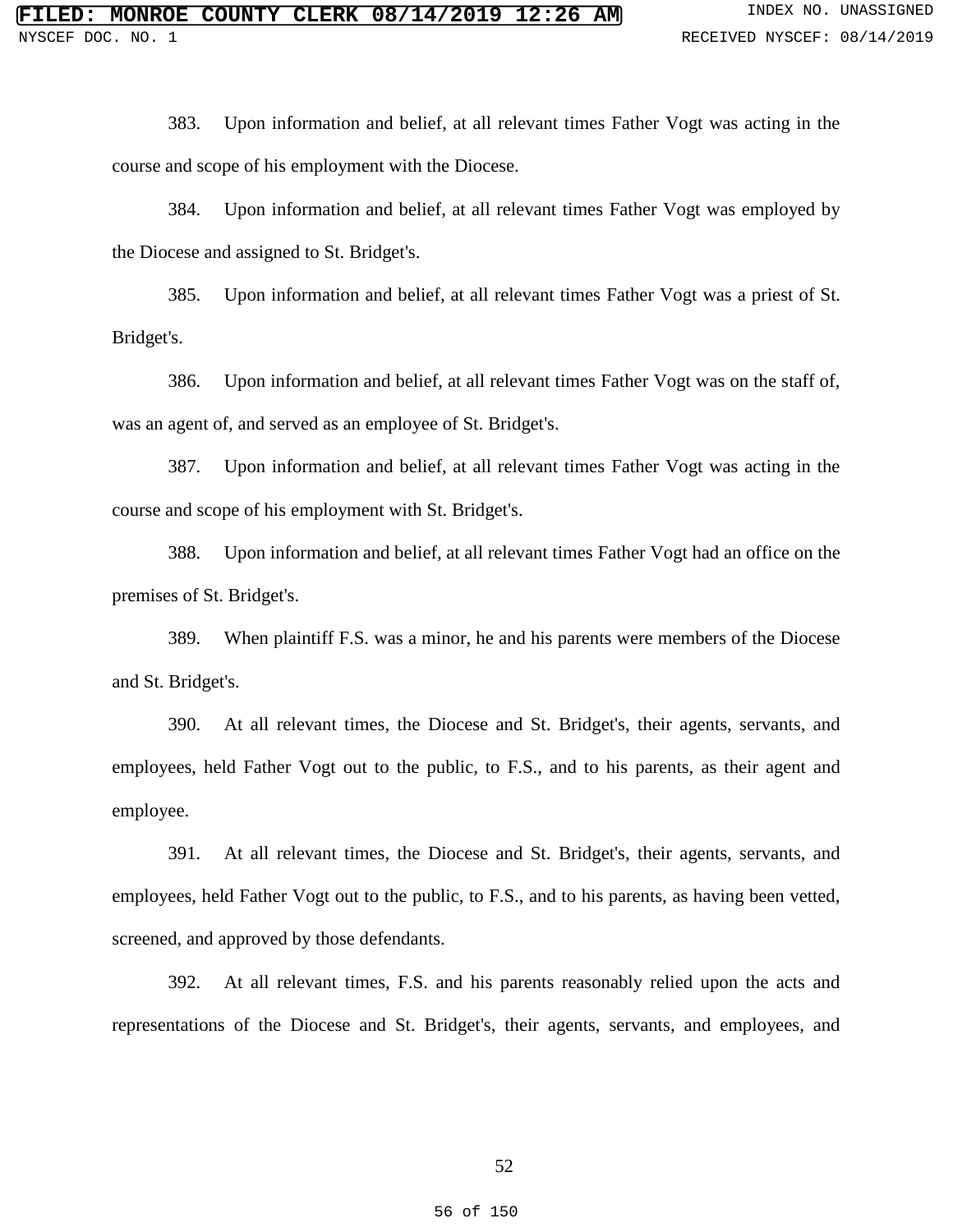reasonably believed that Father Vogt was an agent or employee of those defendants who was vetted, screened, and approved by those defendants.

393. At all relevant times, F.S. and his parents trusted Father Vogt because the Diocese and St. Bridget's held him out as someone who was safe and could be trusted with the supervision, care, custody, and control of F.S.

394. At all relevant times, F.S. and his parents believed that the Diocese and St. Bridget's would exercise such care as would a parent of ordinary prudence in comparable circumstances when those defendants assumed supervision, care, custody, and control of F.S.

395. When F.S. was a minor, Father Vogt sexually abused him.

396. F.S. was sexually abused by Father Vogt when F.S. was approximately 9 to 11 years old.

397. Based on the representations of the Diocese and St. Bridget's that Father Vogt was safe and trustworthy, F.S. and his parents allowed F.S. to be under the supervision of, and in the care, custody, and control of, the Diocese and St. Bridget's, including during the times when F.S. was sexually abused by Father Vogt.

398. Based on the representations of the Diocese and St. Bridget's that Father Vogt was safe and trustworthy, F.S. and his parents allowed F.S. to be under the supervision of, and in the care, custody, and control of, Father Vogt, including during the times when F.S. was sexually abused by Father Vogt.

399. Neither F.S. nor his parents would have allowed him to be under the supervision of, or in the care, custody, or control of, the Diocese, St. Bridget's, or Father Vogt if the Diocese or St. Bridget's had disclosed to F.S. or his parents that Father Vogt was not safe and was not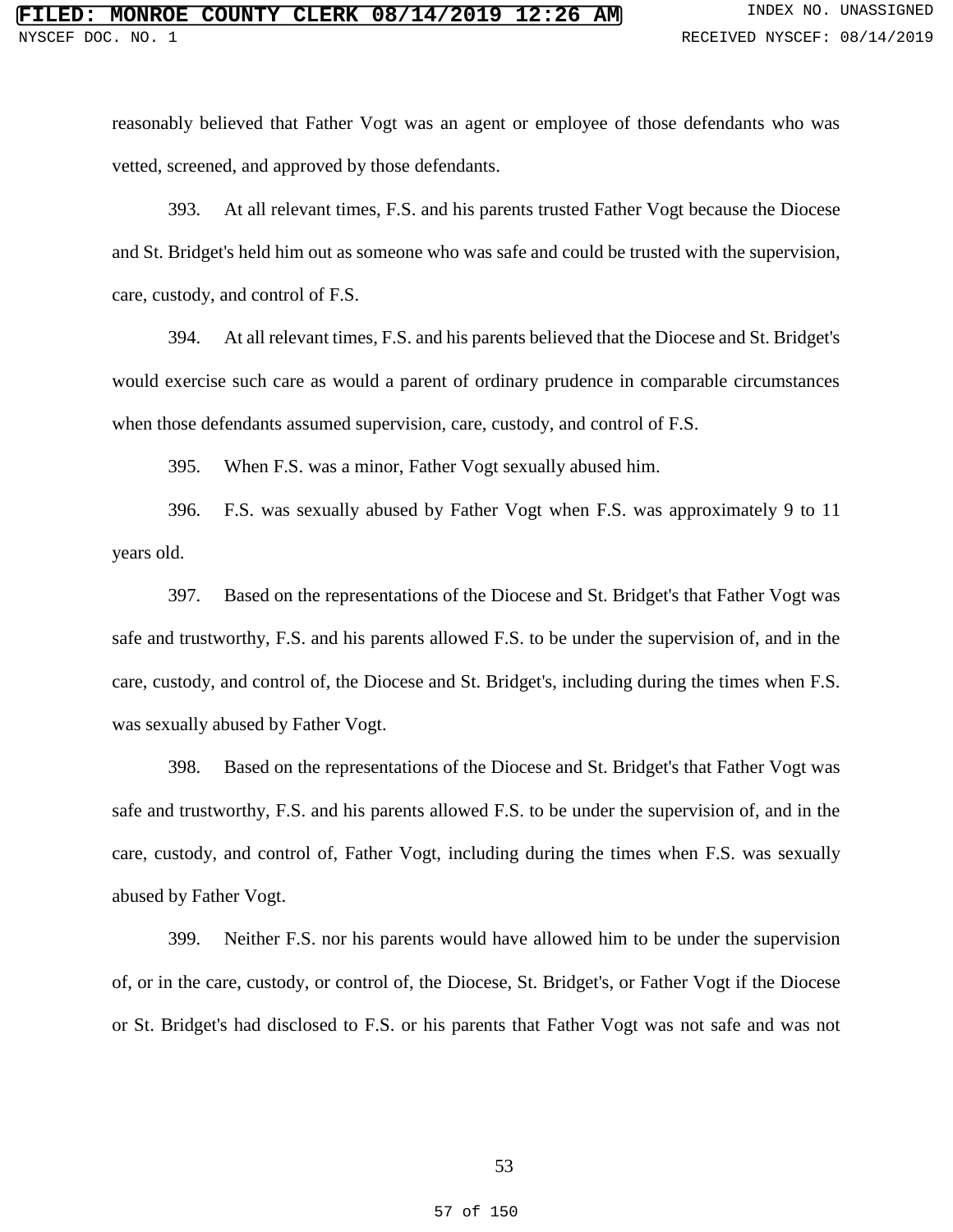trustworthy, and that he in fact posed a danger to F.S. in that Father Vogt was likely to sexually abuse F.S.

400. No parent of ordinary prudence in comparable circumstances would have allowed F.S. to be under the supervision of, or in the care, custody, or control of, the Diocese, St. Bridget's, or Father Vogt if the Diocese or St. Bridget's had disclosed to F.S. or his parents that Father Vogt was not safe and was not trustworthy, and that he in fact posed a danger to F.S. in that Father Vogt was likely to sexually abuse him.

401. From approximately 1966 through 1968, Father Vogt exploited the trust and authority vested in him by defendants by grooming F.S. to gain his trust and to obtain control over him as part of Father Vogt's plan to sexually molest and abuse F.S. and other children.

402. Father Vogt used his position of trust and authority as a priest of the Diocese and of St. Bridget's to groom F.S. and to sexually abuse him multiple times, including when F.S. was under the supervision of, and in the care, custody, or control of, the Diocese, St. Bridget's, and Father Vogt.

403. At certain times, the sexual abuse of F.S. by Father Vogt occurred at St. Bridget's, including at at St. Bridget's parish and on an outing under the guise of teaching F.S. and other boys how to swim.

404. At certain times, Father Vogt's sexual abuse of F.S. occurred during activities that were sponsored by, or were a direct result of activities sponsored by, the Diocese and St. Bridget's, including when F.S. was a student and parishioner, and during a Catholic Youth Organization event.

405. Upon information and belief, prior to the times mentioned herein, Father Vogt was a known sexual abuser of children.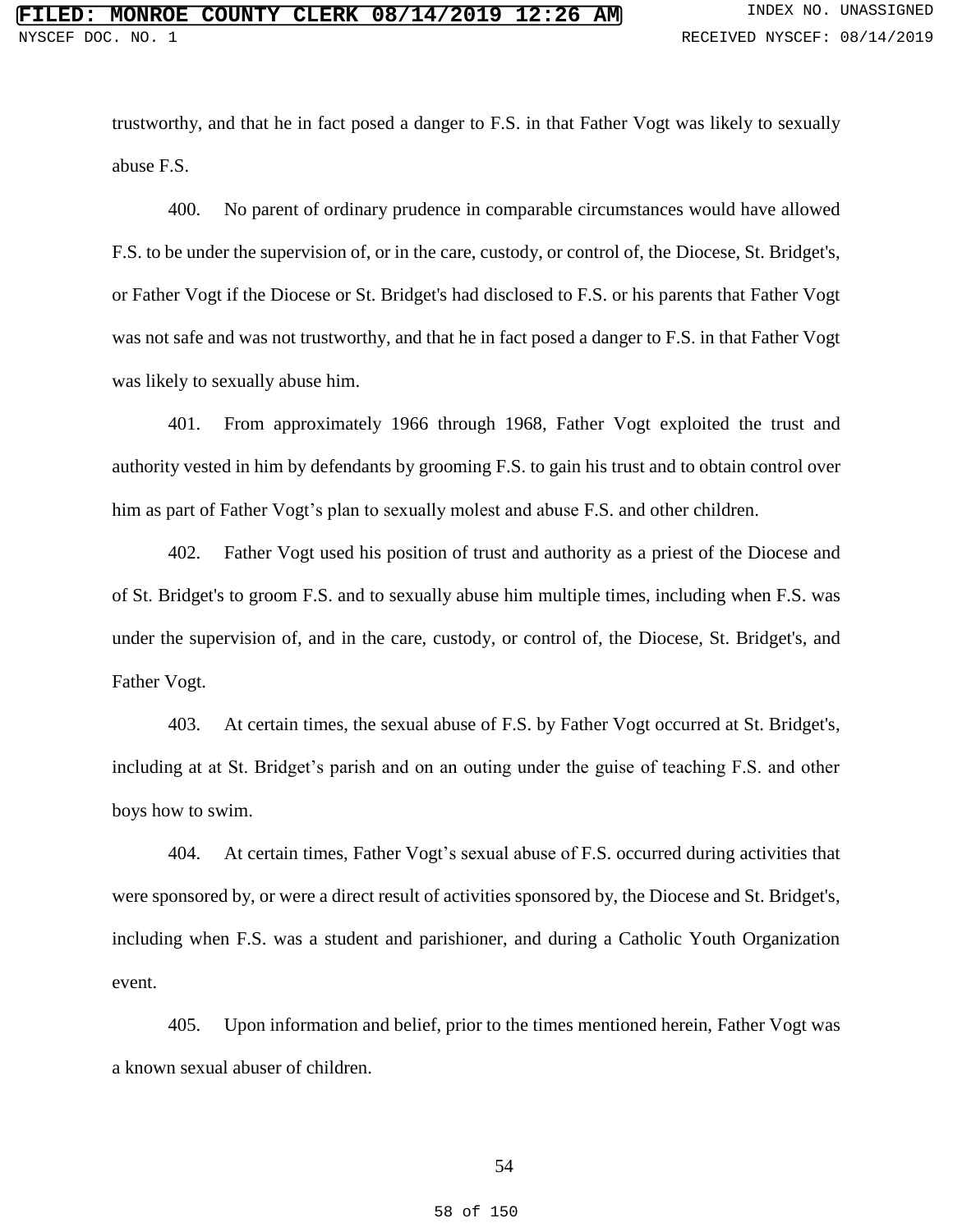406. Upon information and belief, at all relevant times, defendants, their agents, servants, and employees, knew or should have known that Father Vogt was a known sexual abuser of children.

407. Upon information and belief, at all relevant times it was reasonably foreseeable to defendants, their agents, servants, and employees that Father Vogt's sexual abuse of children would likely result in injury to others, including the sexual abuse of F.S. and other children by Father Vogt.

408. Upon information and belief, at certain times between 1966 and 1968, defendants, their agents, servants, and employees knew or should have known that Father Vogt was sexually abusing F.S. and other children at St. Bridget's and elsewhere.

409. Upon information and belief, defendants, their agents, servants, and employees knew or should have known that the sexual abuse by Father Vogt of F.S. was ongoing.

410. Upon information and belief, the Diocese and St. Bridget's, their agents, servants, and employees, knew or should have known that Father Vogt was likely to abuse children, including F.S., because Father Vogt had been sexually abusing other children at St. Bridget's for years before F.S. was abused.

411. Upon information and belief, the Diocese and St. Bridget's, their agents, servants, and employees, knew or should have known that Father Vogt was likely to abuse children, including F.S., because of the frequent outings that Father Vogt would plan with young boys from the parish and school, including F.S.

412. Upon information and belief, the Diocese and St. Bridget's, their agents, servants, and employees, knew or should have known before and during Father Vogt's sexual abuse of F.S.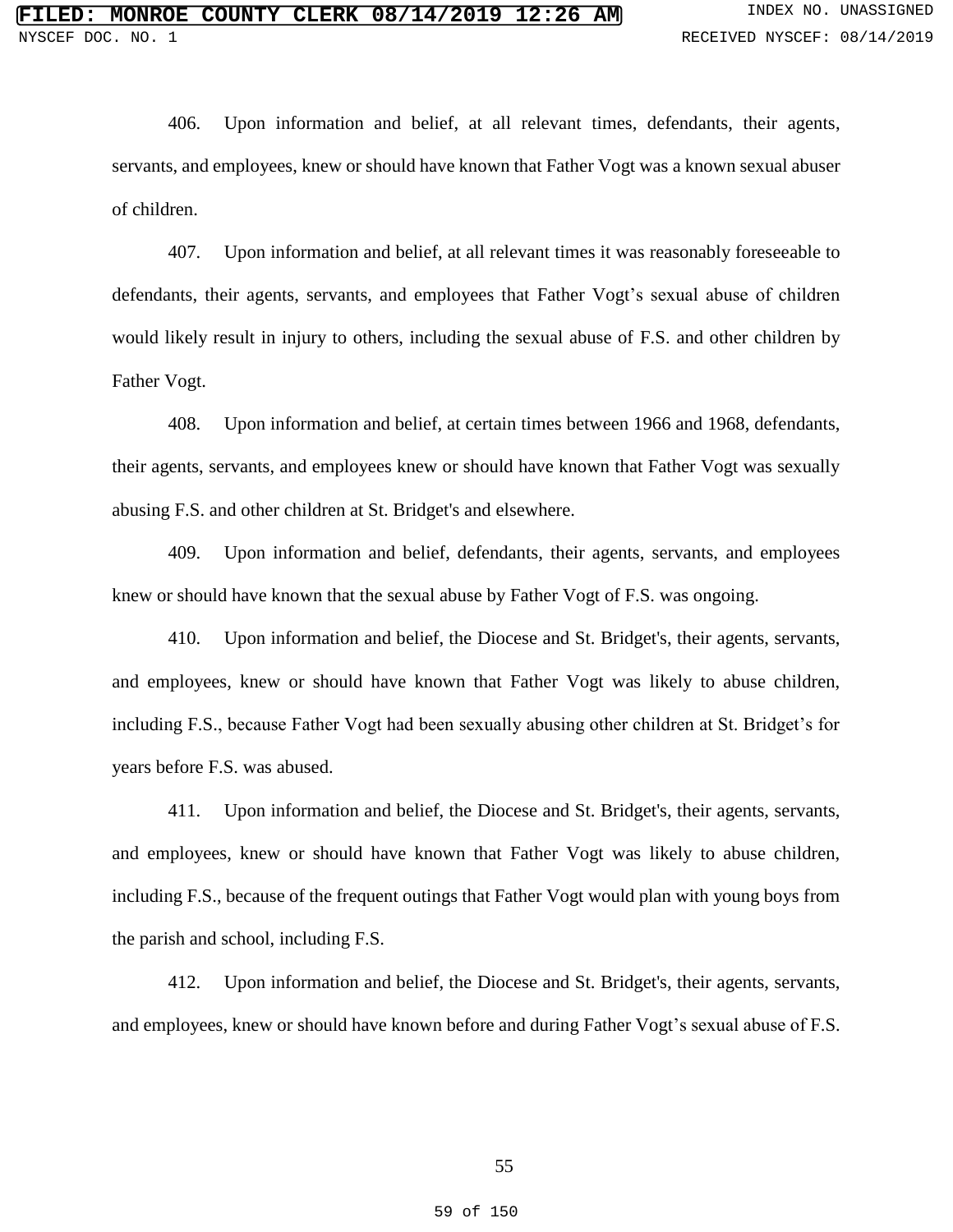that priests and other persons serving the Diocese and St. Bridget's had used their positions with those defendants to groom and to sexually abuse children.

413. Upon information and belief, the Diocese and St. Bridget's, their agents, servants, and employees, knew or should have known before and during Father Vogt's sexual abuse of F.S. that such priests and other persons could not be "cured" through treatment or counseling.

414. Upon information and belief, the Diocese and St. Bridget's, their agents, servants, and employees, concealed the sexual abuse of children by Father Vogt in order to conceal their own bad acts in failing to protect children from him, to protect their reputation, and to prevent victims of such sexual abuse by him from coming forward during the extremely limited statute of limitations prior to the enactment of the CVA, despite knowing that Father Vogt would continue to molest children.

415. Upon information and belief, the Diocese and St. Bridget's, their agents, servants, and employees, consciously and recklessly disregarded their knowledge that Father Vogt would use his position with the defendants to sexually abuse children, including F.S.

416. Upon information and belief, the Diocese and St. Bridget's, their agents, servants, and employees, disregarded their knowledge that Father Vogt would use his position with them to sexually abuse children, including F.S.

417. Upon information and belief, the Diocese and St. Bridget's, their agents, servants, and employees, acted in concert with each other or with Father Vogt to conceal the danger that Father Vogt posed to children, including F.S., so that Father Vogt could continue serving them despite their knowledge of that danger.

418. Upon information and belief, the Diocese and St. Bridget's, their agents, servants, and employees, knew that their negligent, reckless, and outrageous conduct would inflict severe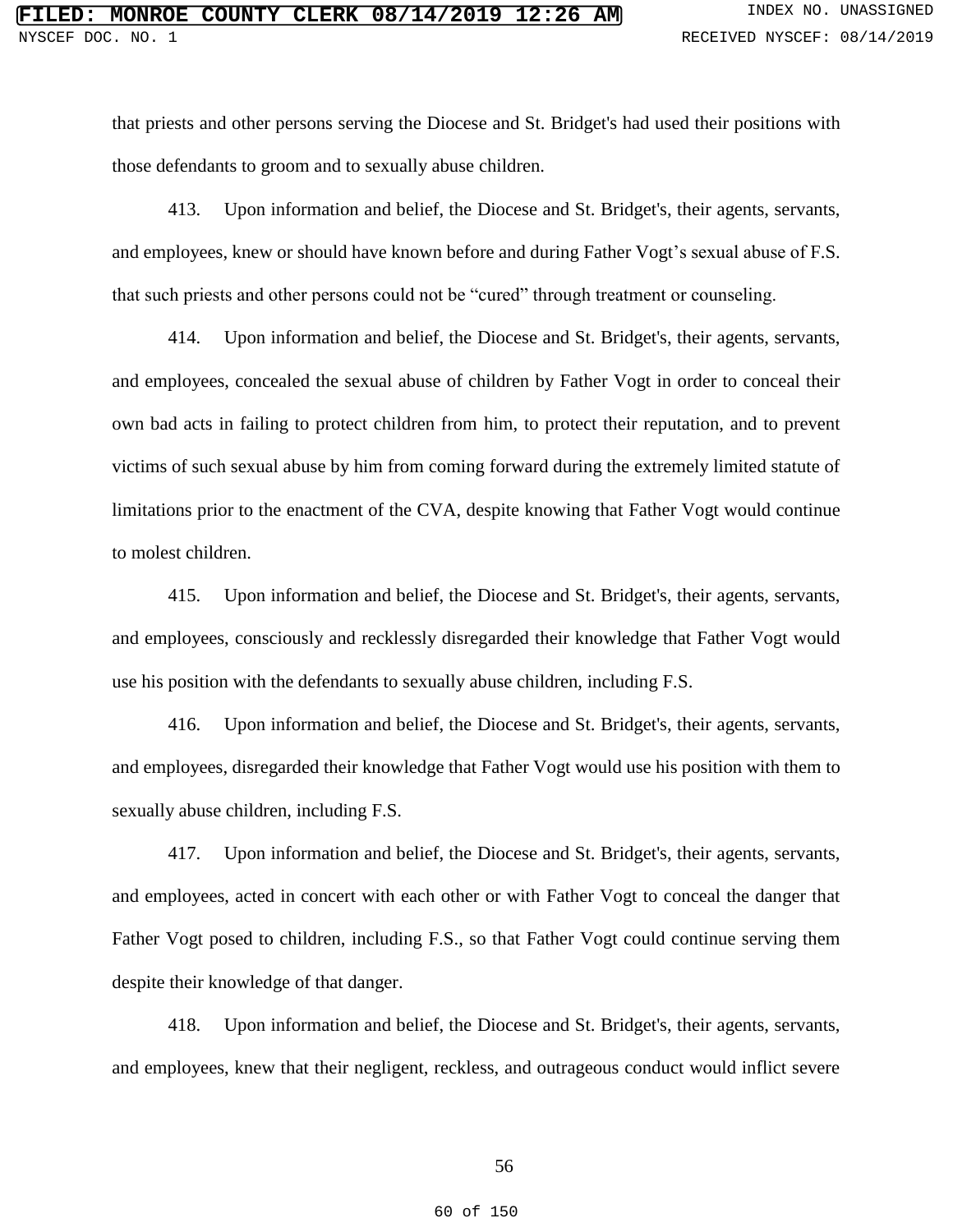emotional and psychological distress, as well as personal physical injury, on others, including F.S., and he did in fact suffer severe emotional and psychological distress and personal physical injury as a result of their wrongful conduct.

419. Upon information and belief, the Diocese and St. Bridget's, their agents, servants, and employees, concealed the sexual abuse of children by priests, school administrators, teachers, religious, and others in order to conceal their own bad acts in failing to protect children from being abused, to protect their reputation, and to prevent victims of such sexual abuse from coming forward during the extremely limited statute of limitations prior to the enactment of the CVA, despite knowing that those priests and other persons would continue to molest children.

420. By reason of the wrongful acts of the Diocese and St. Bridget's as detailed herein, F.S. sustained physical and psychological injuries, including but not limited to, severe emotional and psychological distress, humiliation, fright, dissociation, anger, depression, anxiety, family turmoil and loss of faith, a severe shock to his nervous system, physical pain and mental anguish, and emotional and psychological damage, and, upon information and belief, some or all of these injuries are of a permanent and lasting nature, and F.S. has and/or will become obligated to expend sums of money for treatment.

### **IX. STATEMENT OF FACTS AS TO PLAINTIFF JOHN PEVC**

421. Upon information and belief, at all relevant times the Diocese was the owner of Good Shepherd and held itself out to the public as the owner of Good Shepherd.

422. Upon information and belief, at all relevant times the Diocese, its agents, servants, and employees managed, maintained, operated, and controlled Good Shepherd.

423. Upon information and belief, at all relevant times the Diocese employed priests, school administrators, teachers, religious, and others who served Catholic families at Good Shepherd, including plaintiff John Pevc and his family.

57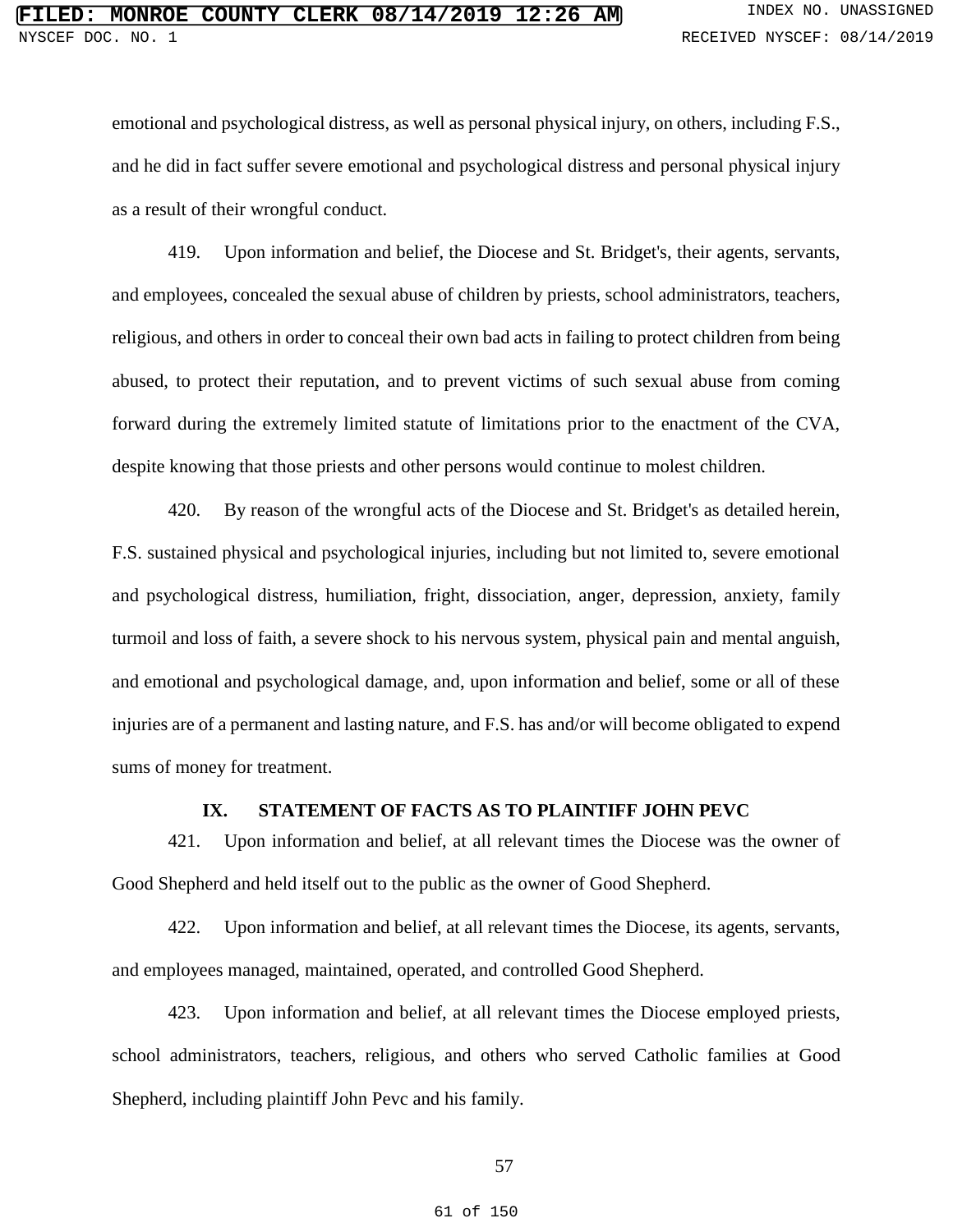424. Upon information and belief, at all relevant times the Diocese, its agents, servants, and employees managed, maintained, operated, and controlled Good Shepherd, and held out to the public its agents, servants, and employees as those who managed, maintained, operated, and controlled Good Shepherd.

425. Upon information and belief, at all relevant times the Diocese was responsible for the hiring and staffing, and did the hiring and staffing, at Good Shepherd.

426. Upon information and belief, at all relevant times the Diocese was responsible for and did the recruitment and staffing of volunteers at Good Shepherd.

427. Upon information and belief, at all relevant times the Diocese materially benefited from the operation of Good Shepherd, including the services of Father Miller and the services of those who managed and supervised Father Miller.

428. Upon information and belief, at all relevant times Good Shepherd owned a parish, church, and school.

429. Upon information and belief, at all relevant times Good Shepherd held itself out to the public as the owner of Good Shepherd.

430. Upon information and belief, at all relevant times Good Shepherd employed priests, school administrators, teachers, religious, and others who served Catholic families, including plaintiff John Pevc and his family.

431. Upon information and belief, at all relevant times Good Shepherd, its agents, servants, and employees managed, maintained, operated, and controlled Good Shepherd, and held out to the public its agents, servants and employees as those who managed, maintained, operated, and controlled Good Shepherd.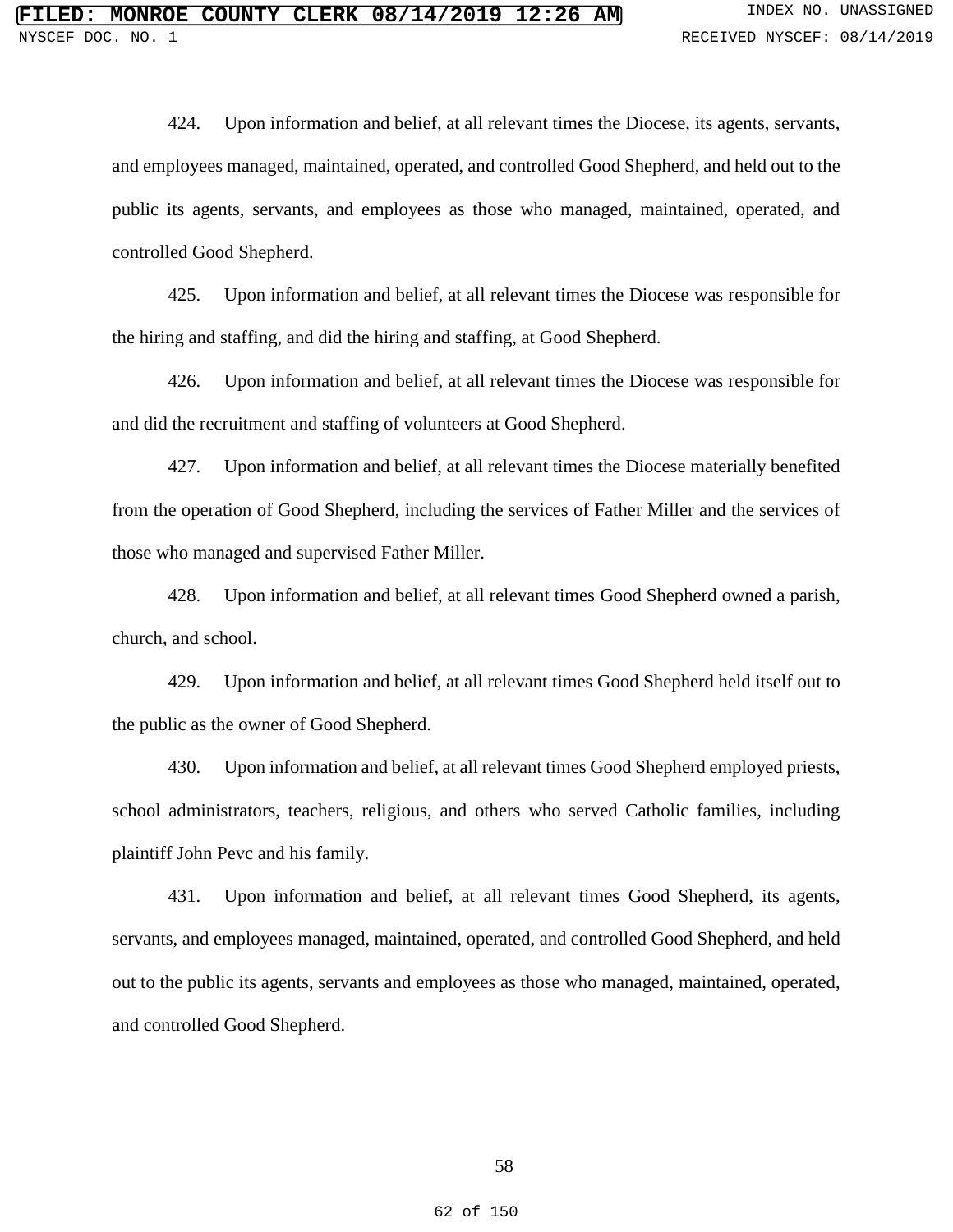432. Upon information and belief, at all relevant times Good Shepherd was responsible for and did the staffing and hiring at Good Shepherd.

433. Upon information and belief, at all relevant times Good Shepherd was responsible for and did the recruitment and staffing of volunteers at Good Shepherd.

434. Upon information and belief, at all relevant times Good Shepherd materially benefitted from the operation of Good Shepherd, including the services of Father Miller and the services of those who managed and supervised Father Miller.

435. Upon information and belief, at all relevant times Father Miller was a priest of the Diocese.

436. Upon information and belief, at all relevant times Father Miller was on the staff of, acted as an agent of, and served as an employee of the Diocese.

437. Upon information and belief, at all relevant times Father Miller was acting in the course and scope of his employment with the Diocese.

438. Upon information and belief, at all relevant times Father Miller was employed by the Diocese and assigned to Good Shepherd.

439. Upon information and belief, at all relevant times Father Miller was a priest of Good Shepherd.

440. Upon information and belief, at all relevant times Father Miller was on the staff of, was an agent of, and served as an employee of Good Shepherd.

441. Upon information and belief, at all relevant times Father Miller was acting in the course and scope of his employment with Good Shepherd.

442. Upon information and belief, at all relevant times Father Miller had an office on the premises of Good Shepherd.

59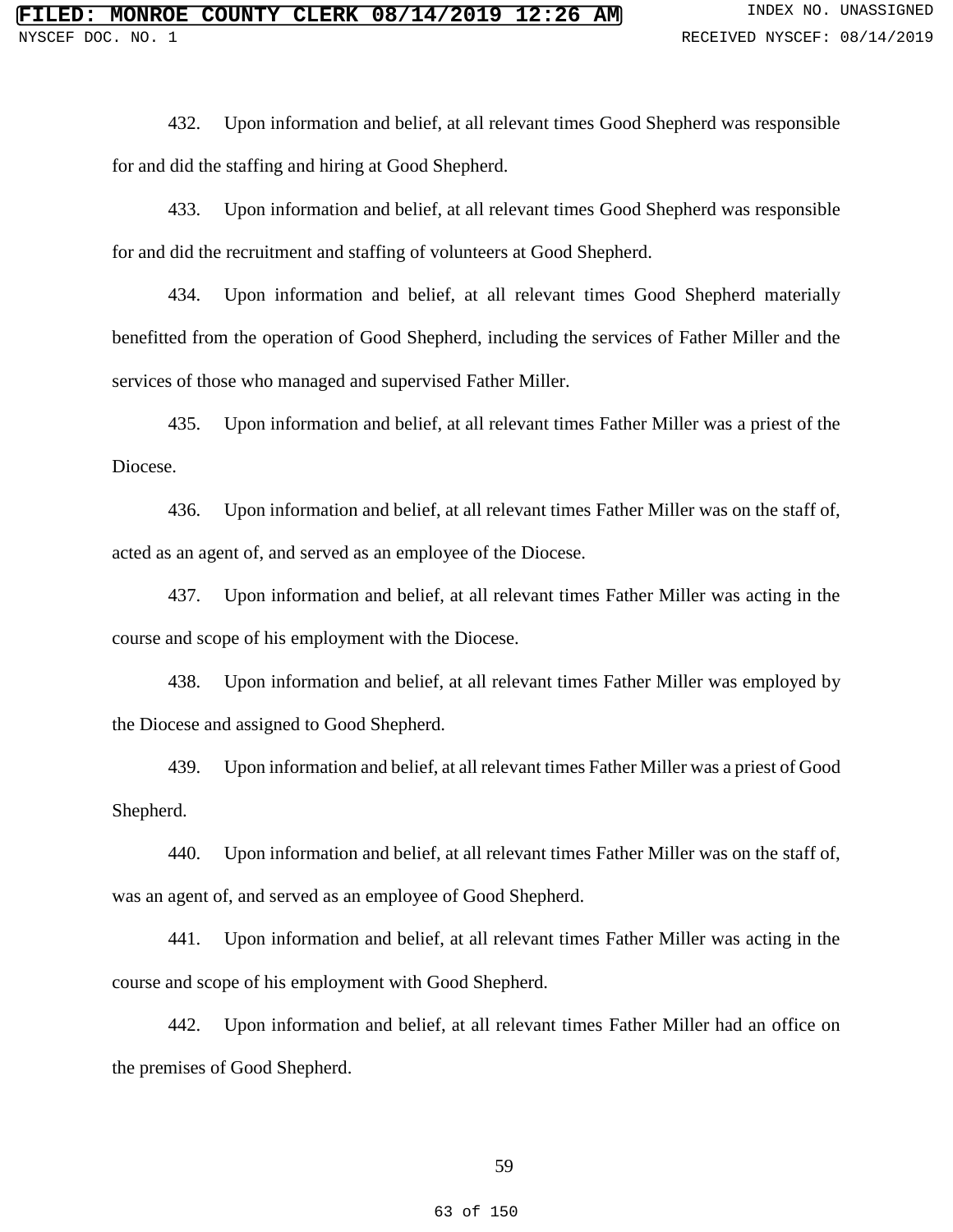443. When plaintiff John Pevc was a minor, he and his parents were members of the Diocese and Good Shepherd.

444. At all relevant times, the Diocese and Good Shepherd, their agents, servants, and employees, held Father Miller out to the public, to John, and to his parents, as their agent and employee.

445. At all relevant times, the Diocese and Good Shepherd, their agents, servants, and employees, held Father Miller out to the public, to John, and to his parents, as having been vetted, screened, and approved by those defendants.

446. At all relevant times, John and his parents reasonably relied upon the acts and representations of the Diocese and Good Shepherd, their agents, servants, and employees, and reasonably believed that Father Miller was an agent or employee of those defendants who was vetted, screened, and approved by those defendants.

447. At all relevant times, John and his parents trusted Father Miller because the Diocese and Good Shepherd held him out as someone who was safe and could be trusted with the supervision, care, custody, and control of John.

448. At all relevant times, John and his parents believed that the Diocese and Good Shepherd would exercise such care as would a parent of ordinary prudence in comparable circumstances when those defendants assumed supervision, care, custody, and control of John.

449. When John was a minor, Father Miller sexually abused him.

450. John was sexually abused by Father Miller when John was approximately 7 to 9 years old.

451. Based on the representations of the Diocese and Good Shepherd that Father Miller was safe and trustworthy, John and his parents allowed John to be under the supervision of, and in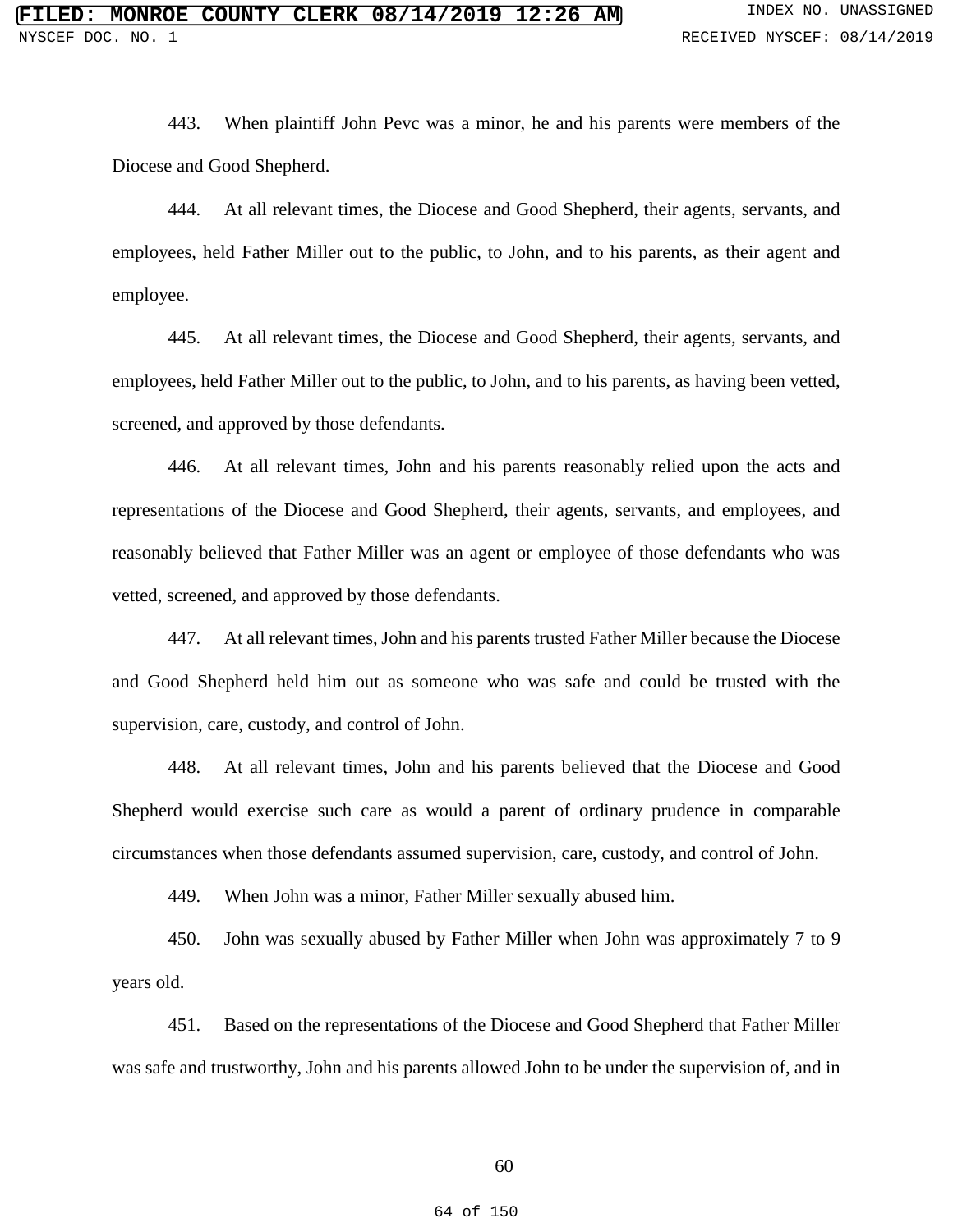the care, custody, and control of, the Diocese and Good Shepherd, including during the times when John was sexually abused by Father Miller.

452. Based on the representations of the Diocese and Good Shepherd that Father Miller was safe and trustworthy, John and his parents allowed John to be under the supervision of, and in the care, custody, and control of, Father Miller, including during the times when John was sexually abused by Father Miller.

453. Neither John nor his parents would have allowed him to be under the supervision of, or in the care, custody, or control of, the Diocese, Good Shepherd, or Father Miller if the Diocese or Good Shepherd had disclosed to John or his parents that Father Miller was not safe and was not trustworthy, and that he in fact posed a danger to John in that Father Miller was likely to sexually abuse John.

454. No parent of ordinary prudence in comparable circumstances would have allowed John to be under the supervision of, or in the care, custody, or control of, the Diocese, Good Shepherd, or Father Miller if the Diocese or Good Shepherd had disclosed to John or his parents that Father Miller was not safe and was not trustworthy, and that he in fact posed a danger to John in that Father Miller was likely to sexually abuse him.

455. From approximately 1967 through 1969, Father Miller exploited the trust and authority vested in him by defendants by grooming John to gain his trust and to obtain control over him as part of Father Miller's plan to sexually molest and abuse John and other children.

456. Father Miller used his position of trust and authority as a priest of the Diocese and of Good Shepherd to groom John and to sexually abuse him multiple times, including when John was under the supervision of, and in the care, custody, or control of, the Diocese, Good Shepherd, and Father Miller.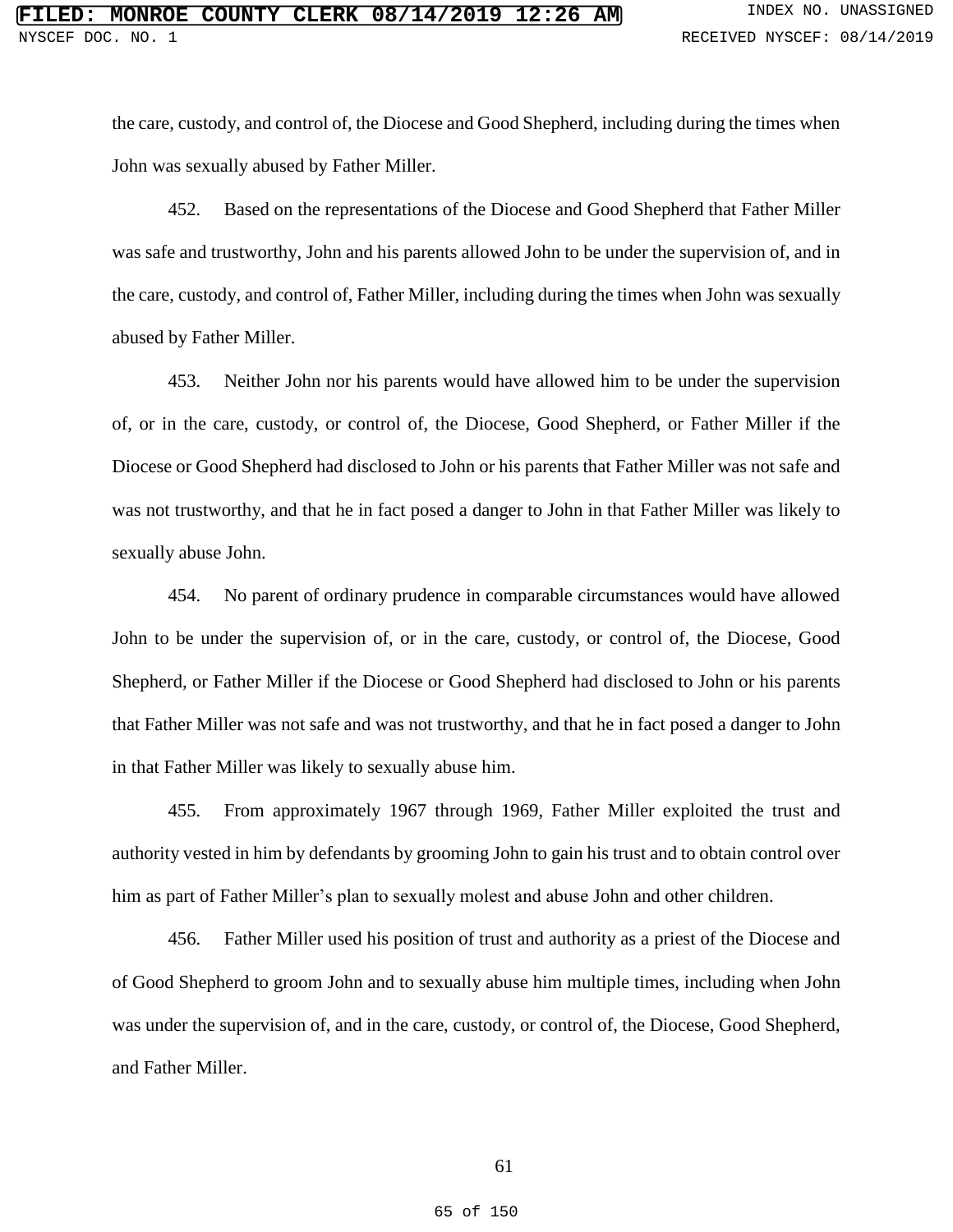457. At certain times, Father Miller's sexual abuse of John occurred during activities that were sponsored by, or were a direct result of activities sponsored by, the Diocese and Good Shepherd, including during trips to the local YMCA with Father Miller during a time when John was a parishioner and a student at Good Shepherd.

458. Upon information and belief, prior to the times mentioned herein, Father Miller was a known sexual abuser of children.

459. Upon information and belief, at all relevant times, defendants, their agents, servants, and employees, knew or should have known that Father Miller was a known sexual abuser of children.

460. Upon information and belief, at all relevant times it was reasonably foreseeable to defendants, their agents, servants, and employees that Father Miller's sexual abuse of children would likely result in injury to others, including the sexual abuse of John and other children by Father Miller.

461. Upon information or belief, at certain times between 1967 and 1969, defendants, their agents, servants, and employees knew or should have known that Father Miller was sexually abusing John and other children at Good Shepherd and elsewhere.

462. Upon information and belief, defendants, their agents, servants, and employees knew or should have known that the sexual abuse by Father Miller of John was ongoing.

463. Upon information and belief, the Diocese and Good Shepherd, their agents, servants, and employees, knew or should have known before and during Father Miller's sexual abuse of John that priests and other persons serving the Diocese and Good Shepherd had used their positions with those defendants to groom and to sexually abuse children.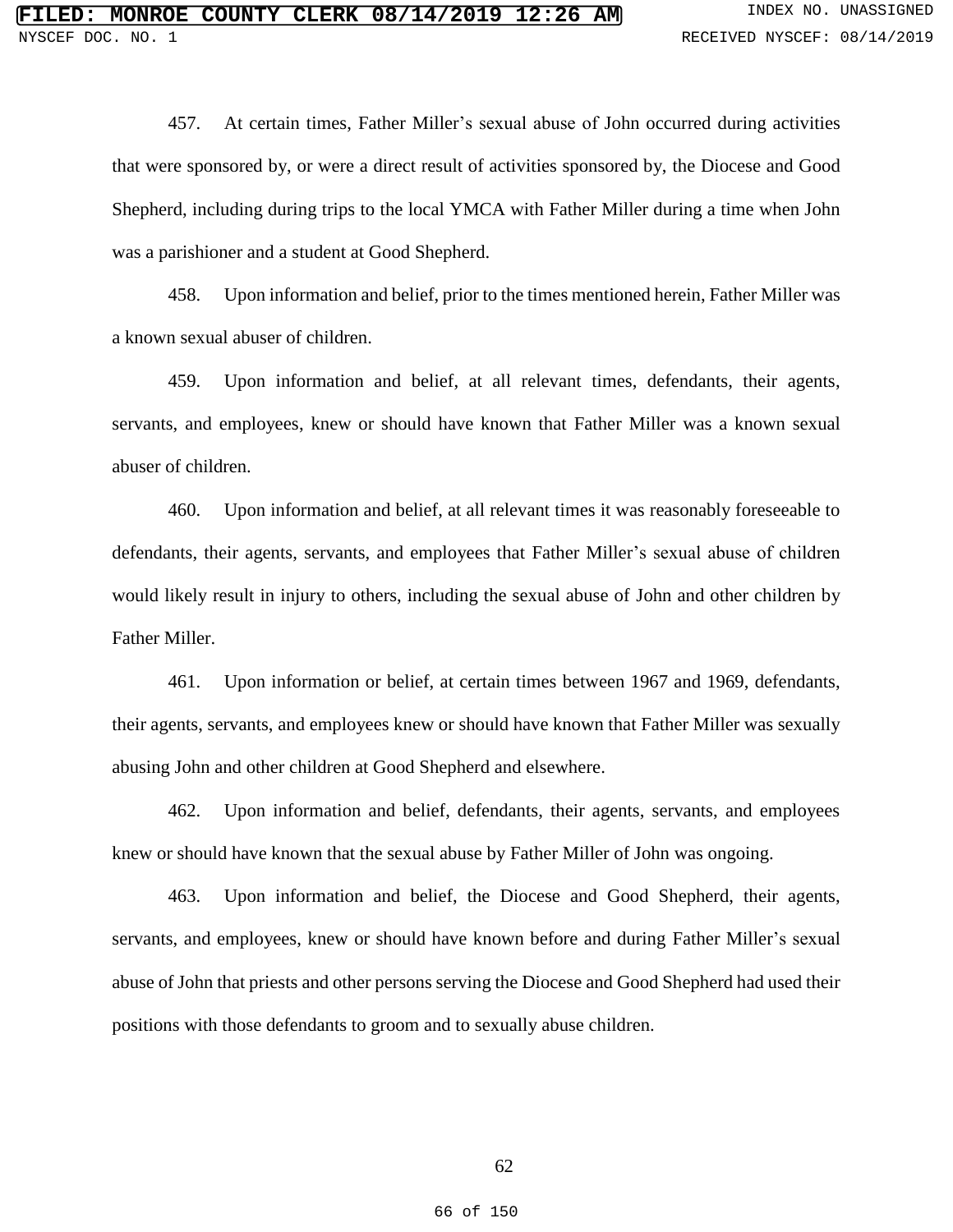464. Upon information and belief, the Diocese and Good Shepherd, their agents, servants, and employees, knew or should have known before and during Father Miller's sexual abuse of John that such priests and other persons could not be "cured" through treatment or counseling.

465. Upon information and belief, the Diocese and Good Shepherd, their agents, servants, and employees, concealed the sexual abuse of children by Father Miller in order to conceal their own bad acts in failing to protect children from him, to protect their reputation, and to prevent victims of such sexual abuse by him from coming forward during the extremely limited statute of limitations prior to the enactment of the CVA, despite knowing that Father Miller would continue to molest children.

466. Upon information and belief, the Diocese and Good Shepherd, their agents, servants, and employees, consciously and recklessly disregarded their knowledge that Father Miller would use his position with the defendants to sexually abuse children, including John.

467. Upon information and belief, the Diocese and Good Shepherd, their agents, servants, and employees, disregarded their knowledge that Father Miller would use his position with them to sexually abuse children, including John.

468. Upon information and belief, the Diocese and Good Shepherd, their agents, servants, and employees, acted in concert with each other or with Father Miller to conceal the danger that Father Miller posed to children, including John, so that Father Miller could continue serving them despite their knowledge of that danger.

469. Upon information and belief, the Diocese and Good Shepherd, their agents, servants, and employees, knew that their negligent, reckless, and outrageous conduct would inflict severe emotional and psychological distress, as well as personal physical injury, on others,

63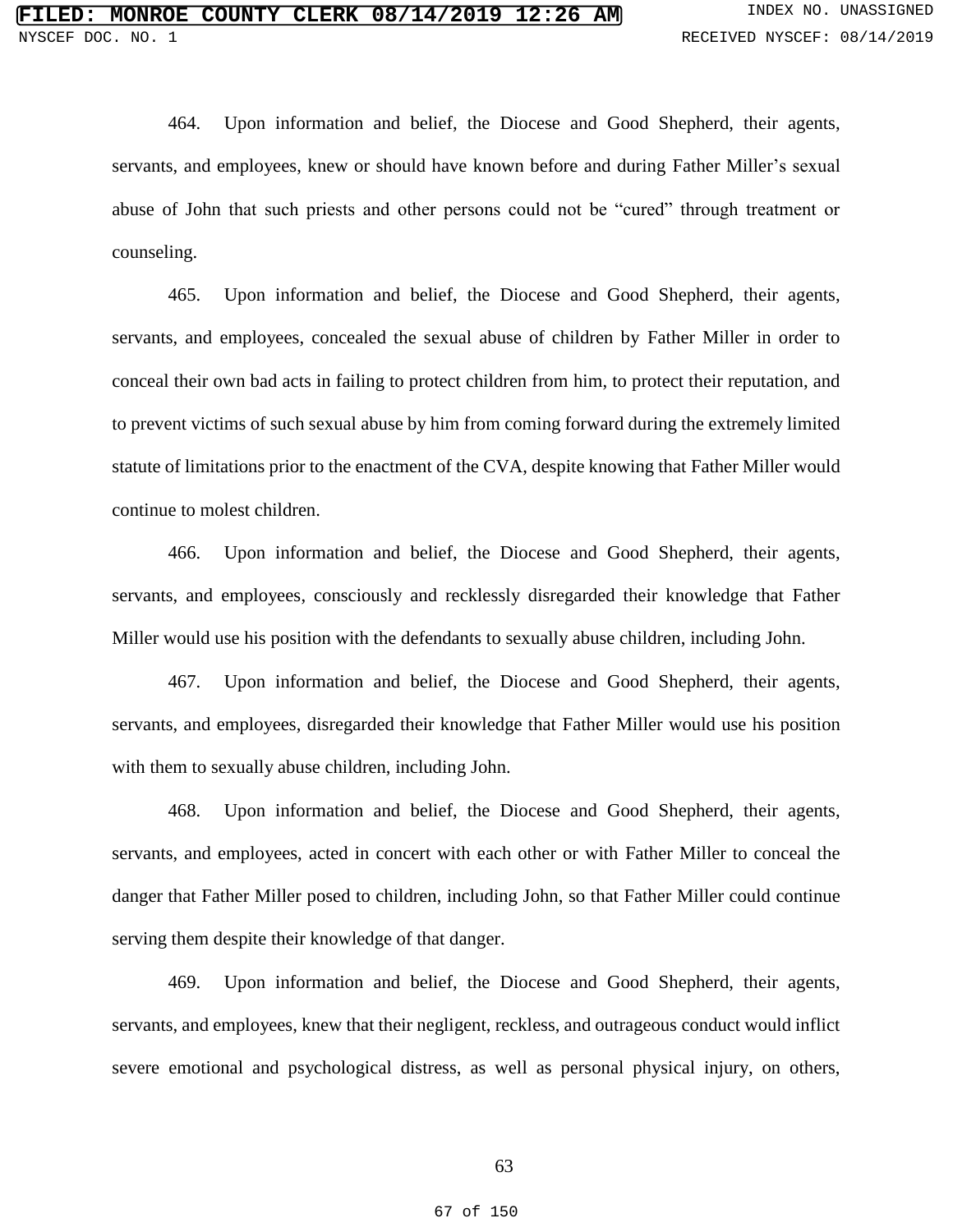including John, and he did in fact suffer severe emotional and psychological distress and personal physical injury as a result of their wrongful conduct.

470. Upon information and belief, the Diocese and Good Shepherd, their agents, servants, and employees, concealed the sexual abuse of children by priests, school administrators, teachers, religious, and others in order to conceal their own bad acts in failing to protect children from being abused, to protect their reputation, and to prevent victims of such sexual abuse from coming forward during the extremely limited statute of limitations prior to the enactment of the CVA, despite knowing that those priests and other persons would continue to molest children.

471. By reason of the wrongful acts of the Diocese and Good Shepherd as detailed herein, John sustained physical and psychological injuries, including but not limited to, severe emotional and psychological distress, humiliation, fright, dissociation, anger, depression, anxiety, family turmoil and loss of faith, a severe shock to his nervous system, physical pain and mental anguish, and emotional and psychological damage, and, upon information and belief, some or all of these injuries are of a permanent and lasting nature, and John has and/or will become obligated to expend sums of money for treatment.

## **X. STATEMENT OF FACTS AS TO PLAINTIFF J.K.**

472. Upon information and belief, at all relevant times the Diocese was the owner of Holy Rosary and held itself out to the public as the owner of Holy Rosary.

473. Upon information and belief, at all relevant times the Diocese, its agents, servants, and employees managed, maintained, operated, and controlled Holy Rosary.

474. Upon information and belief, at all relevant times the Diocese employed priests, school administrators, teachers, religious, and others who served Catholic families at Holy Rosary, including plaintiff J.K. and her family.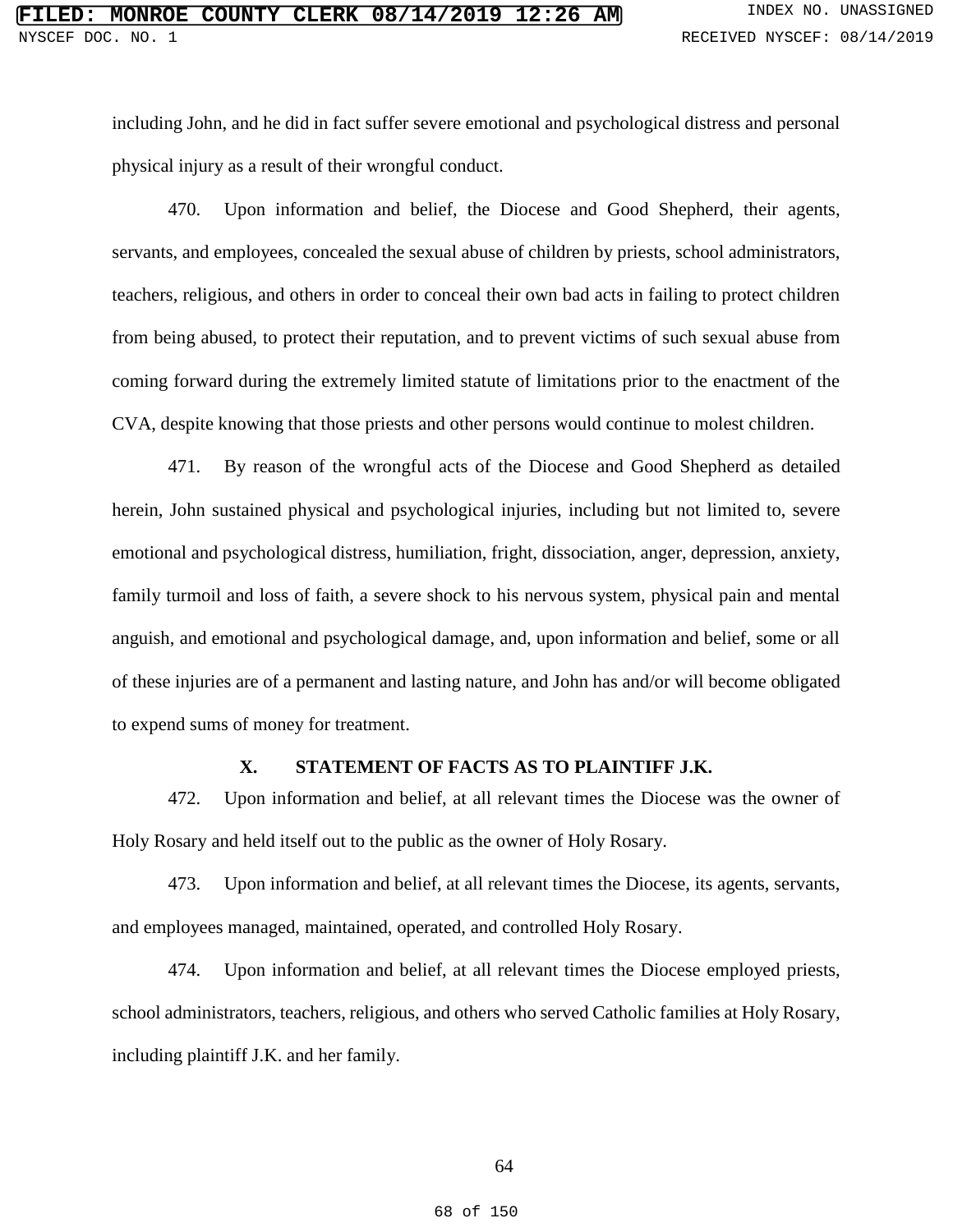475. Upon information and belief, at all relevant times the Diocese, its agents, servants, and employees managed, maintained, operated, and controlled Holy Rosary, and held out to the public its agents, servants, and employees as those who managed, maintained, operated, and controlled Holy Rosary.

476. Upon information and belief, at all relevant times the Diocese was responsible for the hiring and staffing, and did the hiring and staffing, at Holy Rosary.

477. Upon information and belief, at all relevant times the Diocese was responsible for and did the recruitment and staffing of volunteers at Holy Rosary.

478. Upon information and belief, at all relevant times the Diocese materially benefited from the operation of Holy Rosary, including the services of Father Meng and the services of those who managed and supervised Father Meng.

479. Upon information and belief, at all relevant times Holy Rosary owned a parish, church, and school.

480. Upon information and belief, at all relevant times Holy Rosary held itself out to the public as the owner of Holy Rosary.

481. Upon information and belief, at all relevant times Holy Rosary employed priests and others who served Catholic families, including plaintiff J.K. and her family.

482. Upon information and belief, at all relevant times Holy Rosary, its agents, servants, and employees managed, maintained, operated, and controlled Holy Rosary, and held out to the public its agents, servants and employees as those who managed, maintained, operated, and controlled Holy Rosary.

483. Upon information and belief, at all relevant times Holy Rosary was responsible for and did the staffing and hiring at Holy Rosary.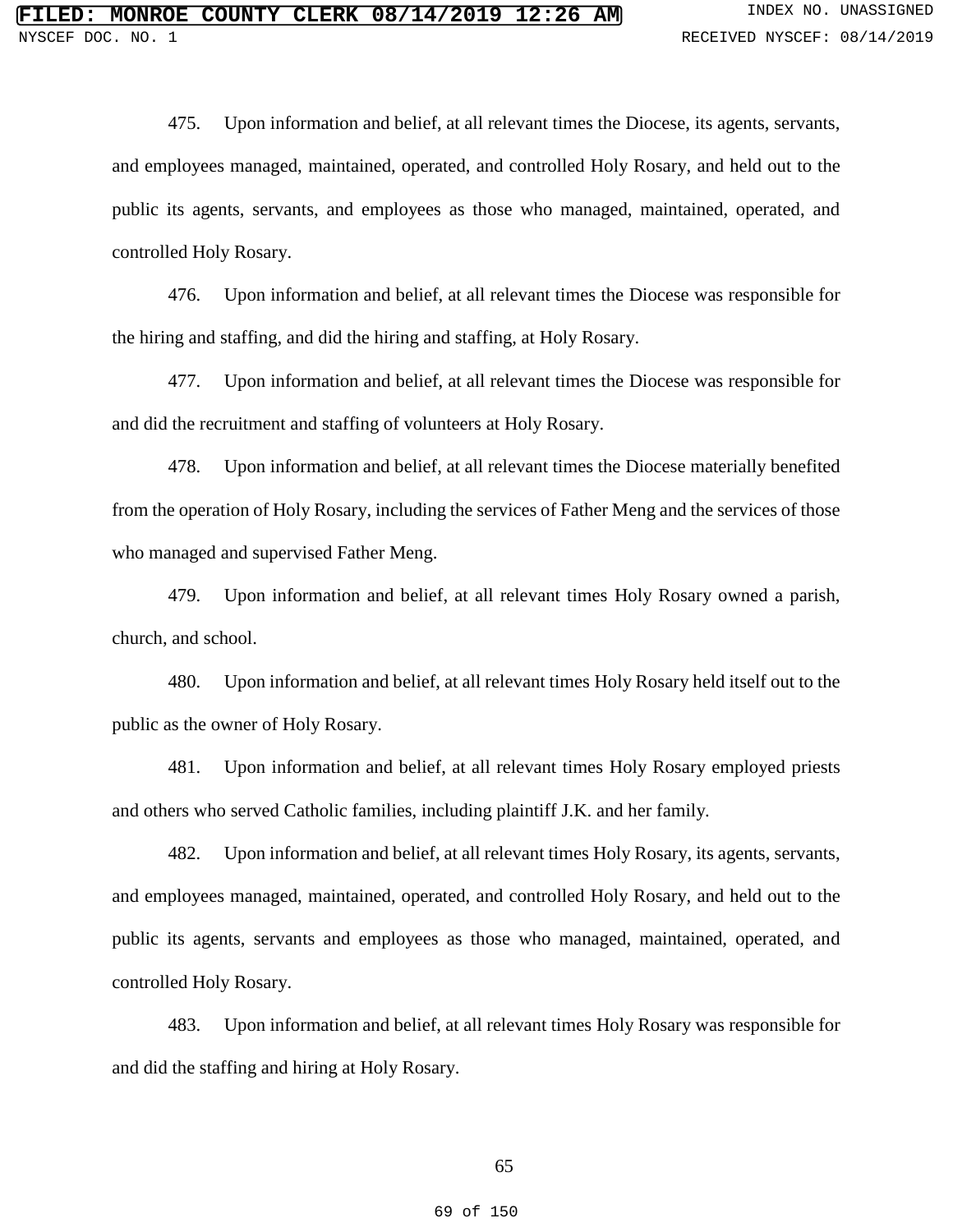484. Upon information and belief, at all relevant times Holy Rosary was responsible for and did the recruitment and staffing of volunteers at Holy Rosary.

485. Upon information and belief, at all relevant times Holy Rosary materially benefitted from the operation of Holy Rosary, including the services of Father Meng and the services of those who managed and supervised Father Meng.

486. Upon information and belief, at all relevant times Father Meng was a priest of the Diocese.

487. Upon information and belief, at all relevant times Father Meng was on the staff of, acted as an agent of, and served as an employee of the Diocese.

488. Upon information and belief, at all relevant times Father Meng was acting in the course and scope of his employment with the Diocese.

489. Upon information and belief, at all relevant times Father Meng was employed by the Diocese and assigned to Holy Rosary.

490. Upon information and belief, at all relevant times Father Meng was a priest of Holy Rosary.

491. Upon information and belief, at all relevant times Father Meng was on the staff of, was an agent of, and served as an employee of Holy Rosary.

492. Upon information and belief, at all relevant times Father Meng was acting in the course and scope of his employment with Holy Rosary.

493. Upon information and belief, at all relevant times Father Meng had an office on the premises of Holy Rosary.

494. When plaintiff J.K. was a minor, she and her parents were members of the Diocese and Holy Rosary.

### 66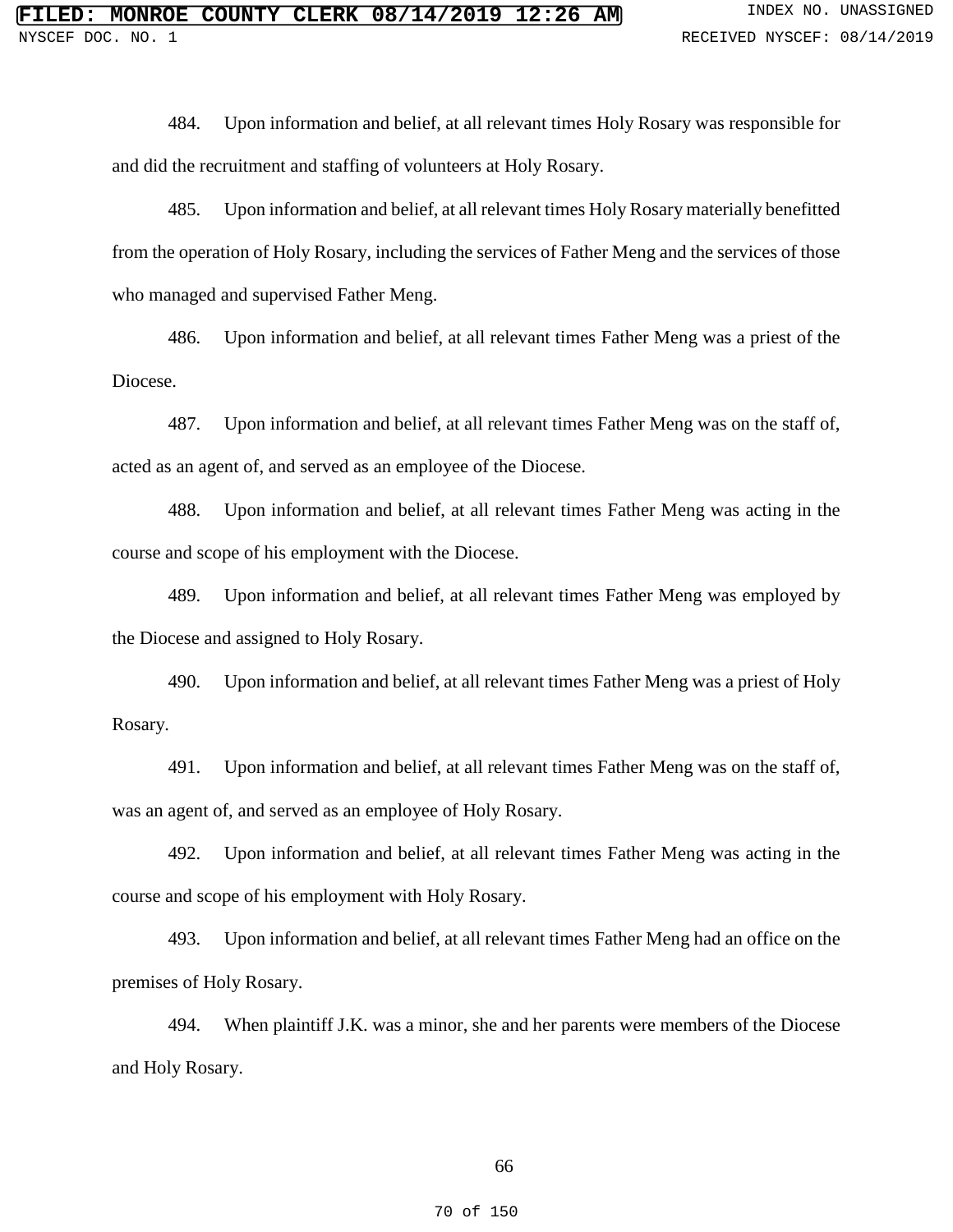495. At all relevant times, the Diocese and Holy Rosary, their agents, servants, and employees, held Father Meng out to the public, to J.K., and to her parents, as their agent and employee.

496. At all relevant times, the Diocese and Holy Rosary, their agents, servants, and employees, held Father Meng out to the public, to J.K., and to her parents, as having been vetted, screened, and approved by those defendants.

497. At all relevant times, J.K. and her parents reasonably relied upon the acts and representations of the Diocese and Holy Rosary, their agents, servants, and employees, and reasonably believed that Father Meng was an agent or employee of those defendants who was vetted, screened, and approved by those defendants.

498. At all relevant times, J.K. and her parents trusted Father Meng because the Diocese and Holy Rosary held him out as someone who was safe and could be trusted with the supervision, care, custody, and control of J.K.

499. At all relevant times, J.K. and her parents believed that the Diocese and Holy Rosary would exercise such care as would a parent of ordinary prudence in comparable circumstances when those defendants assumed supervision, care, custody, and control of J.K.

500. When J.K. was a minor, Father Meng sexually abused her.

501. J.K. was sexually abused by Father Meng when she was approximately 4 to 7 years old.

502. Based on the representations of the Diocese and Holy Rosary that Father Meng was safe and trustworthy, J.K. and her parents allowed J.K. to be under the supervision of, and in the care, custody, and control of, the Diocese and Holy Rosary, including during the times when J.K. was sexually abused by Father Meng.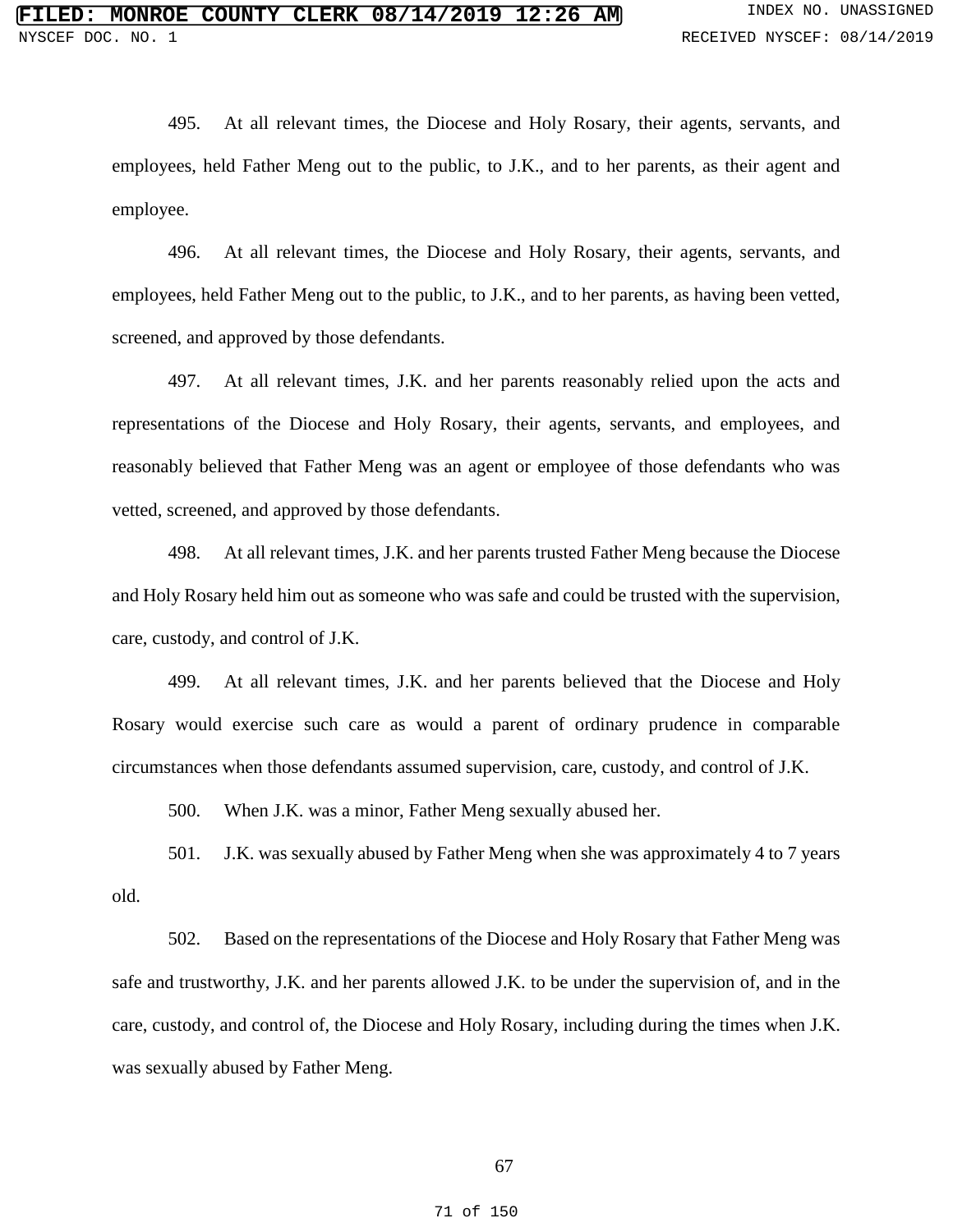503. Based on the representations of the Diocese and Holy Rosary that Father Meng was safe and trustworthy, J.K. and her parents allowed J.K. to be under the supervision of, and in the care, custody, and control of, Father Meng, including during the times when J.K. was sexually abused by Father Meng.

504. Neither J.K. nor her parents would have allowed her to be under the supervision of, or in the care, custody, or control of, the Diocese, Holy Rosary, or Father Meng if the Diocese or Holy Rosary had disclosed to J.K. or her parents that Father Meng was not safe and was not trustworthy, and that he in fact posed a danger to J.K. in that Father Meng was likely to sexually abuse J.K.

505. No parent of ordinary prudence in comparable circumstances would have allowed J.K. to be under the supervision of, or in the care, custody, or control of, the Diocese, Holy Rosary, or Father Meng if the Diocese or Holy Rosary had disclosed to J.K. or her parents that Father Meng was not safe and was not trustworthy, and that he in fact posed a danger to J.K. in that Father Meng was likely to sexually abuse her.

506. From approximately 1969 through 1972, Father Meng exploited the trust and authority vested in him by defendants by grooming J.K. to gain her trust and to obtain control over her as part of Father Meng's plan to sexually molest and abuse J.K. and other children.

507. Father Meng used his position of trust and authority as a priest of the Diocese and of Holy Rosary to groom J.K. and to sexually abuse her multiple times, including when J.K. was under the supervision of, and in the care, custody, or control of, the Diocese, Holy Rosary, and Father Meng.

508. At certain times, the sexual abuse of J.K. by Father Meng occurred at Holy Rosary, including at the rectory.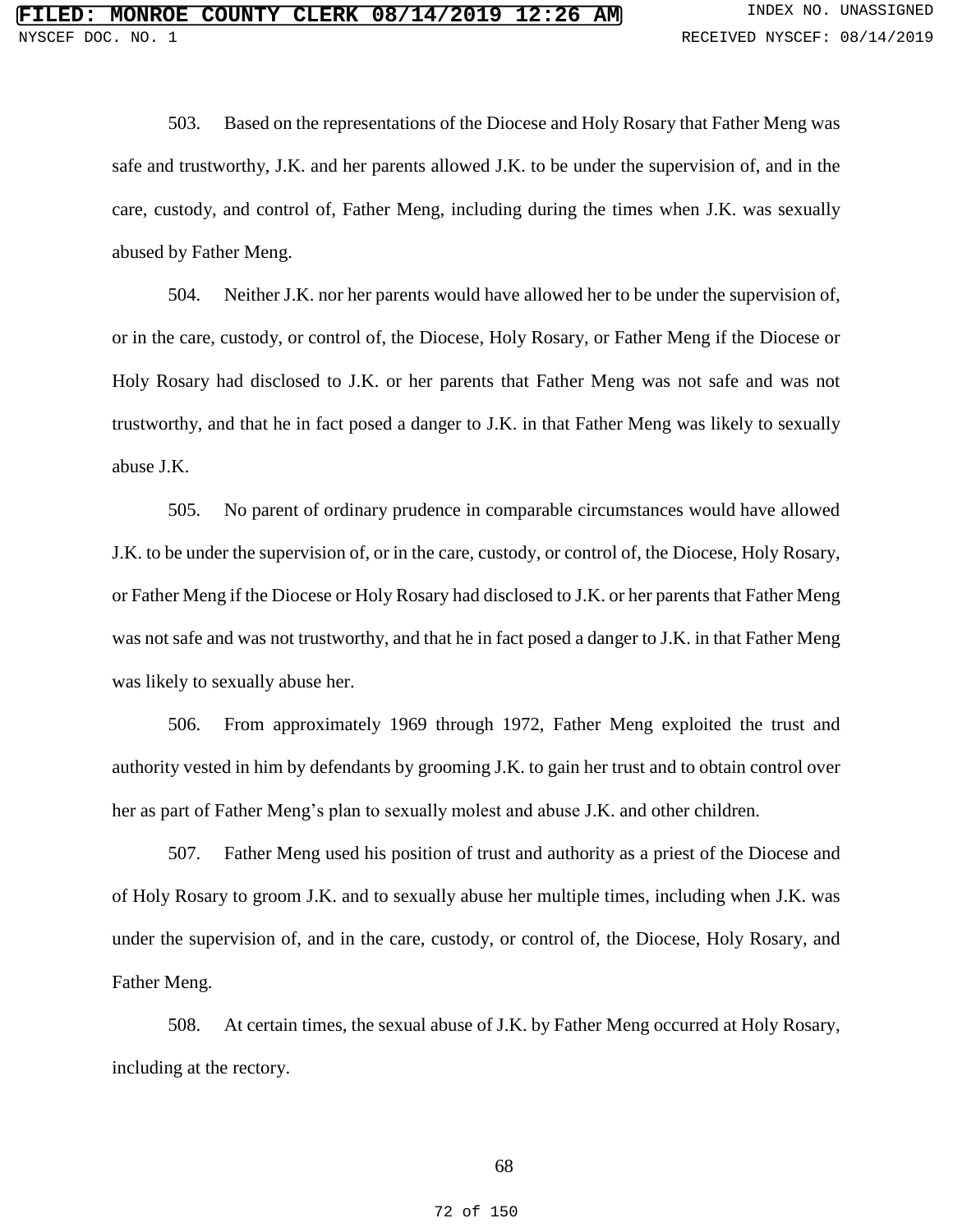509. At certain times, Father Meng's sexual abuse of J.K. occurred during activities that were sponsored by, or were a direct result of activities sponsored by, the Diocese and Holy Rosary, including during a time when a family member of J.K. cleaned the rectory.

510. Upon information and belief, prior to the times mentioned herein, Father Meng was a known sexual abuser of children.

511. Upon information and belief, at all relevant times, defendants, their agents, servants, and employees, knew or should have known that Father Meng was a known sexual abuser of children.

512. Upon information and belief, at all relevant times it was reasonably foreseeable to defendants, their agents, servants, and employees that Father Meng's sexual abuse of children would likely result in injury to others, including the sexual abuse of J.K. and other children by Father Meng.

513. Upon infromation and belief, at certain times between 1969 and 1972, defendants, their agents, servants, and employees knew or should have known that Father Meng was sexually abusing J.K. and other children at Holy Rosary and elsewhere.

514. Upon information and belief, defendants, their agents, servants, and employees knew or should have known that the sexual abuse by Father Meng of J.K. was ongoing.

515. Upon information and belief, the Diocese and Holy Rosary, their agents, servants, and employees, knew or should have known before and during Father Meng's sexual abuse of J.K. that priests and other persons serving the Diocese and Holy Rosary had used their positions with those defendants to groom and to sexually abuse children.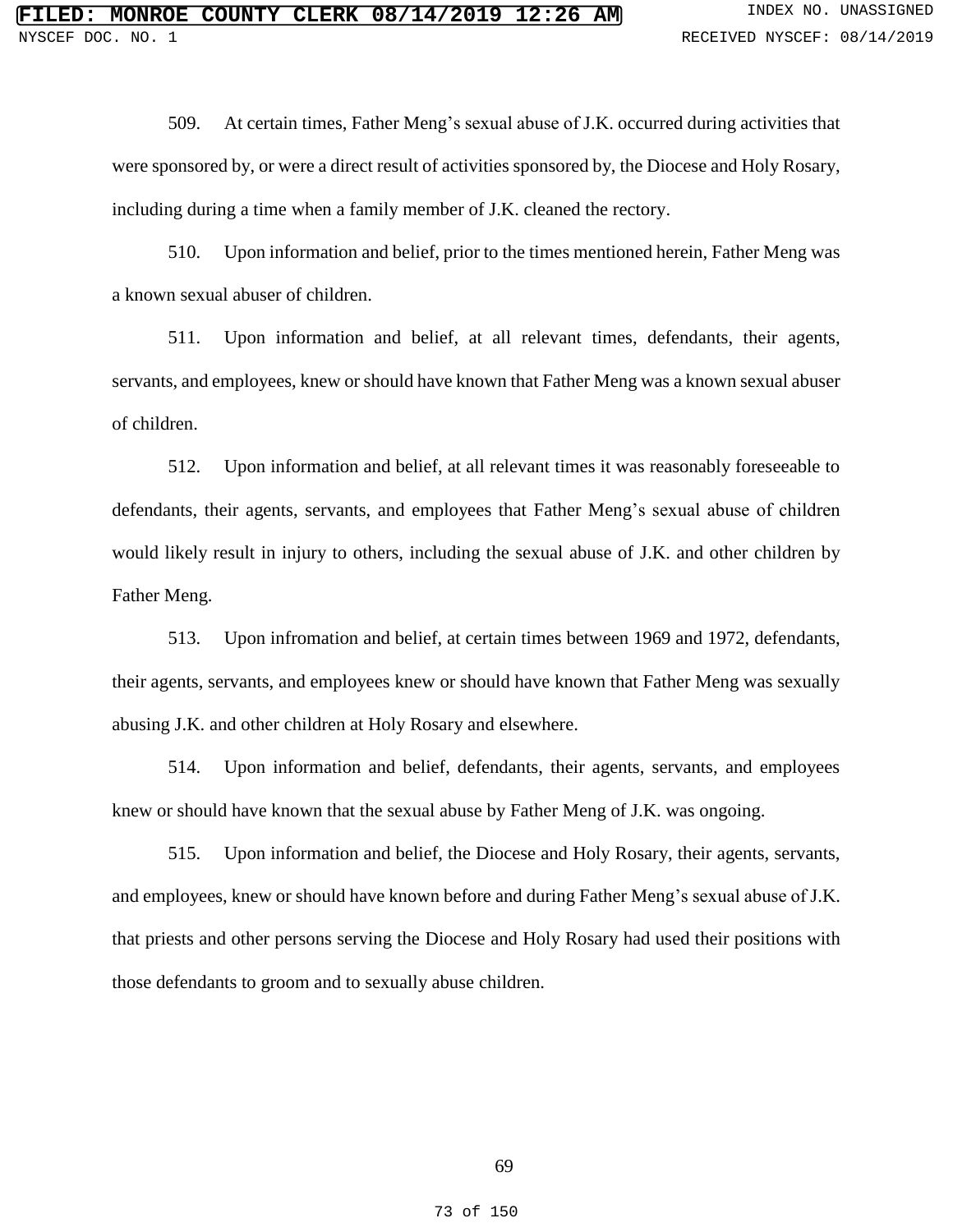516. Upon information and belief, the Diocese and Holy Rosary, their agents, servants, and employees, knew or should have known before and during Father Meng's sexual abuse of J.K. that such priests and other persons could not be "cured" through treatment or counseling.

517. Upon information and belief, the Diocese and Holy Rosary, their agents, servants, and employees, concealed the sexual abuse of children by Father Meng in order to conceal their own bad acts in failing to protect children from him, to protect their reputation, and to prevent victims of such sexual abuse by him from coming forward during the extremely limited statute of limitations prior to the enactment of the CVA, despite knowing that Father Meng would continue to molest children.

518. Upon information and belief, the Diocese and Holy Rosary, their agents, servants, and employees, consciously and recklessly disregarded their knowledge that Father Meng would use his position with the defendants to sexually abuse children, including J.K.

519. Upon information and belief, the Diocese and Holy Rosary, their agents, servants, and employees, disregarded their knowledge that Father Meng would use his position with them to sexually abuse children, including J.K.

520. Upon information and belief, the Diocese and Holy Rosary, their agents, servants, and employees, acted in concert with each other or with Father Meng to conceal the danger that Father Meng posed to children, including J.K., so that Father Meng could continue serving them despite their knowledge of that danger.

521. Upon information and belief, the Diocese and Holy Rosary, their agents, servants, and employees, knew that their negligent, reckless, and outrageous conduct would inflict severe emotional and psychological distress, as well as personal physical injury, on others, including J.K.,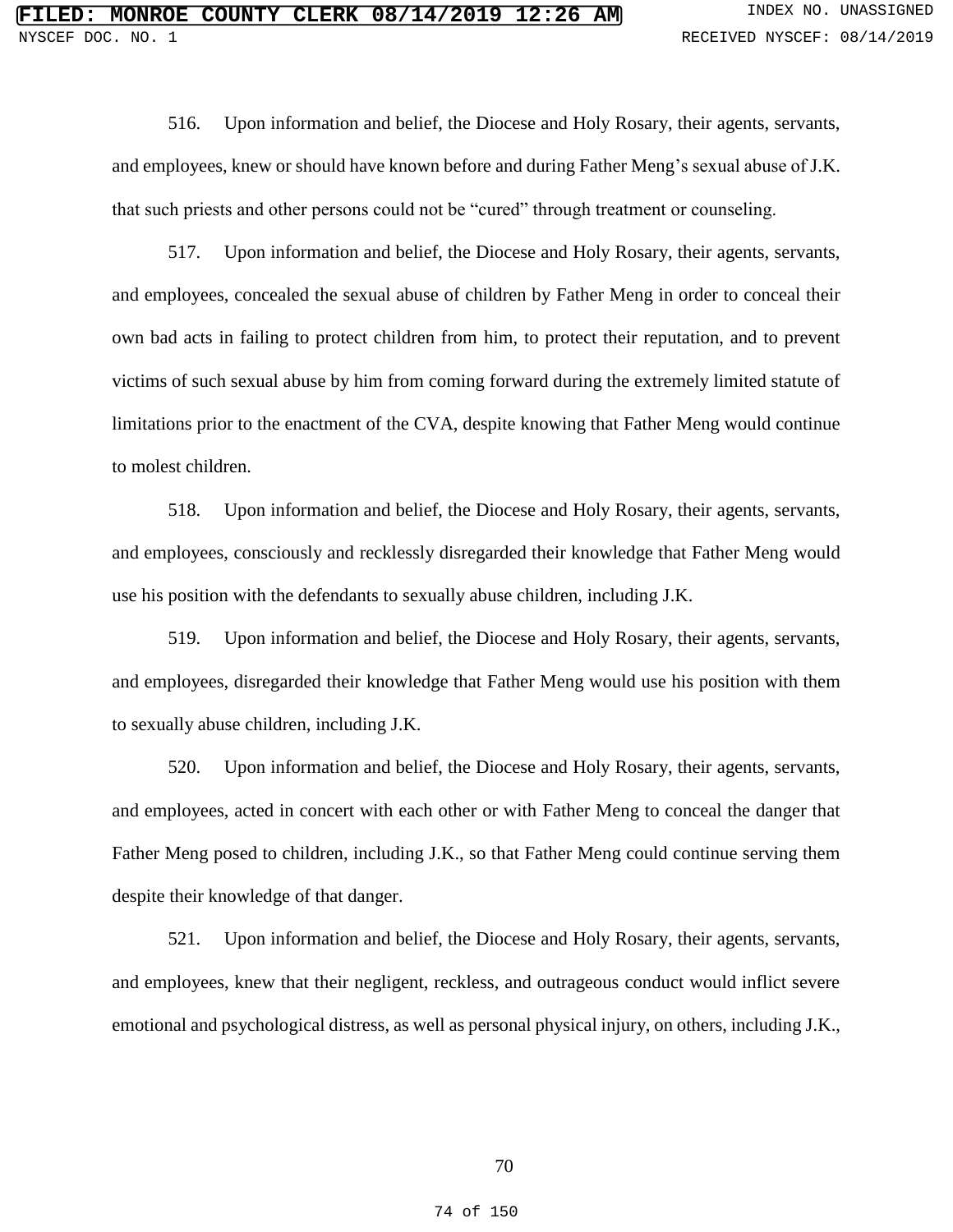and she did in fact suffer severe emotional and psychological distress and personal physical injury as a result of their wrongful conduct.

522. Upon information and belief, the Diocese and Holy Rosary, their agents, servants, and employees, concealed the sexual abuse of children by priests and others in order to conceal their own bad acts in failing to protect children from being abused, to protect their reputation, and to prevent victims of such sexual abuse from coming forward during the extremely limited statute of limitations prior to the enactment of the CVA, despite knowing that those priests and other persons would continue to molest children.

523. By reason of the wrongful acts of the Diocese and Holy Rosary as detailed herein, J.K. sustained physical and psychological injuries, including but not limited to, severe emotional and psychological distress, humiliation, fright, dissociation, anger, depression, anxiety, family turmoil and loss of faith, a severe shock to her nervous system, physical pain and mental anguish, and emotional and psychological damage, and, upon information and belief, some or all of these injuries are of a permanent and lasting nature, and J.K. has and/or will become obligated to expend sums of money for treatment.

# **XI. STATEMENT OF FACTS AS TO PLAINTIFF S.N.**

524. Upon information and belief, at all relevant times the Diocese was the owner of St. Boniface and held itself out to the public as the owner of St. Boniface.

525. Upon information and belief, at all relevant times the Diocese, its agents, servants, and employees managed, maintained, operated, and controlled St. Boniface.

526. Upon information and belief, at all relevant times the Diocese employed priests and others who served Catholic families at St. Boniface, including plaintiff S.N. and his family.

527. Upon information and belief, at all relevant times the Diocese, its agents, servants, and employees managed, maintained, operated, and controlled St. Boniface, and held out to the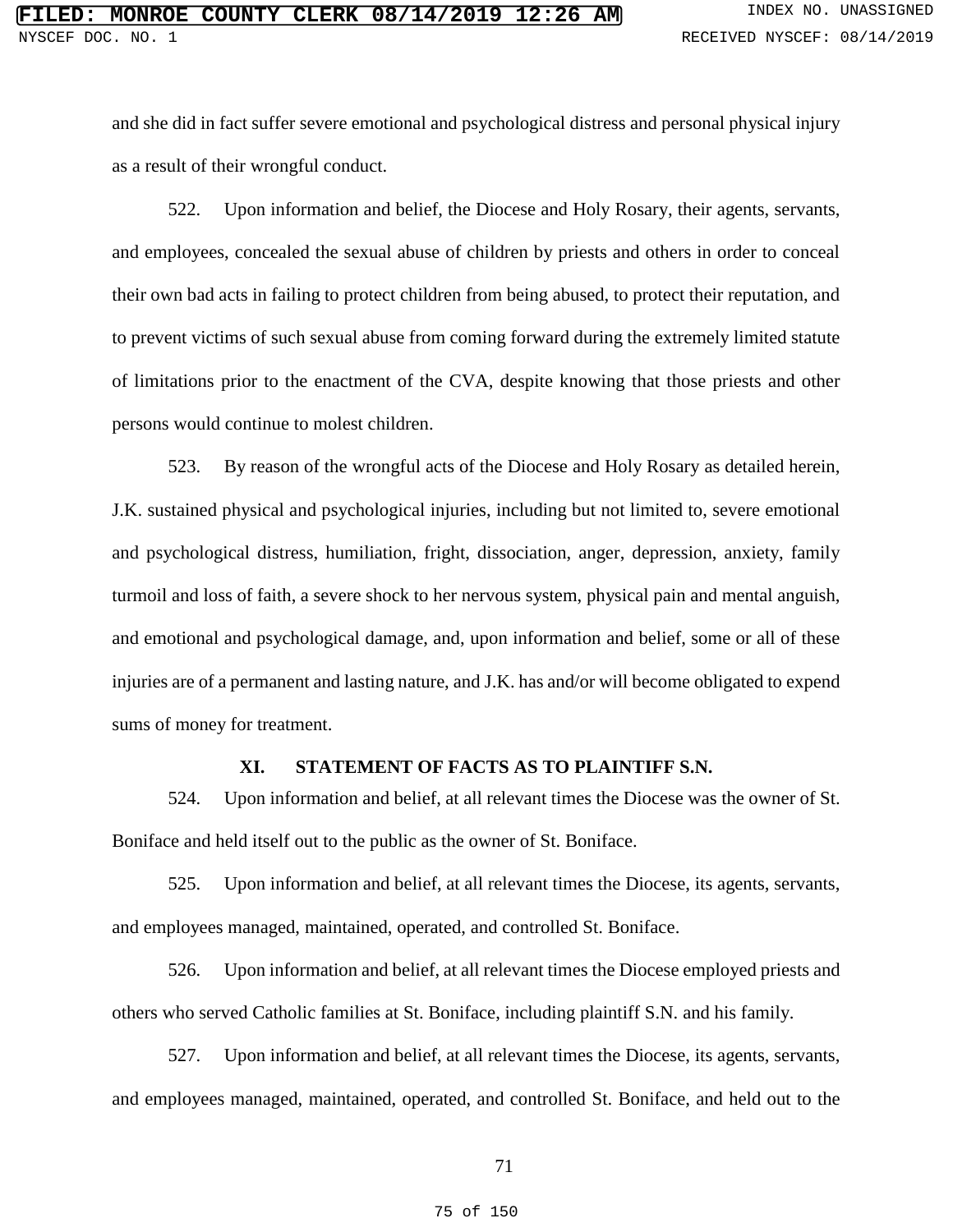public its agents, servants, and employees as those who managed, maintained, operated, and controlled St. Boniface.

528. Upon information and belief, at all relevant times the Diocese was responsible for the hiring and staffing, and did the hiring and staffing, at St. Boniface.

529. Upon information and belief, at all relevant times the Diocese was responsible for and did the recruitment and staffing of volunteers at St. Boniface.

530. Upon information and belief, at all relevant times the Diocese materially benefited from the operation of St. Boniface, including the services of Father O'Neill and the services of those who managed and supervised Father O'Neill.

531. Upon information and belief, at all relevant times St. Boniface owned a parish, church, and school.

532. Upon information and belief, at all relevant times St. Boniface held itself out to the public as the owner of St. Boniface.

533. Upon information and belief, at all relevant times St. Boniface employed priests and others who served Catholic families, including plaintiff S.N. and his family.

534. Upon information and belief, at all relevant times St. Boniface, its agents, servants, and employees managed, maintained, operated, and controlled St. Boniface, and held out to the public its agents, servants and employees as those who managed, maintained, operated, and controlled St. Boniface.

535. Upon information and belief, at all relevant times St. Boniface was responsible for and did the staffing and hiring at St. Boniface.

536. Upon information and belief, at all relevant times St. Boniface was responsible for and did the recruitment and staffing of volunteers at St. Boniface.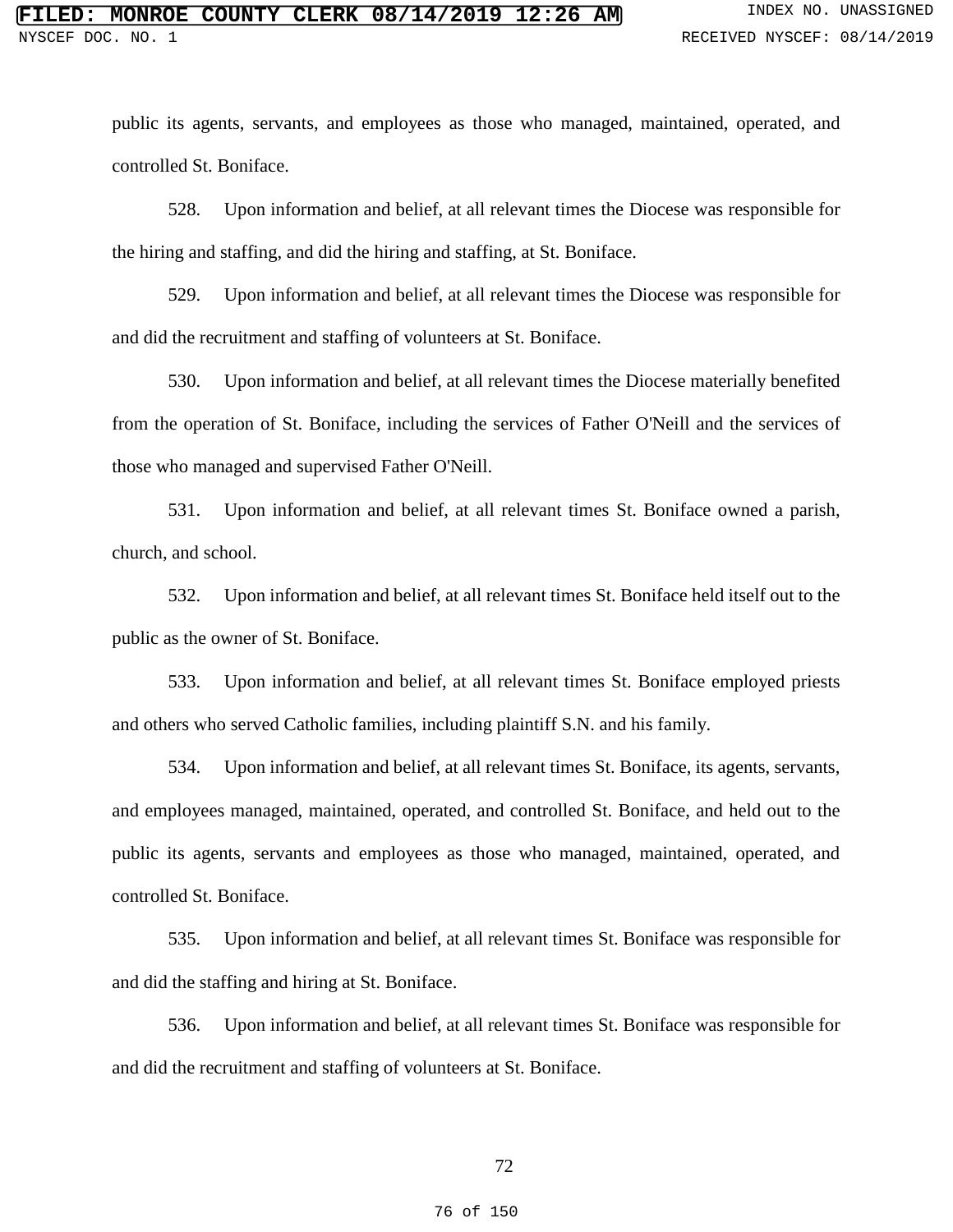537. Upon information and belief, at all relevant times St. Boniface materially benefitted from the operation of St. Boniface, including the services of Father O'Neill and the services of those who managed and supervised Father O'Neill.

538. Upon information and belief, at all relevant times Father O'Neill was a priest of the Diocese.

539. Upon information and belief, at all relevant times Father O'Neill was on the staff of, acted as an agent of, and served as an employee of the Diocese.

540. Upon information and belief, at all relevant times Father O'Neill was acting in the course and scope of his employment with the Diocese.

541. Upon information and belief, at all relevant times Father O'Neill was employed by the Diocese and assigned to St. Boniface.

542. Upon information and belief, at all relevant times Father O'Neill was a priest of St. Boniface.

543. Upon information and belief, at all relevant times Father O'Neill was on the staff of, was an agent of, and served as an employee of St. Boniface.

544. Upon information and belief, at all relevant times Father O'Neill was acting in the course and scope of his employment with St. Boniface.

545. Upon information and belief, at all relevant times Father O'Neill had an office on the premises of St. Boniface.

546. When plaintiff S.N. was a minor, he and his parents were members of the Diocese and St. Boniface.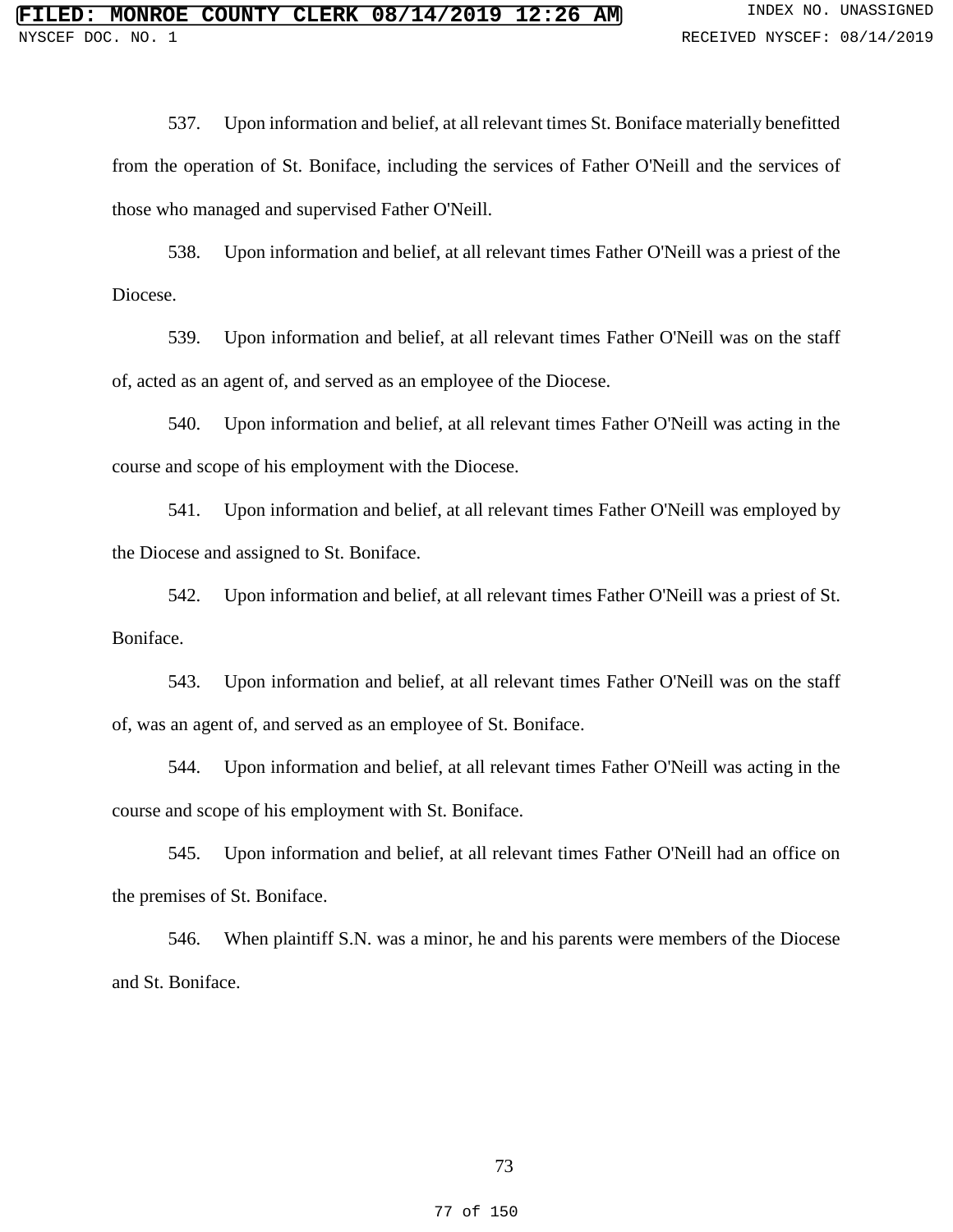547. At all relevant times, the Diocese and St. Boniface, their agents, servants, and employees, held Father O'Neill out to the public, to S.N., and to his parents, as their agent and employee.

548. At all relevant times, the Diocese and St. Boniface, their agents, servants, and employees, held Father O'Neill out to the public, to S.N., and to his parents, as having been vetted, screened, and approved by those defendants.

549. At all relevant times, S.N. and his parents reasonably relied upon the acts and representations of the Diocese and St. Boniface, their agents, servants, and employees, and reasonably believed that Father O'Neill was an agent or employee of those defendants who was vetted, screened, and approved by those defendants.

550. At all relevant times, S.N. and his parents trusted Father O'Neill because the Diocese and St. Boniface held him out as someone who was safe and could be trusted with the supervision, care, custody, and control of S.N.

551. At all relevant times, S.N. and his parents believed that the Diocese and St. Boniface would exercise such care as would a parent of ordinary prudence in comparable circumstances when those defendants assumed supervision, care, custody, and control of S.N.

552. When S.N. was a minor, Father O'Neill sexually abused him.

553. S.N. was sexually abused by Father O'Neill when S.N. was approximately 12 to 17 years old.

554. Based on the representations of the Diocese and St. Boniface that Father O'Neill was safe and trustworthy, S.N. and his parents allowed S.N. to be under the supervision of, and in the care, custody, and control of, the Diocese and St. Boniface, including during the times when S.N. was sexually abused by Father O'Neill.

74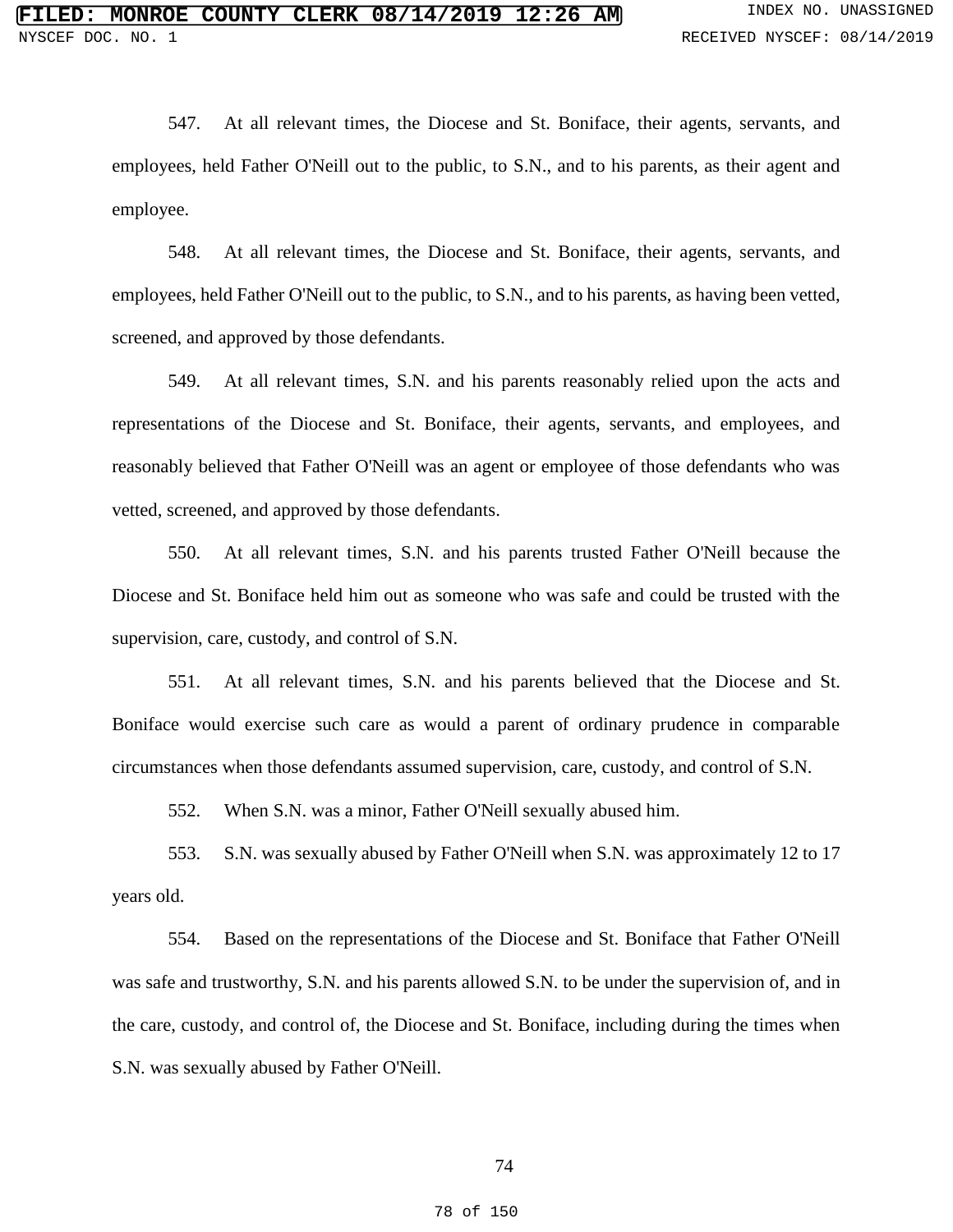555. Based on the representations of the Diocese and St. Boniface that Father O'Neill was safe and trustworthy, S.N. and his parents allowed S.N. to be under the supervision of, and in the care, custody, and control of, Father O'Neill, including during the times when S.N. was sexually abused by Father O'Neill.

556. Neither S.N. nor his parents would have allowed him to be under the supervision of, or in the care, custody, or control of, the Diocese, St. Boniface, or Father O'Neill if the Diocese or St. Boniface had disclosed to S.N. or his parents that Father O'Neill was not safe and was not trustworthy, and that he in fact posed a danger to S.N. in that Father O'Neill was likely to sexually abuse S.N.

557. No parent of ordinary prudence in comparable circumstances would have allowed S.N. to be under the supervision of, or in the care, custody, or control of, the Diocese, St. Boniface, or Father O'Neill if the Diocese or St. Boniface had disclosed to S.N. or his parents that Father O'Neill was not safe and was not trustworthy, and that he in fact posed a danger to S.N. in that Father O'Neill was likely to sexually abuse him.

558. From approximately 1974 through 1978, Father O'Neill exploited the trust and authority vested in him by defendants by grooming S.N. to gain his trust and to obtain control over him as part of Father O'Neill's plan to sexually molest and abuse S.N. and other children.

559. Father O'Neill used his position of trust and authority as a priest of the Diocese and of St. Boniface to groom S.N. and to sexually abuse him multiple times, including when S.N. was under the supervision of, and in the care, custody, or control of, the Diocese, St. Boniface, and Father O'Neill.

560. At certain times, Father O'Neill's sexual abuse of S.N. occurred during activities that were sponsored by, or were a direct result of activities sponsored by, the Diocese and St.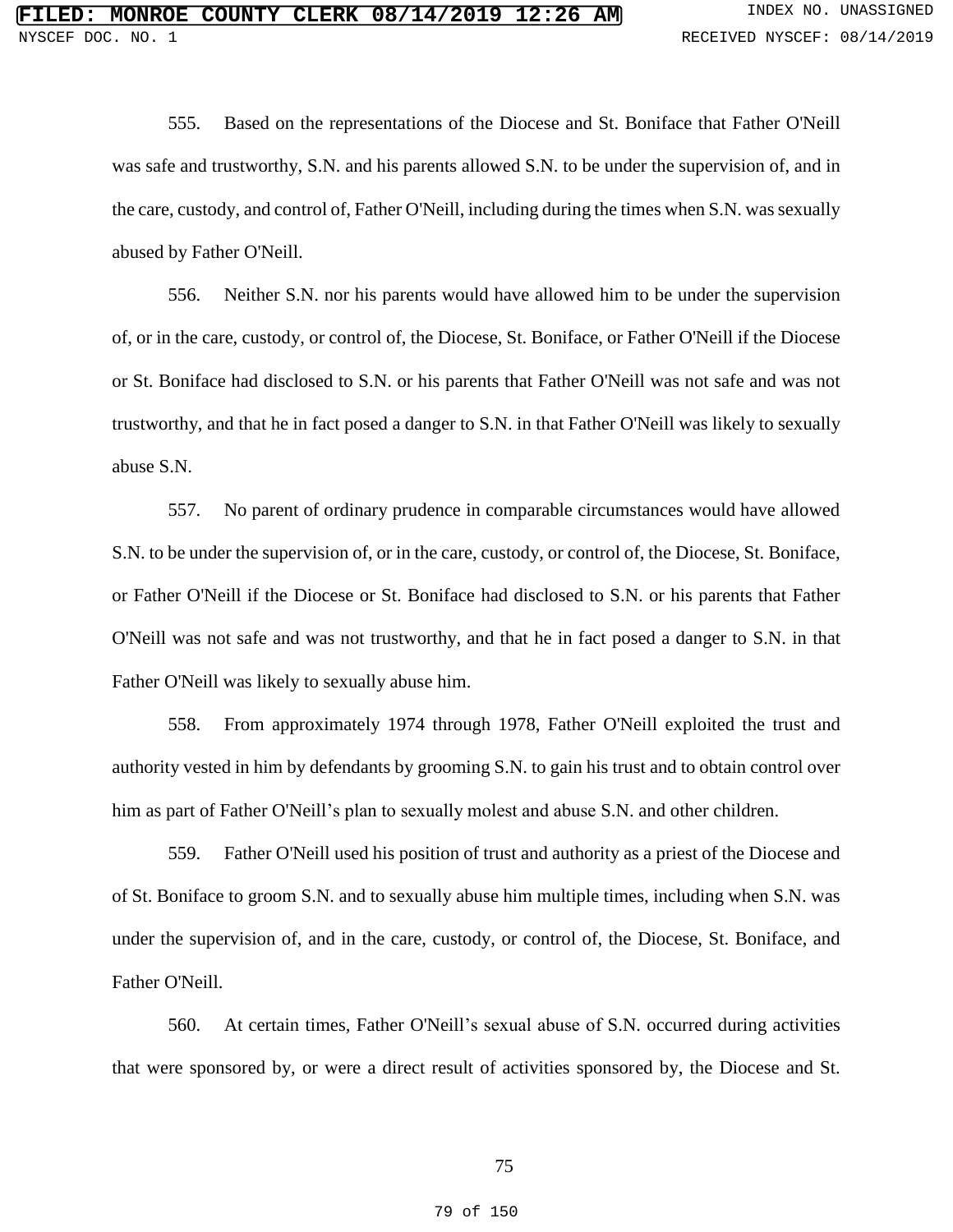Boniface, including during church outings that were organized by Father O'Neil and/or the defendants.

561. Upon information and belief, prior to the times mentioned herein, Father O'Neill was a known sexual abuser of children.

562. Upon information and belief, at all relevant times, defendants, their agents, servants, and employees, knew or should have known that Father O'Neill was a known sexual abuser of children.

563. Upon information and belief, at all relevant times it was reasonably foreseeable to defendants, their agents, servants, and employees that Father O'Neill's sexual abuse of children would likely result in injury to others, including the sexual abuse of S.N. and other children by Father O'Neill.

564. Upon information and belief, at certain times between 1974 and 1978, defendants, their agents, servants, and employees knew or should have known that Father O'Neill was sexually abusing S.N. and other children at St. Boniface and elsewhere.

565. Upon information and belief, defendants, their agents, servants, and employees knew or should have known that the sexual abuse by Father O'Neill of S.N. was ongoing.

566. Upon information and belief, the Diocese and St. Boniface, their agents, servants, and employees, knew or should have known that Father O'Neill was likely to abuse children, including S.N., because Father O'Neill had been sexually abusing other children in the Rochester Diocese for many years before S.N. was abused.

567. Upon information and belief, the Diocese and St. Boniface, their agents, servants, and employees, knew or should have known that Father O'Neill was likely to abuse children, including S.N., because Father O'Neill had been sexually abusing other children in the Rochester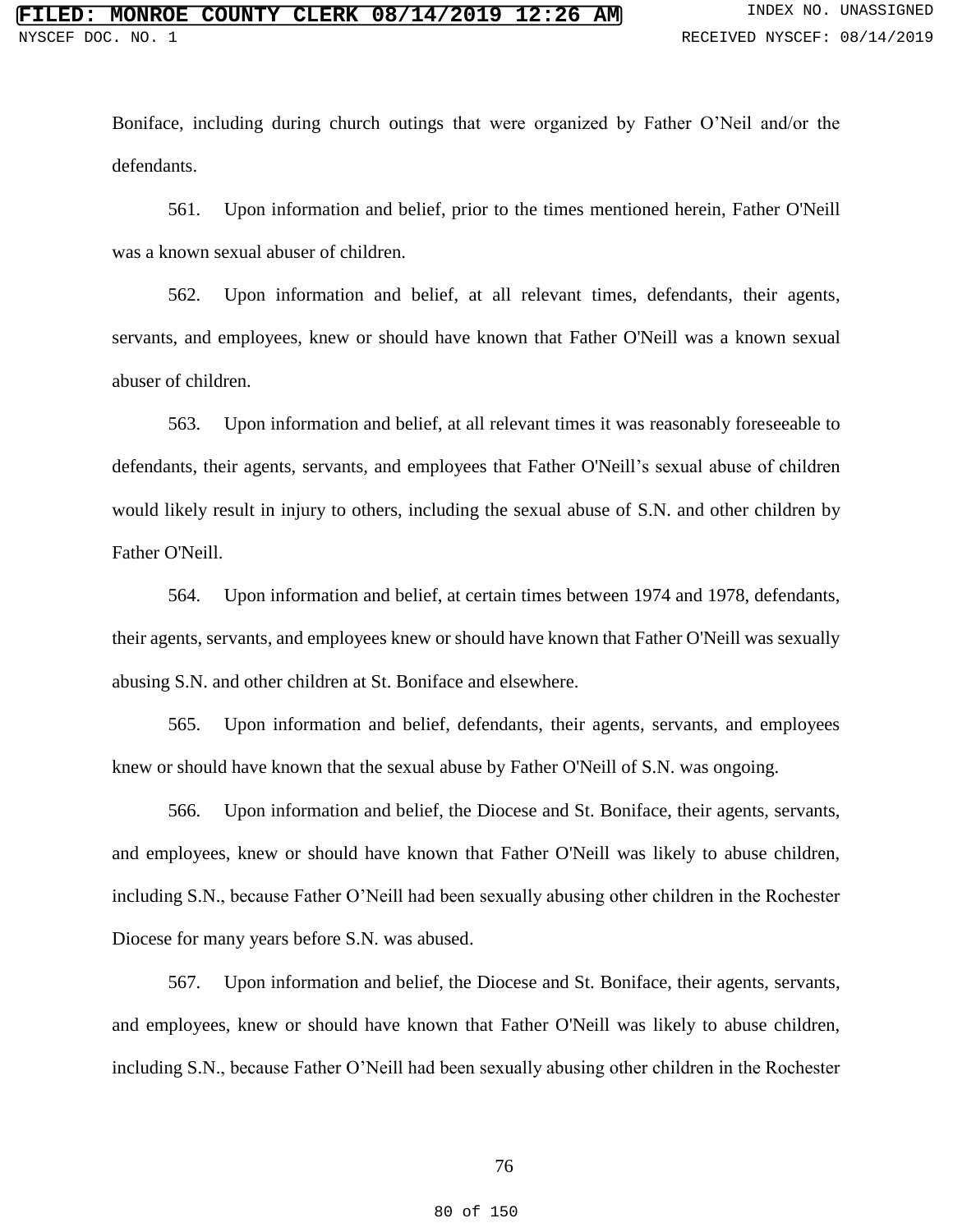Diocese for many years before S.N. was abused and the parents of those children had complained to the Diocese that Father O'Neill had sexually abused their children.

568. Upon information and belief, the Diocese and St. Boniface, their agents, servants, and employees, knew or should have known before and during Father O'Neill's sexual abuse of S.N. that priests and other persons serving the Diocese and St. Boniface had used their positions with those defendants to groom and to sexually abuse children.

569. Upon information and belief, the Diocese and St. Boniface, their agents, servants, and employees, knew or should have known before and during Father O'Neill's sexual abuse of S.N. that such priests and other persons could not be "cured" through treatment or counseling.

570. Upon information and belief, the Diocese and St. Boniface, their agents, servants, and employees, concealed the sexual abuse of children by Father O'Neill in order to conceal their own bad acts in failing to protect children from him, to protect their reputation, and to prevent victims of such sexual abuse by him from coming forward during the extremely limited statute of limitations prior to the enactment of the CVA, despite knowing that Father O'Neill would continue to molest children.

571. Upon information and belief, the Diocese and St. Boniface, their agents, servants, and employees, consciously and recklessly disregarded their knowledge that Father O'Neill would use his position with the defendants to sexually abuse children, including S.N.

572. Upon information and belief, the Diocese and St. Boniface, their agents, servants, and employees, disregarded their knowledge that Father O'Neill would use his position with them to sexually abuse children, including S.N.

573. Upon information and belief, the Diocese and St. Boniface, their agents, servants, and employees, acted in concert with each other or with Father O'Neill to conceal the danger that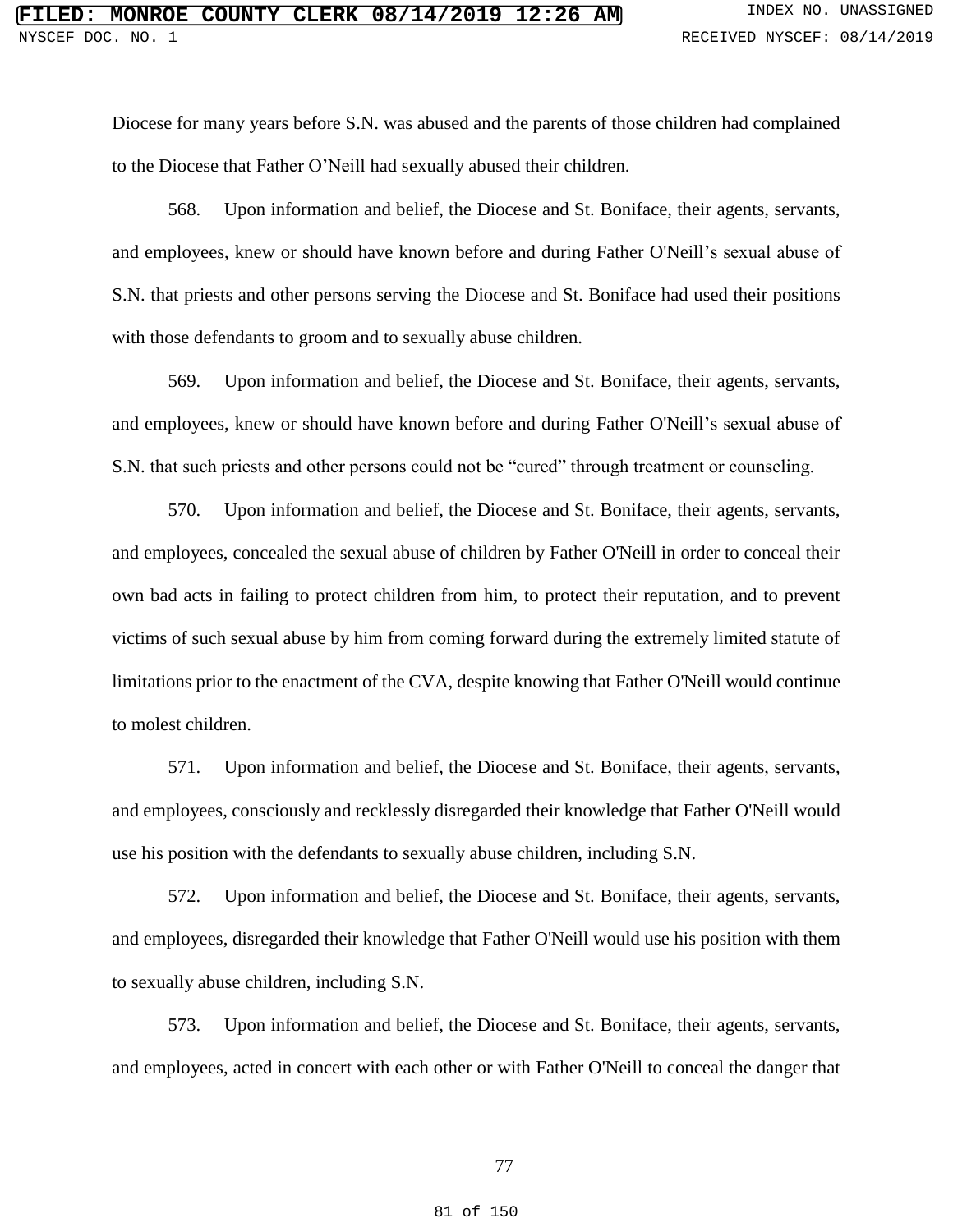Father O'Neill posed to children, including S.N., so that Father O'Neill could continue serving them despite their knowledge of that danger.

574. Upon information and belief, the Diocese and St. Boniface, their agents, servants, and employees, knew that their negligent, reckless, and outrageous conduct would inflict severe emotional and psychological distress, as well as personal physical injury, on others, including S.N., and he did in fact suffer severe emotional and psychological distress and personal physical injury as a result of their wrongful conduct.

575. Upon information and belief, the Diocese and St. Boniface, their agents, servants, and employees, concealed the sexual abuse of children by priests and others in order to conceal their own bad acts in failing to protect children from being abused, to protect their reputation, and to prevent victims of such sexual abuse from coming forward during the extremely limited statute of limitations prior to the enactment of the CVA, despite knowing that those priests and other persons would continue to molest children.

576. By reason of the wrongful acts of the Diocese and St. Boniface as detailed herein, S.N. sustained physical and psychological injuries, including but not limited to, severe emotional and psychological distress, humiliation, fright, dissociation, anger, depression, anxiety, family turmoil and loss of faith, a severe shock to his nervous system, physical pain and mental anguish, and emotional and psychological damage, and, upon information and belief, some or all of these injuries are of a permanent and lasting nature, and S.N. has and/or will become obligated to expend sums of money for treatment.

# **XII. STATEMENT OF FACTS AS TO PLAINTIFF S.B.**

577. Upon information and belief, at all relevant times the Diocese was the owner of Cardinal Mooney and held itself out to the public as the owner of Cardinal Mooney.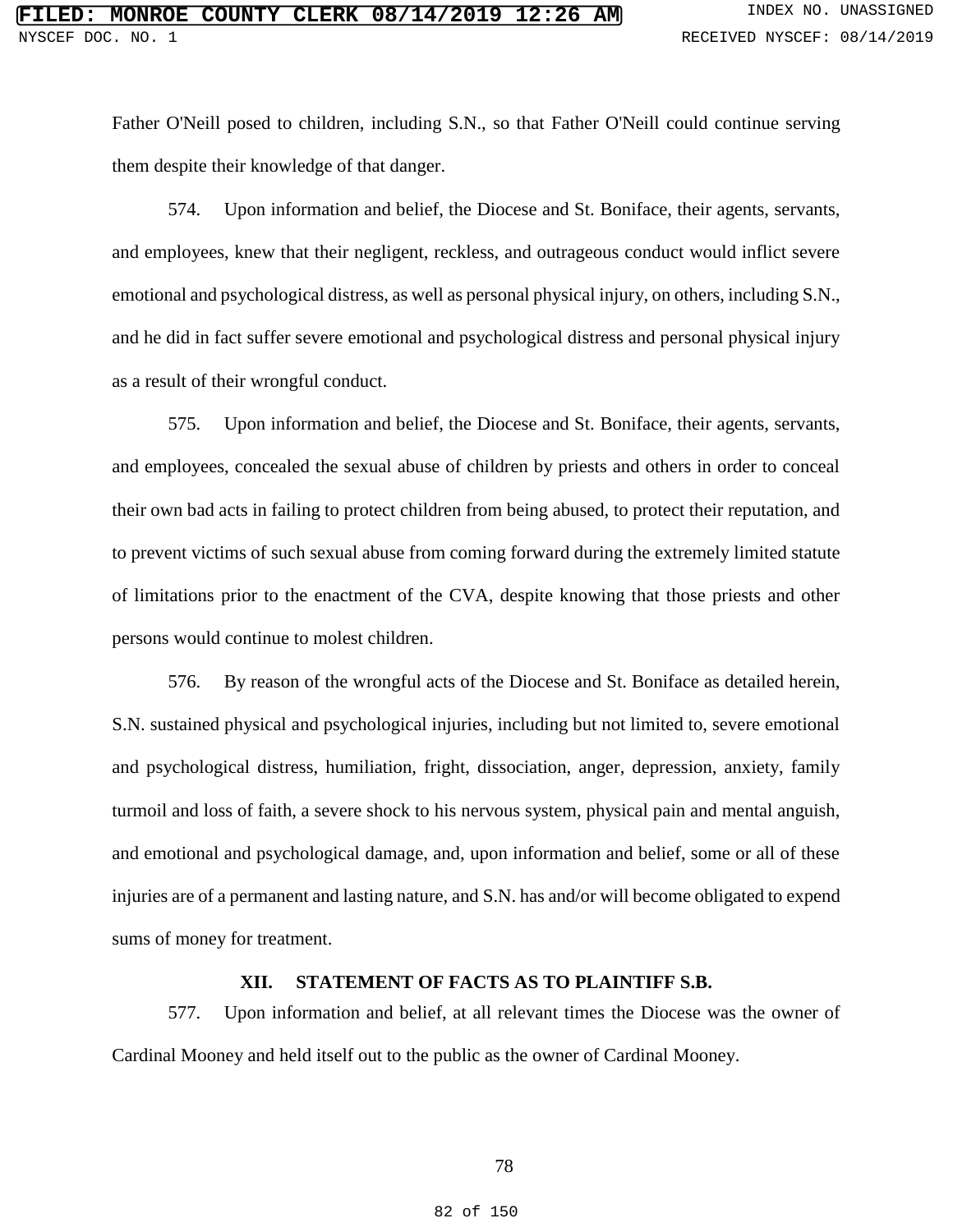578. Upon information and belief, at all relevant times the Diocese, its agents, servants, and employees managed, maintained, operated, and controlled Cardinal Mooney.

579. Upon information and belief, at all relevant times the Diocese employed priests, religious brother, school administrator, or teachers, and others who served Catholic families at Cardinal Mooney, including plaintiff S.B. and his family.

580. Upon information and belief, at all relevant times the Diocese, its agents, servants, and employees managed, maintained, operated, and controlled Cardinal Mooney, and held out to the public its agents, servants, and employees as those who managed, maintained, operated, and controlled Cardinal Mooney.

581. Upon information and belief, at all relevant times the Diocese was responsible for the hiring and staffing, and did the hiring and staffing, at Cardinal Mooney.

582. Upon information and belief, at all relevant times the Diocese was responsible for and did the recruitment and staffing of volunteers at Cardinal Mooney.

583. Upon information and belief, at all relevant times the Diocese materially benefited from the operation of Cardinal Mooney, including the services of Brother Walsh and the services of those who managed and supervised Brother Walsh.

584. Upon information and belief, at all relevant times Cardinal Mooney owned a Catholic high school.

585. Upon information and belief, at all relevant times Cardinal Mooney held itself out to the public as the owner of Cardinal Mooney.

586. Upon information and belief, at all relevant times Cardinal Mooney employed priests, religious brother, school administrator, or teachers, and others who served Catholic families, including plaintiff S.B. and his family.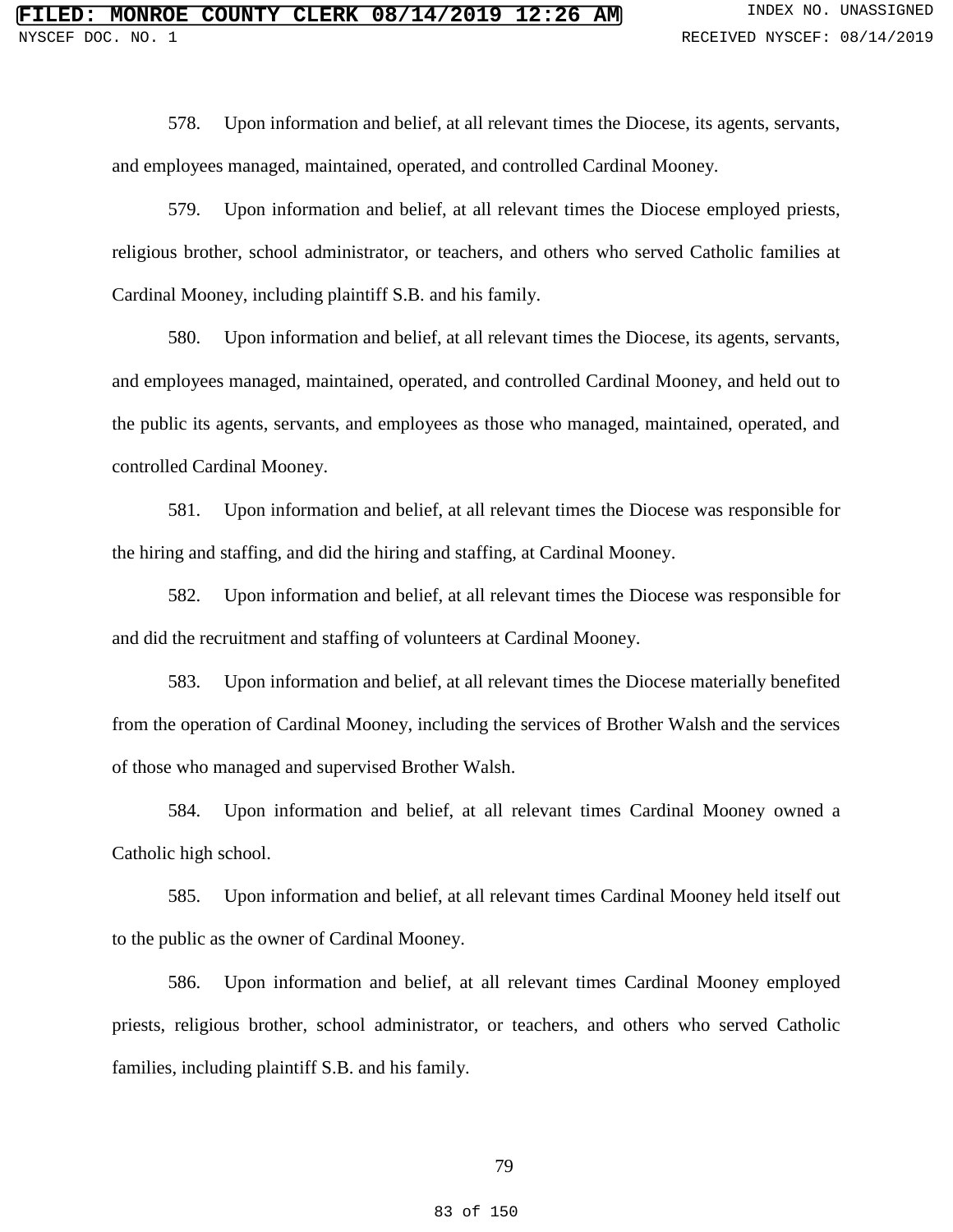587. Upon information and belief, at all relevant times Cardinal Mooney, its agents, servants, and employees managed, maintained, operated, and controlled Cardinal Mooney, and held out to the public its agents, servants and employees as those who managed, maintained, operated, and controlled Cardinal Mooney.

588. Upon information and belief, at all relevant times Cardinal Mooney was responsible for and did the staffing and hiring at Cardinal Mooney.

589. Upon information and belief, at all relevant times Cardinal Mooney was responsible for and did the recruitment and staffing of volunteers at Cardinal Mooney.

590. Upon information and belief, at all relevant times Cardinal Mooney materially benefitted from the operation of Cardinal Mooney, including the services of Brother Walsh and the services of those who managed and supervised Brother Walsh.

591. Upon information and belief, at all relevant times Brother Walsh was a religious brother, school administrator, or teacher of the Diocese.

592. Upon information and belief, at all relevant times Brother Walsh was on the staff of, acted as an agent of, and served as an employee of the Diocese.

593. Upon information and belief, at all relevant times Brother Walsh was acting in the course and scope of his employment with the Diocese.

594. Upon information and belief, at all relevant times Brother Walsh was employed by the Diocese and assigned to Cardinal Mooney.

595. Upon information and belief, at all relevant times Brother Walsh was a religious brother, school administrator, or teacher of Cardinal Mooney.

596. Upon information and belief, at all relevant times Brother Walsh was on the staff of, was an agent of, and served as an employee of Cardinal Mooney.

80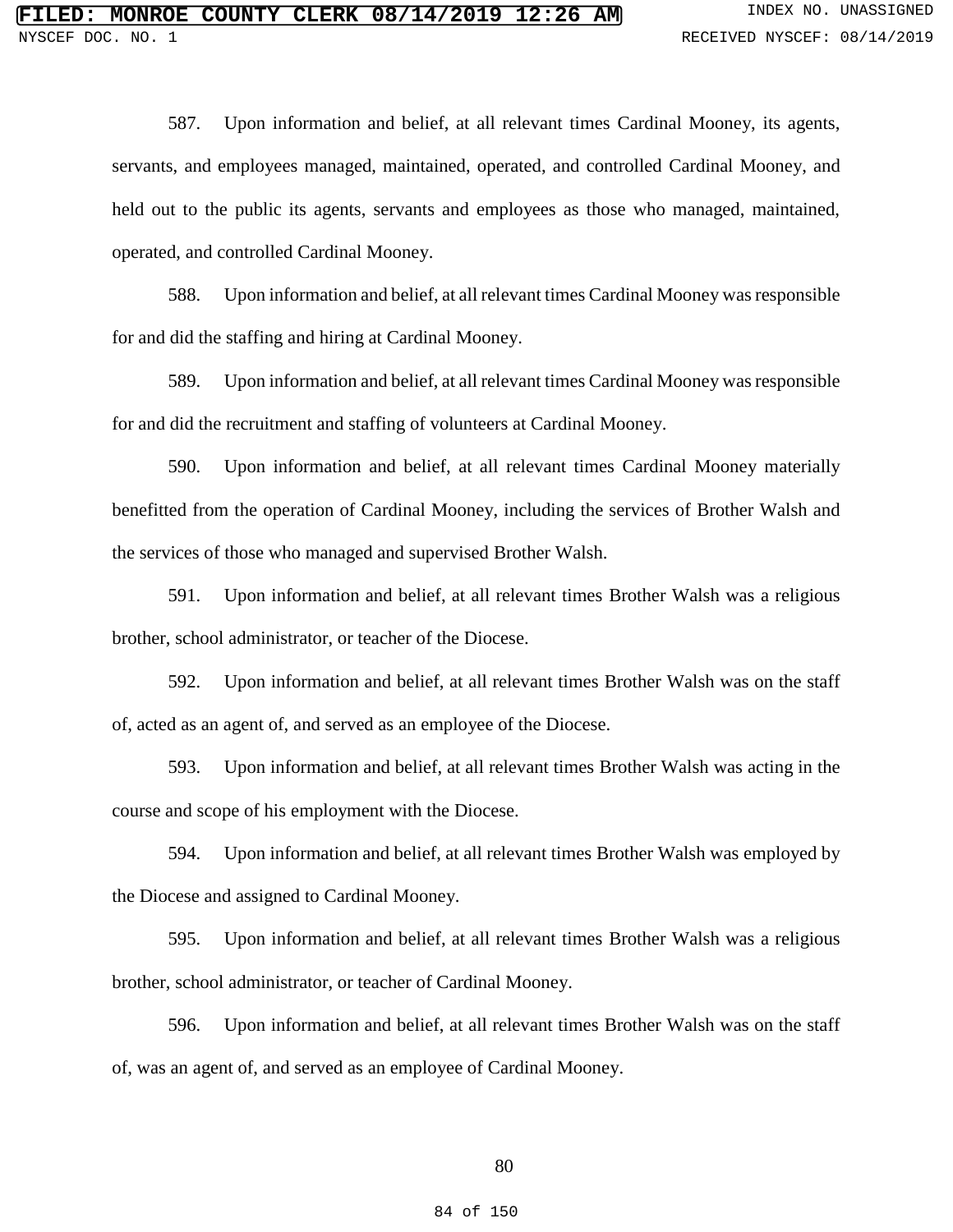597. Upon information and belief, at all relevant times Brother Walsh was acting in the course and scope of his employment with Cardinal Mooney.

598. Upon information and belief, at all relevant times Brother Walsh had an office on the premises of Cardinal Mooney.

599. When plaintiff S.B. was a minor, he and his parents were members of the Diocese and S.B. was a student at Cardinal Mooney.

600. At all relevant times, the Diocese and Cardinal Mooney, their agents, servants, and employees, held Brother Walsh out to the public, to S.B., and to his parents, as their agent and employee.

601. At all relevant times, the Diocese and Cardinal Mooney, their agents, servants, and employees, held Brother Walsh out to the public, to S.B., and to his parents, as having been vetted, screened, and approved by those defendants.

602. At all relevant times, S.B. and his parents reasonably relied upon the acts and representations of the Diocese and Cardinal Mooney, their agents, servants, and employees, and reasonably believed that Brother Walsh was an agent or employee of those defendants who was vetted, screened, and approved by those defendants.

603. At all relevant times, S.B. and his parents trusted Brother Walsh because the Diocese and Cardinal Mooney held him out as someone who was safe and could be trusted with the supervision, care, custody, and control of S.B.

604. At all relevant times, S.B. and his parents believed that the Diocese and Cardinal Mooney would exercise such care as would a parent of ordinary prudence in comparable circumstances when those defendants assumed supervision, care, custody, and control of S.B.

605. When S.B. was a minor, Brother Walsh sexually abused him.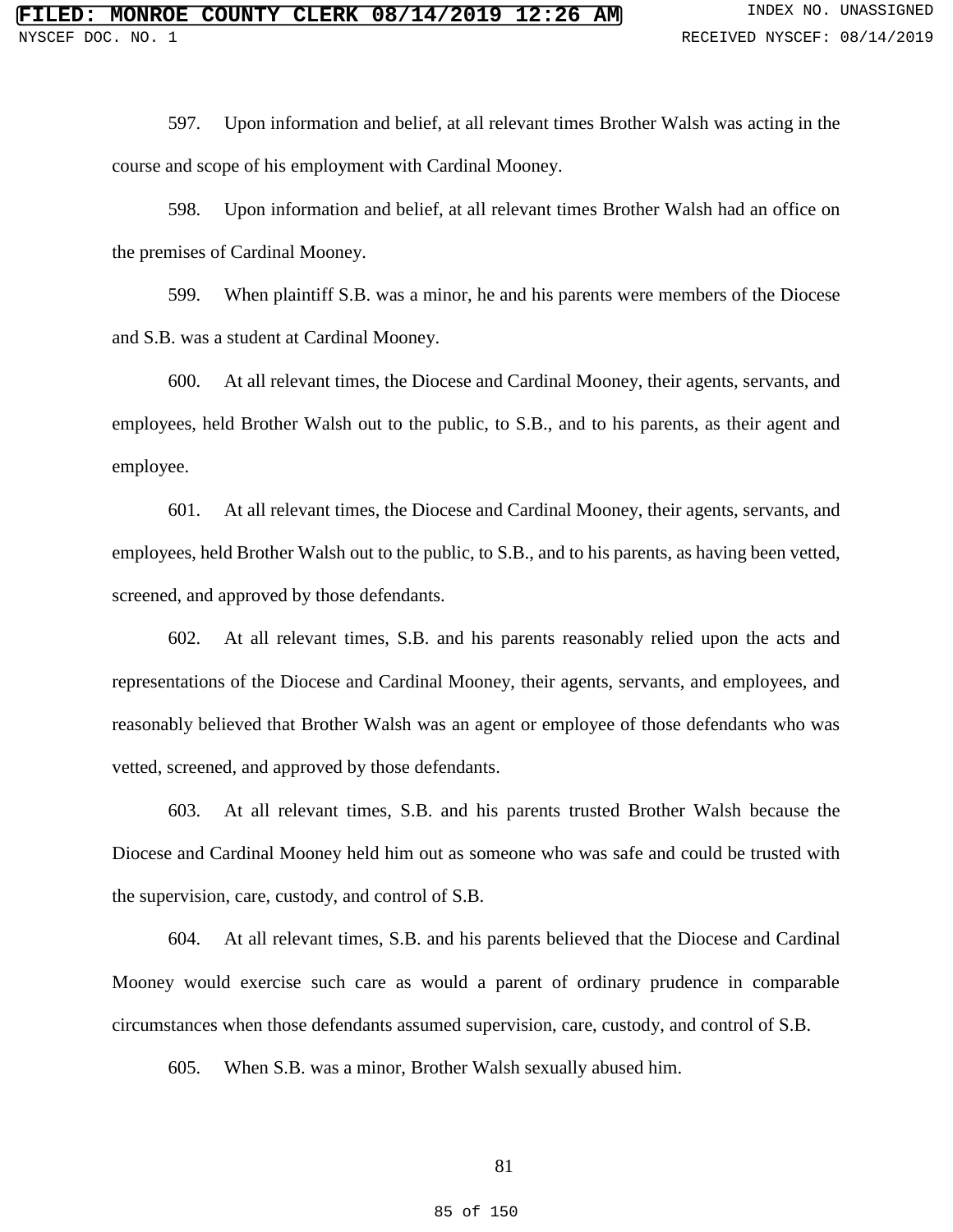606. S.B. was sexually abused by Brother Walsh when he was approximately 14 to 16 years old.

607. Based on the representations of the Diocese and Cardinal Mooney that Brother Walsh was safe and trustworthy, S.B. and his parents allowed S.B. to be under the supervision of, and in the care, custody, and control of, the Diocese and Cardinal Mooney, including during the times when S.B. was sexually abused by Brother Walsh.

608. Based on the representations of the Diocese and Cardinal Mooney that Brother Walsh was safe and trustworthy, S.B. and his parents allowed S.B. to be under the supervision of, and in the care, custody, and control of, Brother Walsh, including during the times when S.B. was sexually abused by Brother Walsh.

609. Neither S.B. nor his parents would have allowed him to be under the supervision of, or in the care, custody, or control of, the Diocese, Cardinal Mooney, or Brother Walsh if the Diocese or Cardinal Mooney had disclosed to S.B. or his parents that Brother Walsh was not safe and was not trustworthy, and that he in fact posed a danger to S.B. in that Brother Walsh was likely to sexually abuse S.B.

610. No parent of ordinary prudence in comparable circumstances would have allowed S.B. to be under the supervision of, or in the care, custody, or control of, the Diocese, Cardinal Mooney, or Brother Walsh if the Diocese or Cardinal Mooney had disclosed to S.B. or his parents that Brother Walsh was not safe and was not trustworthy, and that he in fact posed a danger to S.B. in that Brother Walsh was likely to sexually abuse him.

611. From approximately 1983 through 1985, Brother Walsh exploited the trust and authority vested in him by defendants by grooming S.B. to gain his trust and to obtain control over him as part of Brother Walsh's plan to sexually molest and abuse S.B. and other children.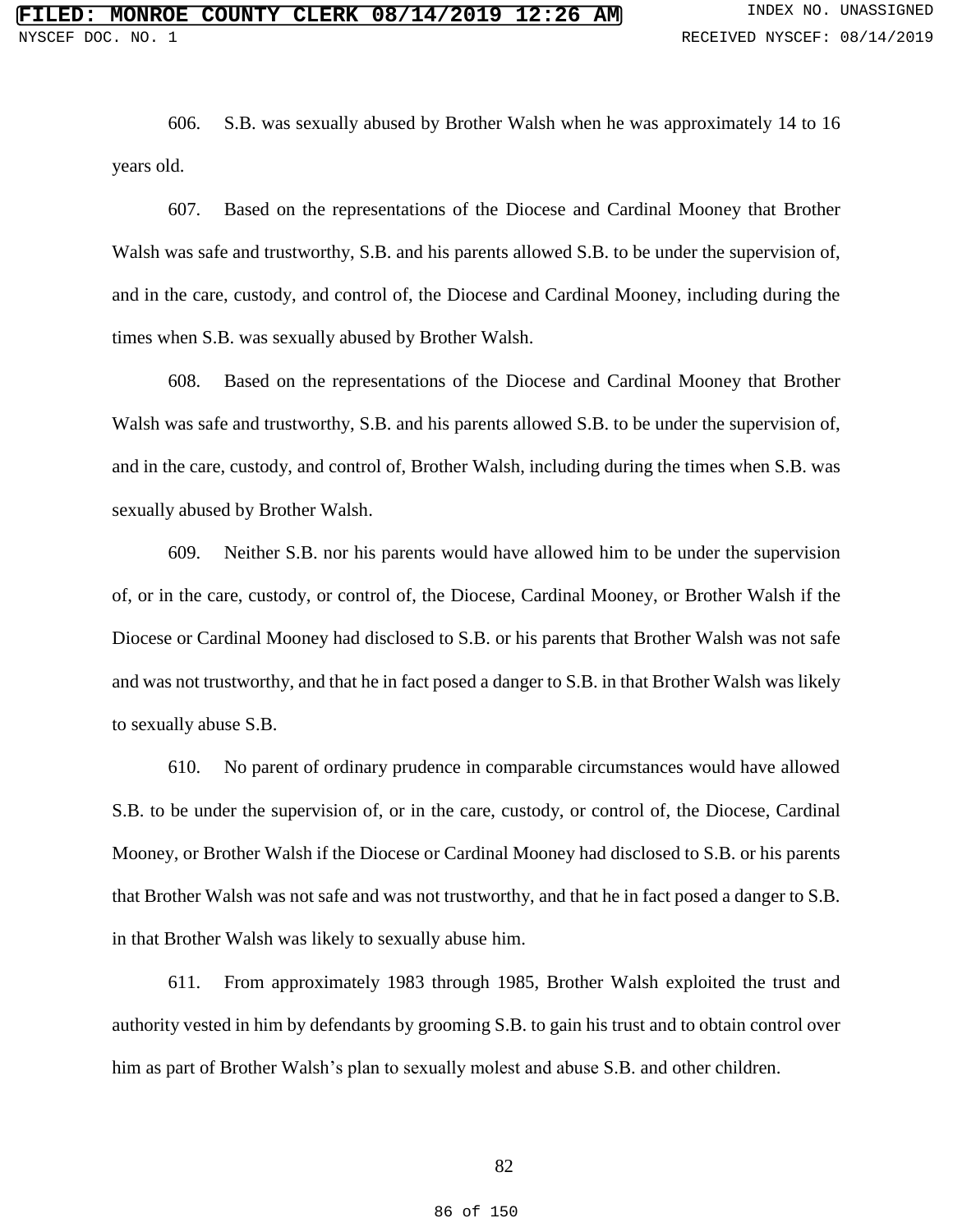612. Brother Walsh used his position of trust and authority as a religious brother, school administrator, or teacher of the Diocese and of Cardinal Mooney to groom S.B. and to sexually abuse him multiple times, including when S.B. was under the supervision of, and in the care, custody, or control of, the Diocese, Cardinal Mooney, and Brother Walsh.

613. At certain times, the sexual abuse of S.B. by Brother Walsh occurred at Cardinal Mooney, including in Brother Walsh's office at Cardinal Mooney.

614. At certain times, Brother Walsh's sexual abuse of S.B. occurred during activities that were sponsored by, or were a direct result of activities sponsored by, the Diocese and Cardinal Mooney, including during school hours and school activities.

615. Upon information and belief, prior to the times mentioned herein, Brother Walsh was a known sexual abuser of children.

616. Upon information and belief, at all relevant times, defendants, their agents, servants, and employees, knew or should have known that Brother Walsh was a known sexual abuser of children.

617. Upon information and belief, at all relevant times it was reasonably foreseeable to defendants, their agents, servants, and employees that Brother Walsh's sexual abuse of children would likely result in injury to others, including the sexual abuse of S.B. and other children by Brother Walsh.

618. Upon information and belief, at certain times between 1983 and 1985, defendants, their agents, servants, and employees knew or should have known that Brother Walsh was sexually abusing S.B. and other children at Cardinal Mooney and elsewhere.

619. Upon information and belief, defendants, their agents, servants, and employees knew or should have known that the sexual abuse by Brother Walsh of S.B. was ongoing.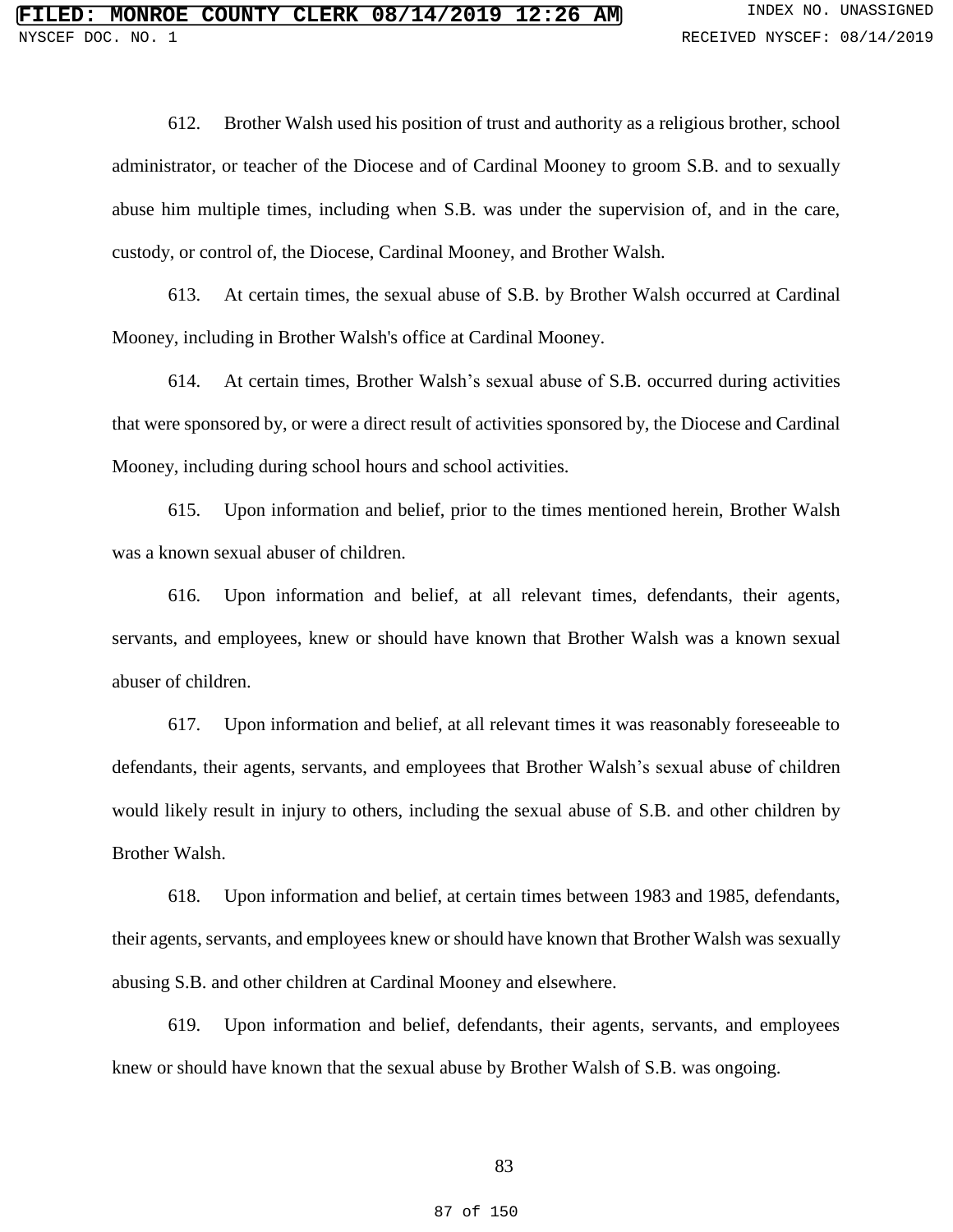620. Upon information and belief, the Diocese and Cardinal Mooney, their agents, servants, and employees, knew or should have known before and during Brother Walsh's sexual abuse of S.B. that priests and other persons serving the Diocese and Cardinal Mooney had used their positions with those defendants to groom and to sexually abuse children.

621. Upon information and belief, the Diocese and Cardinal Mooney, their agents, servants, and employees, knew or should have known before and during Brother Walsh's sexual abuse of S.B. that such priests and other persons could not be "cured" through treatment or counseling.

622. Upon information and belief, the Diocese and Cardinal Mooney, their agents, servants, and employees, concealed the sexual abuse of children by Brother Walsh in order to conceal their own bad acts in failing to protect children from him, to protect their reputation, and to prevent victims of such sexual abuse by him from coming forward during the extremely limited statute of limitations prior to the enactment of the CVA, despite knowing that Brother Walsh would continue to molest children.

623. Upon information and belief, the Diocese and Cardinal Mooney, their agents, servants, and employees, consciously and recklessly disregarded their knowledge that Brother Walsh would use his position with the defendants to sexually abuse children, including S.B.

624. Upon information and belief, the Diocese and Cardinal Mooney, their agents, servants, and employees, disregarded their knowledge that Brother Walsh would use his position with them to sexually abuse children, including S.B.

625. Upon information and belief, the Diocese and Cardinal Mooney, their agents, servants, and employees, acted in concert with each other or with Brother Walsh to conceal the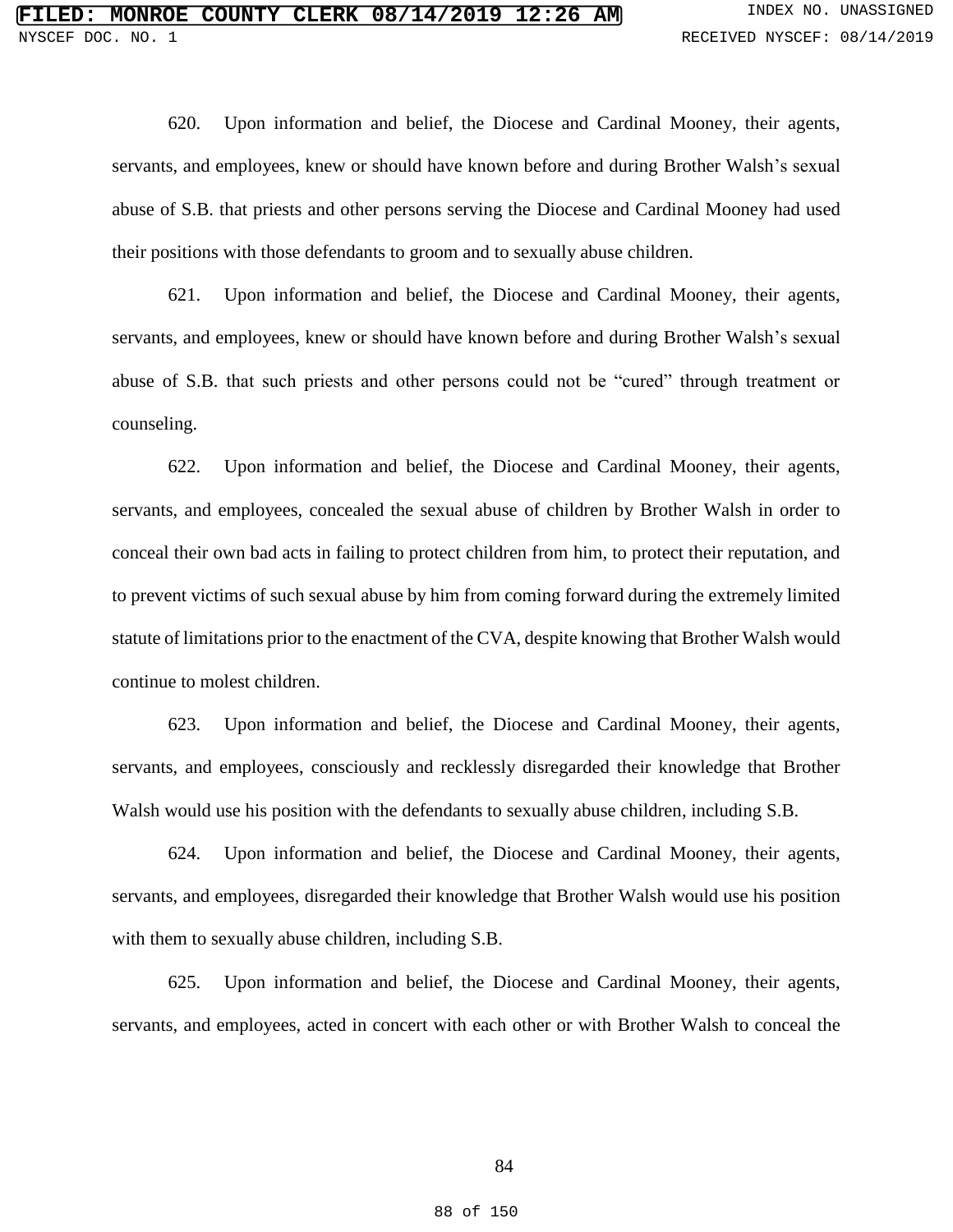danger that Brother Walsh posed to children, including S.B., so that Brother Walsh could continue serving them despite their knowledge of that danger.

626. Upon information and belief, the Diocese and Cardinal Mooney, their agents, servants, and employees, knew that their negligent, reckless, and outrageous conduct would inflict severe emotional and psychological distress, as well as personal physical injury, on others, including S.B., and he did in fact suffer severe emotional and psychological distress and personal physical injury as a result of their wrongful conduct.

627. Upon information and belief, the Diocese and Cardinal Mooney, their agents, servants, and employees, concealed the sexual abuse of children by priests and others in order to conceal their own bad acts in failing to protect children from being abused, to protect their reputation, and to prevent victims of such sexual abuse from coming forward during the extremely limited statute of limitations prior to the enactment of the CVA, despite knowing that those priests and other persons would continue to molest children.

628. By reason of the wrongful acts of the Diocese and Cardinal Mooney as detailed herein, S.B. sustained physical and psychological injuries, including but not limited to, severe emotional and psychological distress, humiliation, fright, dissociation, anger, depression, anxiety, family turmoil and loss of faith, a severe shock to his nervous system, physical pain and mental anguish, and emotional and psychological damage, and, upon information and belief, some or all of these injuries are of a permanent and lasting nature, and S.B. has and/or will become obligated to expend sums of money for treatment.

## **XIII. STATEMENT OF FACTS AS TO PLAINTIFF J.W.**

629. Upon information and belief, at all relevant times the Diocese was the owner of McQuaid and held itself out to the public as the owner of McQuaid.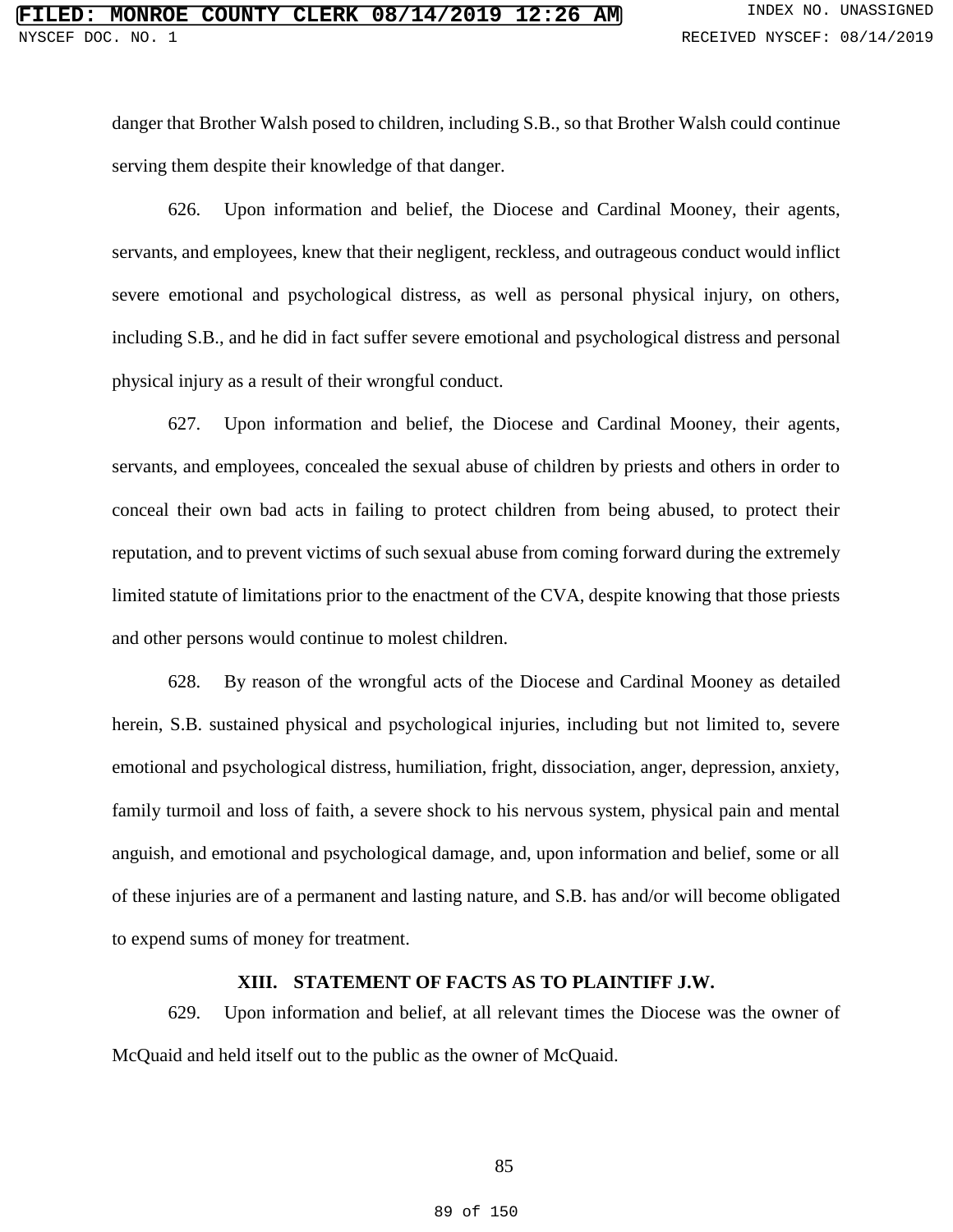630. Upon information and belief, at all relevant times the Diocese, its agents, servants, and employees managed, maintained, operated, and controlled McQuaid.

631. Upon information and belief, at all relevant times the Diocese employed priests and others who served Catholic families at McQuaid, including plaintiff J.W. and his family.

632. Upon information and belief, at all relevant times the Diocese, its agents, servants, and employees managed, maintained, operated, and controlled McQuaid, and held out to the public its agents, servants, and employees as those who managed, maintained, operated, and controlled McQuaid.

633. Upon information and belief, at all relevant times the Diocese was responsible for the hiring and staffing, and did the hiring and staffing, at McQuaid.

634. Upon information and belief, at all relevant times the Diocese was responsible for and did the recruitment and staffing of volunteers at McQuaid.

635. Upon information and belief, at all relevant times the Diocese materially benefited from the operation of McQuaid, including the services of Father O'Malley and the services of those who managed and supervised Father O'Malley.

636. Upon information and belief, at all relevant times McQuaid owned a school.

637. Upon information and belief, at all relevant times McQuaid held itself out to the public as the owner of McQuaid.

638. Upon information and belief, at all relevant times McQuaid employed priests and others who served Catholic families, including plaintiff J.W. and his family.

639. Upon information and belief, at all relevant times McQuaid, its agents, servants, and employees managed, maintained, operated, and controlled McQuaid, and held out to the public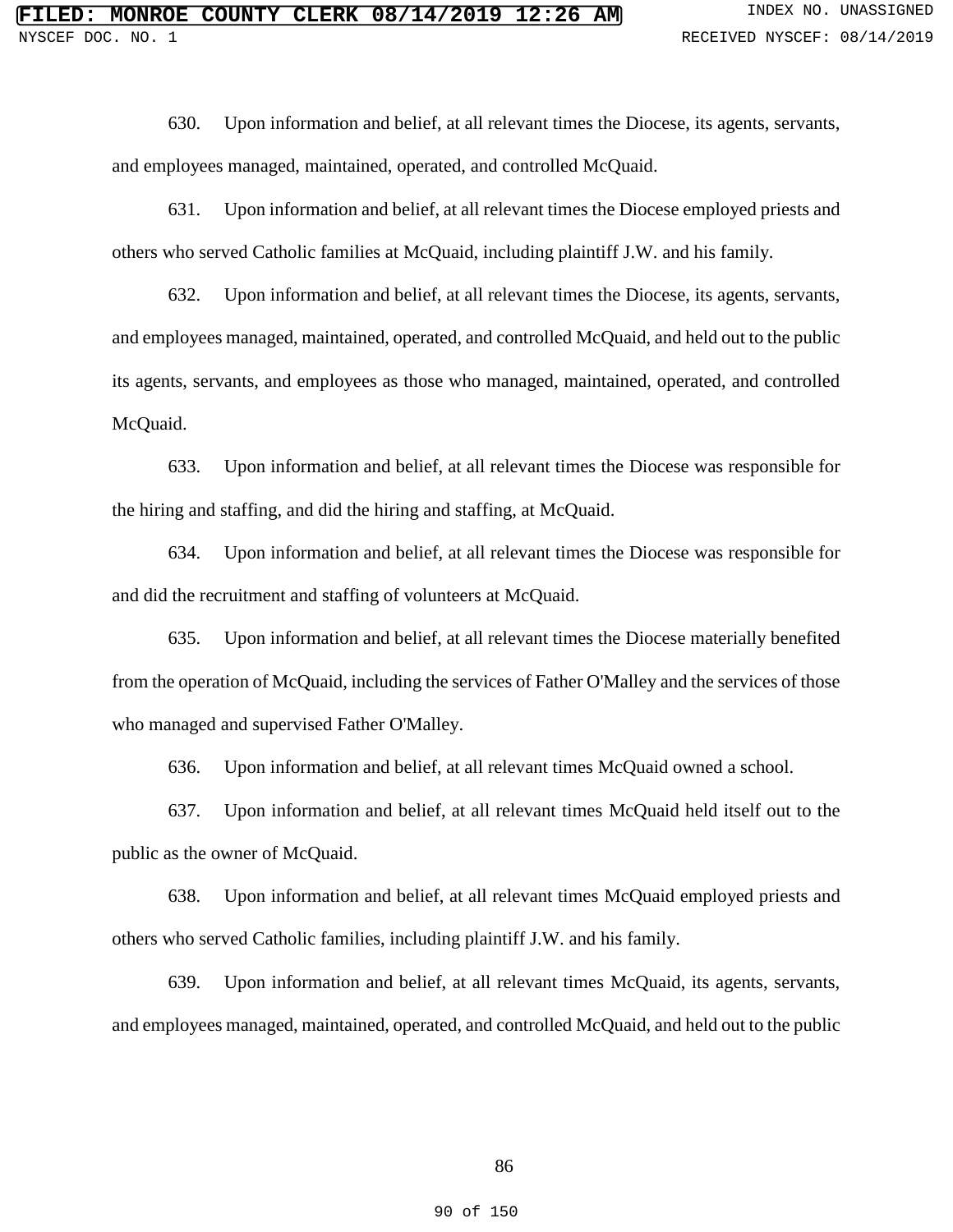its agents, servants and employees as those who managed, maintained, operated, and controlled McQuaid.

640. Upon information and belief, at all relevant times McQuaid was responsible for and did the staffing and hiring at McQuaid.

641. Upon information and belief, at all relevant times McQuaid was responsible for and did the recruitment and staffing of volunteers at McQuaid.

642. Upon information and belief, at all relevant times McQuaid materially benefitted from the operation of McQuaid, including the services of Father O'Malley and the services of those who managed and supervised Father O'Malley.

643. Upon information and belief, at all relevant times Father O'Malley was a priest of the Diocese.

644. Upon information and belief, at all relevant times Father O'Malley was on the staff of, acted as an agent of, and served as an employee of the Diocese.

645. Upon information and belief, at all relevant times Father O'Malley was acting in the course and scope of his employment with the Diocese.

646. Upon information and belief, at all relevant times Father O'Malley was employed by the Diocese and assigned to McQuaid.

647. Upon information and belief, at all relevant times Father O'Malley was a priest of McQuaid.

648. Upon information and belief, at all relevant times Father O'Malley was on the staff of, was an agent of, and served as an employee of McQuaid.

649. Upon information and belief, at all relevant times Father O'Malley was acting in the course and scope of his employment with McQuaid.

87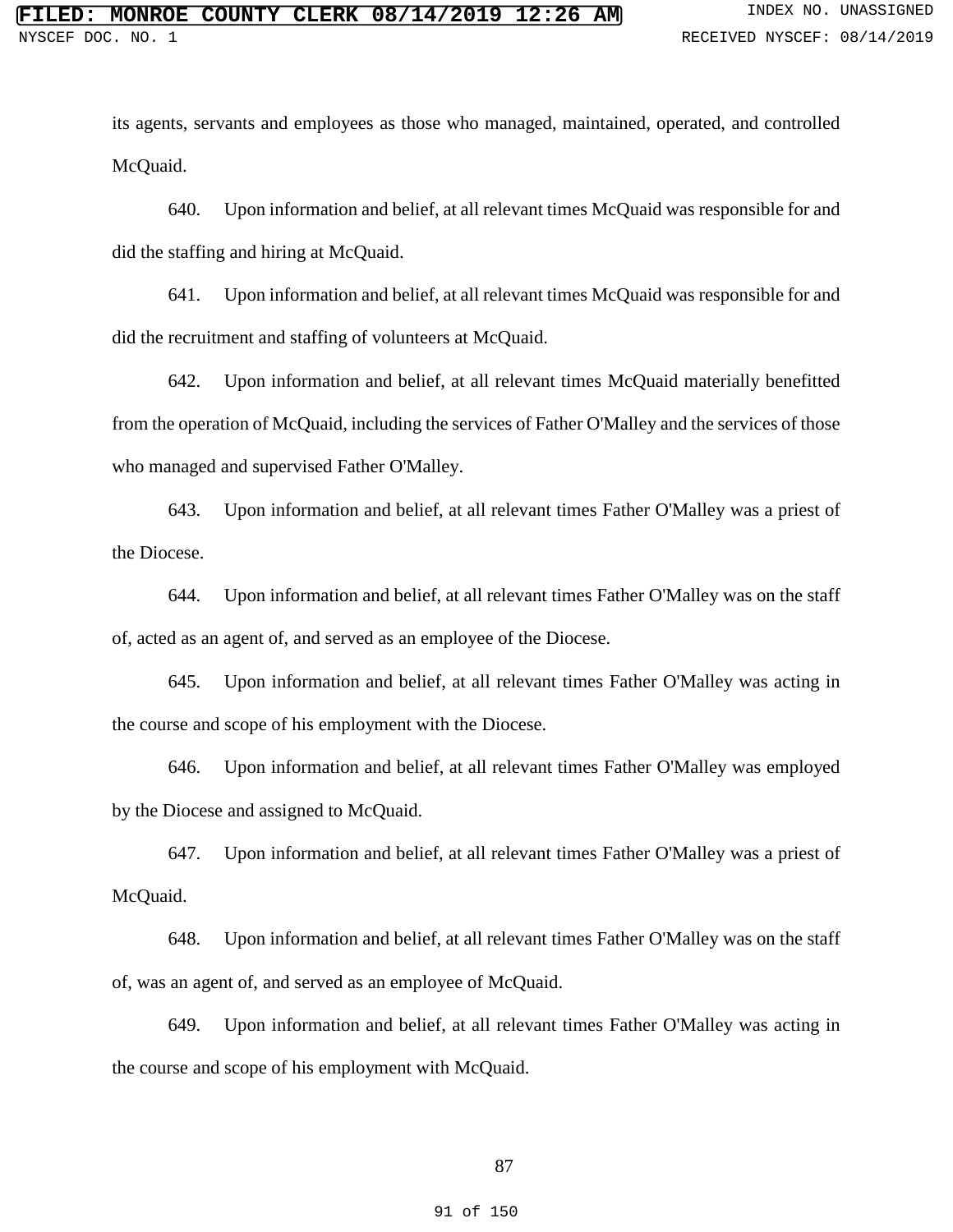650. Upon information and belief, at all relevant times Father O'Malley had an office on the premises of McQuaid.

651. When plaintiff J.W. was a minor, he and his parents were members of the Diocese and J.W. was a student of McQuaid.

652. At all relevant times, the Diocese and McQuaid, their agents, servants, and employees, held Father O'Malley out to the public, to J.W., and to his parents, as their agent and employee.

653. At all relevant times, the Diocese and McQuaid, their agents, servants, and employees, held Father O'Malley out to the public, to J.W., and to his parents, as having been vetted, screened, and approved by those defendants.

654. At all relevant times, J.W. and his parents reasonably relied upon the acts and representations of the Diocese and McQuaid, their agents, servants, and employees, and reasonably believed that Father O'Malley was an agent or employee of those defendants who was vetted, screened, and approved by those defendants.

655. At all relevant times, J.W. and his parents trusted Father O'Malley because the Diocese and McQuaid held him out as someone who was safe and could be trusted with the supervision, care, custody, and control of J.W.

656. At all relevant times, J.W. and his parents believed that the Diocese and McQuaid would exercise such care as would a parent of ordinary prudence in comparable circumstances when those defendants assumed supervision, care, custody, and control of J.W.

657. When J.W. was a minor, Father O'Malley sexually abused him.

658. J.W. was sexually abused by Father O'Malley when he was approximately 17 years old.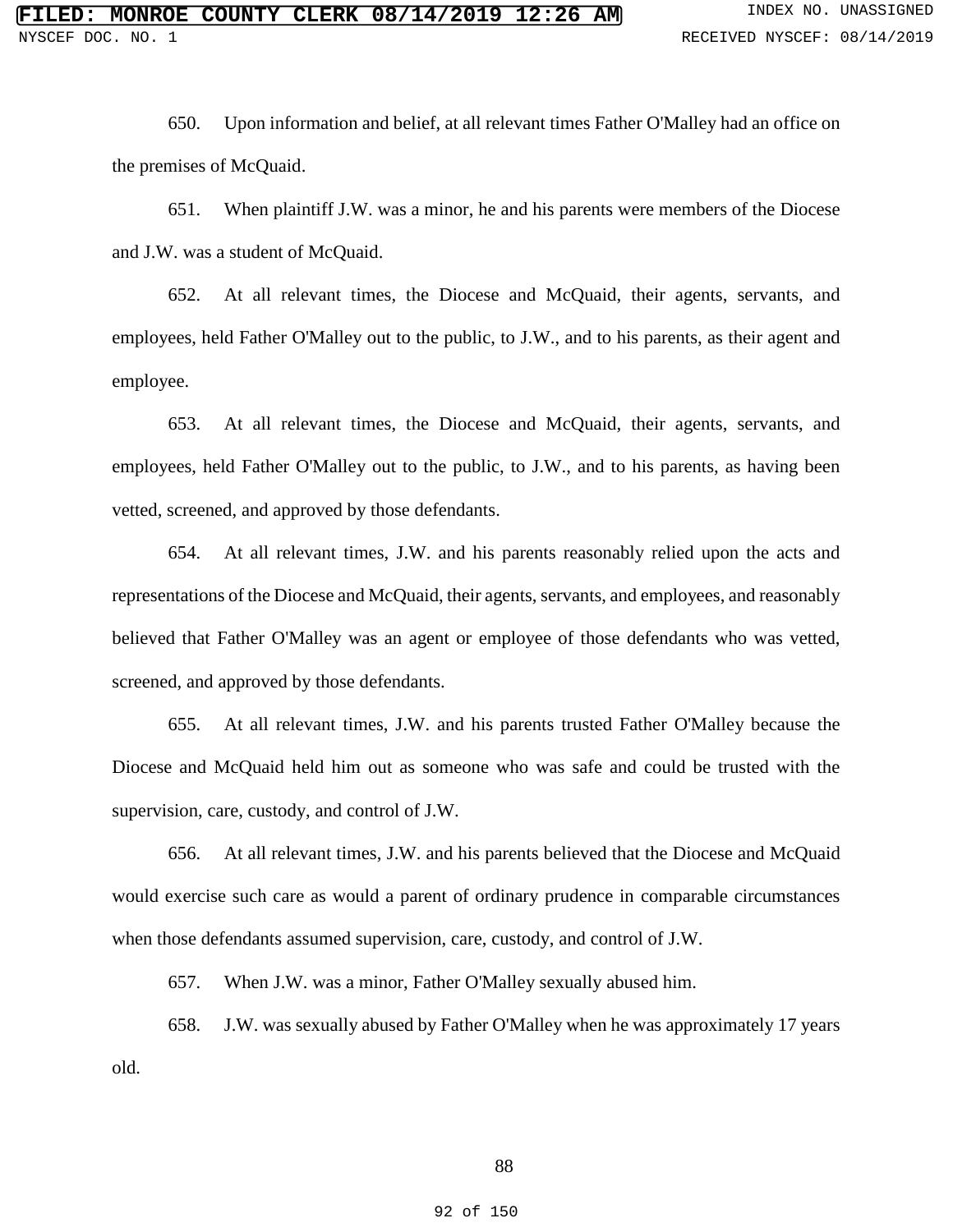659. Based on the representations of the Diocese and McQuaid that Father O'Malley was safe and trustworthy, J.W. and his parents allowed J.W. to be under the supervision of, and in the care, custody, and control of, the Diocese and McQuaid, including during the times when J.W. was sexually abused by Father O'Malley.

660. Based on the representations of the Diocese and McQuaid that Father O'Malley was safe and trustworthy, J.W. and his parents allowed J.W. to be under the supervision of, and in the care, custody, and control of, Father O'Malley, including during the times when J.W. was sexually abused by Father O'Malley.

661. Neither J.W. nor his parents would have allowed him to be under the supervision of, or in the care, custody, or control of, the Diocese, McQuaid, or Father O'Malley if the Diocese or McQuaid had disclosed to J.W. or his parents that Father O'Malley was not safe and was not trustworthy, and that he in fact posed a danger to J.W. in that Father O'Malley was likely to sexually abuse J.W.

662. No parent of ordinary prudence in comparable circumstances would have allowed J.W. to be under the supervision of, or in the care, custody, or control of, the Diocese, McQuaid, or Father O'Malley if the Diocese or McQuaid had disclosed to J.W. or his parents that Father O'Malley was not safe and was not trustworthy, and that he in fact posed a danger to J.W. in that Father O'Malley was likely to sexually abuse him.

663. From approximately 1985 through 1986, Father O'Malley exploited the trust and authority vested in him by defendants by grooming J.W. to gain his trust and to obtain control over him as part of Father O'Malley's plan to sexually molest and abuse J.W. and other children.

664. Father O'Malley used his position of trust and authority as a priest of the Diocese and of McQuaid to groom J.W. and to sexually abuse him multiple times, including when J.W.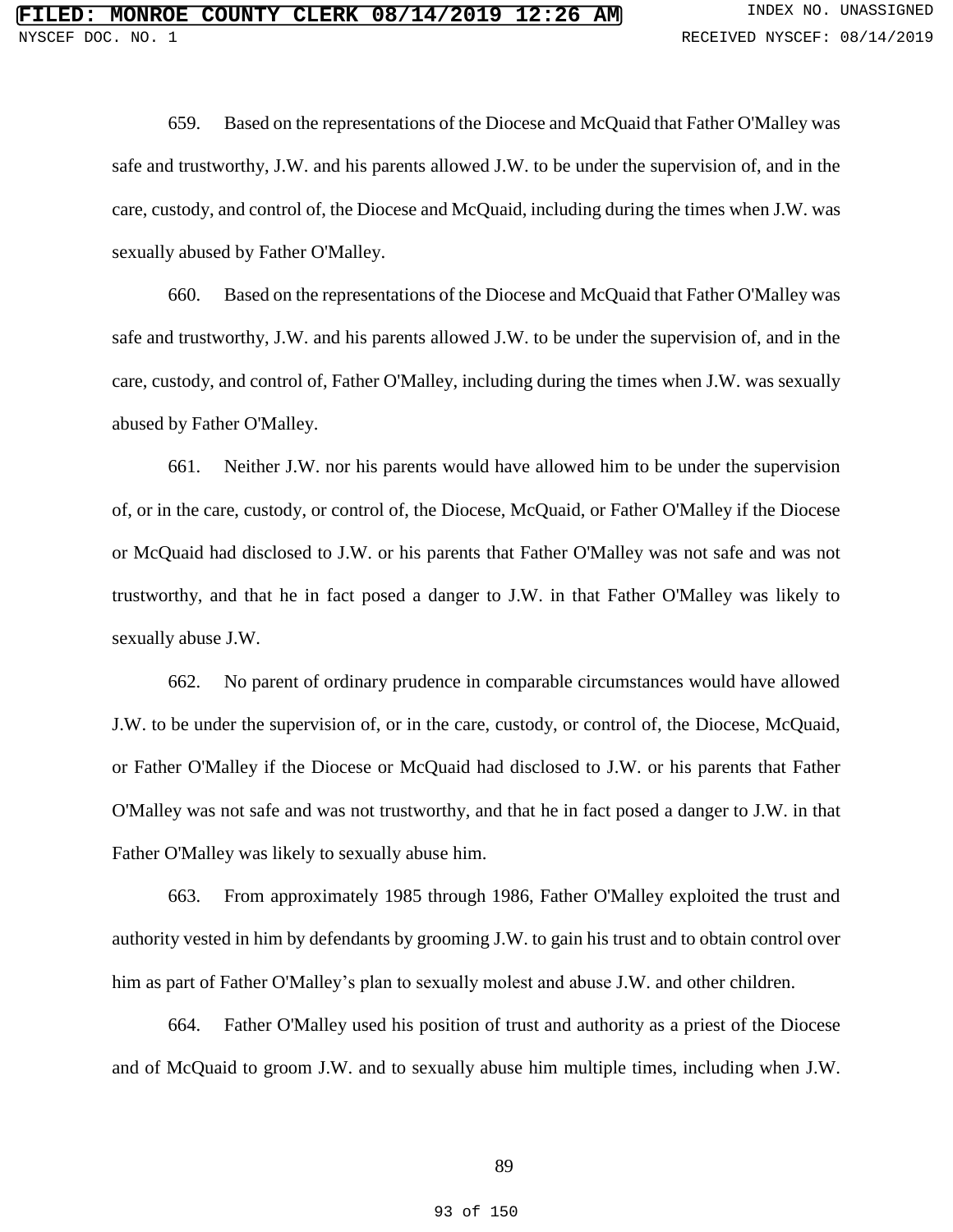was under the supervision of, and in the care, custody, or control of, the Diocese, McQuaid, and Father O'Malley.

665. At certain times, the sexual abuse of J.W. by Father O'Malley occurred at McQuaid, including in a classroom and in the hallway of the high school.

666. At certain times, Father O'Malley's sexual abuse of J.W. occurred during activities that were sponsored by, or were a direct result of activities sponsored by, the Diocese and McQuaid, including during school hours and during school activities.

667. Upon information and belief, prior to the times mentioned herein, Father O'Malley was a known sexual abuser of children.

668. Upon information and belief, at all relevant times, defendants, their agents, servants, and employees, knew or should have known that Father O'Malley was a known sexual abuser of children.

669. Upon information and belief, at all relevant times it was reasonably foreseeable to defendants, their agents, servants, and employees that Father O'Malley's sexual abuse of children would likely result in injury to others, including the sexual abuse of J.W. and other children by Father O'Malley.

670. Upon information and belief, at certain times between 1985 and 1986, defendants, their agents, servants, and employees knew or should have known that Father O'Malley was sexually abusing J.W. and other children at McQuaid and elsewhere.

671. Upon information and belief, defendants, their agents, servants, and employees knew or should have known that the sexual abuse by Father O'Malley of J.W. was ongoing.

672. Upon information and belief, the Diocese and McQuaid, their agents, servants, and employees, knew or should have known before and during Father O'Malley's sexual abuse of J.W.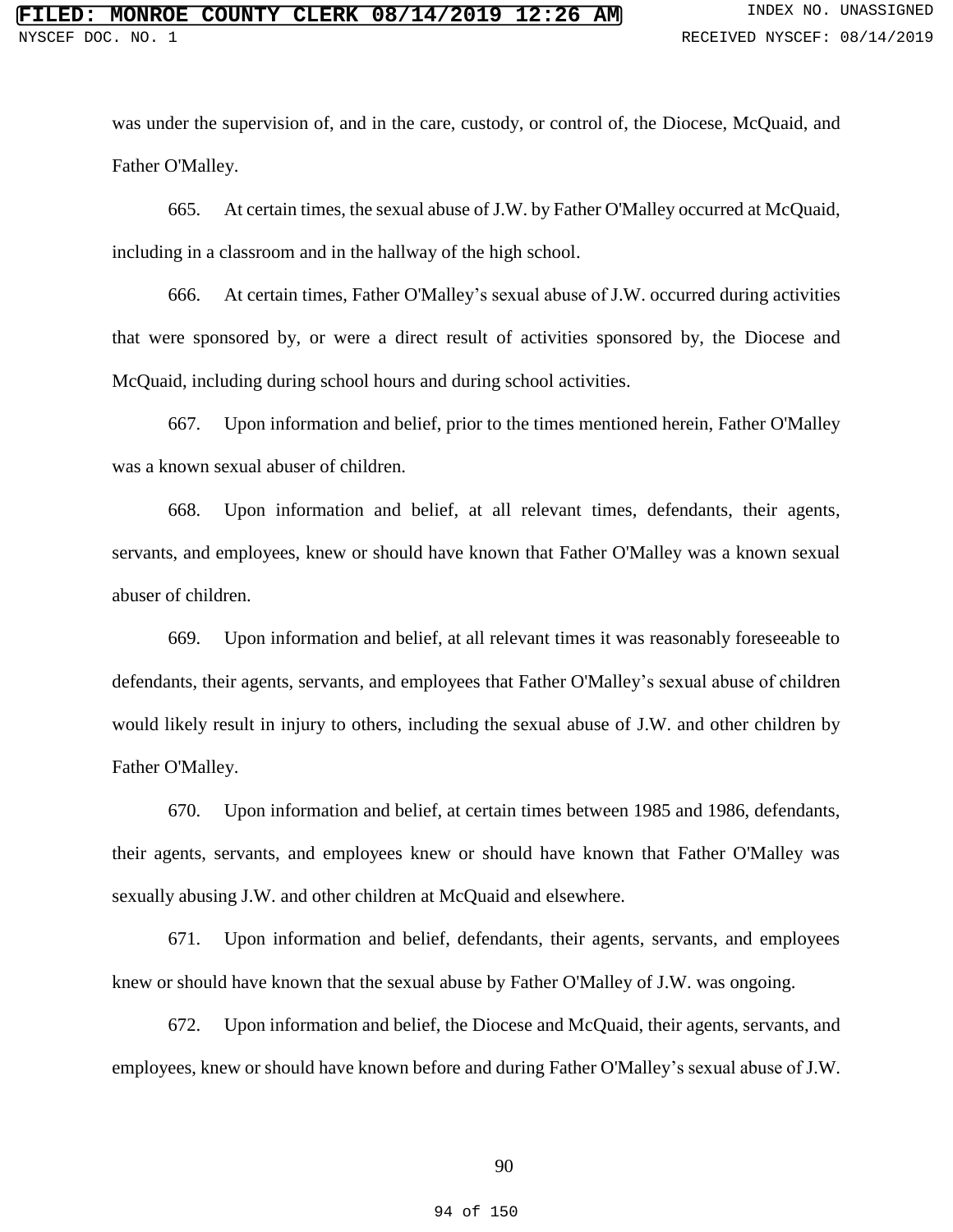that priests and other persons serving the Diocese and McQuaid had used their positions with those defendants to groom and to sexually abuse children.

673. Upon information and belief, the Diocese and McQuaid, their agents, servants, and employees, knew or should have known before and during Father O'Malley's sexual abuse of J.W. that such priests and other persons could not be "cured" through treatment or counseling.

674. Upon information and belief, the Diocese and McQuaid, their agents, servants, and employees, concealed the sexual abuse of children by Father O'Malley in order to conceal their own bad acts in failing to protect children from him, to protect their reputation, and to prevent victims of such sexual abuse by him from coming forward during the extremely limited statute of limitations prior to the enactment of the CVA, despite knowing that Father O'Malley would continue to molest children.

675. Upon information and belief, the Diocese and McQuaid, their agents, servants, and employees, consciously and recklessly disregarded their knowledge that Father O'Malley would use his position with the defendants to sexually abuse children, including J.W.

676. Upon information and belief, the Diocese and McQuaid, their agents, servants, and employees, disregarded their knowledge that Father O'Malley would use his position with them to sexually abuse children, including J.W.

677. Upon information and belief, the Diocese and McQuaid, their agents, servants, and employees, acted in concert with each other or with Father O'Malley to conceal the danger that Father O'Malley posed to children, including J.W., so that Father O'Malley could continue serving them despite their knowledge of that danger.

678. Upon information and belief, the Diocese and McQuaid, their agents, servants, and employees, knew that their negligent, reckless, and outrageous conduct would inflict severe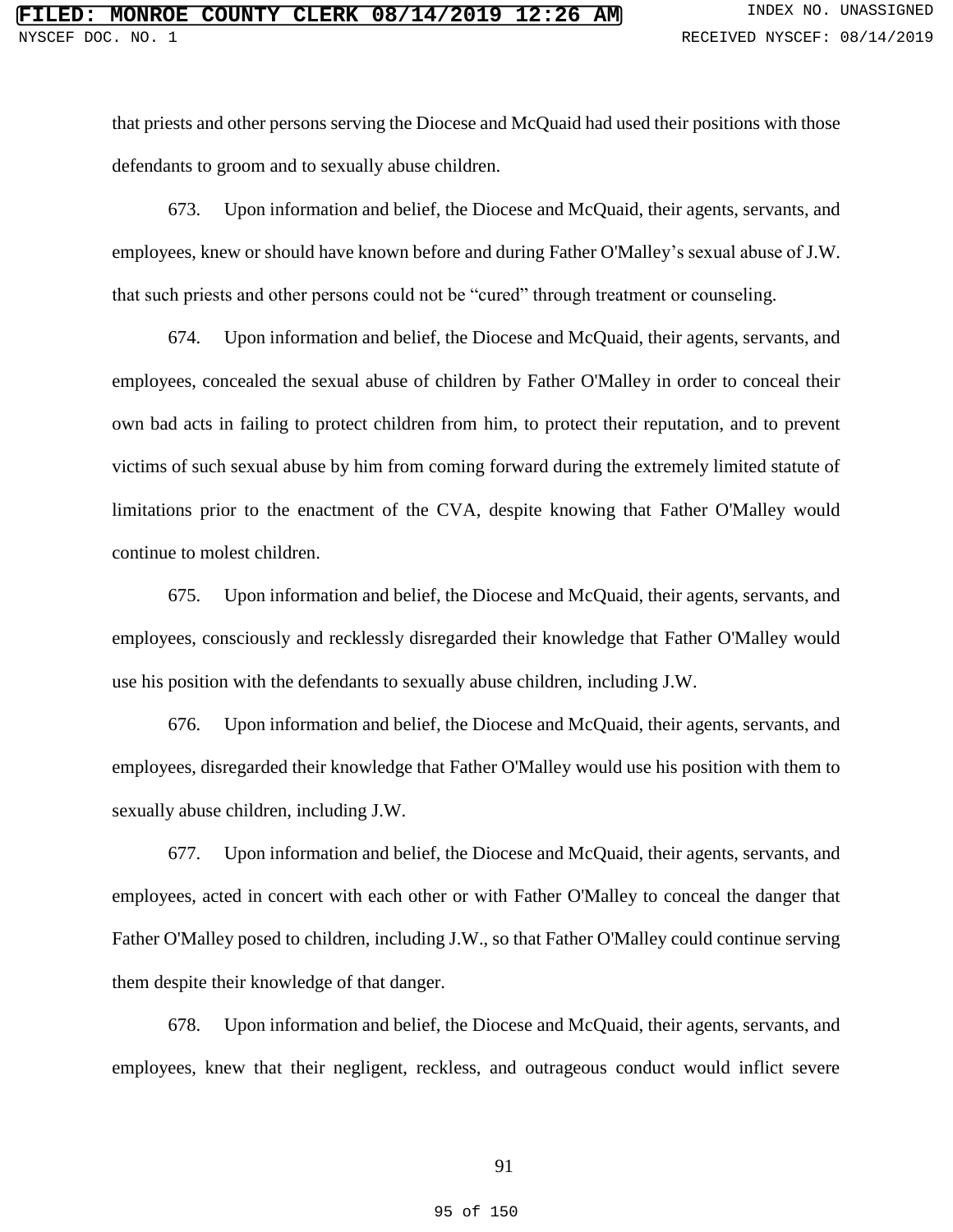emotional and psychological distress, as well as personal physical injury, on others, including J.W., and he did in fact suffer severe emotional and psychological distress and personal physical injury as a result of their wrongful conduct.

679. Upon information and belief, the Diocese and McQuaid, their agents, servants, and employees, concealed the sexual abuse of children by priests and others in order to conceal their own bad acts in failing to protect children from being abused, to protect their reputation, and to prevent victims of such sexual abuse from coming forward during the extremely limited statute of limitations prior to the enactment of the CVA, despite knowing that those priests and other persons would continue to molest children.

680. By reason of the wrongful acts of the Diocese and McQuaid as detailed herein, J.W. sustained physical and psychological injuries, including but not limited to, severe emotional and psychological distress, humiliation, fright, dissociation, anger, depression, anxiety, family turmoil and loss of faith, a severe shock to his nervous system, physical pain and mental anguish, and emotional and psychological damage, and, upon information and belief, some or all of these injuries are of a permanent and lasting nature, and J.W. has and/or will become obligated to expend sums of money for treatment.

# **XIV. STATEMENT OF FACTS AS TO PLAINTIFF KEVIN HIGLEY**

681. Upon information and belief, at all relevant times the Diocese was the owner of St. Mary's and held itself out to the public as the owner of St. Mary's.

682. Upon information and belief, at all relevant times the Diocese, its agents, servants, and employees managed, maintained, operated, and controlled St. Mary's.

683. Upon information and belief, at all relevant times the Diocese employed priests and others who served Catholic families at St. Mary's, including plaintiff Kevin Higley and his family.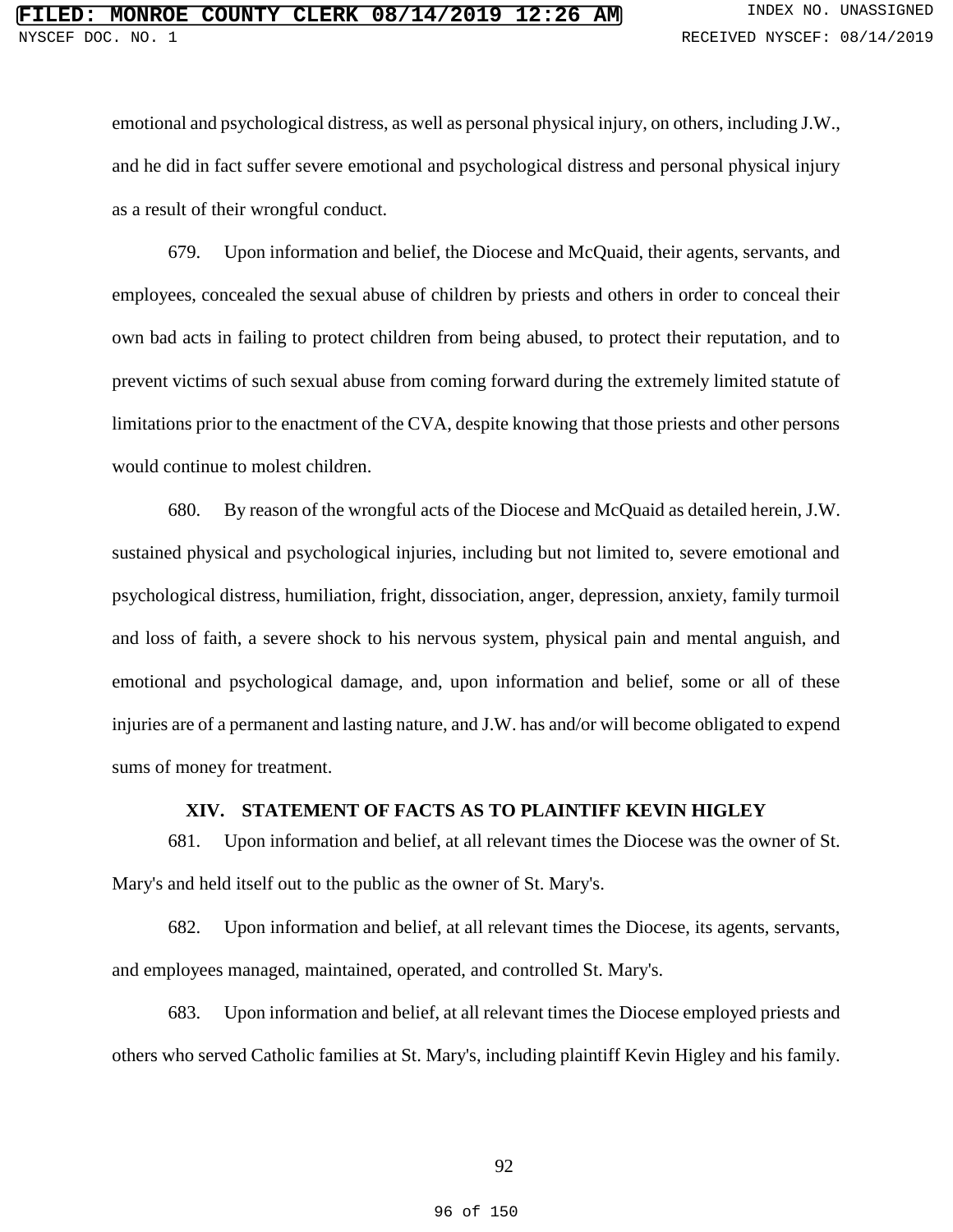684. Upon information and belief, at all relevant times the Diocese, its agents, servants, and employees managed, maintained, operated, and controlled St. Mary's, and held out to the public its agents, servants, and employees as those who managed, maintained, operated, and controlled St. Mary's.

685. Upon information and belief, at all relevant times the Diocese was responsible for the hiring and staffing, and did the hiring and staffing, at St. Mary's.

686. Upon information and belief, at all relevant times the Diocese was responsible for and did the recruitment and staffing of volunteers at St. Mary's.

687. Upon information and belief, at all relevant times the Diocese materially benefited from the operation of St. Mary's, including the services of Father Cloonan and the services of those who managed and supervised Father Cloonan.

688. Upon information and belief, at all relevant times St. Mary's owned a parish and, church.

689. Upon information and belief, at all relevant times St. Mary's held itself out to the public as the owner of St. Mary's.

690. Upon information and belief, at all relevant times St. Mary's employed priests and others who served Catholic families, including plaintiff Kevin Higley and his family.

691. Upon information and belief, at all relevant times St. Mary's, its agents, servants, and employees managed, maintained, operated, and controlled St. Mary's, and held out to the public its agents, servants and employees as those who managed, maintained, operated, and controlled St. Mary's.

692. Upon information and belief, at all relevant times St. Mary's was responsible for and did the staffing and hiring at St. Mary's.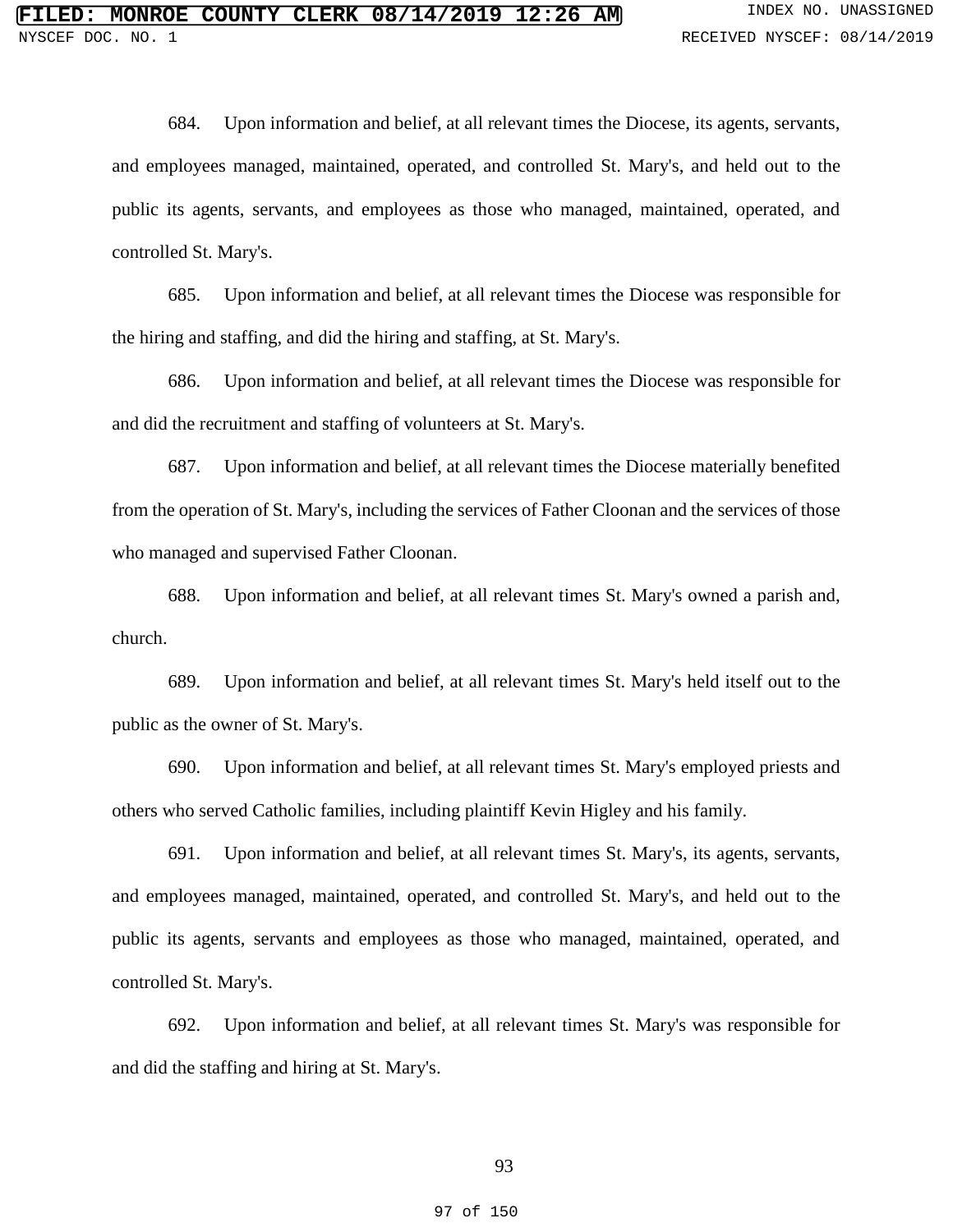693. Upon information and belief, at all relevant times St. Mary's was responsible for and did the recruitment and staffing of volunteers at St. Mary's.

694. Upon information and belief, at all relevant times St. Mary's materially benefitted from the operation of St. Mary's, including the services of Father Cloonan and the services of those who managed and supervised Father Cloonan.

695. Upon information and belief, at all relevant times Father Cloonan was a priest of the Diocese.

696. Upon information and belief, at all relevant times Father Cloonan was on the staff of, acted as an agent of, and served as an employee of the Diocese.

697. Upon information and belief, at all relevant times Father Cloonan was acting in the course and scope of his employment with the Diocese.

698. Upon information and belief, at all relevant times Father Cloonan was employed by the Diocese and assigned to St. Mary's.

699. Upon information and belief, at all relevant times Father Cloonan was a priest of St. Mary's.

700. Upon information and belief, at all relevant times Father Cloonan was on the staff of, was an agent of, and served as an employee of St. Mary's.

701. Upon information and belief, at all relevant times Father Cloonan was acting in the course and scope of his employment with St. Mary's.

702. Upon information and belief, at all relevant times Father Cloonan had an office on the premises of St. Mary's.

703. When plaintiff Kevin Higley was a minor, he and his parents were members of the Diocese and St. Mary's.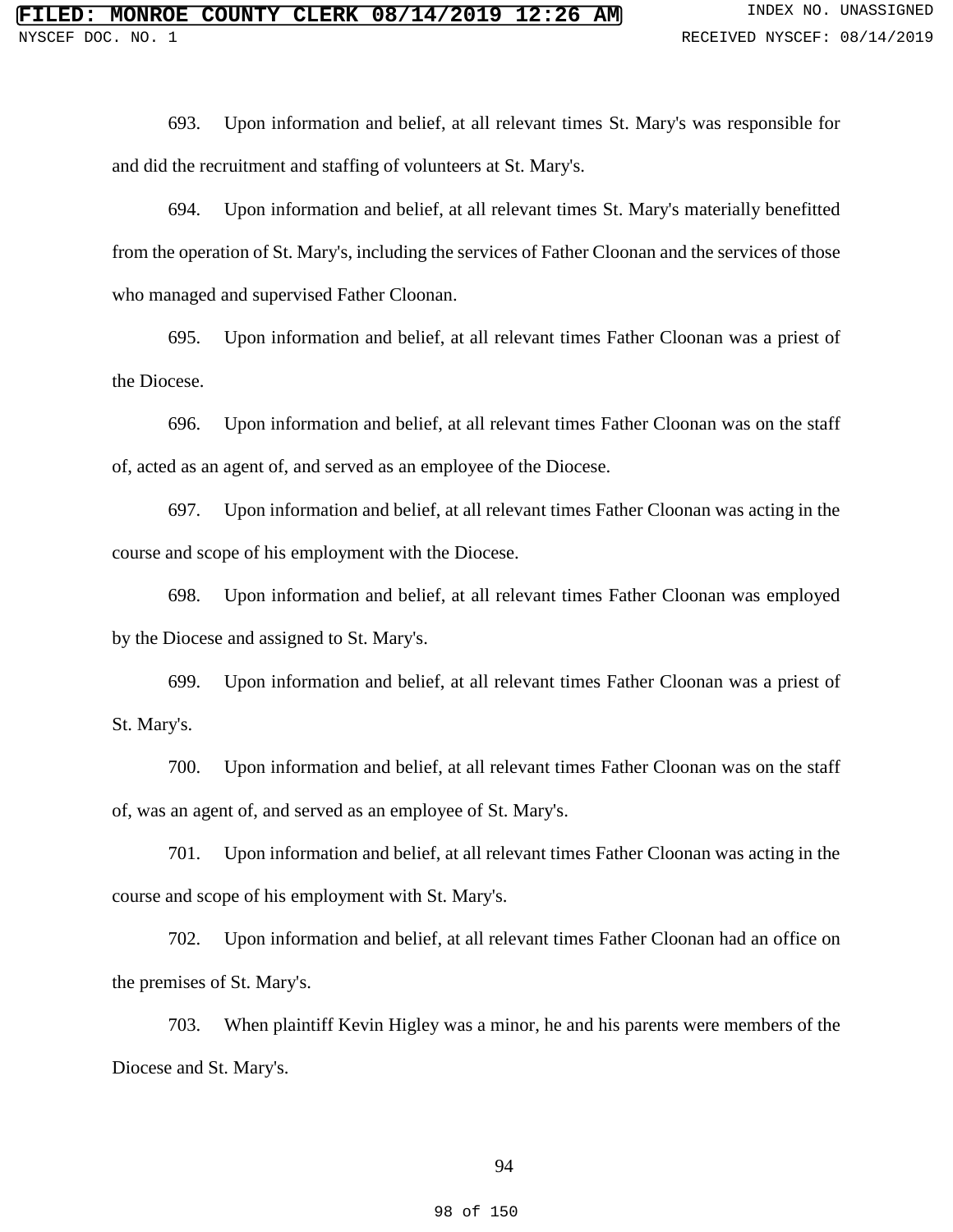704. At all relevant times, the Diocese and St. Mary's, their agents, servants, and employees, held Father Cloonan out to the public, to Kevin, and to his parents, as their agent and employee.

705. At all relevant times, the Diocese and St. Mary's, their agents, servants, and employees, held Father Cloonan out to the public, to Kevin, and to his parents, as having been vetted, screened, and approved by those defendants.

706. At all relevant times, Kevin and his parents reasonably relied upon the acts and representations of the Diocese and St. Mary's, their agents, servants, and employees, and reasonably believed that Father Cloonan was an agent or employee of those defendants who was vetted, screened, and approved by those defendants.

707. At all relevant times, Kevin and his parents trusted Father Cloonan because the Diocese and St. Mary's held him out as someone who was safe and could be trusted with the supervision, care, custody, and control of Kevin.

708. At all relevant times, Kevin and his parents believed that the Diocese and St. Mary's would exercise such care as would a parent of ordinary prudence in comparable circumstances when those defendants assumed supervision, care, custody, and control of Kevin.

709. When Kevin was a minor, Father Cloonan sexually abused him.

710. Kevin was sexually abused by Father Cloonan when Kevin was about 14 years old.

711. Based on the representations of the Diocese and St. Mary's that Father Cloonan was safe and trustworthy, Kevin and his parents allowed Kevin to be under the supervision of, and in the care, custody, and control of, the Diocese and St. Mary's, including during the time when Kevin was sexually abused by Father Cloonan.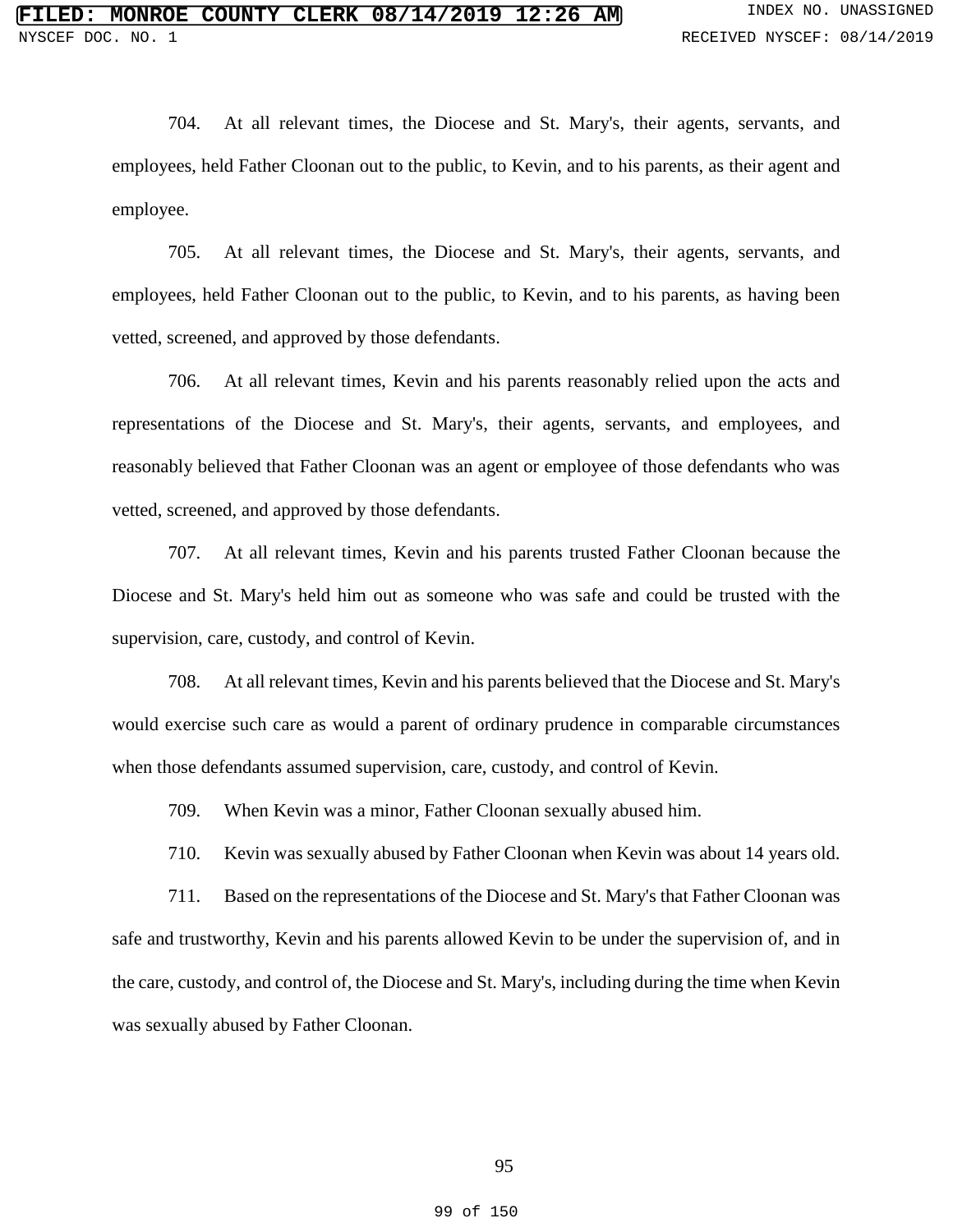712. Based on the representations of the Diocese and St. Mary's that Father Cloonan was safe and trustworthy, Kevin and his parents allowed Kevin to be under the supervision of, and in the care, custody, and control of, Father Cloonan, including during the time when Kevin was sexually abused by Father Cloonan.

713. Neither Kevin nor his parents would have allowed him to be under the supervision of, or in the care, custody, or control of, the Diocese, St. Mary's, or Father Cloonan if the Diocese or St. Mary's had disclosed to Kevin or his parents that Father Cloonan was not safe and was not trustworthy, and that he in fact posed a danger to Kevin in that Father Cloonan was likely to sexually abuse Kevin.

714. No parent of ordinary prudence in comparable circumstances would have allowed Kevin to be under the supervision of, or in the care, custody, or control of, the Diocese, St. Mary's, or Father Cloonan if the Diocese or St. Mary's had disclosed to Kevin or his parents that Father Cloonan was not safe and was not trustworthy, and that he in fact posed a danger to Kevin in that Father Cloonan was likely to sexually abuse him.

715. In approximately 1987, Father Cloonan exploited the trust and authority vested in him by defendants by grooming Kevin to gain his trust and to obtain control over him as part of Father Cloonan's plan to sexually molest and abuse Kevin and other children.

716. Father Cloonan used his position of trust and authority as a priest of the Diocese and of St. Mary's to groom Kevin and to sexually abuse him, including when Kevin was under the supervision of, and in the care, custody, or control of, the Diocese, St. Mary's, and Father Cloonan.

717. The sexual abuse of Kevin by Father Cloonan occurred at St. Mary's, including at Father Cloonan's home behind the church where Father Cloonan lived while he was providing services to the Diocese and St. Mary's.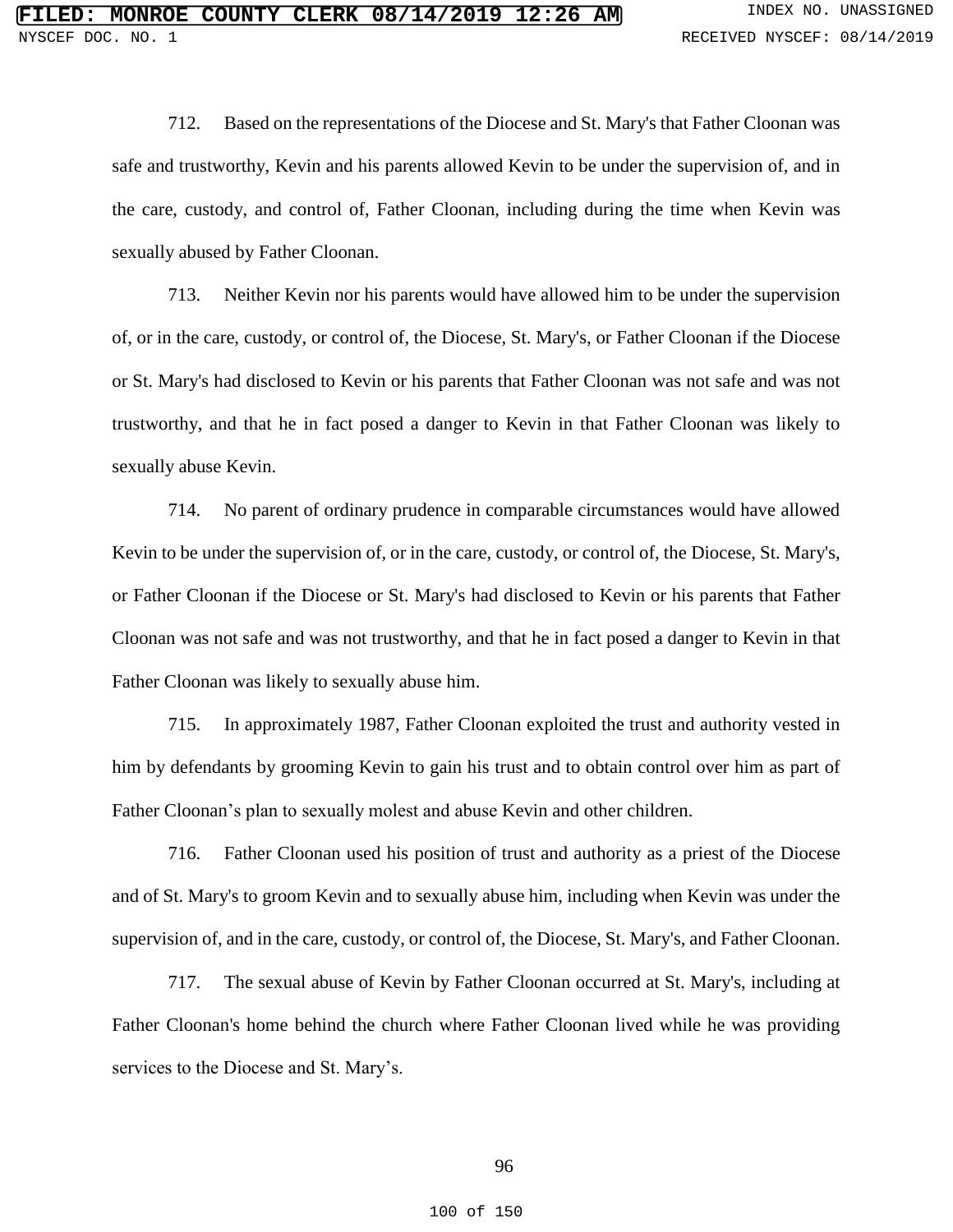718. Upon information and belief, the Diocese and St. Mary's owned St. Mary's and they allowed Father Cloonan to live there as a benefit of his employment by those defendants.

719. Father Cloonan's sexual abuse of Kevin occurred during activities that were sponsored by, or were a direct result of activities sponsored by, the Diocese and St. Mary's, including during the time when Kevin was serving as an altar boy.

720. Upon information and belief, prior to the times mentioned herein, Father Cloonan was a known sexual abuser of children.

721. Upon information and belief, at all relevant times, defendants, their agents, servants, and employees, knew or should have known that Father Cloonan was a known sexual abuser of children.

722. Upon information and belief, at all relevant times it was reasonably foreseeable to defendants, their agents, servants, and employees that Father Cloonan's sexual abuse of children would likely result in injury to others, including the sexual abuse of Kevin and other children by Father Cloonan.

723. Upon information and belief, the defendants, their agents, servants, and employees, knew or should have known that Father Cloonan was sexually abusing Kevin and other children at St. Mary's and elsewhere.

724. Upon information and belief, the Diocese and St. Mary's, their agents, servants, and employees, knew or should have known before and during Father Cloonan's sexual abuse of Kevin that priests and other persons serving the Diocese and St. Mary's had used their positions with those defendants to groom and to sexually abuse children.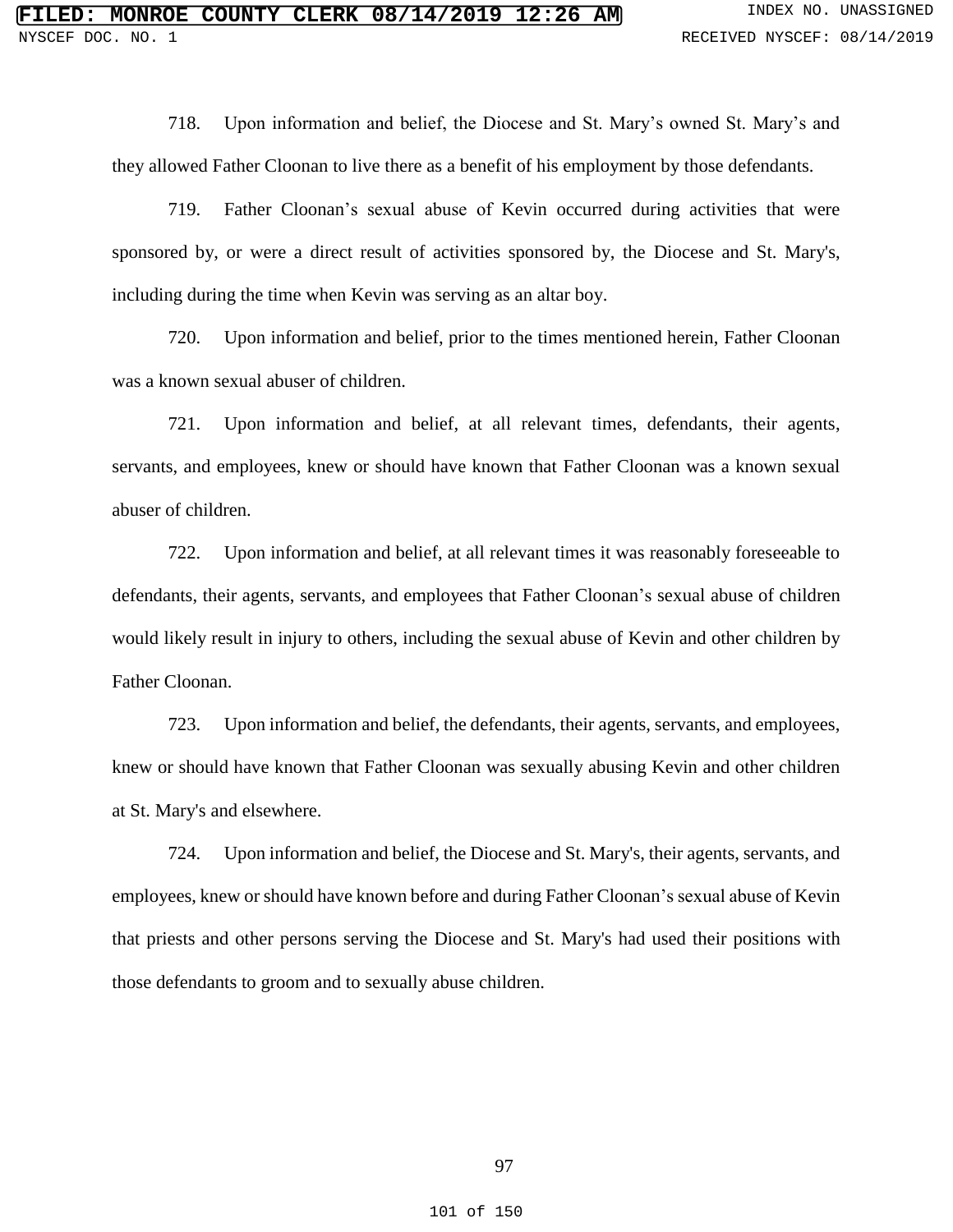725. Upon information and belief, the Diocese and St. Mary's, their agents, servants, and employees, knew or should have known before and during Father Cloonan's sexual abuse of Kevin that such priests and other persons could not be "cured" through treatment or counseling.

726. Upon information and belief, the Diocese and St. Mary's, their agents, servants, and employees, concealed the sexual abuse of children by Father Cloonan in order to conceal their own bad acts in failing to protect children from him, to protect their reputation, and to prevent victims of such sexual abuse by him from coming forward during the extremely limited statute of limitations prior to the enactment of the CVA, despite knowing that Father Cloonan would continue to molest children.

727. Upon information and belief, the Diocese and St. Mary's, their agents, servants, and employees, consciously and recklessly disregarded their knowledge that Father Cloonan would use his position with the defendants to sexually abuse children, including Kevin.

728. Upon information and belief, the Diocese and St. Mary's, their agents, servants, and employees, disregarded their knowledge that Father Cloonan would use his position with them to sexually abuse children, including Kevin.

729. Upon information and belief, the Diocese and St. Mary's, their agents, servants, and employees, acted in concert with each other or with Father Cloonan to conceal the danger that Father Cloonan posed to children, including Kevin, so that Father Cloonan could continue serving them despite their knowledge of that danger.

730. Upon information and belief, the Diocese and St. Mary's, their agents, servants, and employees, knew that their negligent, reckless, and outrageous conduct would inflict severe emotional and psychological distress, as well as personal physical injury, on others, including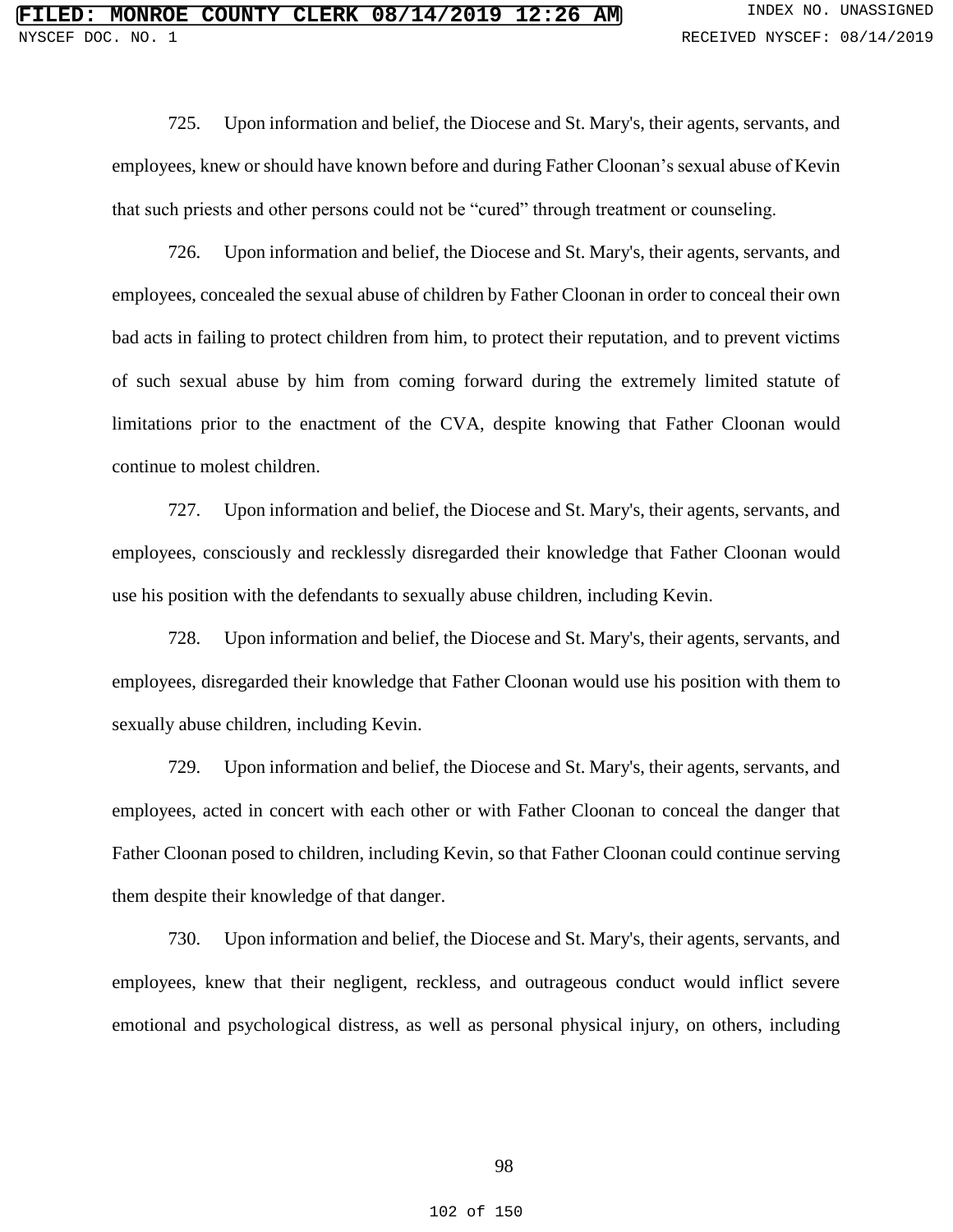Kevin, and he did in fact suffer severe emotional and psychological distress and personal physical injury as a result of their wrongful conduct.

731. Upon information and belief, the Diocese and St. Mary's, their agents, servants, and employees, concealed the sexual abuse of children by priests and others in order to conceal their own bad acts in failing to protect children from being abused, to protect their reputation, and to prevent victims of such sexual abuse from coming forward during the extremely limited statute of limitations prior to the enactment of the CVA, despite knowing that those priests and other persons would continue to molest children.

732. By reason of the wrongful acts of the Diocese and St. Mary's as detailed herein, Kevin sustained physical and psychological injuries, including but not limited to, severe emotional and psychological distress, humiliation, fright, dissociation, anger, depression, anxiety, family turmoil and loss of faith, a severe shock to his nervous system, physical pain and mental anguish, and emotional and psychological damage, and, upon information and belief, some or all of these injuries are of a permanent and lasting nature, and Kevin has and/or will become obligated to expend sums of money for treatment.

## **XV. STATEMENT OF FACTS AS TO PLAINTIFF JAMES LENNOX**

733. Upon information and belief, at all relevant times the Diocese was the owner of Annunciation and held itself out to the public as the owner of Annunciation.

734. Upon information and belief, at all relevant times the Diocese, its agents, servants, and employees managed, maintained, operated, and controlled Annunciation.

735. Upon information and belief, at all relevant times the Diocese employed priests and others who served Catholic families and individuals at Annunciation, including plaintiff James Lennox.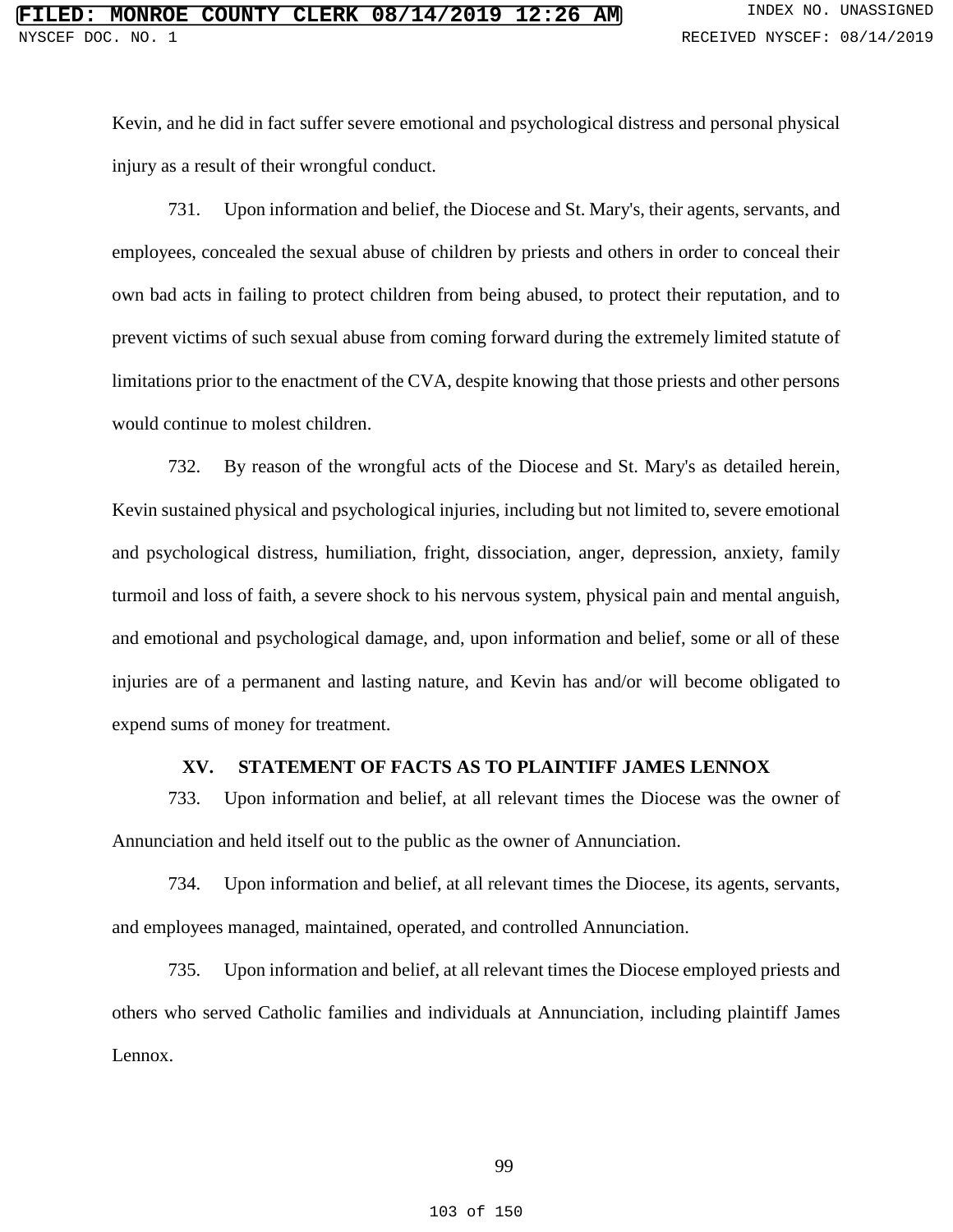736. Upon information and belief, at all relevant times the Diocese, its agents, servants, and employees managed, maintained, operated, and controlled Annunciation, and held out to the public its agents, servants, and employees as those who managed, maintained, operated, and controlled Annunciation.

737. Upon information and belief, at all relevant times the Diocese was responsible for the hiring and staffing, and did the hiring and staffing, at Annunciation.

738. Upon information and belief, at all relevant times the Diocese was responsible for and did the recruitment and staffing of volunteers at Annunciation.

739. Upon information and belief, at all relevant times the Diocese materially benefited from the operation of Annunciation, including the services of Father O'Neill and the services of those who managed and supervised Father O'Neill.

740. Upon information and belief, at all relevant times Annunciation owned a parish and church.

741. Upon information and belief, at all relevant times Annunciation held itself out to the public as the owner of Annunciation.

742. Upon information and belief, at all relevant times Annunciation employed priests and others who served Catholic families and individuals, including plaintiff James Lennox.

743. Upon information and belief, at all relevant times Annunciation, its agents, servants, and employees managed, maintained, operated, and controlled Annunciation, and held out to the public its agents, servants and employees as those who managed, maintained, operated, and controlled Annunciation.

744. Upon information and belief, at all relevant times Annunciation was responsible for and did the staffing and hiring at Annunciation.

## 100

#### 104 of 150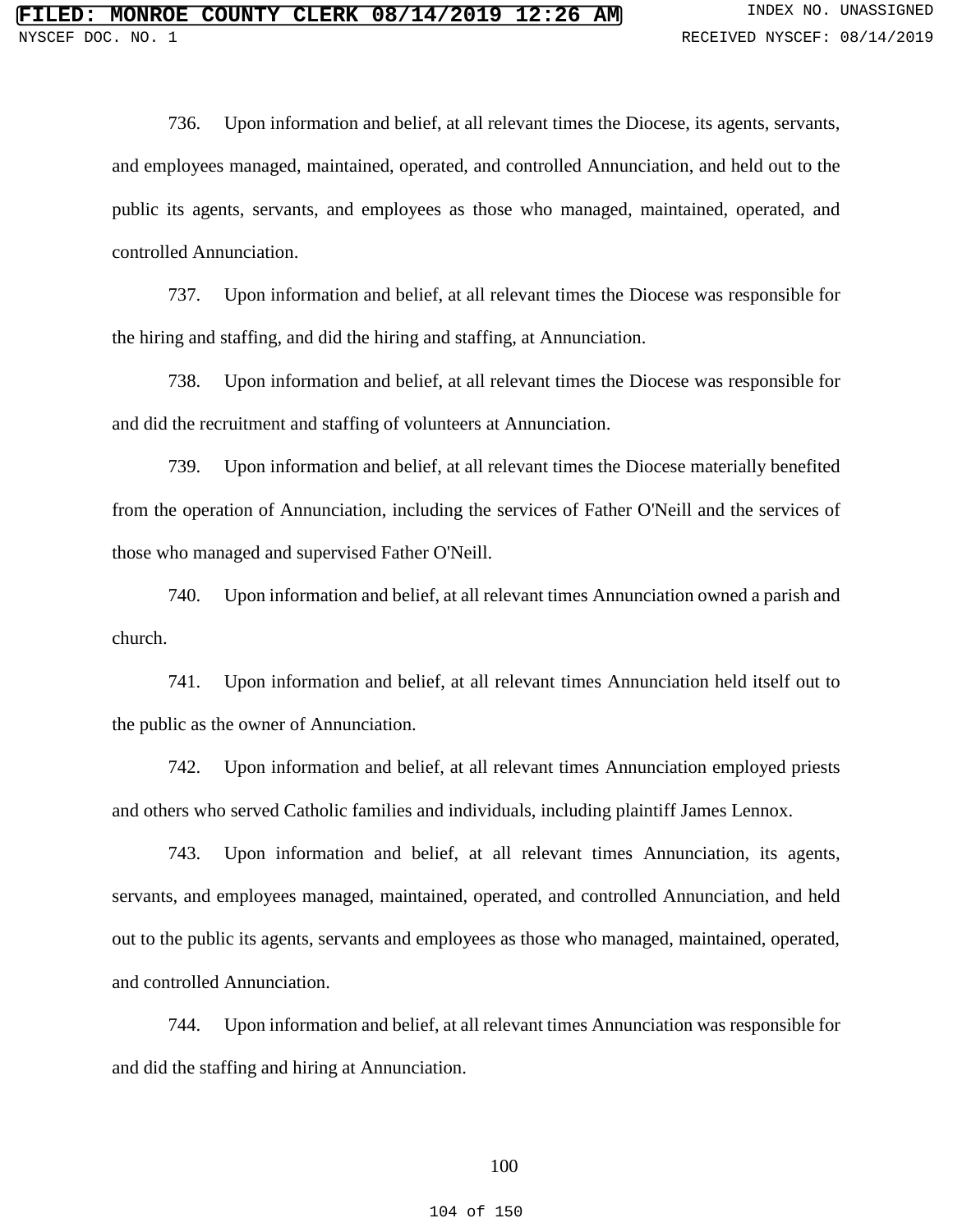745. Upon information and belief, at all relevant times Annunciation was responsible for and did the recruitment and staffing of volunteers at Annunciation.

746. Upon information and belief, at all relevant times Annunciation materially benefitted from the operation of Annunciation, including the services of Father O'Neill and the services of those who managed and supervised Father O'Neill.

747. Upon information and belief, at all relevant times Father O'Neill was a priest of the Diocese.

748. Upon information and belief, at all relevant times Father O'Neill was on the staff of, acted as an agent of, and served as an employee of the Diocese.

749. Upon information and belief, at all relevant times Father O'Neill was acting in the course and scope of his employment with the Diocese.

750. Upon information and belief, at all relevant times Father O'Neill was employed by the Diocese and assigned to Annunciation.

751. Upon information and belief, at all relevant times Father O'Neill was a priest of Annunciation.

752. Upon information and belief, at all relevant times Father O'Neill was on the staff of, was an agent of, and served as an employee of Annunciation.

753. Upon information and belief, at all relevant times Father O'Neill was acting in the course and scope of his employment with Annunciation.

754. Upon information and belief, at all relevant times Father O'Neill had an office on the premises of Annunciation.

755. When plaintiff James Lennox was a minor, he sought help and services from the Diocese and Annunciation.

105 of 150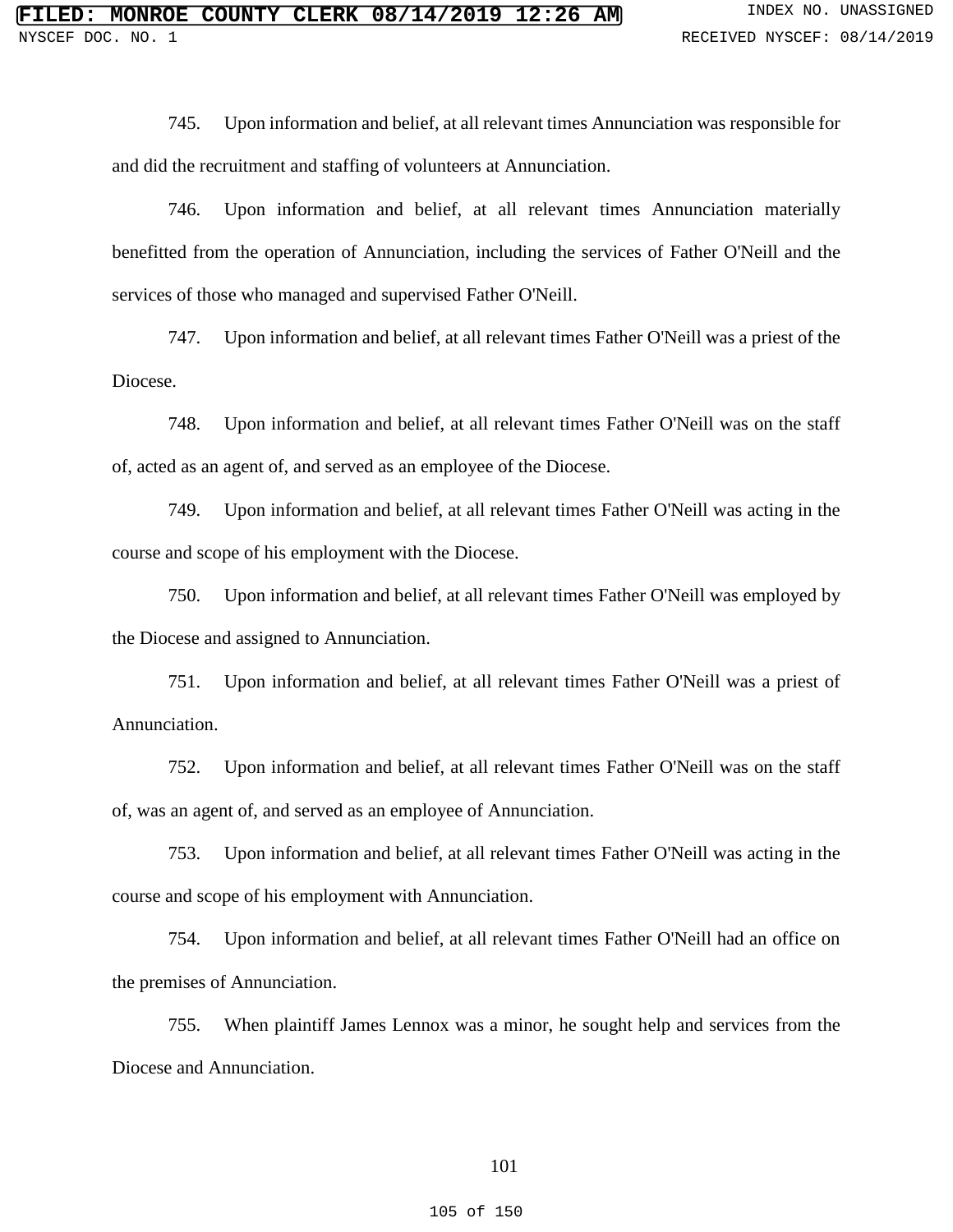756. At all relevant times, the Diocese and Annunciation, their agents, servants, and employees, held Father O'Neill out to the public and to James, as their agent and employee.

757. At all relevant times, the Diocese and Annunciation, their agents, servants, and employees, held Father O'Neill out to the public and to James, as having been vetted, screened, and approved by those defendants.

758. At all relevant times, James reasonably relied upon the acts and representations of the Diocese and Annunciation, their agents, servants, and employees, and reasonably believed that Father O'Neill was an agent or employee of those defendants who was vetted, screened, and approved by those defendants.

759. At all relevant times, James trusted Father O'Neill because the Diocese and Annunciation held him out as someone who was safe and could be trusted with the supervision, care, custody, and control of James.

760. At all relevant times, James believed that the Diocese and Annunciation would exercise such care as would a parent of ordinary prudence in comparable circumstances when those defendants assumed supervision, care, custody, and control of James.

761. When James was a minor, Father O'Neill sexually abused him.

762. James was sexually abused by Father O'Neill when James was approximately 16 years old.

763. Based on the representations of the Diocese and Annunciation that Father O'Neill was safe and trustworthy, James and his parents allowed James to be under the supervision of, and in the care, custody, and control of, the Diocese and Annunciation, including during the times when James was sexually abused by Father O'Neill.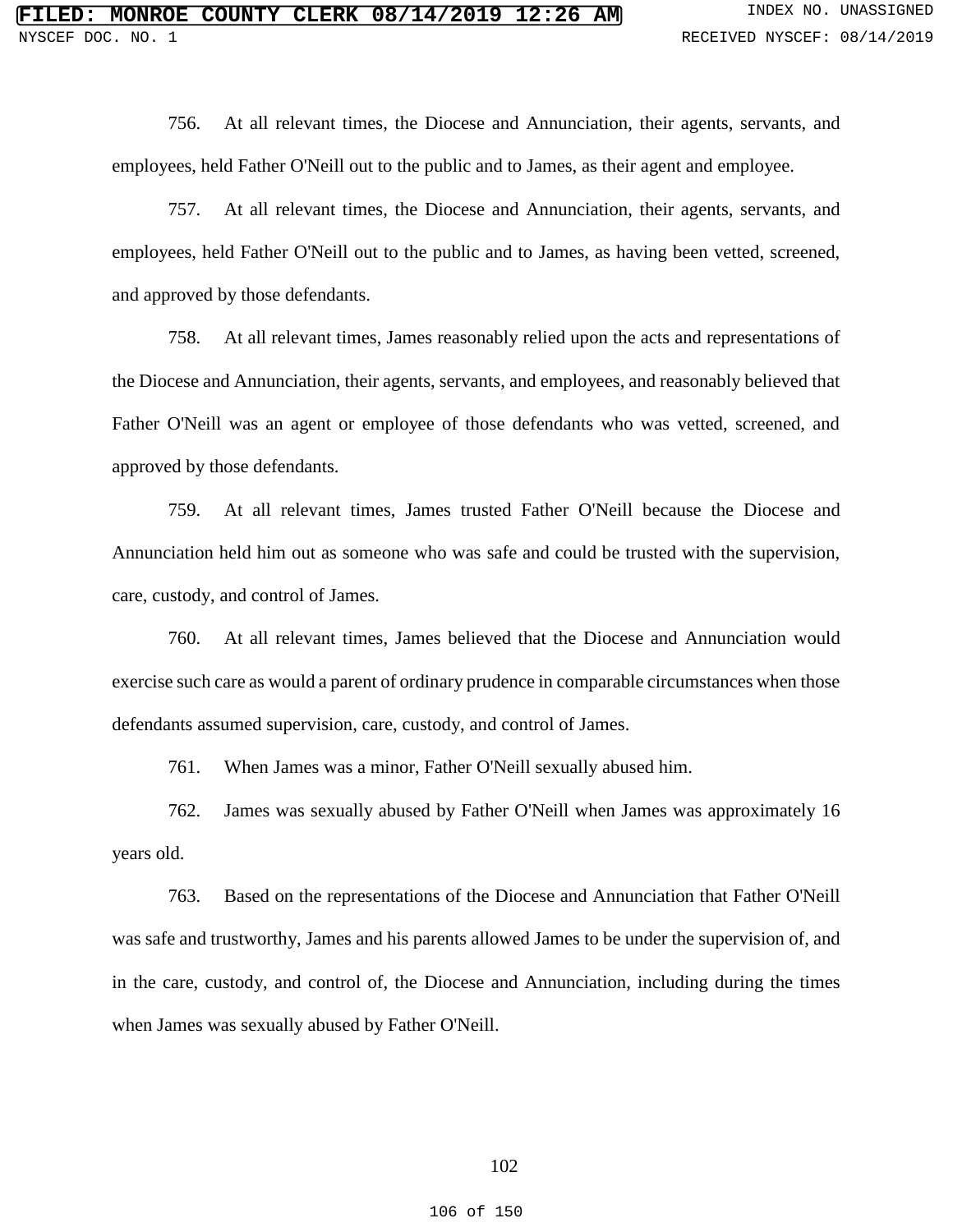764. Based on the representations of the Diocese and Annunciation that Father O'Neill was safe and trustworthy, James and his parents allowed James to be under the supervision of, and in the care, custody, and control of, Father O'Neill, including during the times when James was sexually abused by Father O'Neill.

765. Neither James nor his parents would have allowed him to be under the supervision of, or in the care, custody, or control of, the Diocese, Annunciation, or Father O'Neill if the Diocese or Annunciation had disclosed to James or his parents that Father O'Neill was not safe and was not trustworthy, and that he in fact posed a danger to James in that Father O'Neill was likely to sexually abuse James.

766. No parent of ordinary prudence in comparable circumstances would have allowed James to be under the supervision of, or in the care, custody, or control of, the Diocese, Annunciation, or Father O'Neill if the Diocese or Annunciation had disclosed to James or his parents that Father O'Neill was not safe and was not trustworthy, and that he in fact posed a danger to James in that Father O'Neill was likely to sexually abuse him.

767. From approximately 1988 through 1989, Father O'Neill exploited the trust and authority vested in him by defendants by grooming James to gain his trust and to obtain control over him as part of Father O'Neill's plan to sexually molest and abuse James and other children.

768. Father O'Neill used his position of trust and authority as a priest of the Diocese and of Annunciation to groom James and to sexually abuse him multiple times, including when James was under the supervision of, and in the care, custody, or control of, the Diocese, Annunciation, and Father O'Neill.

769. At certain times, the sexual abuse of James by Father O'Neill occurred at Annunciation, including in the rectory.

## 103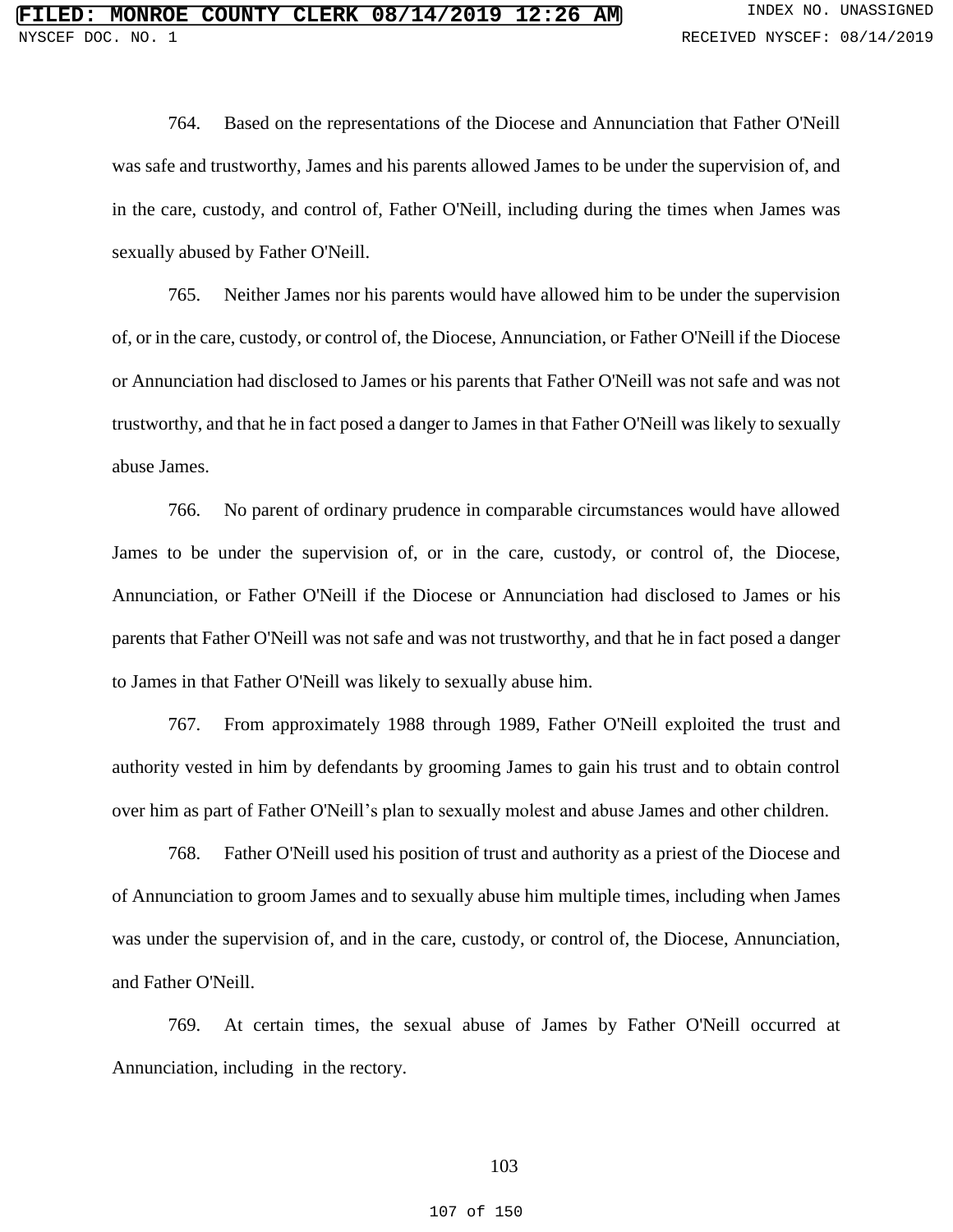770. At certain times, Father O'Neill's sexual abuse of James occurred during activities that were sponsored by, or were a direct result of activities sponsored by, the Diocese and Annunciation, including during Alcoholics Anonymous meetings that were held and sponsored by the Diocese and the Church of the Annunciation.

771. Upon information and belief, prior to the times mentioned herein, Father O'Neill was a known sexual abuser of children.

772. Upon information and belief, at all relevant times, defendants, their agents, servants, and employees, knew or should have known that Father O'Neill was a known sexual abuser of children.

773. Upon information and belief, at all relevant times it was reasonably foreseeable to defendants, their agents, servants, and employees that Father O'Neill's sexual abuse of children would likely result in injury to others, including the sexual abuse of James and other children by Father O'Neill.

774. Upon information and belief, at certain times between 1988 and 1989, defendants, their agents, servants, and employees knew or should have known that Father O'Neill was sexually abusing James and other children at Annunciation and elsewhere.

775. Upon information and belief, defendants, their agents, servants, and employees knew or should have known that the sexual abuse by Father O'Neill of James was ongoing.

776. Upon information and belief, the Diocese and Annunciation, their agents, servants, and employees, knew or should have known that Father O'Neill was likely to abuse children, including James, because Father O'Neill had been sexually abusing other children in the Rochester Diocese for many years before James was sexually abused.

108 of 150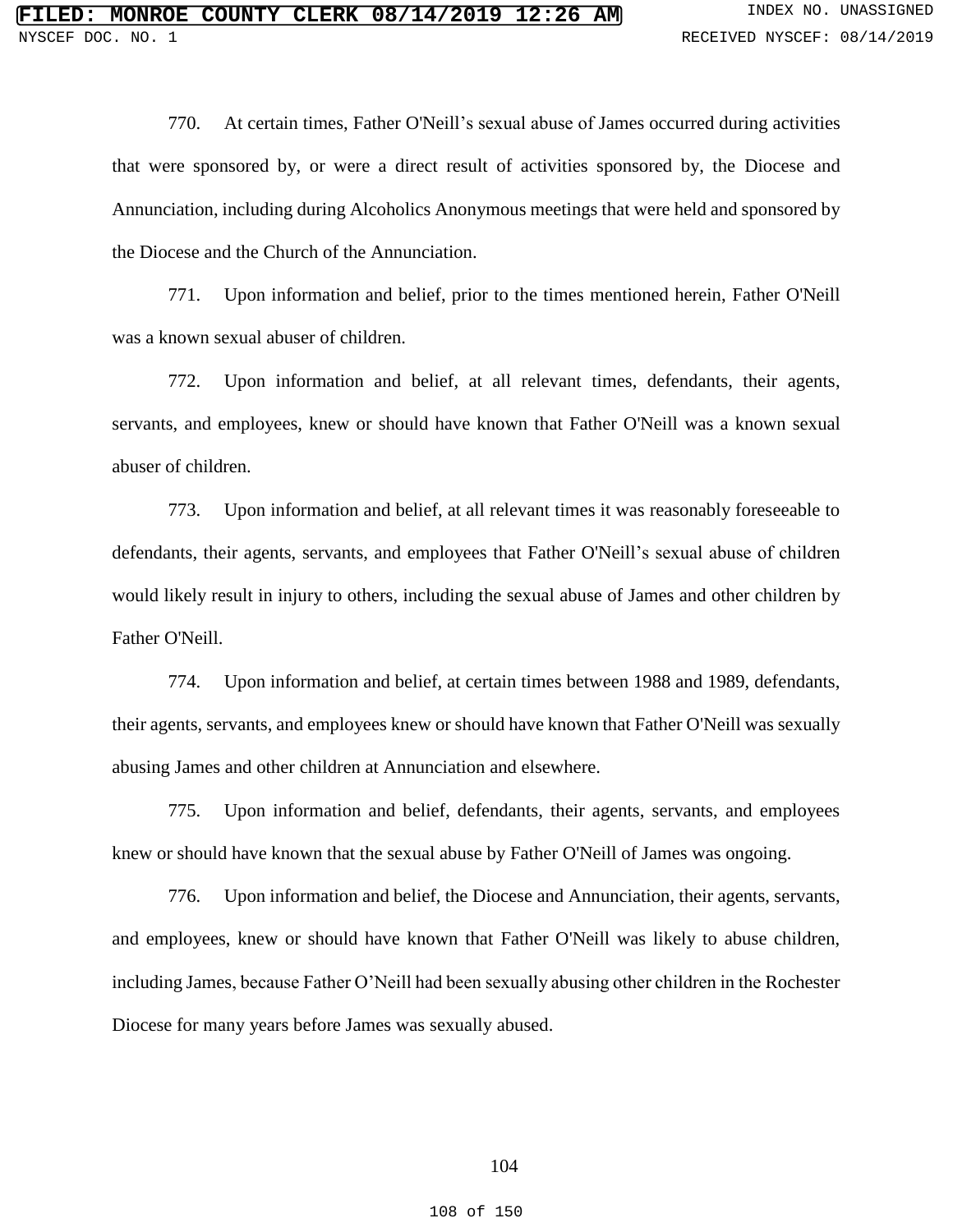777. Upon information and belief, the Diocese and Annunciation, their agents, servants, and employees, knew or should have known that Father O'Neill was likely to abuse children, including James, because Father O'Neill had been sexually abusing other children in the Rochester Diocese for many years before James was abused and parents of those children had complained to the Diocese about Father O'Neill sexually abusing their children.

778. Upon information and belief, the Diocese and Annunciation, their agents, servants, and employees, knew or should have known before and during Father O'Neill's sexual abuse of James that priests and other persons serving the Diocese and Annunciation had used their positions with those defendants to groom and to sexually abuse children.

779. Upon information and belief, the Diocese and Annunciation, their agents, servants, and employees, knew or should have known before and during Father O'Neill's sexual abuse of James that such priests and other persons could not be "cured" through treatment or counseling.

780. Upon information and belief, the Diocese and Annunciation, their agents, servants, and employees, concealed the sexual abuse of children by Father O'Neill in order to conceal their own bad acts in failing to protect children from him, to protect their reputation, and to prevent victims of such sexual abuse by him from coming forward during the extremely limited statute of limitations prior to the enactment of the CVA, despite knowing that Father O'Neill would continue to molest children.

781. Upon information and belief, the Diocese and Annunciation, their agents, servants, and employees, consciously and recklessly disregarded their knowledge that Father O'Neill would use his position with the defendants to sexually abuse children, including James.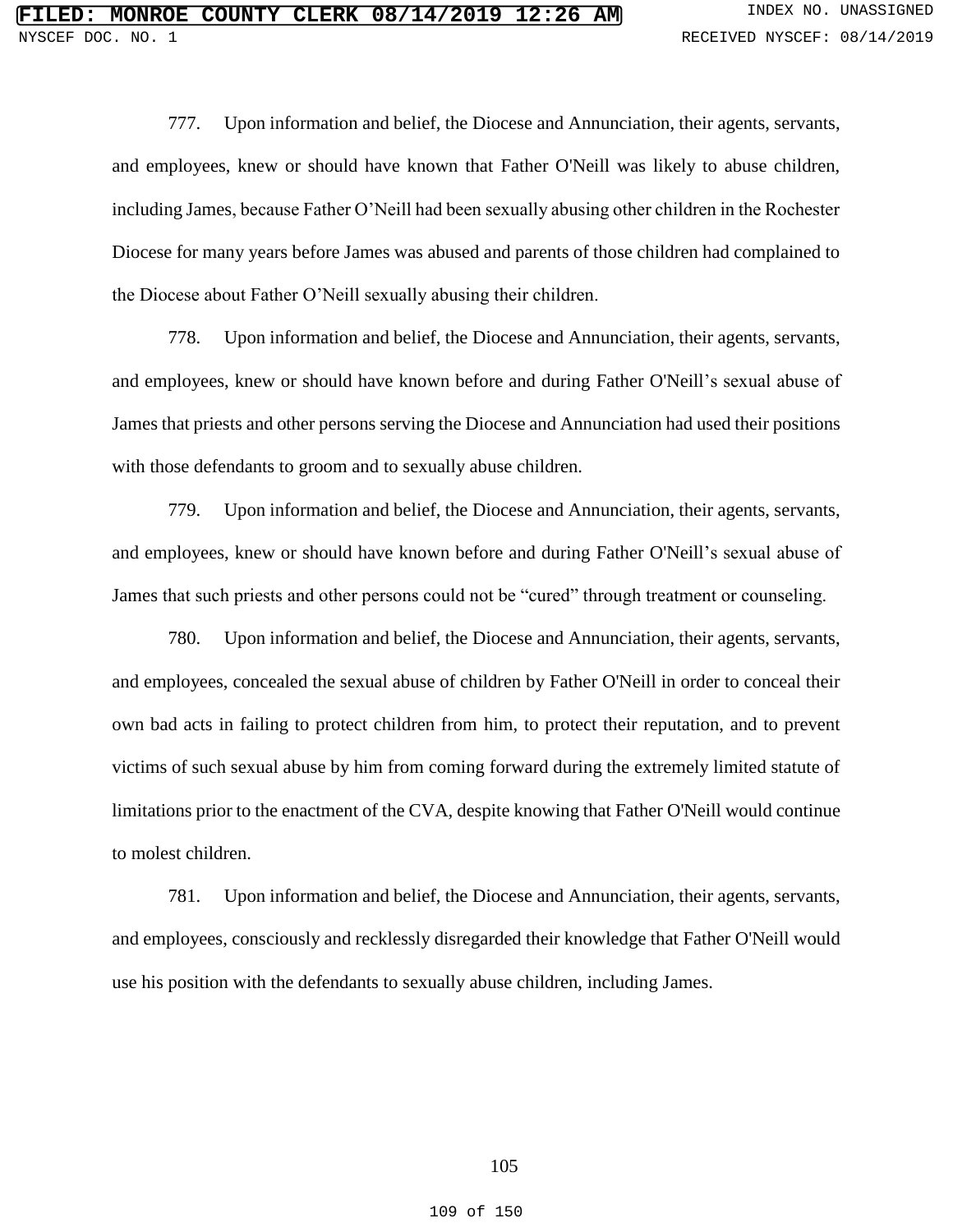782. Upon information and belief, the Diocese and Annunciation, their agents, servants, and employees, disregarded their knowledge that Father O'Neill would use his position with them to sexually abuse children, including James.

783. Upon information and belief, the Diocese and Annunciation, their agents, servants, and employees, acted in concert with each other or with Father O'Neill to conceal the danger that Father O'Neill posed to children, including James, so that Father O'Neill could continue serving them despite their knowledge of that danger.

784. Upon information and belief, the Diocese and Annunciation, their agents, servants, and employees, knew that their negligent, reckless, and outrageous conduct would inflict severe emotional and psychological distress, as well as personal physical injury, on others, including James, and he did in fact suffer severe emotional and psychological distress and personal physical injury as a result of their wrongful conduct.

785. Upon information and belief, the Diocese and Annunciation, their agents, servants, and employees, concealed the sexual abuse of children by priests and others in order to conceal their own bad acts in failing to protect children from being abused, to protect their reputation, and to prevent victims of such sexual abuse from coming forward during the extremely limited statute of limitations prior to the enactment of the CVA, despite knowing that those priests and other persons would continue to molest children.

786. By reason of the wrongful acts of the Diocese and Annunciation as detailed herein, James sustained physical and psychological injuries, including but not limited to, severe emotional and psychological distress, humiliation, fright, dissociation, anger, depression, anxiety, family turmoil and loss of faith, a severe shock to his nervous system, physical pain and mental anguish, and emotional and psychological damage, and, upon information and belief, some or all of these

### 106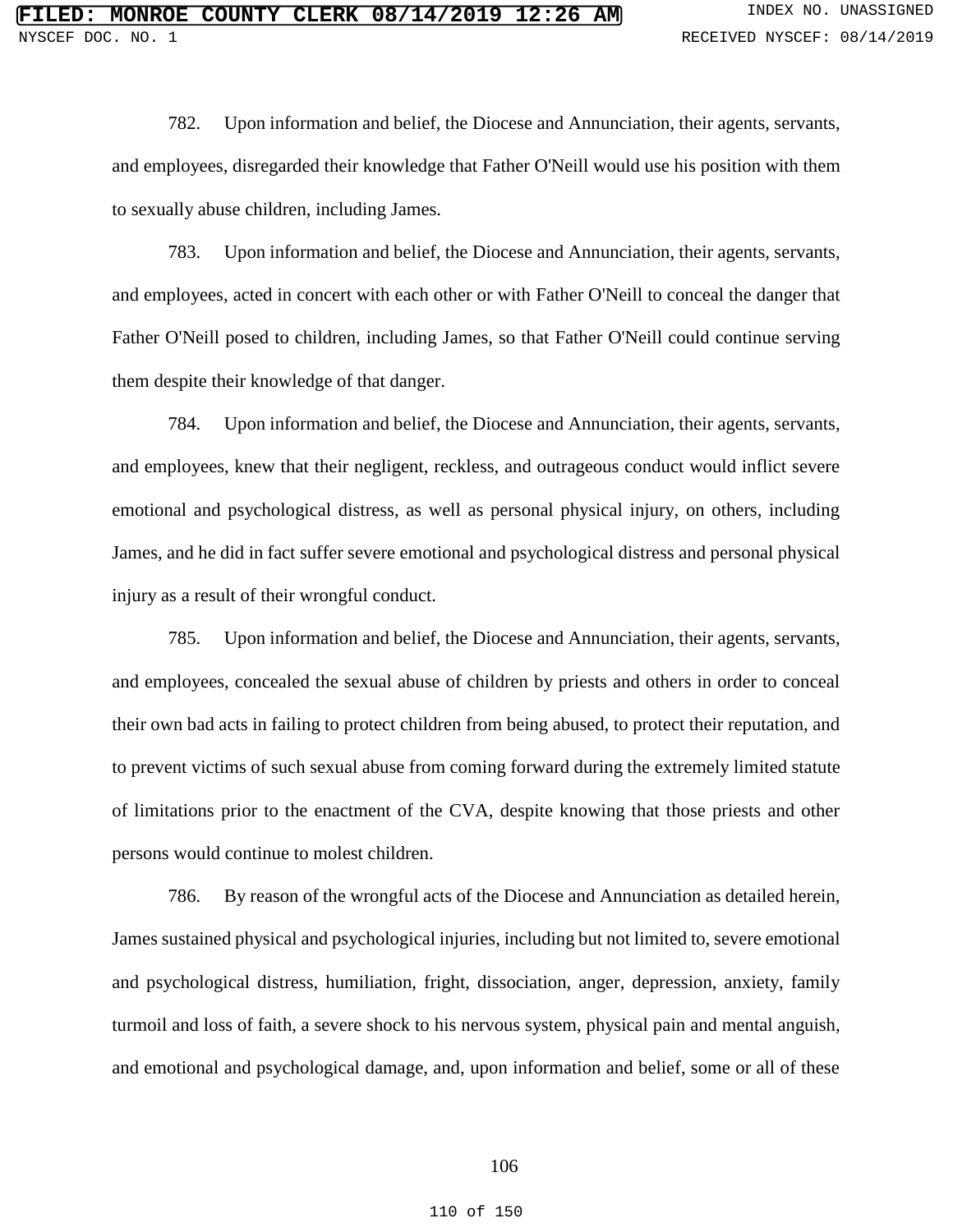injuries are of a permanent and lasting nature, and James has and/or will become obligated to expend sums of money for treatment.

### **XVI. STATEMENT OF FACTS AS TO PLAINTIFF JAKE GIOVATI**

787. Upon information and belief, at all relevant times the Diocese was the owner of St. Christopher's and held itself out to the public as the owner of St. Christopher's.

788. Upon information and belief, at all relevant times the Diocese, its agents, servants, and employees managed, maintained, operated, and controlled St. Christopher's.

789. Upon information and belief, at all relevant times the Diocese employed priests and others who served Catholic families at St. Christopher's, including plaintiff Jake Giovati and his family.

790. Upon information and belief, at all relevant times the Diocese, its agents, servants, and employees managed, maintained, operated, and controlled St. Christopher's, and held out to the public its agents, servants, and employees as those who managed, maintained, operated, and controlled St. Christopher's.

791. Upon information and belief, at all relevant times the Diocese was responsible for the hiring and staffing, and did the hiring and staffing, at St. Christopher's.

792. Upon information and belief, at all relevant times the Diocese was responsible for and did the recruitment and staffing of volunteers at St. Christopher's.

793. Upon information and belief, at all relevant times the Diocese materially benefited from the operation of St. Christopher's, including the services of Father O'Neill and the services of those who managed and supervised Father O'Neill.

794. Upon information and belief, at all relevant times St. Christopher's owned a parish and church.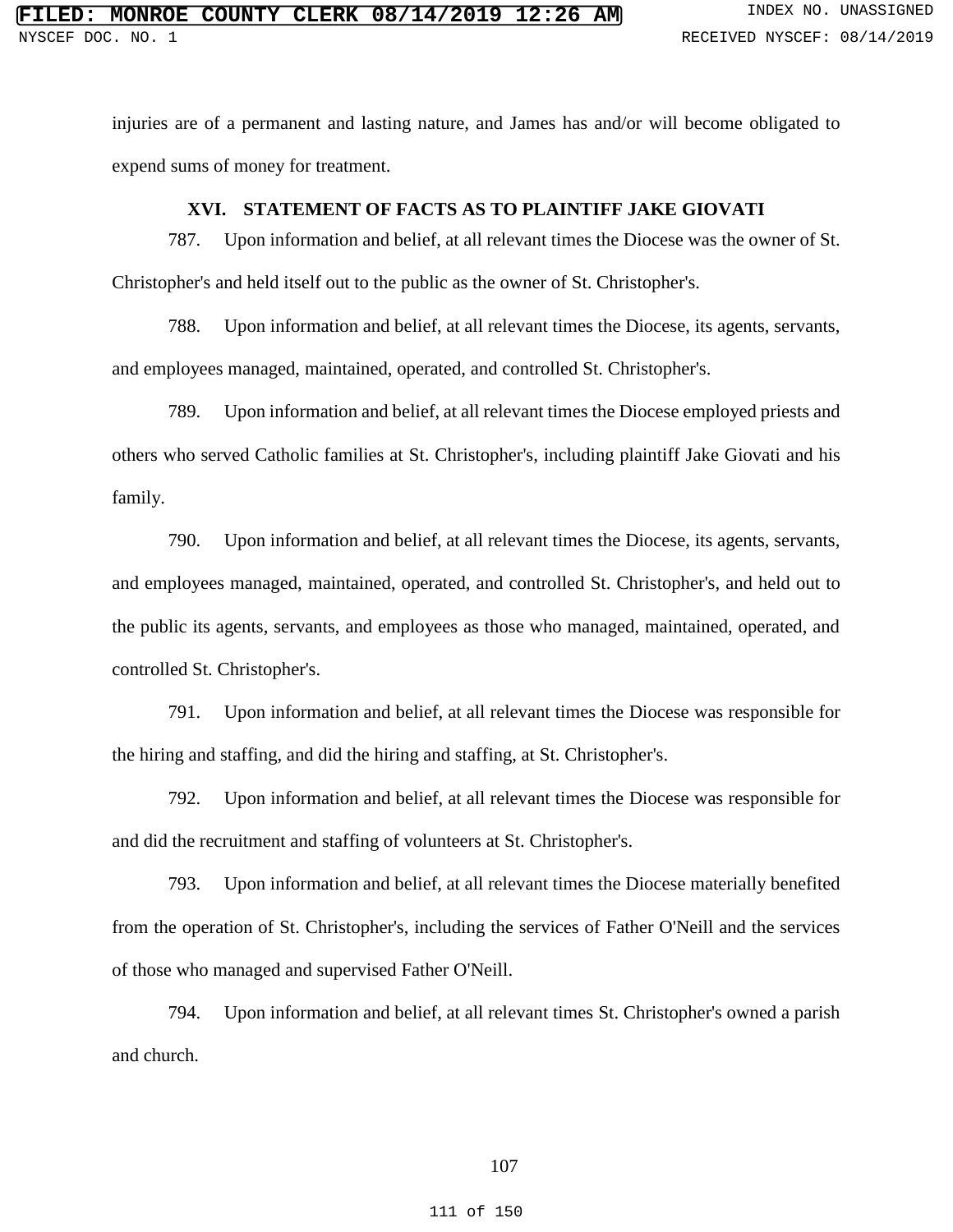795. Upon information and belief, at all relevant times St. Christopher's held itself out to the public as the owner of St. Christopher's.

796. Upon information and belief, at all relevant times St. Christopher's employed priests and others who served Catholic families, including plaintiff Jake Giovati and his family.

797. Upon information and belief, at all relevant times St. Christopher's, its agents, servants, and employees managed, maintained, operated, and controlled St. Christopher's, and held out to the public its agents, servants and employees as those who managed, maintained, operated, and controlled St. Christopher's.

798. Upon information and belief, at all relevant times St. Christopher's was responsible for and did the staffing and hiring at St. Christopher's.

799. Upon information and belief, at all relevant times St. Christopher's was responsible for and did the recruitment and staffing of volunteers at St. Christopher's.

800. Upon information and belief, at all relevant times St. Christopher's materially benefitted from the operation of St. Christopher's, including the services of Father O'Neill and the services of those who managed and supervised Father O'Neill.

801. Upon information and belief, at all relevant times Father O'Neill was a priest of the Diocese.

802. Upon information and belief, at all relevant times Father O'Neill was on the staff of, acted as an agent of, and served as an employee of the Diocese.

803. Upon information and belief, at all relevant times Father O'Neill was acting in the course and scope of his employment with the Diocese.

804. Upon information and belief, at all relevant times Father O'Neill was employed by the Diocese and assigned to St. Christopher's.

### 108

#### 112 of 150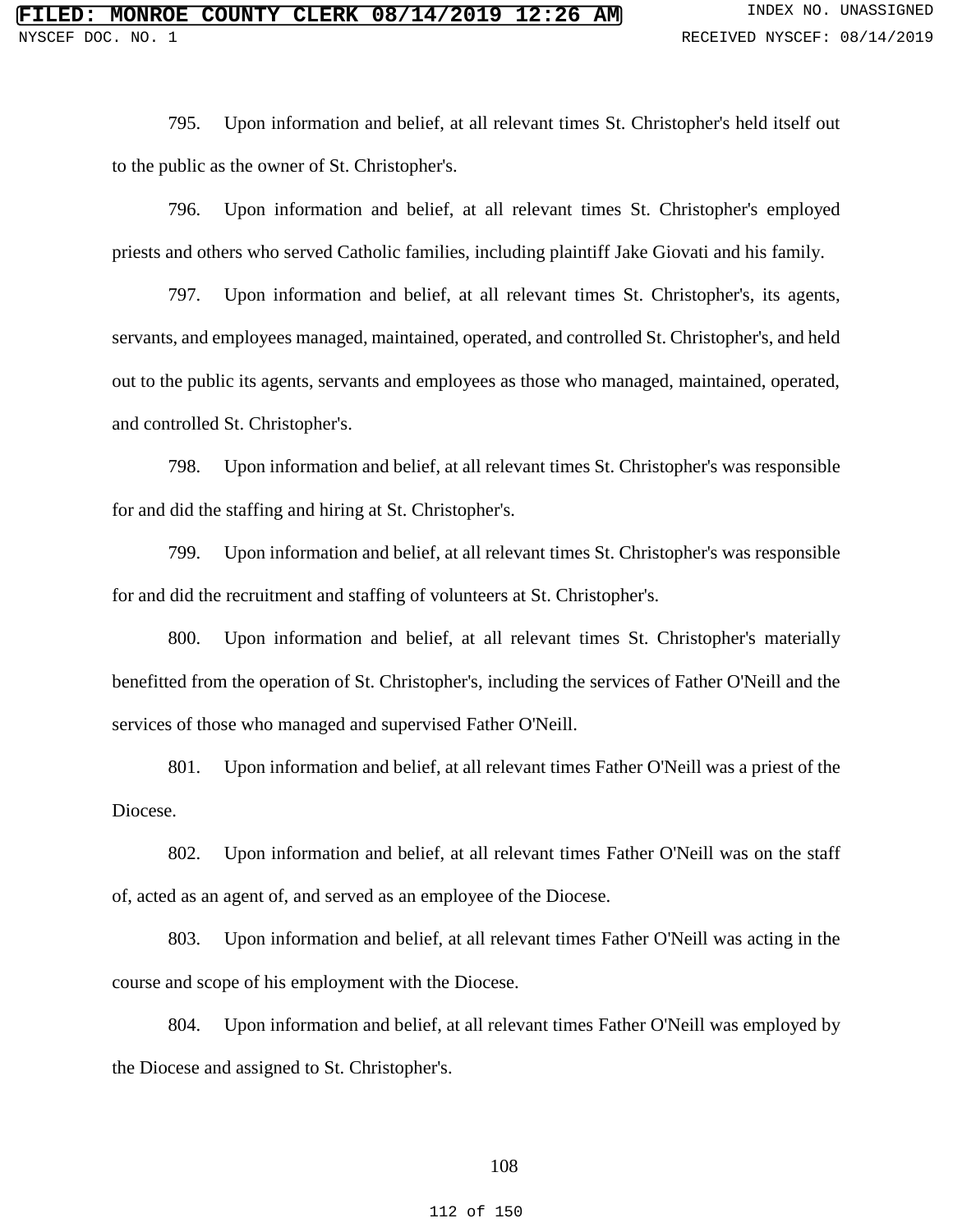805. Upon information and belief, at all relevant times Father O'Neill was a priest of St. Christopher's.

806. Upon information and belief, at all relevant times Father O'Neill was on the staff of, was an agent of, and served as an employee of St. Christopher's.

807. Upon information and belief, at all relevant times Father O'Neill was acting in the course and scope of his employment with St. Christopher's.

808. Upon information and belief, at all relevant times Father O'Neill had an office on the premises of St. Christopher's.

809. When plaintiff Jake Giovati was a minor, he and his parents were members of the Diocese and St. Christopher's.

810. At all relevant times, the Diocese and St. Christopher's, their agents, servants, and employees, held Father O'Neill out to the public, to Jake, and to his parents, as their agent and employee.

811. At all relevant times, the Diocese and St. Christopher's, their agents, servants, and employees, held Father O'Neill out to the public, to Jake, and to his parents, as having been vetted, screened, and approved by those defendants.

812. At all relevant times, Jake and his parents reasonably relied upon the acts and representations of the Diocese and St. Christopher's, their agents, servants, and employees, and reasonably believed that Father O'Neill was an agent or employee of those defendants who was vetted, screened, and approved by those defendants.

813. At all relevant times, Jake and his parents trusted Father O'Neill because the Diocese and St. Christopher's held him out as someone who was safe and could be trusted with the supervision, care, custody, and control of Jake.

### 109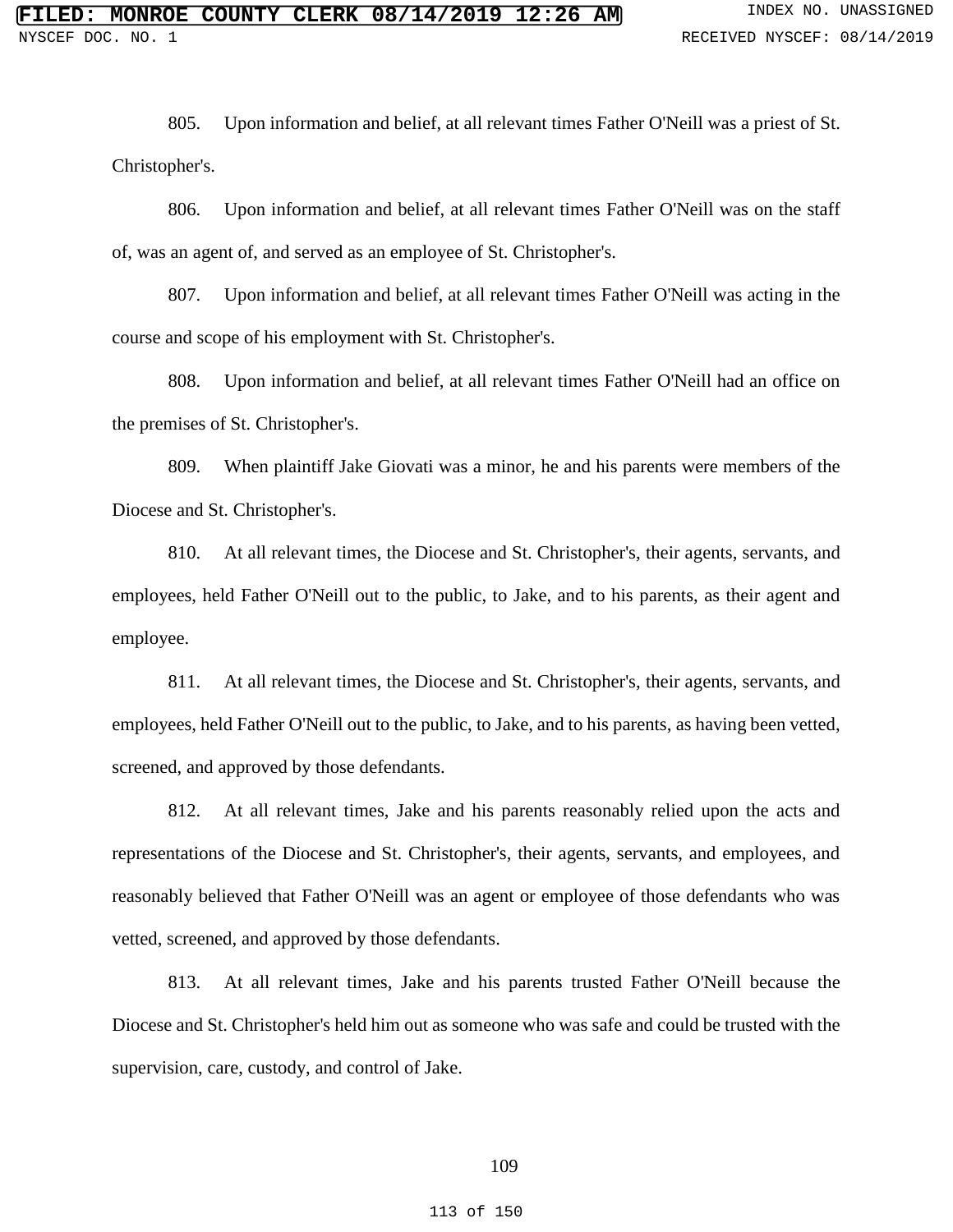814. At all relevant times, Jake and his parents believed that the Diocese and St. Christopher's would exercise such care as would a parent of ordinary prudence in comparable circumstances when those defendants assumed supervision, care, custody, and control of Jake.

815. When Jake was a minor, Father O'Neill sexually abused him.

816. Jake was sexually abused by Father O'Neill when Jake was approximately 10 years old.

817. Based on the representations of the Diocese and St. Christopher's that Father O'Neill was safe and trustworthy, Jake and his parents allowed Jake to be under the supervision of, and in the care, custody, and control of, the Diocese and St. Christopher's, including during the time when Jake was sexually abused by Father O'Neill.

818. Based on the representations of the Diocese and St. Christopher's that Father O'Neill was safe and trustworthy, Jake and his parents allowed Jake to be under the supervision of, and in the care, custody, and control of, Father O'Neill, including during the time when Jake was sexually abused by Father O'Neill.

819. Neither Jake nor his parents would have allowed him to be under the supervision of, or in the care, custody, or control of, the Diocese, St. Christopher's, or Father O'Neill if the Diocese or St. Christopher's had disclosed to Jake or his parents that Father O'Neill was not safe and was not trustworthy, and that he in fact posed a danger to Jake in that Father O'Neill was likely to sexually abuse Jake.

820. No parent of ordinary prudence in comparable circumstances would have allowed Jake to be under the supervision of, or in the care, custody, or control of, the Diocese, St. Christopher's, or Father O'Neill if the Diocese or St. Christopher's had disclosed to Jake or his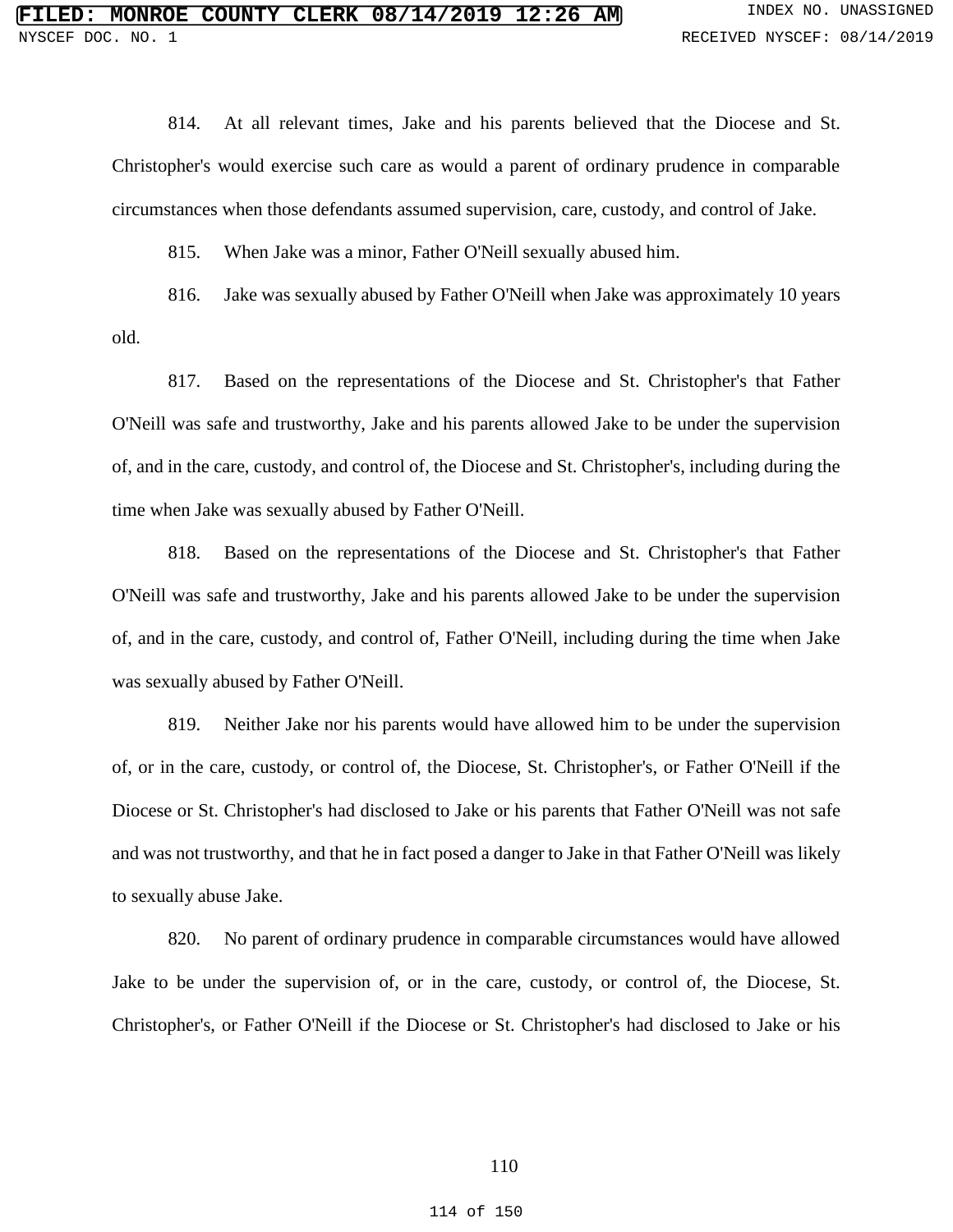parents that Father O'Neill was not safe and was not trustworthy, and that he in fact posed a danger to Jake in that Father O'Neill was likely to sexually abuse him.

821. In approximately 1999, Father O'Neill exploited the trust and authority vested in him by defendants by grooming Jake to gain his trust and to obtain control over him as part of Father O'Neill's plan to sexually molest and abuse Jake and other children.

822. Father O'Neill used his position of trust and authority as a priest of the Diocese and of St. Christopher's to groom Jake and to sexually abuse him, including when Jake was under the supervision of, and in the care, custody, or control of, the Diocese, St. Christopher's, and Father O'Neill.

823. The sexual abuse of Jake by Father O'Neill occurred at St. Christopher's in an area behind where Mass was held.

824. At certain times, Father O'Neill's sexual abuse of Jake occurred during activities that were sponsored by, or were a direct result of activities sponsored by, the Diocese and St. Christopher's, including during a time when he was learning to say his prayers and Father O'Neill asked Jake to confess his "sins."

825. Upon information and belief, prior to the times mentioned herein, Father O'Neill was a known sexual abuser of children.

826. Upon information and belief, at all relevant times, defendants, their agents, servants, and employees, knew or should have known that Father O'Neill was a known sexual abuser of children.

827. Upon information and belief, at all relevant times it was reasonably foreseeable to defendants, their agents, servants, and employees that Father O'Neill's sexual abuse of children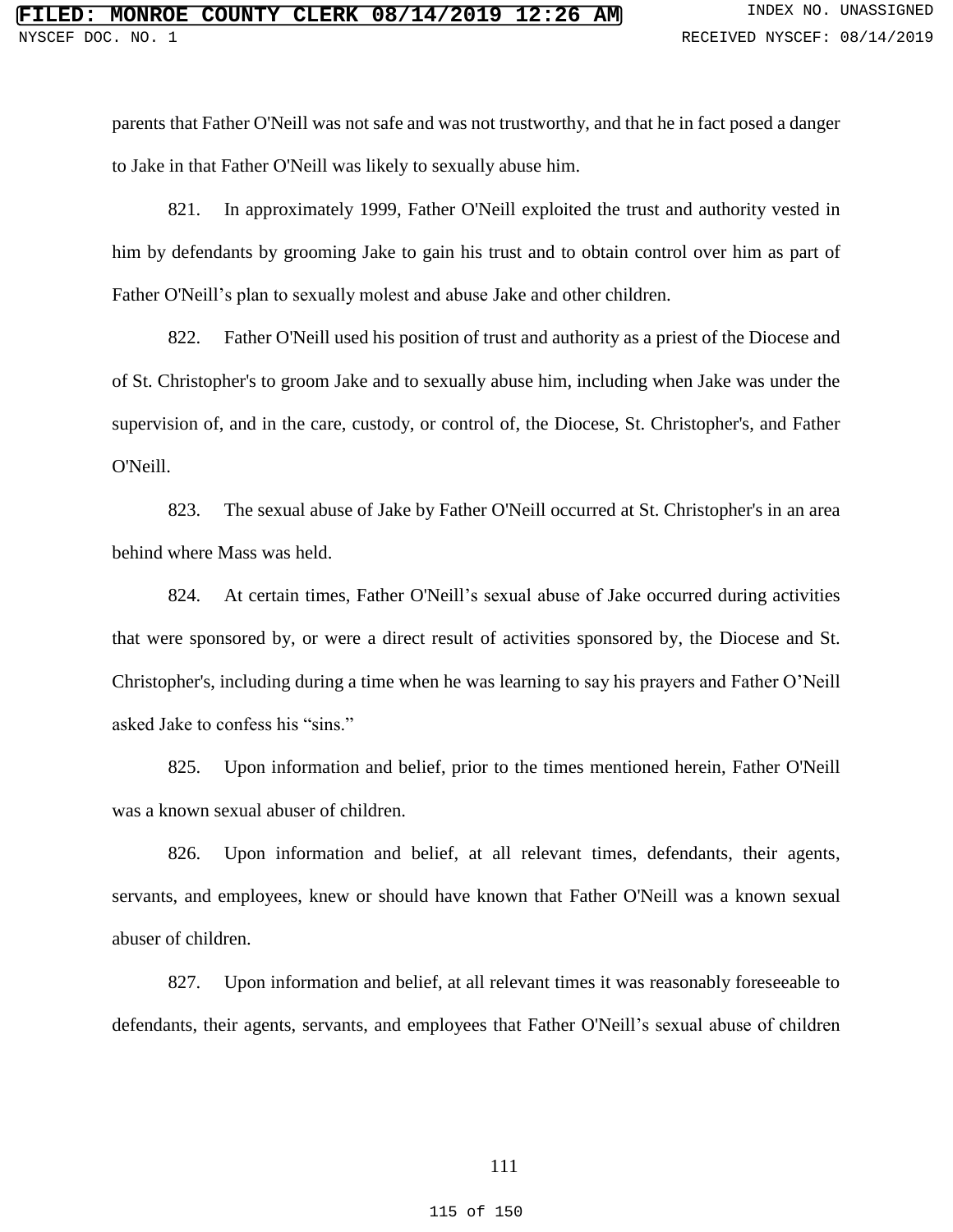would likely result in injury to others, including the sexual abuse of Jake and other children by Father O'Neill.

828. Upon information and belief, the defendants, their agents, servants, and employees, knew or should have known that Father O'Neill was sexually abusing Jake and other children at St. Christopher's and elsewhere.

829. Upon information and belief, the Diocese and St. Christopher's, their agents, servants, and employees, knew or should have known that Father O'Neill was likely to abuse children, including Jake, because Father O'Neill had been sexually abusing other children in the Rochester Diocese for many years before Plaintiff was abused and parents of these children had complained about Father O'Neill to the Diocese as early as the 1970s.

830. Upon information and belief, the Diocese and St. Christopher's, their agents, servants, and employees, knew or should have known before Father O'Neill's sexual abuse of Jake that priests and other persons serving the Diocese and St. Christopher's had used their positions with those defendants to groom and to sexually abuse children.

831. Upon information and belief, the Diocese and St. Christopher's, their agents, servants, and employees, knew or should have known before Father O'Neill's sexual abuse of Jake that such priests and other persons could not be "cured" through treatment or counseling.

832. Upon information and belief, the Diocese and St. Christopher's, their agents, servants, and employees, concealed the sexual abuse of children by Father O'Neill in order to conceal their own bad acts in failing to protect children from him, to protect their reputation, and to prevent victims of such sexual abuse by him from coming forward during the extremely limited statute of limitations prior to the enactment of the CVA, despite knowing that Father O'Neill would continue to molest children.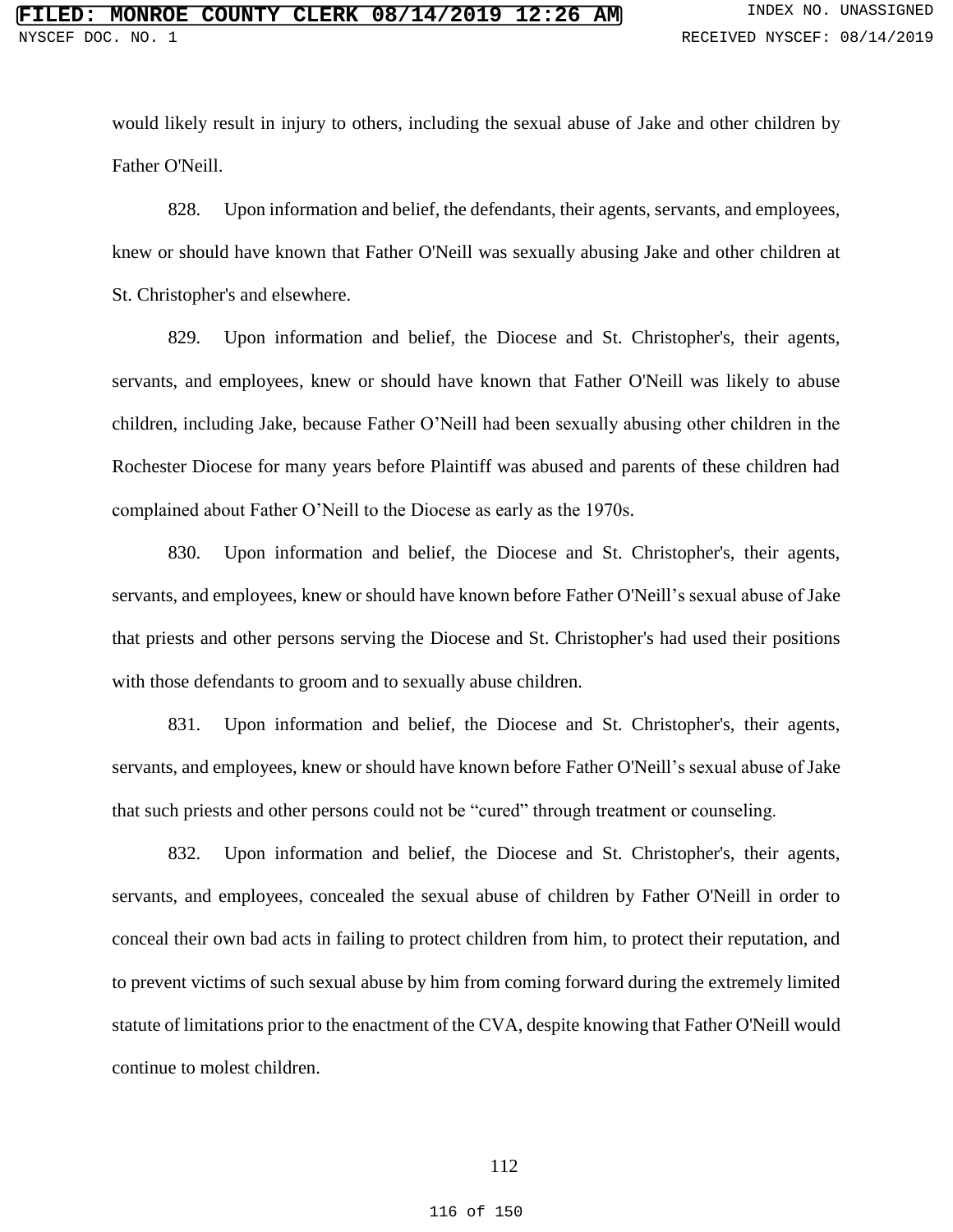833. Upon information and belief, the Diocese and St. Christopher's, their agents, servants, and employees, consciously and recklessly disregarded their knowledge that Father O'Neill would use his position with the defendants to sexually abuse children, including Jake.

834. Upon information and belief, the Diocese and St. Christopher's, their agents, servants, and employees, disregarded their knowledge that Father O'Neill would use his position with them to sexually abuse children, including Jake.

835. Upon information and belief, the Diocese and St. Christopher's, their agents, servants, and employees, acted in concert with each other or with Father O'Neill to conceal the danger that Father O'Neill posed to children, including Jake, so that Father O'Neill could continue serving them despite their knowledge of that danger.

836. Upon information and belief, the Diocese and St. Christopher's, their agents, servants, and employees, knew that their negligent, reckless, and outrageous conduct would inflict severe emotional and psychological distress, as well as personal physical injury, on others, including Jake, and he did in fact suffer severe emotional and psychological distress and personal physical injury as a result of their wrongful conduct.

837. Upon information and belief, the Diocese and St. Christopher's, their agents, servants, and employees, concealed the sexual abuse of children by priests and others in order to conceal their own bad acts in failing to protect children from being abused, to protect their reputation, and to prevent victims of such sexual abuse from coming forward during the extremely limited statute of limitations prior to the enactment of the CVA, despite knowing that those priests and other persons would continue to molest children.

838. By reason of the wrongful acts of the Diocese and St. Christopher's as detailed herein, Jake sustained physical and psychological injuries, including but not limited to, severe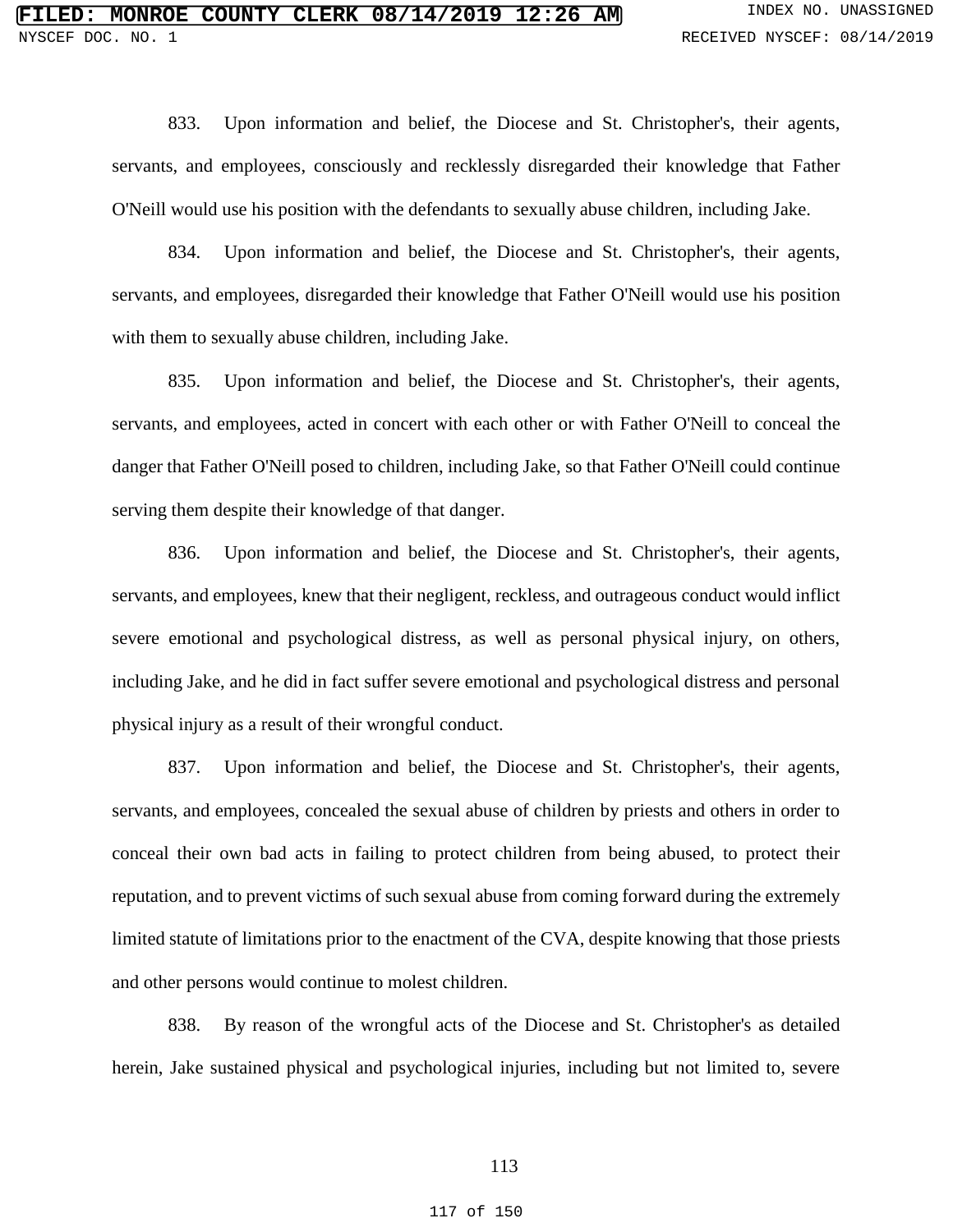emotional and psychological distress, humiliation, fright, dissociation, anger, depression, anxiety, family turmoil and loss of faith, a severe shock to his nervous system, physical pain and mental anguish, and emotional and psychological damage, and, upon information and belief, some or all of these injuries are of a permanent and lasting nature, and Jake has and/or will become obligated to expend sums of money for treatment.

## **XVII. CAUSES OF ACTION AS TO PLAINTIFF R.A. A. FIRST CAUSE OF ACTION – NEGLIGENCE**

839. Plaintiff R.A. repeats and re-alleges all of his allegations above and below.

840. The Diocese and St. Bridget's had a duty to take reasonable steps to protect plaintiff R.A., a child, from foreseeable harm when he was under their supervision and in their care, custody, and control.

841. The Diocese and St. Bridget's also had a duty to take reasonable steps to prevent Father Vogt from using the tasks, premises, and instrumentalities of his position with the defendants to target, groom, and sexually abuse children, including R.A.

842. The Diocese and St. Bridget's were supervising R.A., and had care, custody, and control of R.A., when he served as an altar boy, attended St. Bridget's as a student, and at other times, during which time those defendants had a duty to take reasonable steps to protect him.

843. These circumstances created a special relationship between the Diocese and R.A., and between St. Bridget's and R.A., which imposed on each of those defendants a duty to exercise the degree of care of a parent of ordinary prudence in comparable circumstances.

844. The Diocese and St. Bridget's breached each of the foregoing duties by failing to exercise reasonable care to prevent Father Vogt from harming R.A., including sexually abusing him.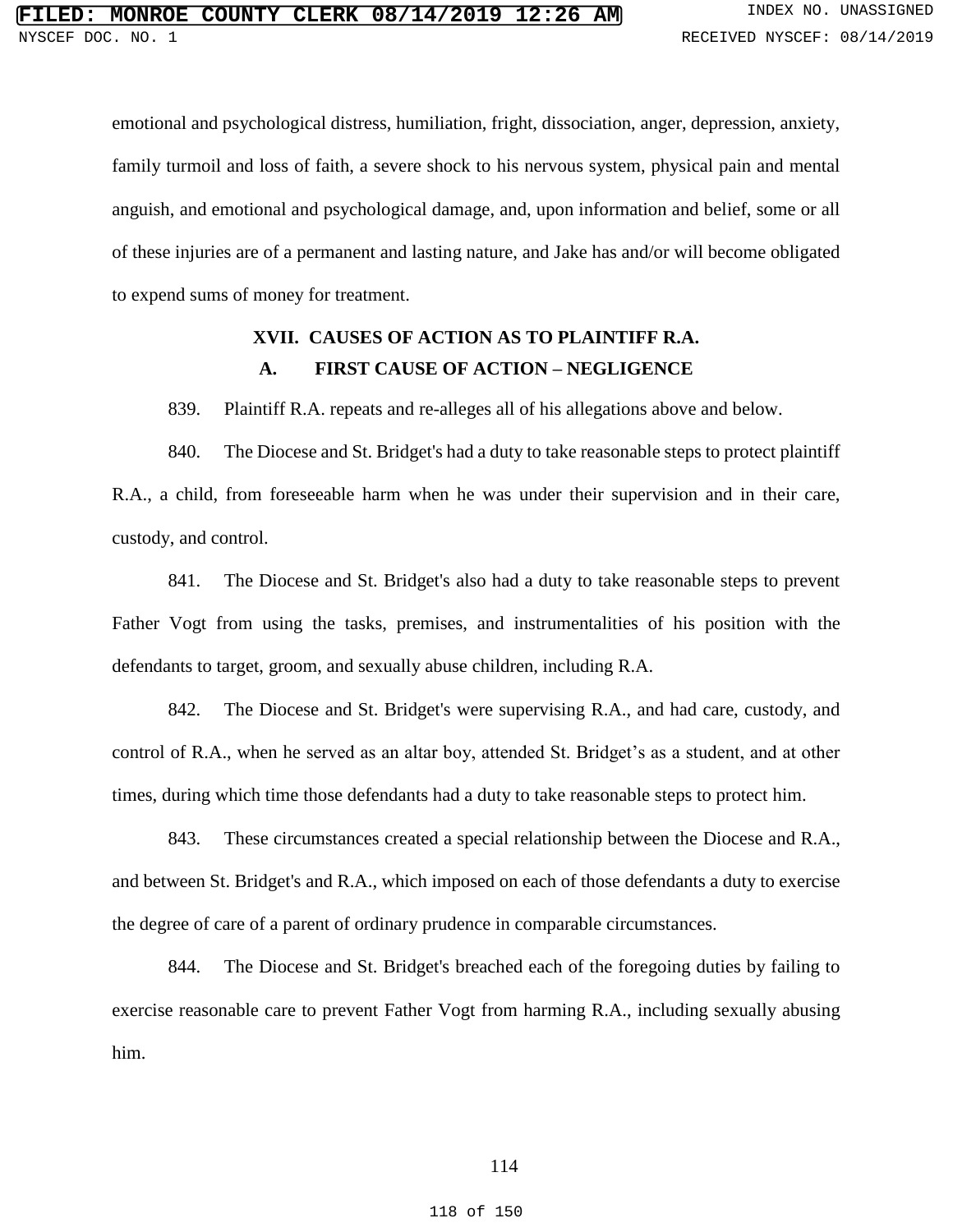845. In breaching their duties, including hiring, retaining, and failing to supervise Father Vogt, giving him access to children, entrusting their tasks, premises, and instrumentalities to him, failing to train their personnel in the signs of sexual predation and to protect children from sexual abuse and other harm, failing to warn R.A., his parents, and other parents of the danger of sexual abuse, and failing to create a safe and secure environment for R.A. and other children who were under their supervision and in their care, custody, and control, the Diocese and St. Bridget's created a risk that R.A. would be sexually abused by Father Vogt. The Diocese and St. Bridget's through their actions and inactions created an environment that placed R.A. in danger of unreasonable risks of harm under the circumstances.

846. In breaching their duties, including hiring, retaining, and failing to supervise Father Vogt, giving him access to children, entrusting their tasks, premises, and instrumentalities to him, failing to train their personnel in the signs of sexual predation and to protect children from sexual abuse and other harm, failing to warn R.A., his parents, and other parents of the danger of sexual abuse, and failing to create a safe and secure environment for R.A. and other children who were under their supervision and in their care, custody, and control, the Diocese and St. Bridget's acted willfully and with conscious disregard for the need to protect R.A. The Diocese and St. Bridget's through their actions and inactions created an environment that placed R.A. in danger of unreasonable risks of harm under the circumstances.

847. It was reasonably foreseeable that defendants' breach of these duties of care would result in the sexual abuse of R.A.

848. As a direct and proximate result of the acts and omissions of the Diocese and St. Bridget's, Father Vogt groomed and sexually abused R.A., which has caused R.A. to suffer general and special damages as more fully described herein.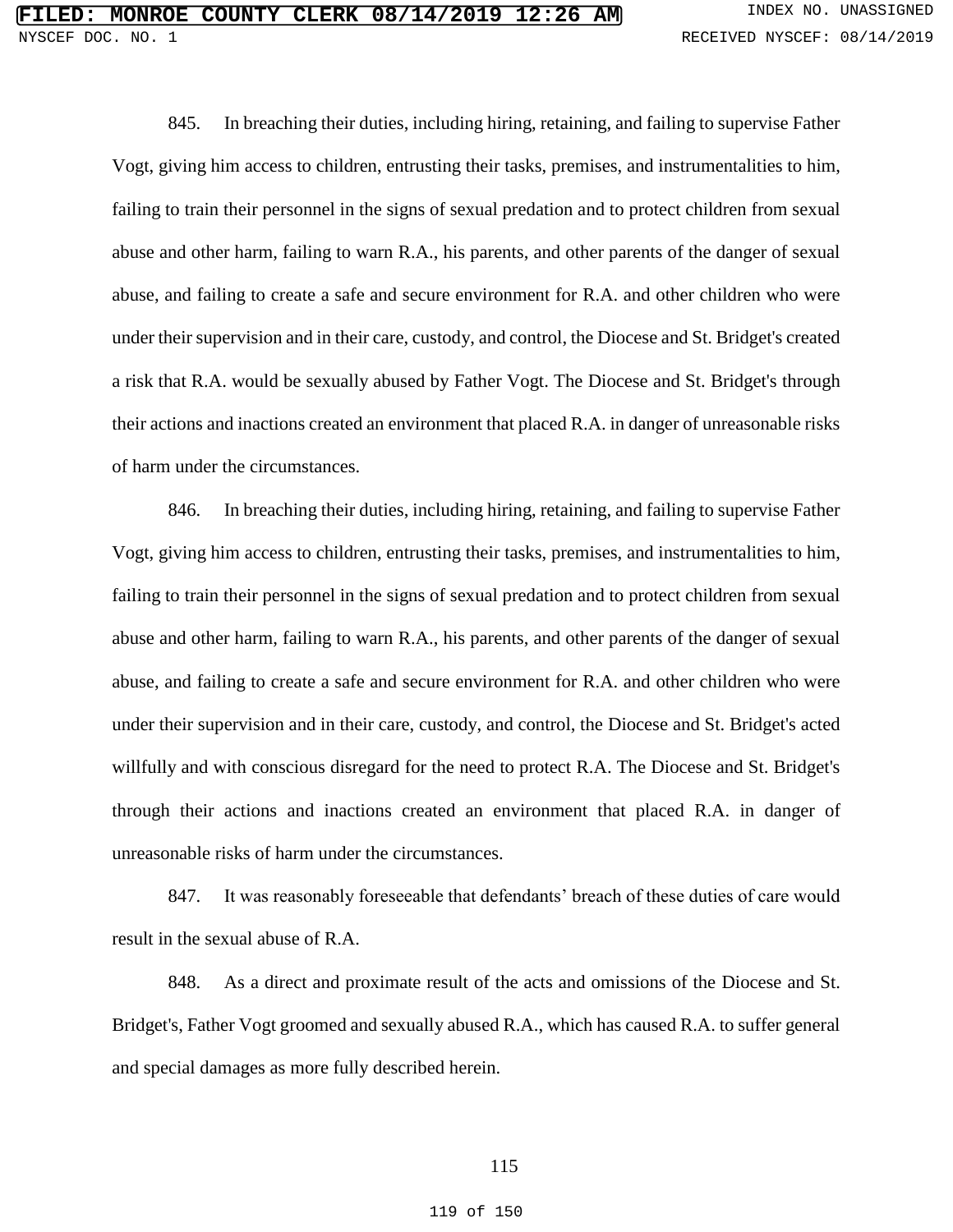## **B. SECOND CAUSE OF ACTION – OUTRAGE AND INTENTIONAL INFLICTION OF EMOTIONAL DISTRESS**

849. Plaintiff R.A. repeats and re-alleges all of his allegations above and below.

850. The Diocese and St. Bridget's engaged in reckless, extreme, and outrageous conduct by providing Father Vogt with access to children, including plaintiff R.A., despite knowing that he would likely use his position to groom and to sexually abuse them, including R.A. Their misconduct was so shocking and outrageous that it exceeds the reasonable bounds of decency as measured by what the average member of the community would tolerate and demonstrates an utter disregard by them of the consequences that would follow.

851. As a result of this reckless, extreme, and outrageous conduct, Father Vogt gained access to R.A. and sexually abused him.

852. The Diocese and St. Bridget's knew that this reckless, extreme, and outrageous conduct would inflict severe emotional and psychological distress, including personal physical injury, on others, and R.A. did in fact suffer severe emotional and psychological distress and personal physical injury as a result, including severe mental anguish, humiliation and emotional and physical distress.

# **XVIII.CAUSES OF ACTION AS TO PLAINTIFF JAMES GREEN A. FIRST CAUSE OF ACTION – NEGLIGENCE**

853. Plaintiff James Green repeats and re-alleges all of his allegations above and below. 854. The Diocese and St. Leo's had a duty to take reasonable steps to protect plaintiff James Green, a child, from foreseeable harm when he was under their supervision and in their care, custody, and control.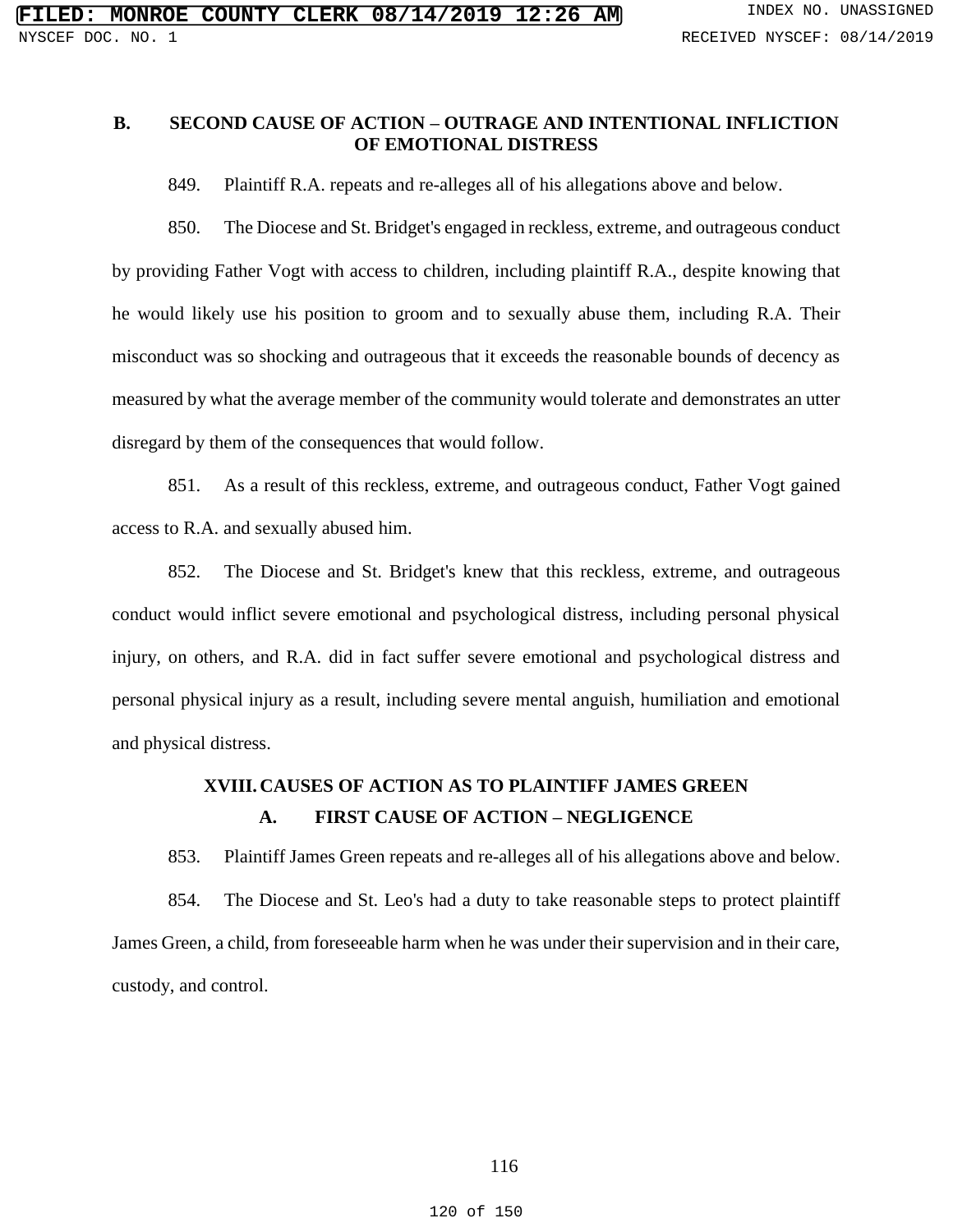855. The Diocese and St. Leo's also had a duty to take reasonable steps to prevent Father Rauber from using the tasks, premises, and instrumentalities of his position with the defendants to target, groom, and sexually abuse children, including James.

856. The Diocese and St. Leo's were supervising James, and had care, custody, and control of James, when he was participating in his first communion and at other times, during which time those defendants had a duty to take reasonable steps to protect him.

857. These circumstances created a special relationship between the Diocese and James, and between St. Leo's and James, which imposed on each of those defendants a duty to exercise the degree of care of a parent of ordinary prudence in comparable circumstances.

858. The Diocese and St. Leo's breached each of the foregoing duties by failing to exercise reasonable care to prevent Father Rauber from harming James, including sexually abusing him.

859. In breaching their duties, including hiring, retaining, and failing to supervise Father Rauber, giving him access to children, entrusting their tasks, premises, and instrumentalities to him, failing to train their personnel in the signs of sexual predation and to protect children from sexual abuse and other harm, failing to warn James, his parents, and other parents of the danger of sexual abuse, and failing to create a safe and secure environment for James and other children who were under their supervision and in their care, custody, and control, the Diocese and St. Leo's created a risk that James would be sexually abused by Father Rauber. The Diocese and St. Leo's through their actions and inactions created an environment that placed James in danger of unreasonable risks of harm under the circumstances.

860. In breaching their duties, including hiring, retaining, and failing to supervise Father Rauber, giving him access to children, entrusting their tasks, premises, and instrumentalities to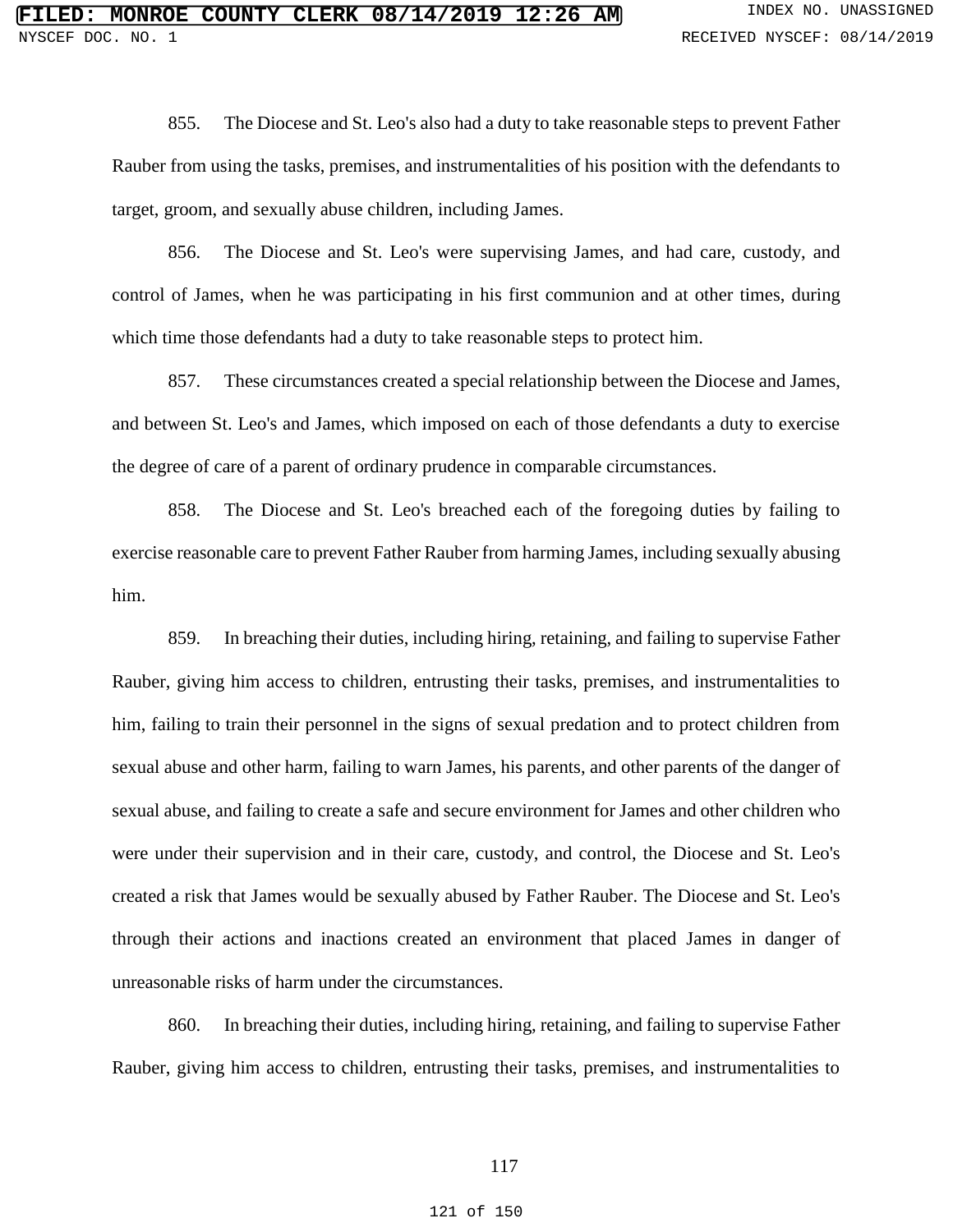him, failing to train their personnel in the signs of sexual predation and to protect children from sexual abuse and other harm, failing to warn James, his parents, and other parents of the danger of sexual abuse, and failing to create a safe and secure environment for James and other children who were under their supervision and in their care, custody, and control, the Diocese and St. Leo's acted willfully and with conscious disregard for the need to protect James. The Diocese and St. Leo's through their actions and inactions created an environment that placed James in danger of unreasonable risks of harm under the circumstances.

861. It was reasonably foreseeable that defendants' breach of these duties of care would result in the sexual abuse of James.

862. As a direct and proximate result of the acts and omissions of the Diocese and St. Leo's, Father Rauber groomed and sexually abused James, which has caused James to suffer general and special damages as more fully described herein.

## **B. SECOND CAUSE OF ACTION – OUTRAGE AND INTENTIONAL INFLICTION OF EMOTIONAL DISTRESS**

863. Plaintiff James Green repeats and re-alleges all of his allegations above and below.

864. The Diocese and St. Leo's engaged in reckless, extreme, and outrageous conduct by providing Father Rauber with access to children, including plaintiff James Green, despite knowing that he would likely use his position to groom and to sexually abuse them, including James. Their misconduct was so shocking and outrageous that it exceeds the reasonable bounds of decency as measured by what the average member of the community would tolerate and demonstrates an utter disregard by them of the consequences that would follow.

865. As a result of this reckless, extreme, and outrageous conduct, Father Rauber gained access to James and sexually abused him.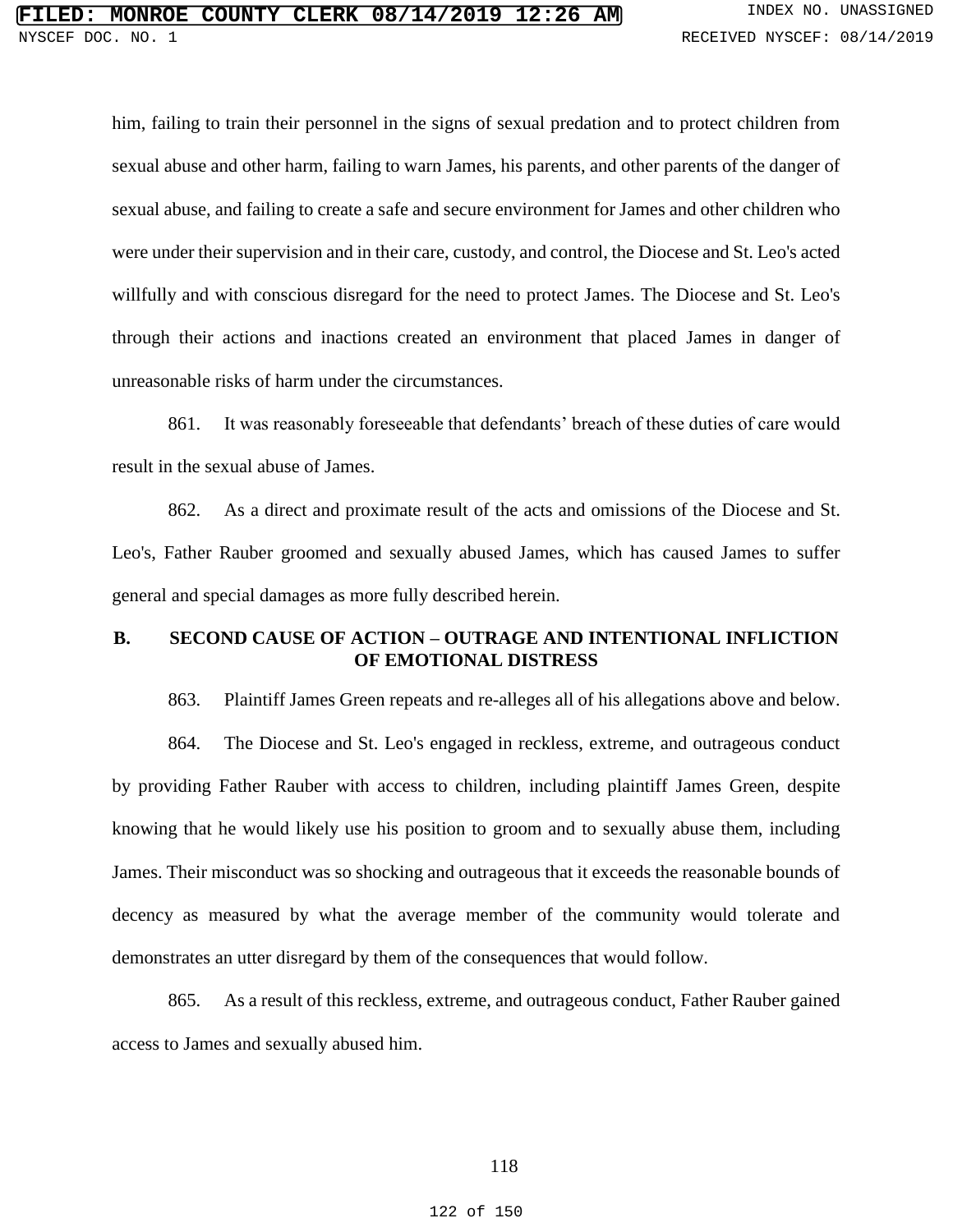866. The Diocese and St. Leo's knew that this reckless, extreme, and outrageous conduct would inflict severe emotional and psychological distress, including personal physical injury, on others, and James did in fact suffer severe emotional and psychological distress and personal physical injury as a result, including severe mental anguish, humiliation and emotional and physical distress.

## **XIX. CAUSES OF ACTION AS TO PLAINTIFF M.S. A. FIRST CAUSE OF ACTION – NEGLIGENCE**

867. Plaintiff M.S. repeats and re-alleges all of his allegations above and below.

868. The Diocese and St. Francis had a duty to take reasonable steps to protect plaintiff M.S., a child, from foreseeable harm when he was under their supervision and in their care, custody, and control.

869. The Diocese and St. Francis also had a duty to take reasonable steps to prevent Father Beatini from using the tasks, premises, and instrumentalities of his position with the defendants to target, groom, and sexually abuse children, including M.S.

870. The Diocese and St. Francis were supervising M.S., and had care, custody, and control of M.S., when he attended religion classes at St. Francis, and at other times, during which time those defendants had a duty to take reasonable steps to protect him.

871. These circumstances created a special relationship between the Diocese and M.S., and between St. Francis and M.S., which imposed on each of those defendants a duty to exercise the degree of care of a parent of ordinary prudence in comparable circumstances.

872. The Diocese and St. Francis breached each of the foregoing duties by failing to exercise reasonable care to prevent Father Beatini from harming M.S., including sexually abusing him.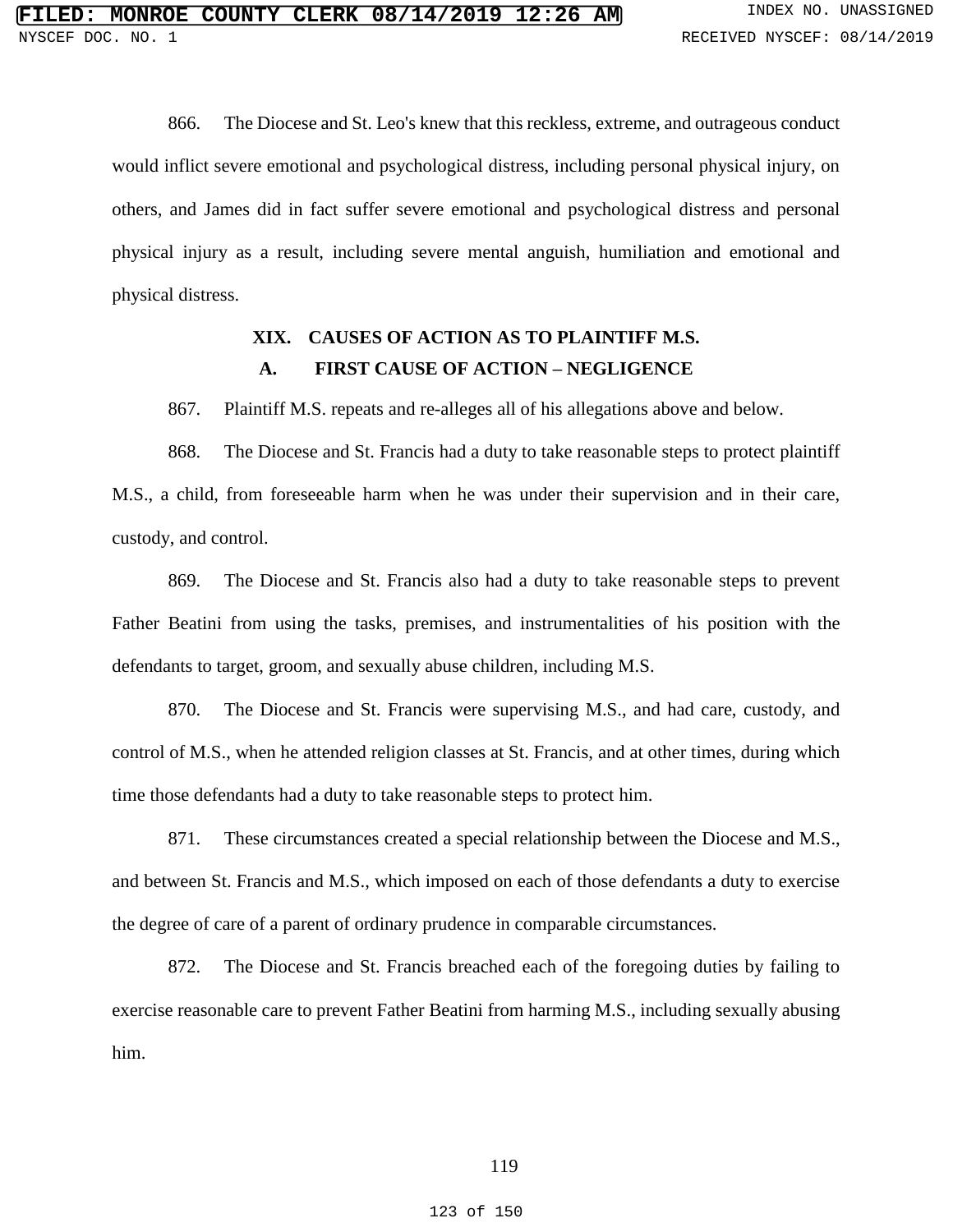873. In breaching their duties, including hiring, retaining, and failing to supervise Father Beatini, giving him access to children, entrusting their tasks, premises, and instrumentalities to him, failing to train their personnel in the signs of sexual predation and to protect children from sexual abuse and other harm, failing to warn M.S., his parents, and other parents of the danger of sexual abuse, and failing to create a safe and secure environment for M.S. and other children who were under their supervision and in their care, custody, and control, the Diocese and St. Francis created a risk that M.S. would be sexually abused by Father Beatini. The Diocese and St. Francis through their actions and inactions created an environment that placed M.S. in danger of unreasonable risks of harm under the circumstances.

874. In breaching their duties, including hiring, retaining, and failing to supervise Father Beatini, giving him access to children, entrusting their tasks, premises, and instrumentalities to him, failing to train their personnel in the signs of sexual predation and to protect children from sexual abuse and other harm, failing to warn M.S., his parents, and other parents of the danger of sexual abuse, and failing to create a safe and secure environment for M.S. and other children who were under their supervision and in their care, custody, and control, the Diocese and St. Francis acted willfully and with conscious disregard for the need to protect M.S. The Diocese and St. Francis through their actions and inactions created an environment that placed M.S. in danger of unreasonable risks of harm under the circumstances.

875. It was reasonably foreseeable that defendants' breach of these duties of care would result in the sexual abuse of M.S.

876. As a direct and proximate result of the acts and omissions of the Diocese and St. Francis, Father Beatini groomed and sexually abused M.S., which has caused M.S. to suffer general and special damages as more fully described herein.

### 120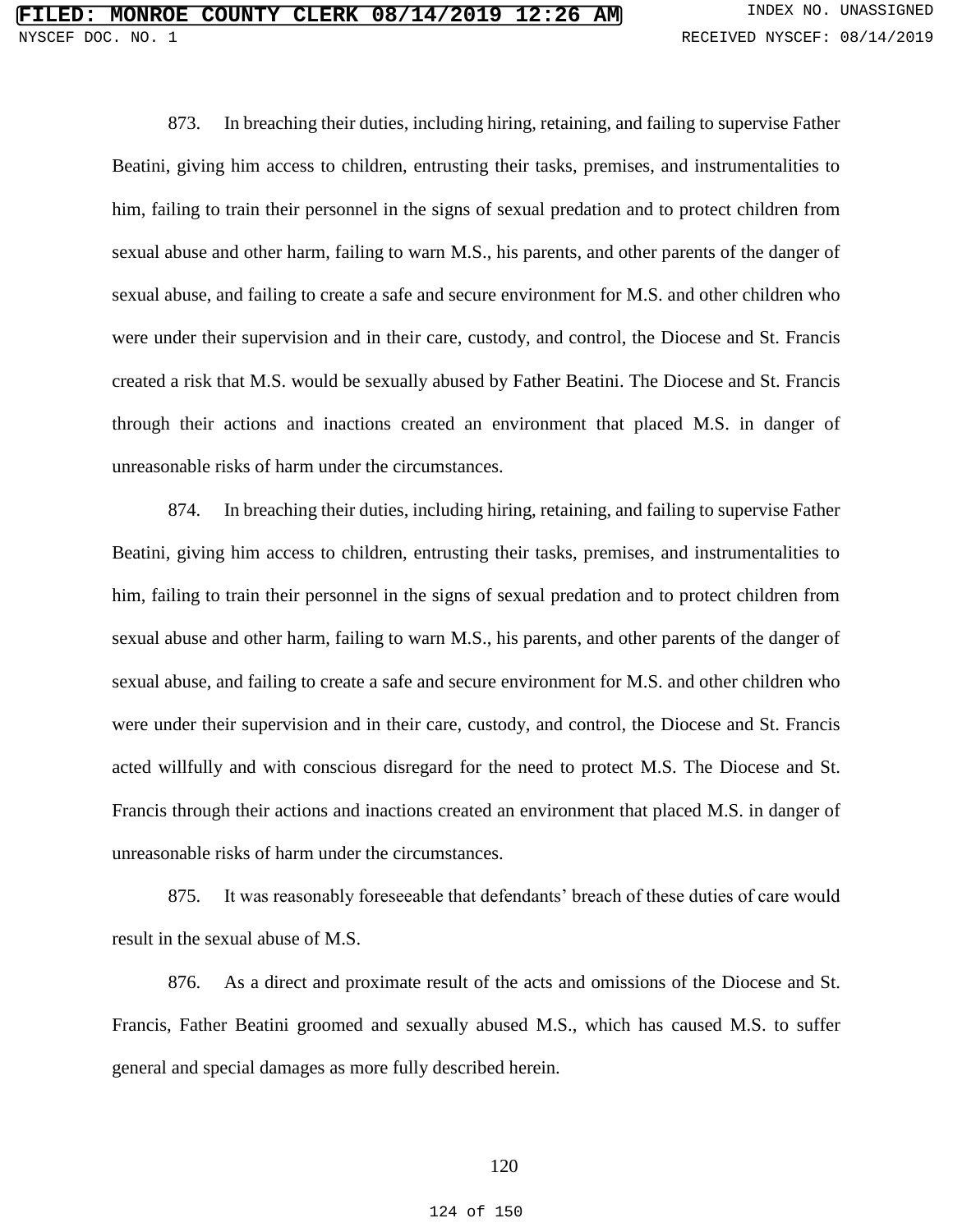## **B. SECOND CAUSE OF ACTION – OUTRAGE AND INTENTIONAL INFLICTION OF EMOTIONAL DISTRESS**

877. Plaintiff M.S. repeats and re-alleges all of his allegations above and below.

878. The Diocese and St. Francis engaged in reckless, extreme, and outrageous conduct by providing Father Beatini with access to children, including plaintiff M.S., despite knowing that he would likely use his position to groom and to sexually abuse them, including M.S. Their misconduct was so shocking and outrageous that it exceeds the reasonable bounds of decency as measured by what the average member of the community would tolerate and demonstrates an utter disregard by them of the consequences that would follow.

879. As a result of this reckless, extreme, and outrageous conduct, Father Beatini gained access to M.S. and sexually abused him.

880. The Diocese and St. Francis knew that this reckless, extreme, and outrageous conduct would inflict severe emotional and psychological distress, including personal physical injury, on others, and M.S. did in fact suffer severe emotional and psychological distress and personal physical injury as a result, including severe mental anguish, humiliation and emotional and physical distress.

# **XX. CAUSES OF ACTION AS TO PLAINTIFF F.S. A. FIRST CAUSE OF ACTION – NEGLIGENCE**

881. Plaintiff F.S. repeats and re-alleges all of his allegations above and below.

882. The Diocese and St. Bridget's had a duty to take reasonable steps to protect plaintiff F.S., a child, from foreseeable harm when he was under their supervision and in their care, custody, and control.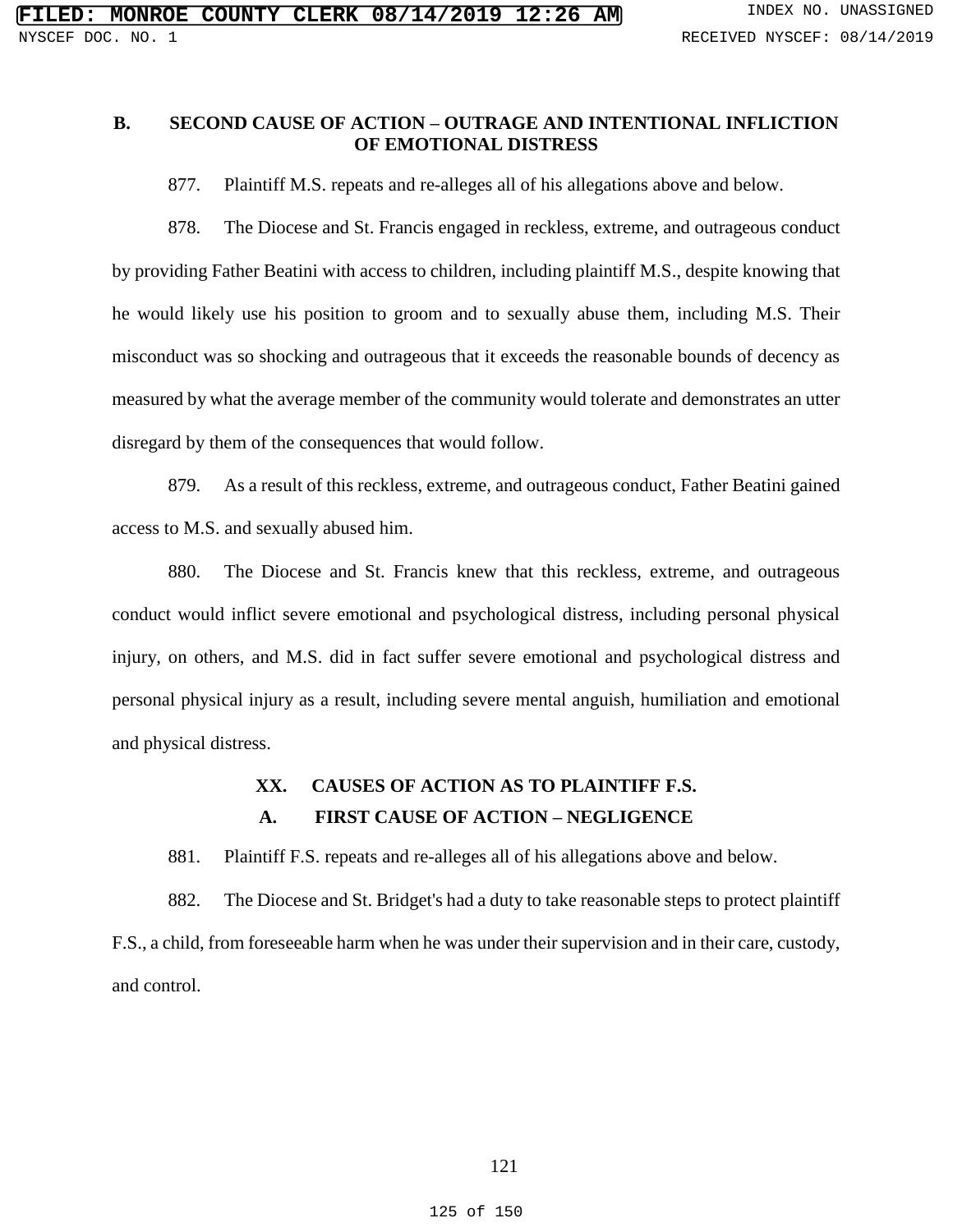883. The Diocese and St. Bridget's also had a duty to take reasonable steps to prevent Father Vogt from using the tasks, premises, and instrumentalities of his position with the defendants to target, groom, and sexually abuse children, including F.S.

884. The Diocese and St. Bridget's were supervising F.S., and had care, custody, and control of F.S., when he attended St. Bridget's as a student, and at other times, during which time those defendants had a duty to take reasonable steps to protect him.

885. These circumstances created a special relationship between the Diocese and F.S., and between St. Bridget's and F.S., which imposed on each of those defendants a duty to exercise the degree of care of a parent of ordinary prudence in comparable circumstances.

886. The Diocese and St. Bridget's breached each of the foregoing duties by failing to exercise reasonable care to prevent Father Vogt from harming F.S., including sexually abusing him.

887. In breaching their duties, including hiring, retaining, and failing to supervise Father Vogt, giving him access to children, entrusting their tasks, premises, and instrumentalities to him, failing to train their personnel in the signs of sexual predation and to protect children from sexual abuse and other harm, failing to warn F.S., his parents, and other parents of the danger of sexual abuse, and failing to create a safe and secure environment for F.S. and other children who were under their supervision and in their care, custody, and control, the Diocese and St. Bridget's created a risk that F.S. would be sexually abused by Father Vogt. The Diocese and St. Bridget's through their actions and inactions created an environment that placed F.S. in danger of unreasonable risks of harm under the circumstances.

888. In breaching their duties, including hiring, retaining, and failing to supervise Father Vogt, giving him access to children, entrusting their tasks, premises, and instrumentalities to him,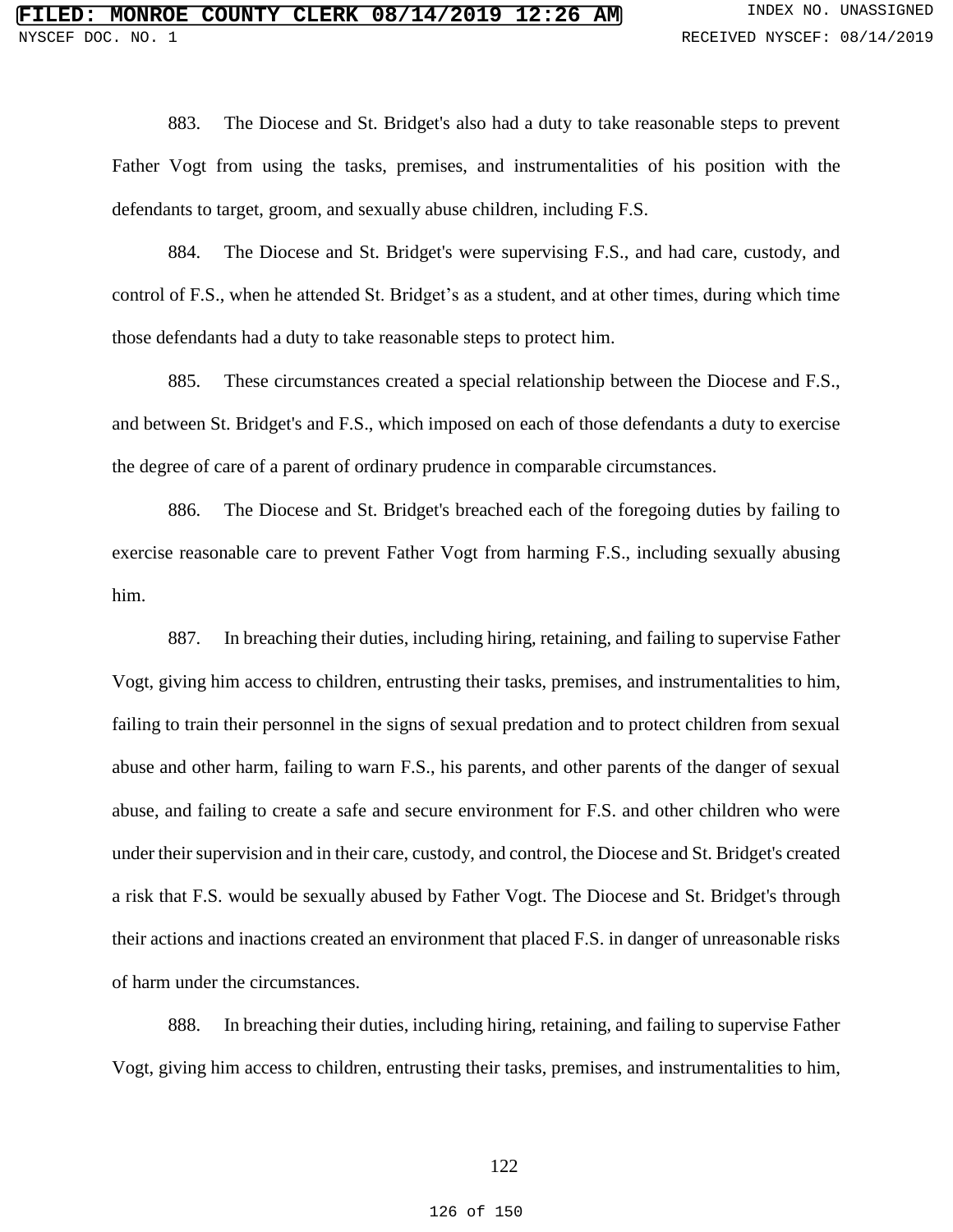failing to train their personnel in the signs of sexual predation and to protect children from sexual abuse and other harm, failing to warn F.S., his parents, and other parents of the danger of sexual abuse, and failing to create a safe and secure environment for F.S. and other children who were under their supervision and in their care, custody, and control, the Diocese and St. Bridget's acted willfully and with conscious disregard for the need to protect F.S. The Diocese and St. Bridget's through their actions and inactions created an environment that placed F.S. in danger of unreasonable risks of harm under the circumstances.

889. It was reasonably foreseeable that defendants' breach of these duties of care would result in the sexual abuse of F.S.

890. As a direct and proximate result of the acts and omissions of the Diocese and St. Bridget's, Father Vogt groomed and sexually abused F.S., which has caused F.S. to suffer general and special damages as more fully described herein.

### **B. SECOND CAUSE OF ACTION – OUTRAGE AND INTENTIONAL INFLICTION OF EMOTIONAL DISTRESS**

891. Plaintiff F.S. repeats and re-alleges all of his allegations above and below.

892. The Diocese and St. Bridget's engaged in reckless, extreme, and outrageous conduct by providing Father Vogt with access to children, including plaintiff F.S., despite knowing that he would likely use his position to groom and to sexually abuse them, including F.S. Their misconduct was so shocking and outrageous that it exceeds the reasonable bounds of decency as measured by what the average member of the community would tolerate and demonstrates an utter disregard by them of the consequences that would follow.

893. As a result of this reckless, extreme, and outrageous conduct, Father Vogt gained access to F.S. and sexually abused him.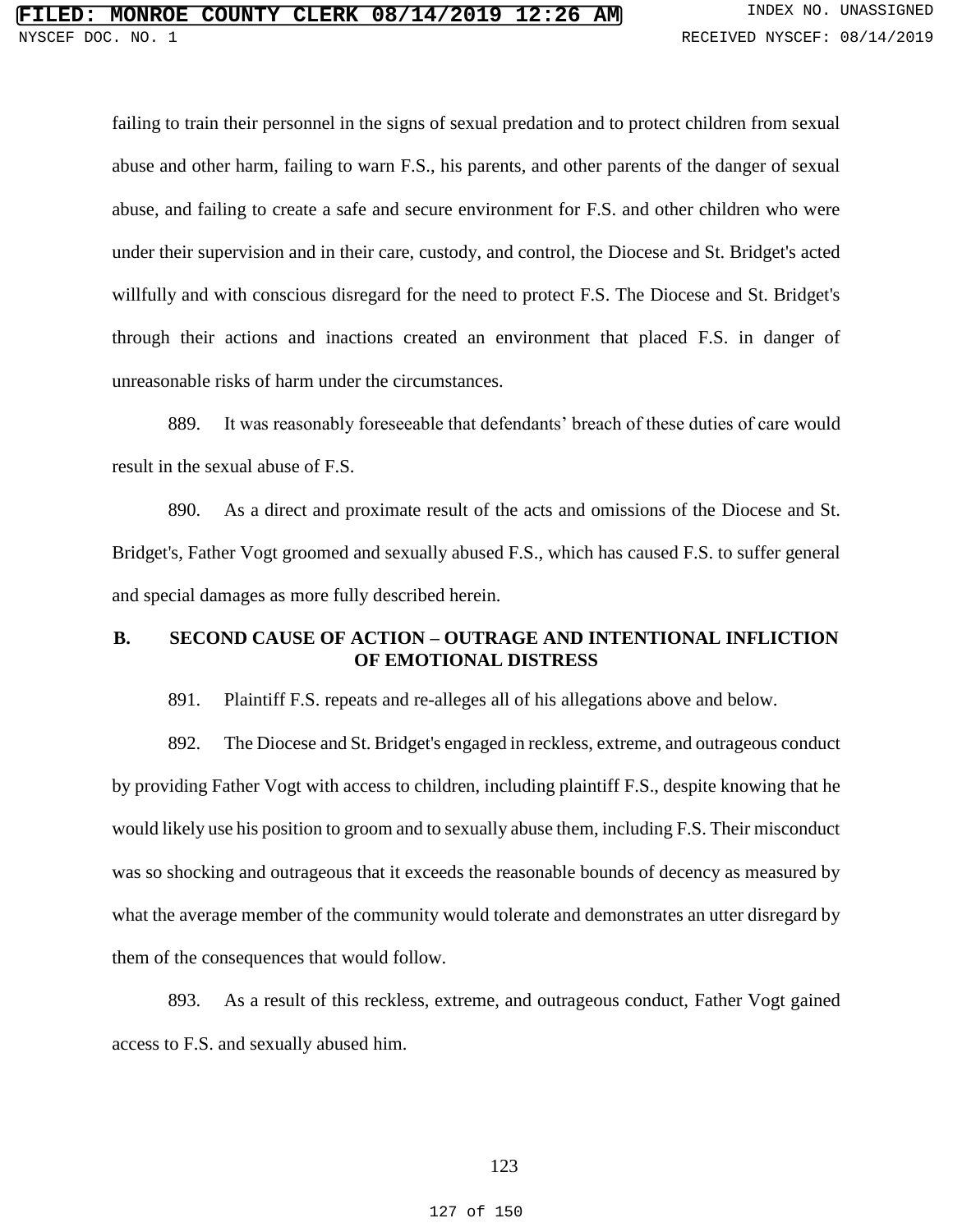894. The Diocese and St. Bridget's knew that this reckless, extreme, and outrageous conduct would inflict severe emotional and psychological distress, including personal physical injury, on others, and F.S. did in fact suffer severe emotional and psychological distress and personal physical injury as a result, including severe mental anguish, humiliation and emotional and physical distress.

# **XXI. CAUSES OF ACTION AS TO PLAINTIFF JOHN PEVC A. FIRST CAUSE OF ACTION – NEGLIGENCE**

895. Plaintiff John Pevc repeats and re-alleges all of his allegations above and below.

896. The Diocese and Good Shepherd had a duty to take reasonable steps to protect plaintiff John Pevc, a child, from foreseeable harm when he was under their supervision and in their care, custody, and control.

897. The Diocese and Good Shepherd also had a duty to take reasonable steps to prevent Father Miller from using the tasks, premises, and instrumentalities of his position with the defendants to target, groom, and sexually abuse children, including John.

898. The Diocese and Good Shepherd were supervising John, and had care, custody, and control of John, when he was a parishioner and a student, and at other times, during which time those defendants had a duty to take reasonable steps to protect him.

899. These circumstances created a special relationship between the Diocese and John, and between Good Shepherd and John, which imposed on each of those defendants a duty to exercise the degree of care of a parent of ordinary prudence in comparable circumstances.

900. The Diocese and Good Shepherd breached each of the foregoing duties by failing to exercise reasonable care to prevent Father Miller from harming John, including sexually abusing him.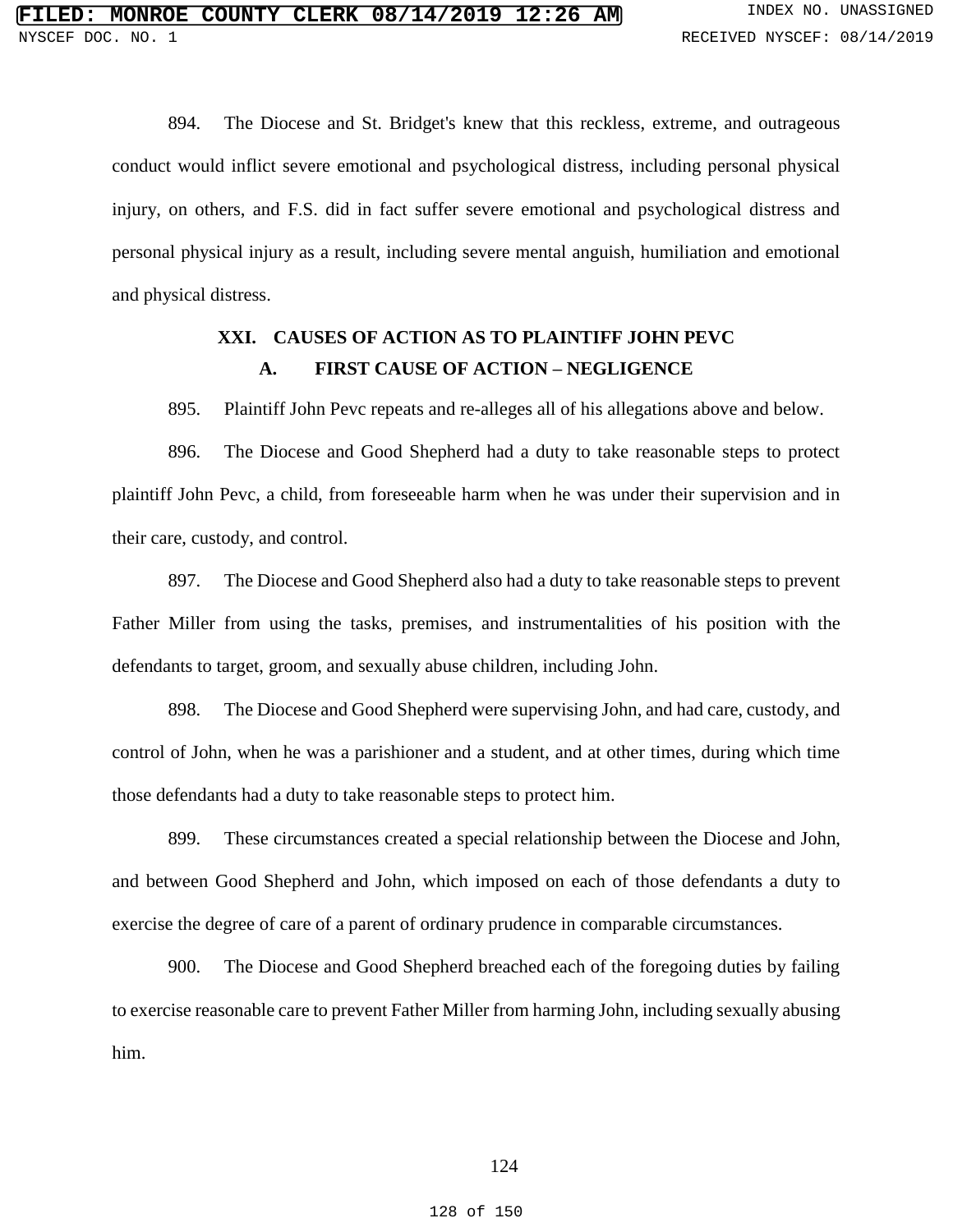901. In breaching their duties, including hiring, retaining, and failing to supervise Father Miller, giving him access to children, entrusting their tasks, premises, and instrumentalities to him, failing to train their personnel in the signs of sexual predation and to protect children from sexual abuse and other harm, failing to warn John, his parents, and other parents of the danger of sexual abuse, and failing to create a safe and secure environment for John and other children who were under their supervision and in their care, custody, and control, the Diocese and Good Shepherd created a risk that John would be sexually abused by Father Miller. The Diocese and Good Shepherd through their actions and inactions created an environment that placed John in danger of unreasonable risks of harm under the circumstances.

902. In breaching their duties, including hiring, retaining, and failing to supervise Father Miller, giving him access to children, entrusting their tasks, premises, and instrumentalities to him, failing to train their personnel in the signs of sexual predation and to protect children from sexual abuse and other harm, failing to warn John, his parents, and other parents of the danger of sexual abuse, and failing to create a safe and secure environment for John and other children who were under their supervision and in their care, custody, and control, the Diocese and Good Shepherd acted willfully and with conscious disregard for the need to protect John. The Diocese and Good Shepherd through their actions and inactions created an environment that placed John in danger of unreasonable risks of harm under the circumstances.

903. It was reasonably foreseeable that defendants' breach of these duties of care would result in the sexual abuse of John.

904. As a direct and proximate result of the acts and omissions of the Diocese and Good Shepherd, Father Miller groomed and sexually abused John, which has caused John to suffer general and special damages as more fully described herein.

### 125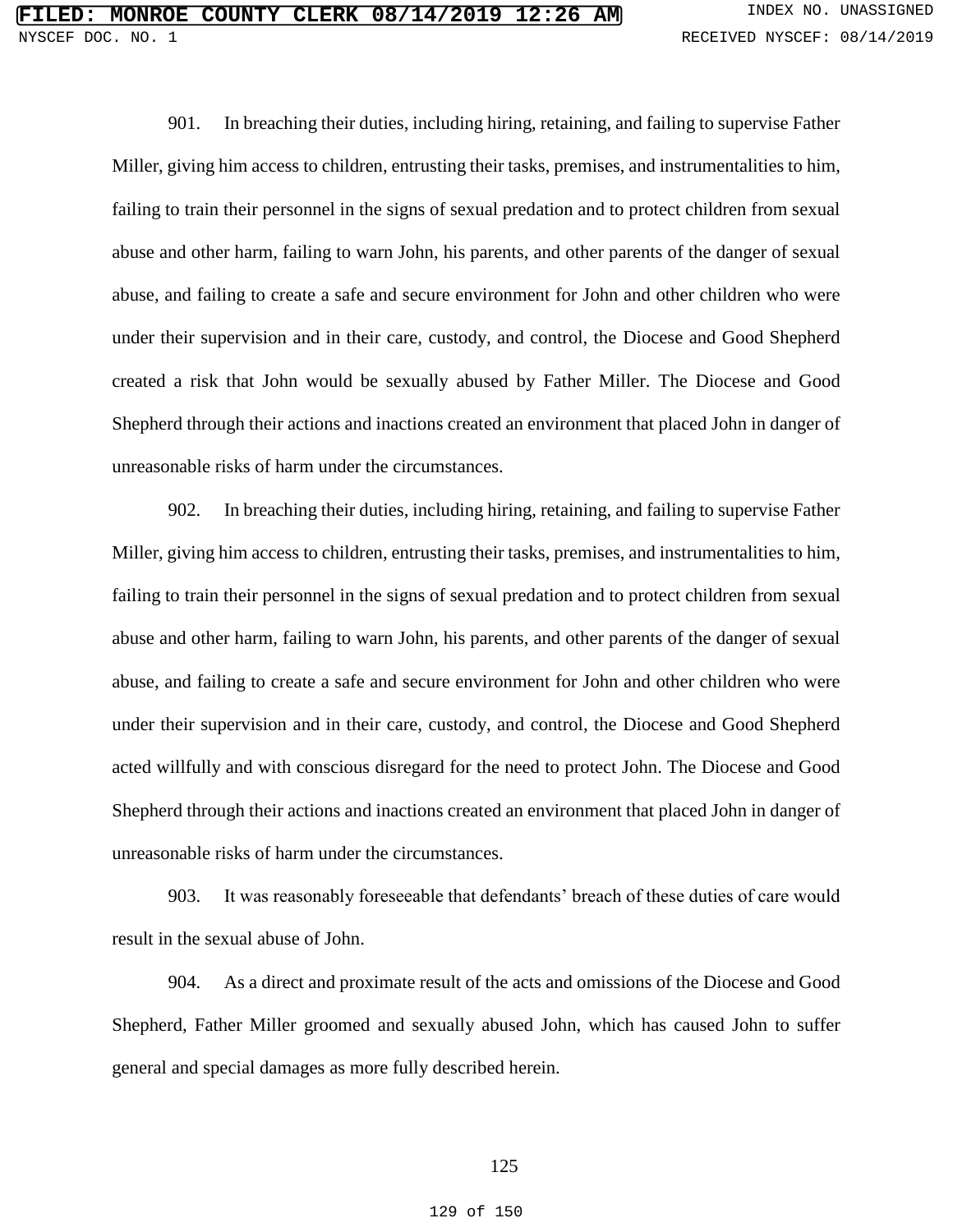## **B. SECOND CAUSE OF ACTION – OUTRAGE AND INTENTIONAL INFLICTION OF EMOTIONAL DISTRESS**

905. Plaintiff John Pevc repeats and re-alleges all of his allegations above and below.

906. The Diocese and Good Shepherd engaged in reckless, extreme, and outrageous conduct by providing Father Miller with access to children, including plaintiff John Pevc, despite knowing that he would likely use his position to groom and to sexually abuse them, including John. Their misconduct was so shocking and outrageous that it exceeds the reasonable bounds of decency as measured by what the average member of the community would tolerate and demonstrates an utter disregard by them of the consequences that would follow.

907. As a result of this reckless, extreme, and outrageous conduct, Father Miller gained access to John and sexually abused him.

908. The Diocese and Good Shepherd knew that this reckless, extreme, and outrageous conduct would inflict severe emotional and psychological distress, including personal physical injury, on others, and John did in fact suffer severe emotional and psychological distress and personal physical injury as a result, including severe mental anguish, humiliation and emotional and physical distress.

# **XXII. CAUSES OF ACTION AS TO PLAINTIFF J.K. A. FIRST CAUSE OF ACTION – NEGLIGENCE**

909. Plaintiff J.K. repeats and re-alleges all of her allegations above and below.

910. The Diocese and Holy Rosary had a duty to take reasonable steps to protect plaintiff J.K., a child, from foreseeable harm when she was under their supervision and in their care, custody, and control.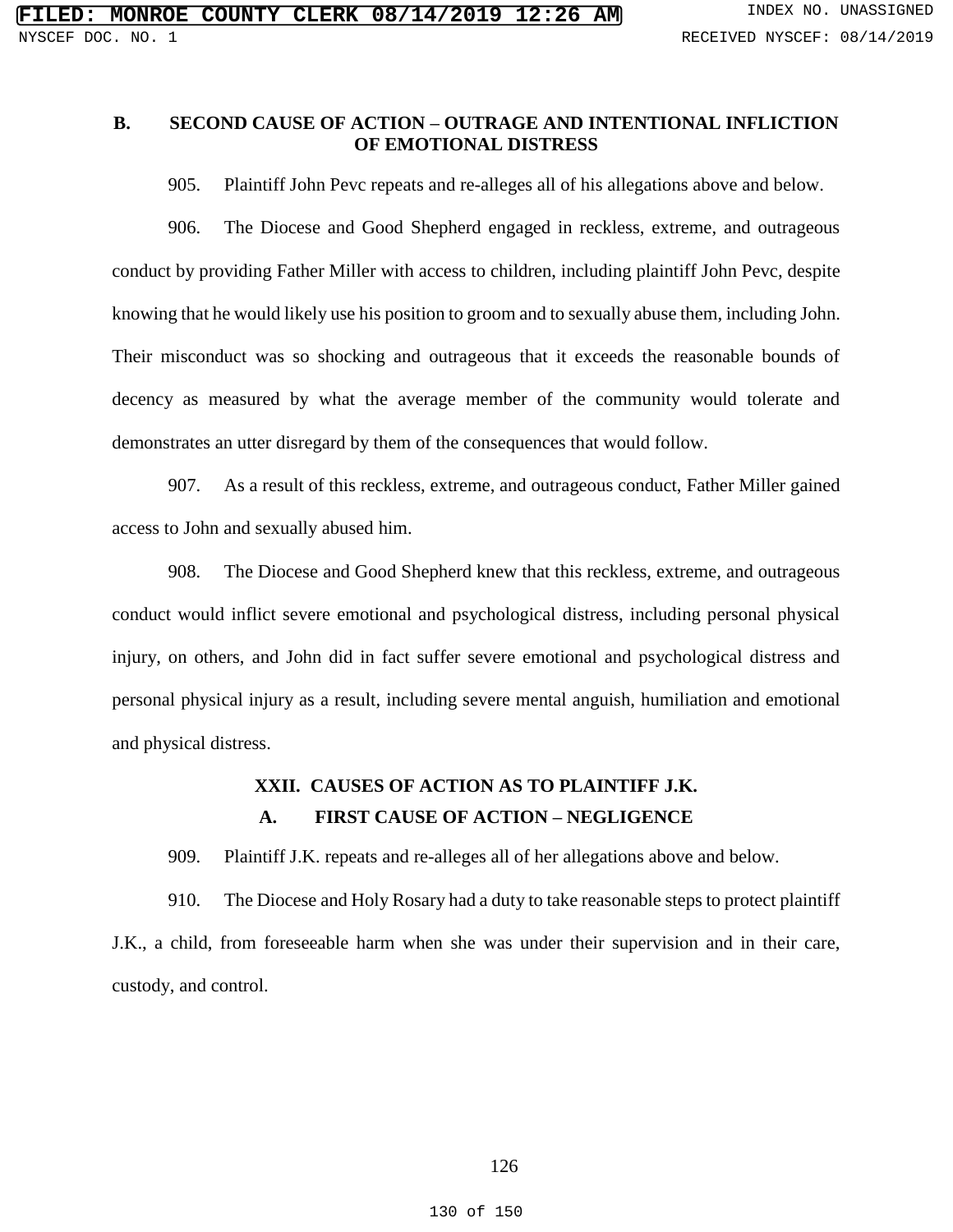911. The Diocese and Holy Rosary also had a duty to take reasonable steps to prevent Father Meng from using the tasks, premises, and instrumentalities of his position with the defendants to target, groom, and sexually abuse children, including J.K.

912. The Diocese and Holy Rosary were supervising J.K., and had care, custody, and control of J.K., when she was a student at Holy Rosary and at other times, during which time those defendants had a duty to take reasonable steps to protect her.

913. These circumstances created a special relationship between the Diocese and J.K., and between Holy Rosary and J.K., which imposed on each of those defendants a duty to exercise the degree of care of a parent of ordinary prudence in comparable circumstances.

914. The Diocese and Holy Rosary breached each of the foregoing duties by failing to exercise reasonable care to prevent Father Meng from harming J.K., including sexually abusing her.

915. In breaching their duties, including hiring, retaining, and failing to supervise Father Meng, giving him access to children, entrusting their tasks, premises, and instrumentalities to him, failing to train their personnel in the signs of sexual predation and to protect children from sexual abuse and other harm, failing to warn J.K., her parents, and other parents of the danger of sexual abuse, and failing to create a safe and secure environment for J.K. and other children who were under their supervision and in their care, custody, and control, the Diocese and Holy Rosary created a risk that J.K. would be sexually abused by Father Meng. The Diocese and Holy Rosary through their actions and inactions created an environment that placed J.K. in danger of unreasonable risks of harm under the circumstances.

916. In breaching their duties, including hiring, retaining, and failing to supervise Father Meng, giving him access to children, entrusting their tasks, premises, and instrumentalities to him,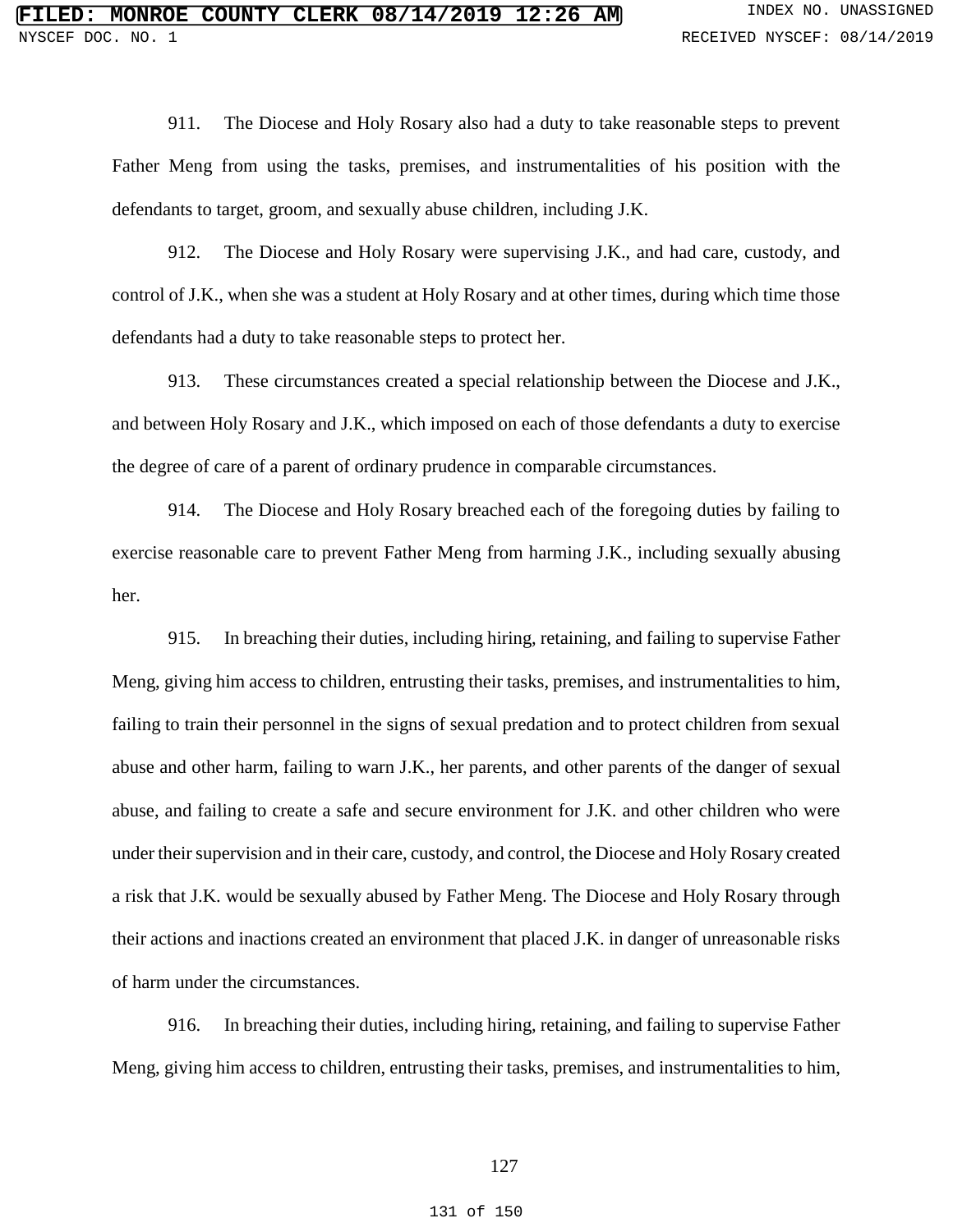failing to train their personnel in the signs of sexual predation and to protect children from sexual abuse and other harm, failing to warn J.K., her parents, and other parents of the danger of sexual abuse, and failing to create a safe and secure environment for J.K. and other children who were under their supervision and in their care, custody, and control, the Diocese and Holy Rosary acted willfully and with conscious disregard for the need to protect J.K. The Diocese and Holy Rosary through their actions and inactions created an environment that placed J.K. in danger of unreasonable risks of harm under the circumstances.

917. It was reasonably foreseeable that defendants' breach of these duties of care would result in the sexual abuse of J.K.

918. As a direct and proximate result of the acts and omissions of the Diocese and Holy Rosary, Father Meng groomed and sexually abused J.K., which has caused J.K. to suffer general and special damages as more fully described herein.

### **B. SECOND CAUSE OF ACTION – OUTRAGE AND INTENTIONAL INFLICTION OF EMOTIONAL DISTRESS**

919. Plaintiff J.K. repeats and re-alleges all of her allegations above and below.

920. The Diocese and Holy Rosary engaged in reckless, extreme, and outrageous conduct by providing Father Meng with access to children, including plaintiff J.K., despite knowing that he would likely use his position to groom and to sexually abuse them, including J.K. Their misconduct was so shocking and outrageous that it exceeds the reasonable bounds of decency as measured by what the average member of the community would tolerate and demonstrates an utter disregard by them of the consequences that would follow.

921. As a result of this reckless, extreme, and outrageous conduct, Father Meng gained access to J.K. and sexually abused her.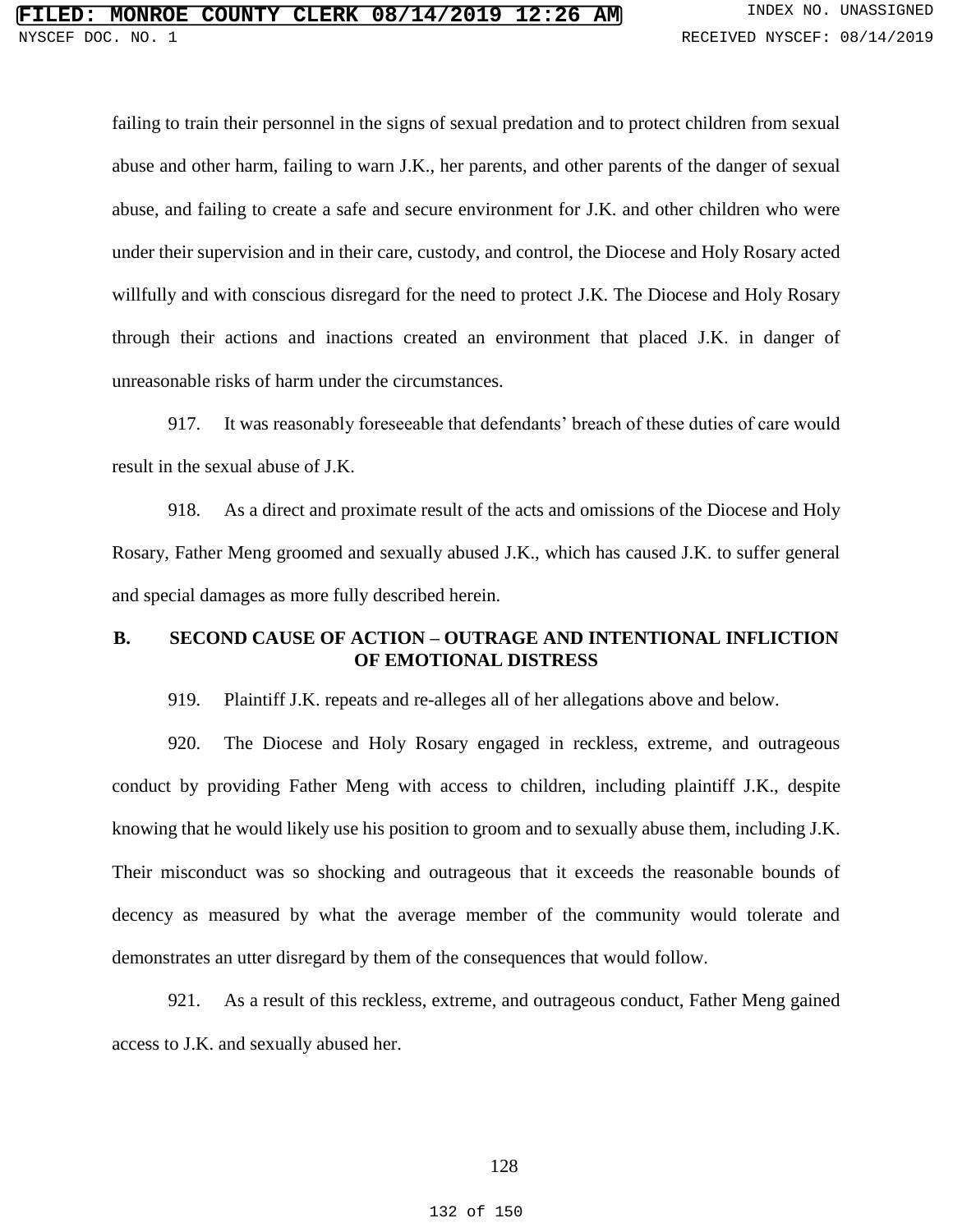922. The Diocese and Holy Rosary knew that this reckless, extreme, and outrageous conduct would inflict severe emotional and psychological distress, including personal physical injury, on others, and J.K. did in fact suffer severe emotional and psychological distress and personal physical injury as a result, including severe mental anguish, humiliation and emotional and physical distress.

## **XXIII.CAUSES OF ACTION AS TO PLAINTIFF S.N. A. FIRST CAUSE OF ACTION – NEGLIGENCE**

923. Plaintiff S.N. repeats and re-alleges all of his allegations above and below.

924. The Diocese and St. Boniface had a duty to take reasonable steps to protect plaintiff S.N., a child, from foreseeable harm when he was under their supervision and in their care, custody, and control.

925. The Diocese and St. Boniface also had a duty to take reasonable steps to prevent Father O'Neill from using the tasks, premises, and instrumentalities of his position with the defendants to target, groom, and sexually abuse children, including S.N.

926. The Diocese and St. Boniface were supervising S.N., and had care, custody, and control of S.N., when he served as an altar boy and at other times, during which time those defendants had a duty to take reasonable steps to protect him.

927. These circumstances created a special relationship between the Diocese and S.N., and between St. Boniface and S.N., which imposed on each of those defendants a duty to exercise the degree of care of a parent of ordinary prudence in comparable circumstances.

928. The Diocese and St. Boniface breached each of the foregoing duties by failing to exercise reasonable care to prevent Father O'Neill from harming S.N., including sexually abusing him.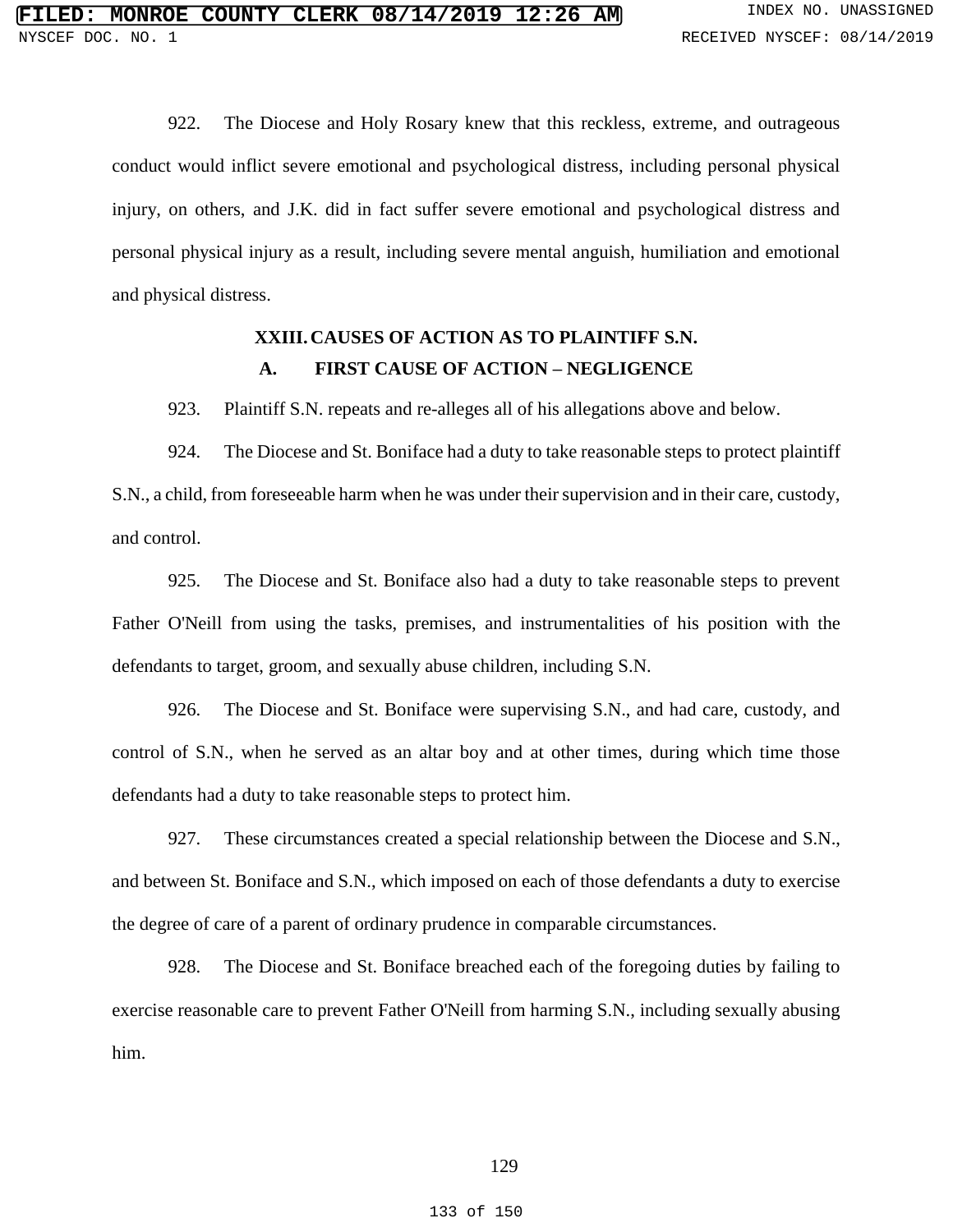929. In breaching their duties, including hiring, retaining, and failing to supervise Father O'Neill, giving him access to children, entrusting their tasks, premises, and instrumentalities to him, failing to train their personnel in the signs of sexual predation and to protect children from sexual abuse and other harm, failing to warn S.N., his parents, and other parents of the danger of sexual abuse, and failing to create a safe and secure environment for S.N. and other children who were under their supervision and in their care, custody, and control, the Diocese and St. Boniface created a risk that S.N. would be sexually abused by Father O'Neill. The Diocese and St. Boniface through their actions and inactions created an environment that placed S.N. in danger of unreasonable risks of harm under the circumstances.

930. In breaching their duties, including hiring, retaining, and failing to supervise Father O'Neill, giving him access to children, entrusting their tasks, premises, and instrumentalities to him, failing to train their personnel in the signs of sexual predation and to protect children from sexual abuse and other harm, failing to warn S.N., his parents, and other parents of the danger of sexual abuse, and failing to create a safe and secure environment for S.N. and other children who were under their supervision and in their care, custody, and control, the Diocese and St. Boniface acted willfully and with conscious disregard for the need to protect S.N. The Diocese and St. Boniface through their actions and inactions created an environment that placed S.N. in danger of unreasonable risks of harm under the circumstances.

931. It was reasonably foreseeable that defendants' breach of these duties of care would result in the sexual abuse of S.N.

932. As a direct and proximate result of the acts and omissions of the Diocese and St. Boniface, Father O'Neill groomed and sexually abused S.N., which has caused S.N. to suffer general and special damages as more fully described herein.

### 130

#### 134 of 150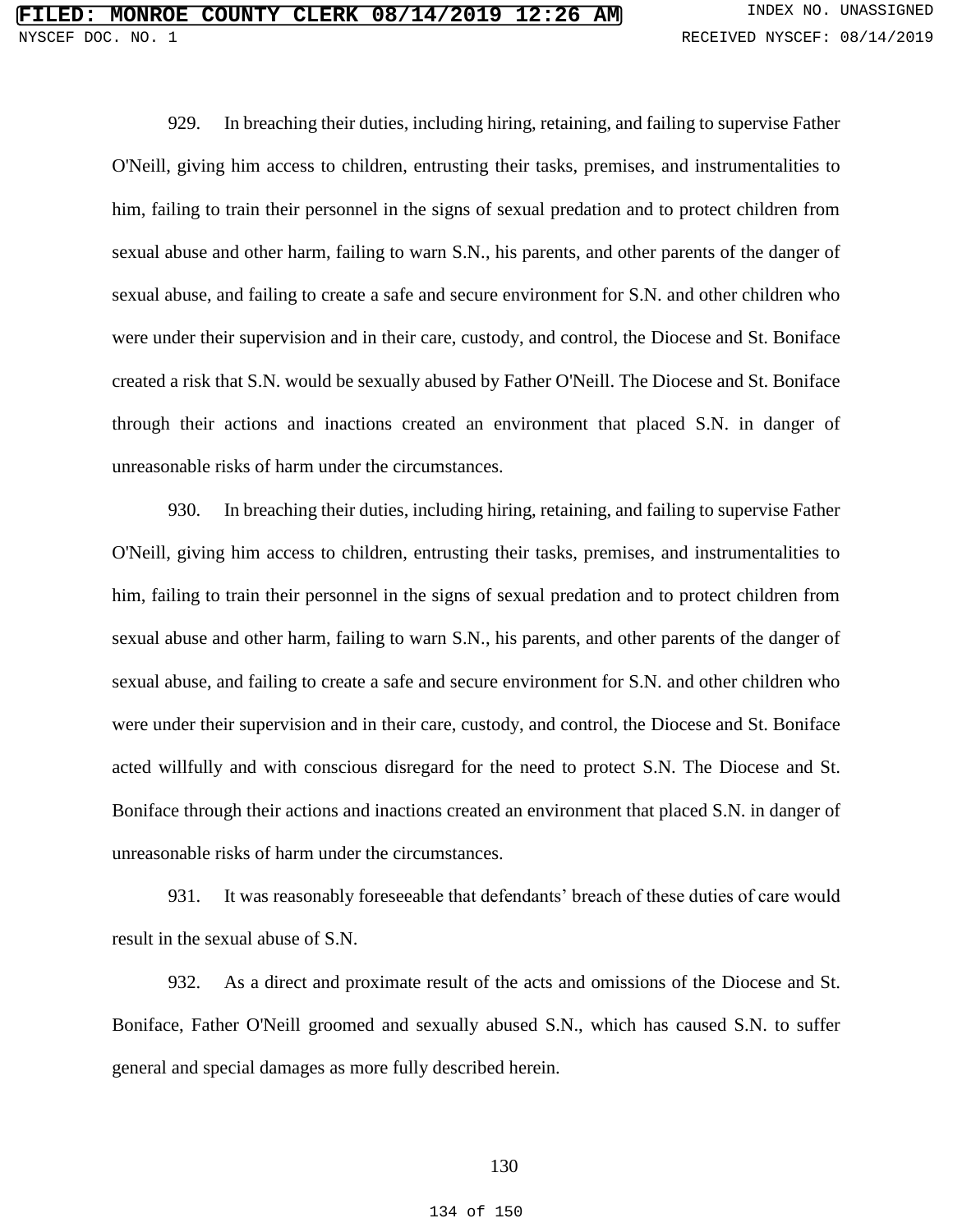## **B. SECOND CAUSE OF ACTION – OUTRAGE AND INTENTIONAL INFLICTION OF EMOTIONAL DISTRESS**

933. Plaintiff S.N. repeats and re-alleges all of his allegations above and below.

934. The Diocese and St. Boniface engaged in reckless, extreme, and outrageous conduct by providing Father O'Neill with access to children, including plaintiff S.N., despite knowing that he would likely use his position to groom and to sexually abuse them, including S.N. Their misconduct was so shocking and outrageous that it exceeds the reasonable bounds of decency as measured by what the average member of the community would tolerate and demonstrates an utter disregard by them of the consequences that would follow.

935. As a result of this reckless, extreme, and outrageous conduct, Father O'Neill gained access to S.N. and sexually abused him.

936. The Diocese and St. Boniface knew that this reckless, extreme, and outrageous conduct would inflict severe emotional and psychological distress, including personal physical injury, on others, and S.N. did in fact suffer severe emotional and psychological distress and personal physical injury as a result, including severe mental anguish, humiliation and emotional and physical distress.

# **XXIV. CAUSES OF ACTION AS TO PLAINTIFF S.B. A. FIRST CAUSE OF ACTION – NEGLIGENCE**

937. Plaintiff S.B. repeats and re-alleges all of his allegations above and below.

938. The Diocese and Cardinal Mooney had a duty to take reasonable steps to protect plaintiff S.B., a child, from foreseeable harm when he was under their supervision and in their care, custody, and control.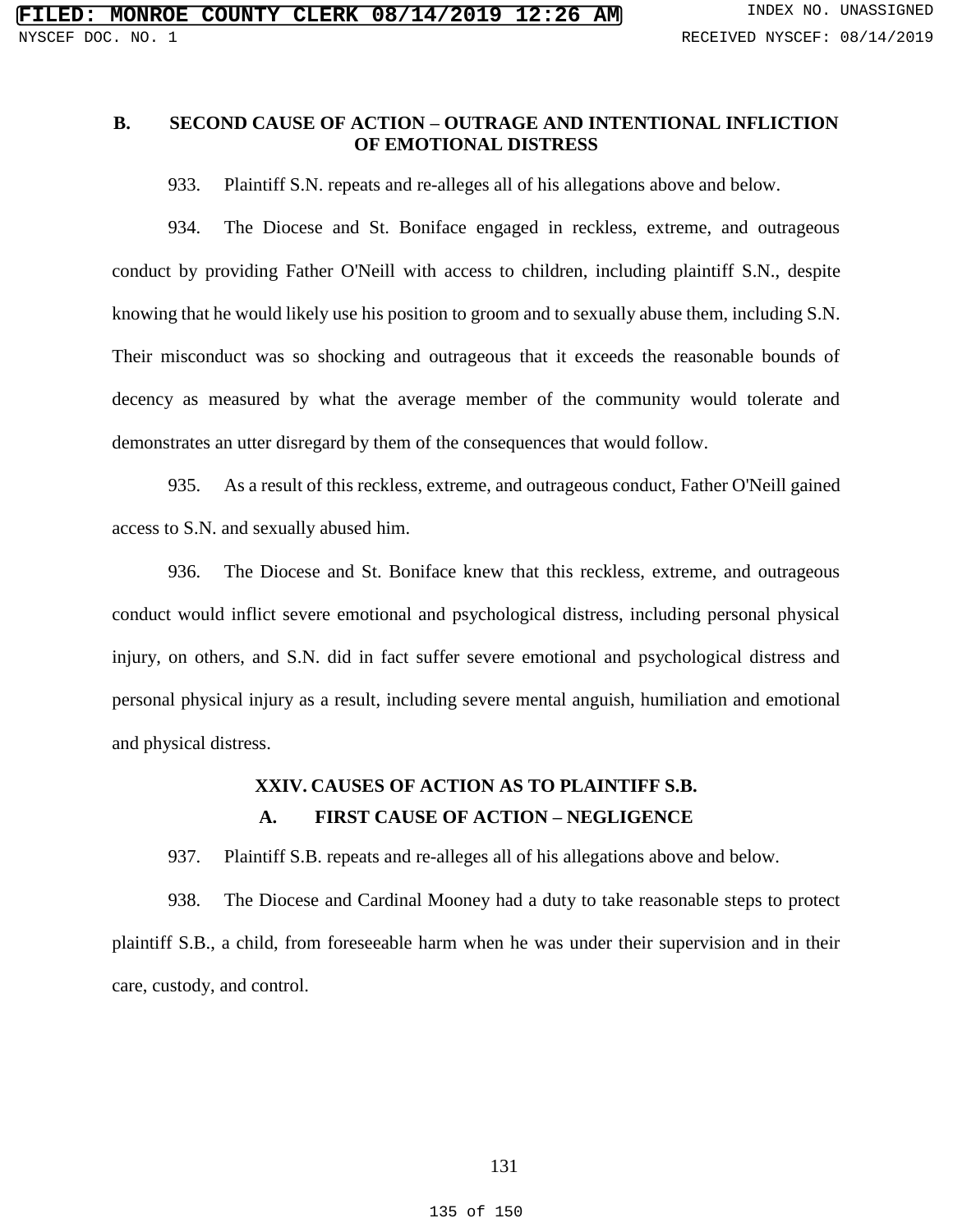939. The Diocese and Cardinal Mooney also had a duty to take reasonable steps to prevent Brother Walsh from using the tasks, premises, and instrumentalities of his position with the defendants to target, groom, and sexually abuse children, including S.B.

940. The Diocese and Cardinal Mooney were supervising S.B., and had care, custody, and control of S.B., when he attended Cardinal Mooney as a student and at other times, during which time those defendants had a duty to take reasonable steps to protect him.

941. These circumstances created a special relationship between the Diocese and S.B., and between Cardinal Mooney and S.B., which imposed on each of those defendants a duty to exercise the degree of care of a parent of ordinary prudence in comparable circumstances.

942. The Diocese and Cardinal Mooney breached each of the foregoing duties by failing to exercise reasonable care to prevent Brother Walsh from harming S.B., including sexually abusing him.

943. In breaching their duties, including hiring, retaining, and failing to supervise Brother Walsh, giving him access to children, entrusting their tasks, premises, and instrumentalities to him, failing to train their personnel in the signs of sexual predation and to protect children from sexual abuse and other harm, failing to warn S.B., his parents, and other parents of the danger of sexual abuse, and failing to create a safe and secure environment for S.B. and other children who were under their supervision and in their care, custody, and control, the Diocese and Cardinal Mooney created a risk that S.B. would be sexually abused by Brother Walsh. The Diocese and Cardinal Mooney through their actions and inactions created an environment that placed S.B. in danger of unreasonable risks of harm under the circumstances.

944. In breaching their duties, including hiring, retaining, and failing to supervise Brother Walsh, giving him access to children, entrusting their tasks, premises, and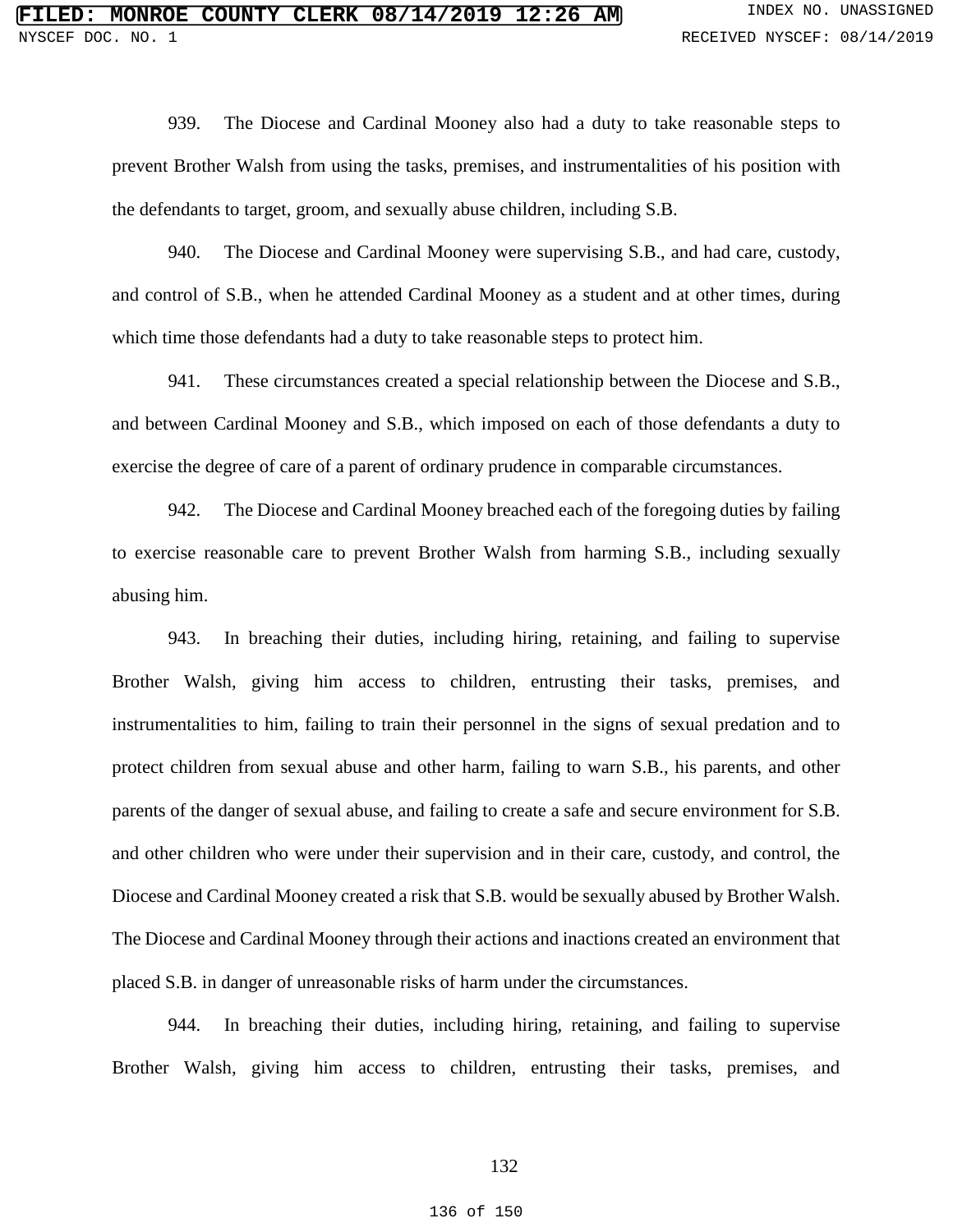instrumentalities to him, failing to train their personnel in the signs of sexual predation and to protect children from sexual abuse and other harm, failing to warn S.B., his parents, and other parents of the danger of sexual abuse, and failing to create a safe and secure environment for S.B. and other children who were under their supervision and in their care, custody, and control, the Diocese and Cardinal Mooney acted willfully and with conscious disregard for the need to protect S.B. The Diocese and Cardinal Mooney through their actions and inactions created an environment that placed S.B. in danger of unreasonable risks of harm under the circumstances.

945. It was reasonably foreseeable that defendants' breach of these duties of care would result in the sexual abuse of S.B.

946. As a direct and proximate result of the acts and omissions of the Diocese and Cardinal Mooney, Brother Walsh groomed and sexually abused S.B., which has caused S.B. to suffer general and special damages as more fully described herein.

### **B. SECOND CAUSE OF ACTION – OUTRAGE AND INTENTIONAL INFLICTION OF EMOTIONAL DISTRESS**

947. Plaintiff S.B. repeats and re-alleges all of his allegations above and below.

948. The Diocese and Cardinal Mooney engaged in reckless, extreme, and outrageous conduct by providing Brother Walsh with access to children, including plaintiff S.B., despite knowing that he would likely use his position to groom and to sexually abuse them, including S.B. Their misconduct was so shocking and outrageous that it exceeds the reasonable bounds of decency as measured by what the average member of the community would tolerate and demonstrates an utter disregard by them of the consequences that would follow.

949. As a result of this reckless, extreme, and outrageous conduct, Brother Walsh gained access to S.B. and sexually abused him.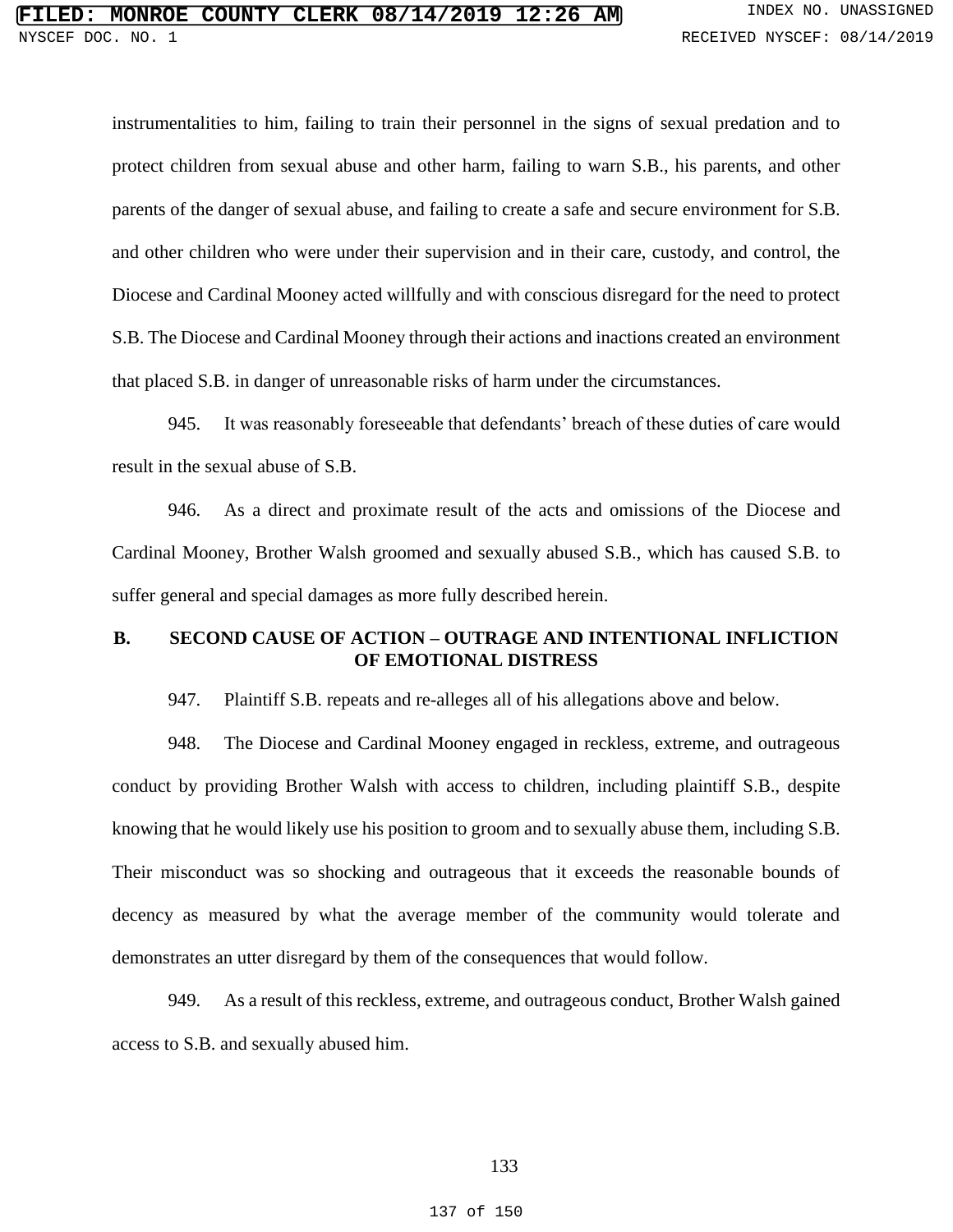950. The Diocese and Cardinal Mooney knew that this reckless, extreme, and outrageous conduct would inflict severe emotional and psychological distress, including personal physical injury, on others, and S.B. did in fact suffer severe emotional and psychological distress and personal physical injury as a result, including severe mental anguish, humiliation and emotional and physical distress.

## **XXV. CAUSES OF ACTION AS TO PLAINTIFF J.W. A. FIRST CAUSE OF ACTION – NEGLIGENCE**

951. Plaintiff J.W. repeats and re-alleges all of his allegations above and below.

952. The Diocese and McQuaid had a duty to take reasonable steps to protect plaintiff J.W., a child, from foreseeable harm when he was under their supervision and in their care, custody, and control.

953. The Diocese and McQuaid also had a duty to take reasonable steps to prevent Father O'Malley from using the tasks, premises, and instrumentalities of his position with the defendants to target, groom, and sexually abuse children, including J.W.

954. The Diocese and McQuaid were supervising J.W., and had care, custody, and control of J.W., when he attended McQuaid as a student and at other times, during which time those defendants had a duty to take reasonable steps to protect him.

955. These circumstances created a special relationship between the Diocese and J.W., and between McQuaid and J.W., which imposed on each of those defendants a duty to exercise the degree of care of a parent of ordinary prudence in comparable circumstances.

956. The Diocese and McQuaid breached each of the foregoing duties by failing to exercise reasonable care to prevent Father O'Malley from harming J.W., including sexually abusing him.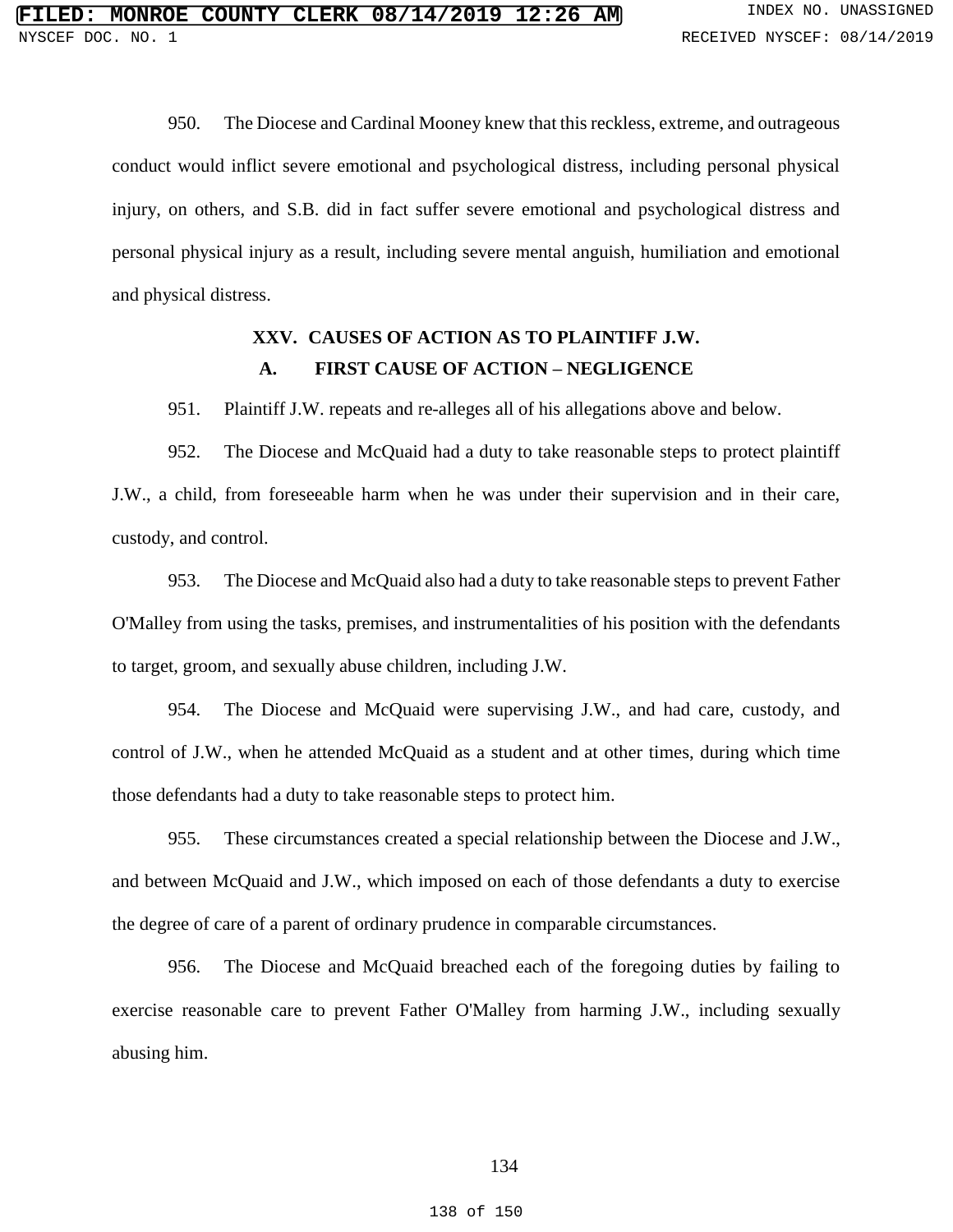957. In breaching their duties, including hiring, retaining, and failing to supervise Father O'Malley, giving him access to children, entrusting their tasks, premises, and instrumentalities to him, failing to train their personnel in the signs of sexual predation and to protect children from sexual abuse and other harm, failing to warn J.W., his parents, and other parents of the danger of sexual abuse, and failing to create a safe and secure environment for J.W. and other children who were under their supervision and in their care, custody, and control, the Diocese and McQuaid created a risk that J.W. would be sexually abused by Father O'Malley. The Diocese and McQuaid through their actions and inactions created an environment that placed J.W. in danger of unreasonable risks of harm under the circumstances.

958. In breaching their duties, including hiring, retaining, and failing to supervise Father O'Malley, giving him access to children, entrusting their tasks, premises, and instrumentalities to him, failing to train their personnel in the signs of sexual predation and to protect children from sexual abuse and other harm, failing to warn J.W., his parents, and other parents of the danger of sexual abuse, and failing to create a safe and secure environment for J.W. and other children who were under their supervision and in their care, custody, and control, the Diocese and McQuaid acted willfully and with conscious disregard for the need to protect J.W. The Diocese and McQuaid through their actions and inactions created an environment that placed J.W. in danger of unreasonable risks of harm under the circumstances.

959. It was reasonably foreseeable that defendants' breach of these duties of care would result in the sexual abuse of J.W.

960. As a direct and proximate result of the acts and omissions of the Diocese and McQuaid, Father O'Malley groomed and sexually abused J.W., which has caused J.W. to suffer general and special damages as more fully described herein.

### 135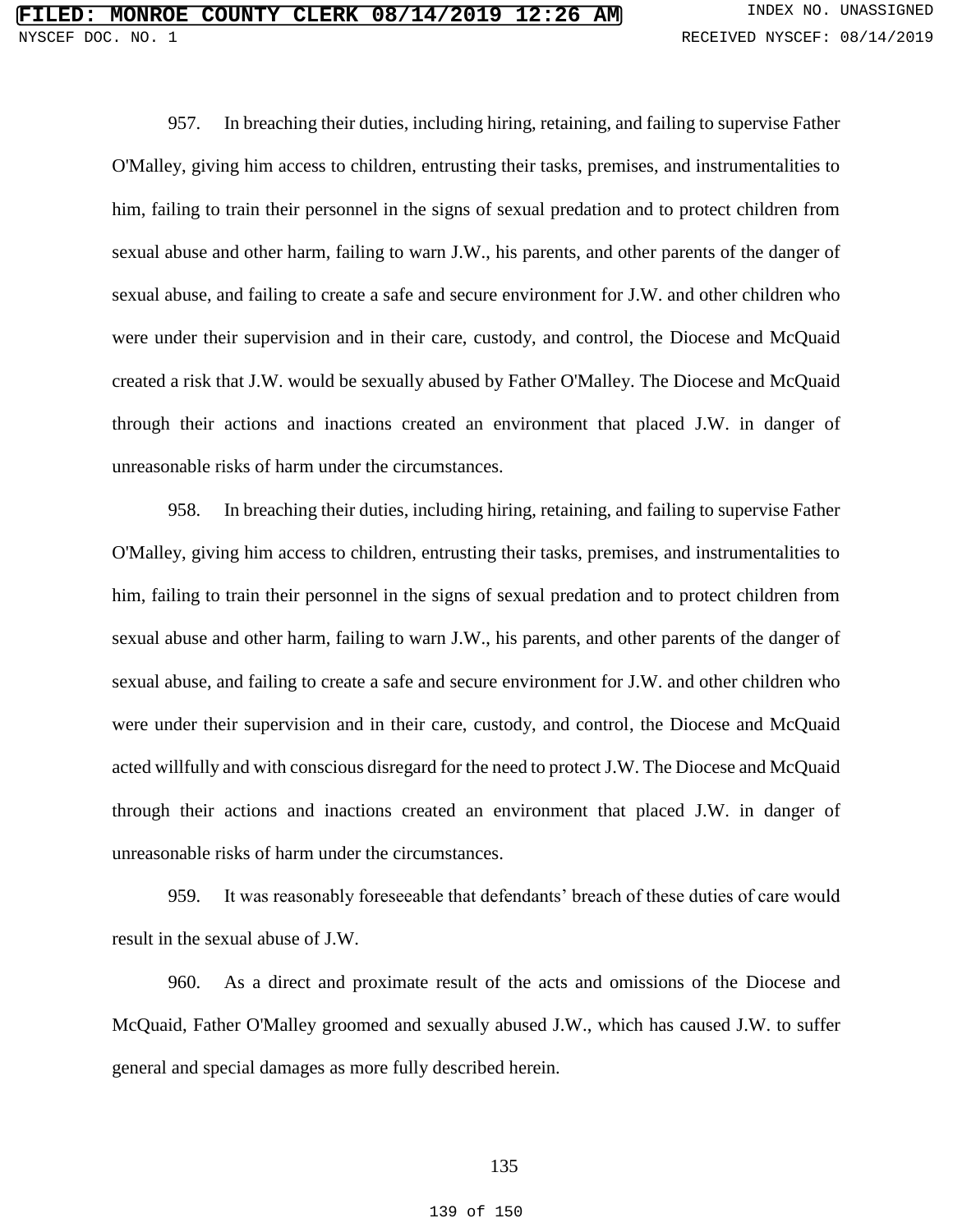## **B. SECOND CAUSE OF ACTION – OUTRAGE AND INTENTIONAL INFLICTION OF EMOTIONAL DISTRESS**

961. Plaintiff J.W. repeats and re-alleges all of his allegations above and below.

962. The Diocese and McQuaid engaged in reckless, extreme, and outrageous conduct by providing Father O'Malley with access to children, including plaintiff J.W., despite knowing that he would likely use his position to groom and to sexually abuse them, including J.W. Their misconduct was so shocking and outrageous that it exceeds the reasonable bounds of decency as measured by what the average member of the community would tolerate and demonstrates an utter disregard by them of the consequences that would follow.

963. As a result of this reckless, extreme, and outrageous conduct, Father O'Malley gained access to J.W. and sexually abused him.

964. The Diocese and McQuaid knew that this reckless, extreme, and outrageous conduct would inflict severe emotional and psychological distress, including personal physical injury, on others, and J.W. did in fact suffer severe emotional and psychological distress and personal physical injury as a result, including severe mental anguish, humiliation and emotional and physical distress.

# **XXVI. CAUSES OF ACTION AS TO PLAINTIFF KEVIN HIGLEY A. FIRST CAUSE OF ACTION – NEGLIGENCE**

965. Plaintiff Kevin Higley repeats and re-alleges all of his allegations above and below. 966. The Diocese and St. Mary's had a duty to take reasonable steps to protect plaintiff Kevin Higley, a child, from foreseeable harm when he was under their supervision and in their care, custody, and control.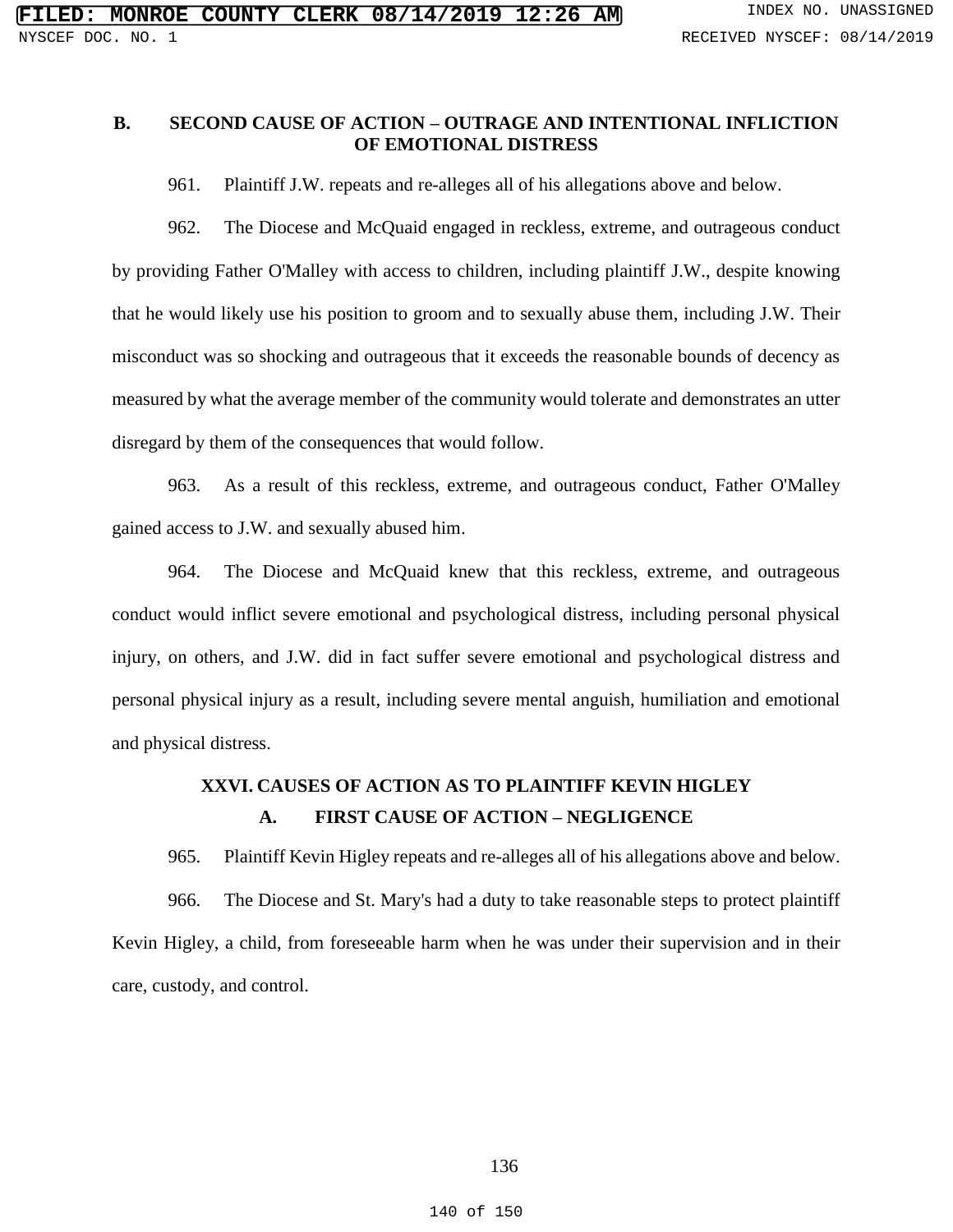967. The Diocese and St. Mary's also had a duty to take reasonable steps to prevent Father Cloonan from using the tasks, premises, and instrumentalities of his position with the defendants to target, groom, and sexually abuse children, including Kevin.

968. The Diocese and St. Mary's were supervising Kevin, and had care, custody, and control of Kevin, when he served as an altar boy and at other times, during which time those defendants had a duty to take reasonable steps to protect him.

969. These circumstances created a special relationship between the Diocese and Kevin, and between St. Mary's and Kevin, which imposed on each of those defendants a duty to exercise the degree of care of a parent of ordinary prudence in comparable circumstances.

970. The Diocese and St. Mary's breached each of the foregoing duties by failing to exercise reasonable care to prevent Father Cloonan from harming Kevin, including sexually abusing him.

971. In breaching their duties, including hiring, retaining, and failing to supervise Father Cloonan, giving him access to children, entrusting their tasks, premises, and instrumentalities to him, failing to train their personnel in the signs of sexual predation and to protect children from sexual abuse and other harm, failing to warn Kevin, his parents, and other parents of the danger of sexual abuse, and failing to create a safe and secure environment for Kevin and other children who were under their supervision and in their care, custody, and control, the Diocese and St. Mary's created a risk that Kevin would be sexually abused by Father Cloonan. The Diocese and St. Mary's through their actions and inactions created an environment that placed Kevin in danger of unreasonable risks of harm under the circumstances.

972. In breaching their duties, including hiring, retaining, and failing to supervise Father Cloonan, giving him access to children, entrusting their tasks, premises, and instrumentalities to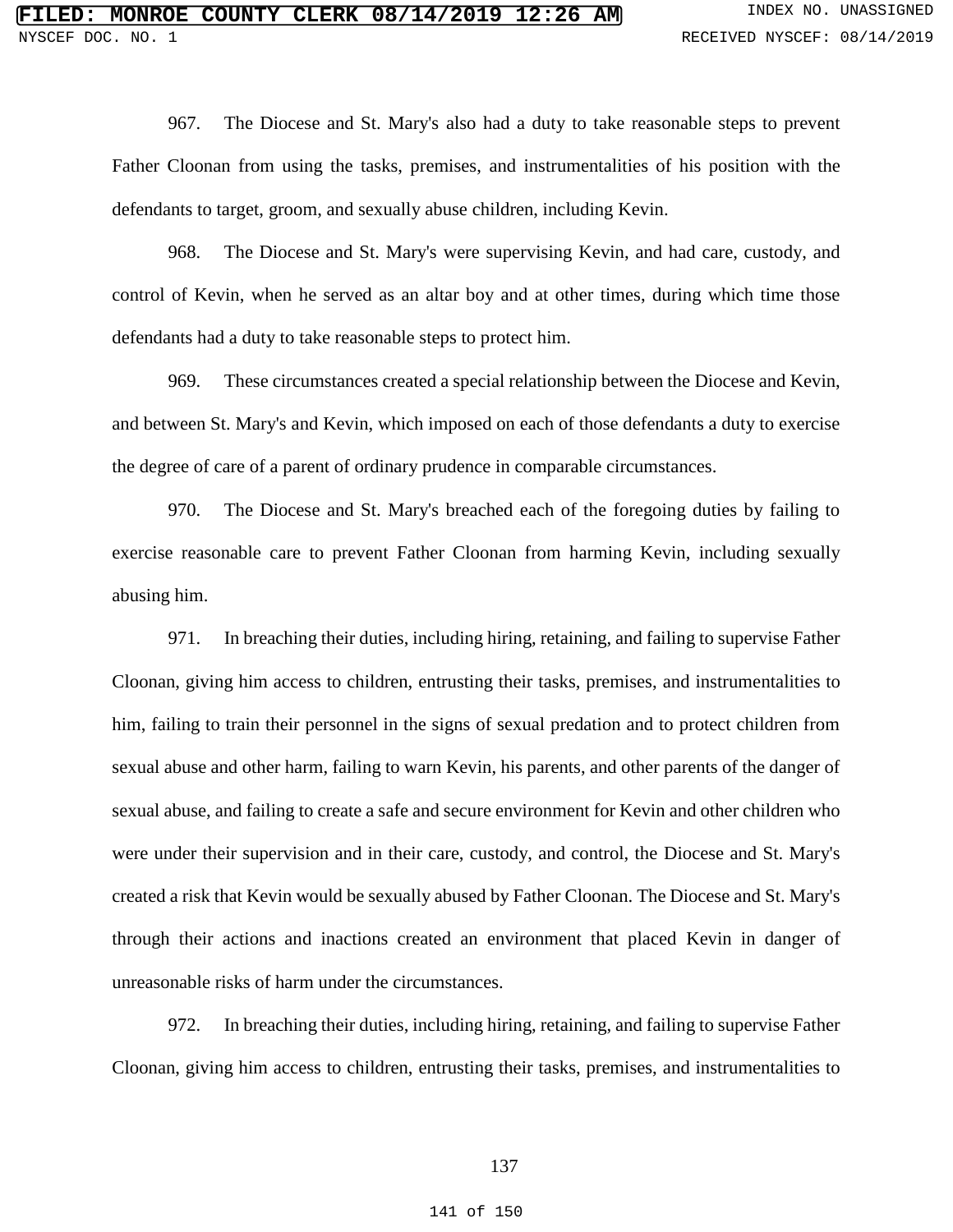him, failing to train their personnel in the signs of sexual predation and to protect children from sexual abuse and other harm, failing to warn Kevin, his parents, and other parents of the danger of sexual abuse, and failing to create a safe and secure environment for Kevin and other children who were under their supervision and in their care, custody, and control, the Diocese and St. Mary's acted willfully and with conscious disregard for the need to protect Kevin. The Diocese and St. Mary's through their actions and inactions created an environment that placed Kevin in danger of unreasonable risks of harm under the circumstances.

973. It was reasonably foreseeable that defendants' breach of these duties of care would result in the sexual abuse of Kevin.

974. As a direct and proximate result of the acts and omissions of the Diocese and St. Mary's, Father Cloonan groomed and sexually abused Kevin, which has caused Kevin to suffer general and special damages as more fully described herein.

### **B. SECOND CAUSE OF ACTION – OUTRAGE AND INTENTIONAL INFLICTION OF EMOTIONAL DISTRESS**

975. Plaintiff Kevin Higley repeats and re-alleges all of his allegations above and below.

976. The Diocese and St. Mary's engaged in reckless, extreme, and outrageous conduct by providing Father Cloonan with access to children, including plaintiff Kevin Higley, despite knowing that he would likely use his position to groom and to sexually abuse them, including Kevin. Their misconduct was so shocking and outrageous that it exceeds the reasonable bounds of decency as measured by what the average member of the community would tolerate and demonstrates an utter disregard by them of the consequences that would follow.

977. As a result of this reckless, extreme, and outrageous conduct, Father Cloonan gained access to Kevin and sexually abused him.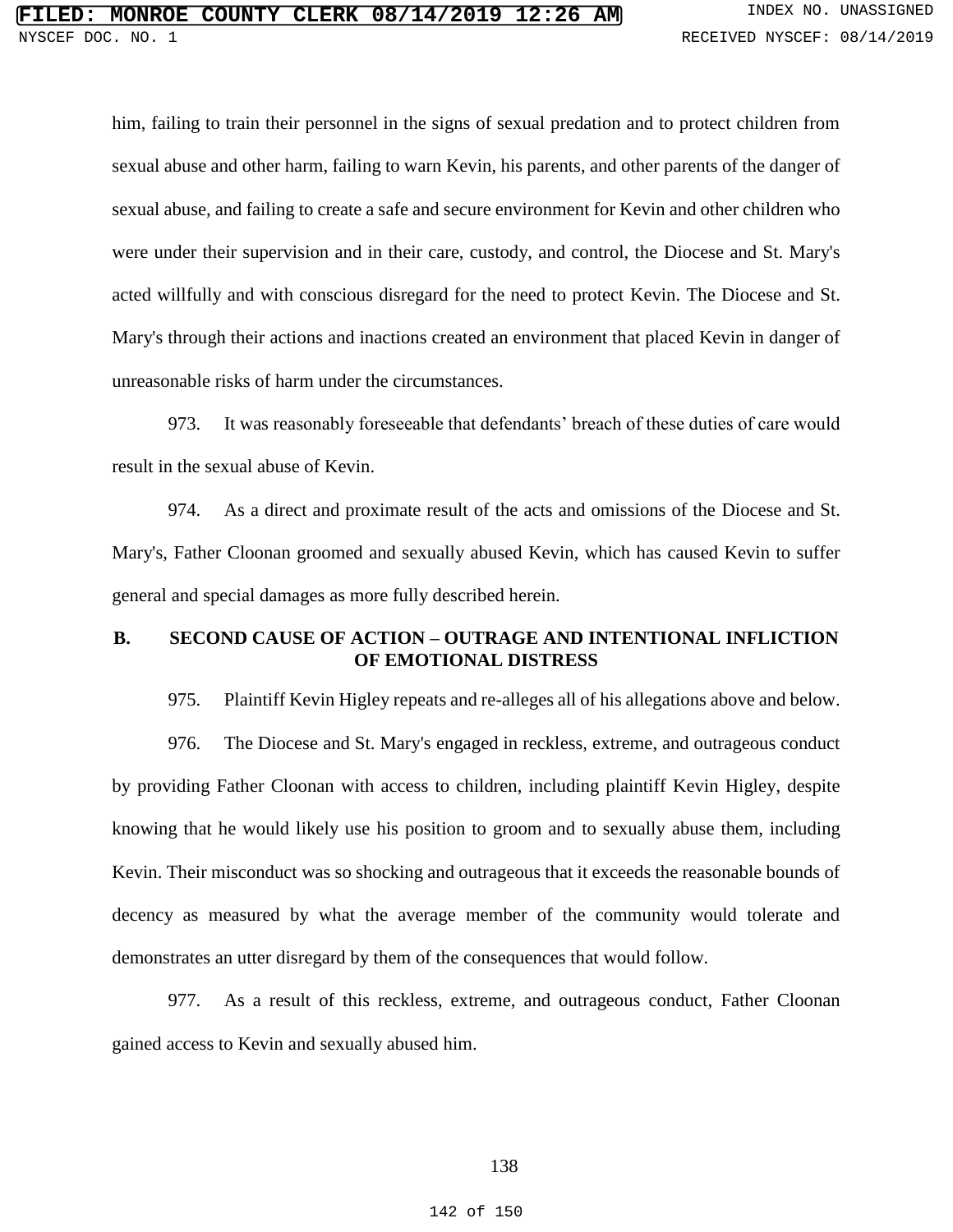978. The Diocese and St. Mary's knew that this reckless, extreme, and outrageous conduct would inflict severe emotional and psychological distress, including personal physical injury, on others, and Kevin did in fact suffer severe emotional and psychological distress and personal physical injury as a result, including severe mental anguish, humiliation and emotional and physical distress.

# **XXVII. CAUSES OF ACTION AS TO PLAINTIFF JAMES LENNOX A. FIRST CAUSE OF ACTION – NEGLIGENCE**

979. Plaintiff James Lennox repeats and re-alleges all of his allegations above and below.

980. The Diocese and Annunciation had a duty to take reasonable steps to protect plaintiff James Lennox, a child, from foreseeable harm when he was under their supervision and in their care, custody, and control.

981. The Diocese and Annunciation also had a duty to take reasonable steps to prevent Father O'Neill from using the tasks, premises, and instrumentalities of his position with the defendants to target, groom, and sexually abuse children, including James.

982. The Diocese and Annunciation were supervising James, and had care, custody, and control of James, when he sought their help through an Alcoholics Anonymous program sponsored by Annunciation and the Diocese, and at other times, during which time those defendants had a duty to take reasonable steps to protect him.

983. These circumstances created a special relationship between the Diocese and James, and between Annunciation and James, which imposed on each of those defendants a duty to exercise the degree of care of a parent of ordinary prudence in comparable circumstances.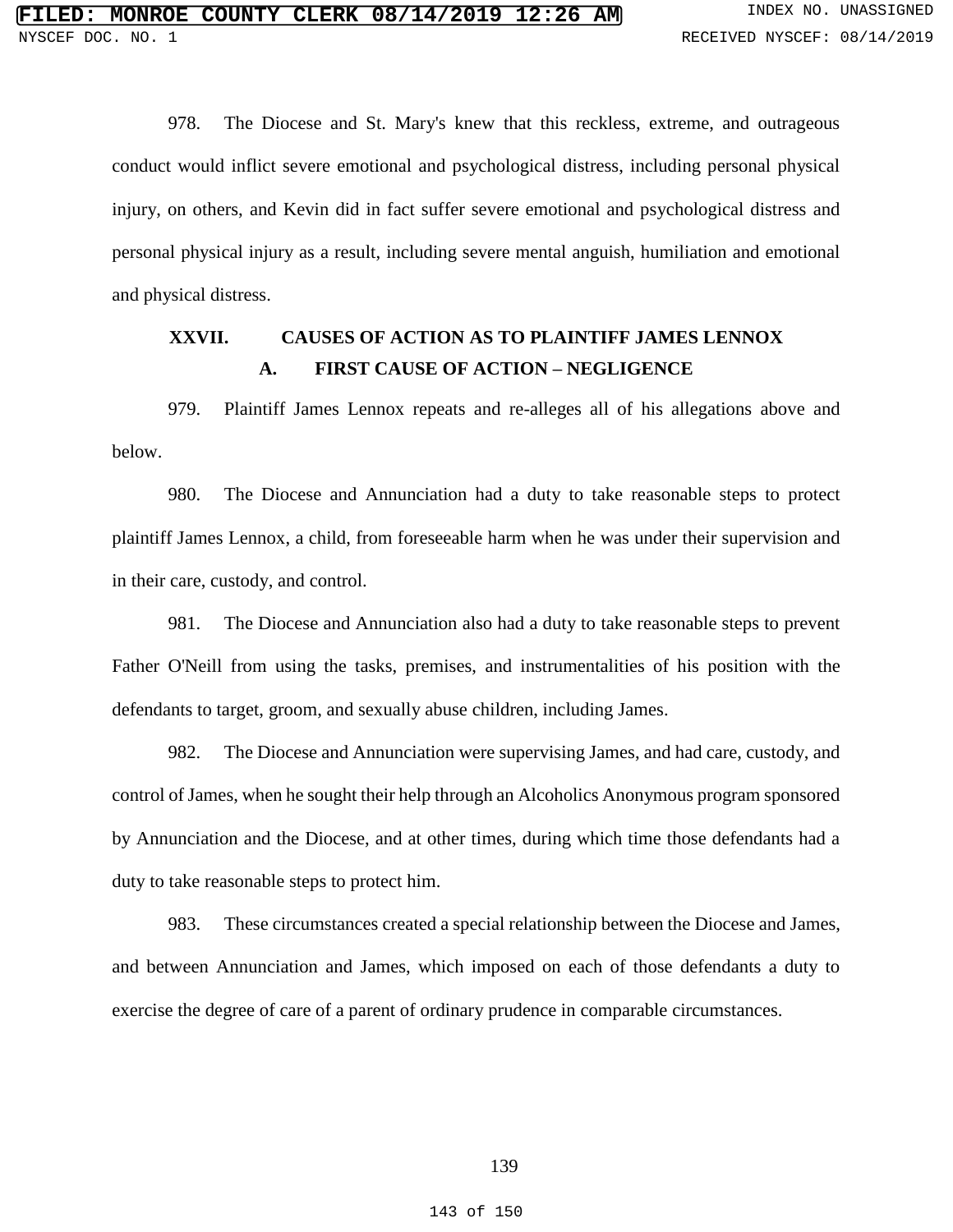984. The Diocese and Annunciation breached each of the foregoing duties by failing to exercise reasonable care to prevent Father O'Neill from harming James, including sexually abusing him.

985. In breaching their duties, including hiring, retaining, and failing to supervise Father O'Neill, giving him access to children, entrusting their tasks, premises, and instrumentalities to him, failing to train their personnel in the signs of sexual predation and to protect children from sexual abuse and other harm, failing to warn James, his parents, and other parents of the danger of sexual abuse, and failing to create a safe and secure environment for James and other children who were under their supervision and in their care, custody, and control, the Diocese and Annunciation created a risk that James would be sexually abused by Father O'Neill. The Diocese and Annunciation through their actions and inactions created an environment that placed James in danger of unreasonable risks of harm under the circumstances.

986. In breaching their duties, including hiring, retaining, and failing to supervise Father O'Neill, giving him access to children, entrusting their tasks, premises, and instrumentalities to him, failing to train their personnel in the signs of sexual predation and to protect children from sexual abuse and other harm, failing to warn James, his parents, and other parents of the danger of sexual abuse, and failing to create a safe and secure environment for James and other children who were under their supervision and in their care, custody, and control, the Diocese and Annunciation acted willfully and with conscious disregard for the need to protect James. The Diocese and Annunciation through their actions and inactions created an environment that placed James in danger of unreasonable risks of harm under the circumstances.

987. It was reasonably foreseeable that defendants' breach of these duties of care would result in the sexual abuse of James.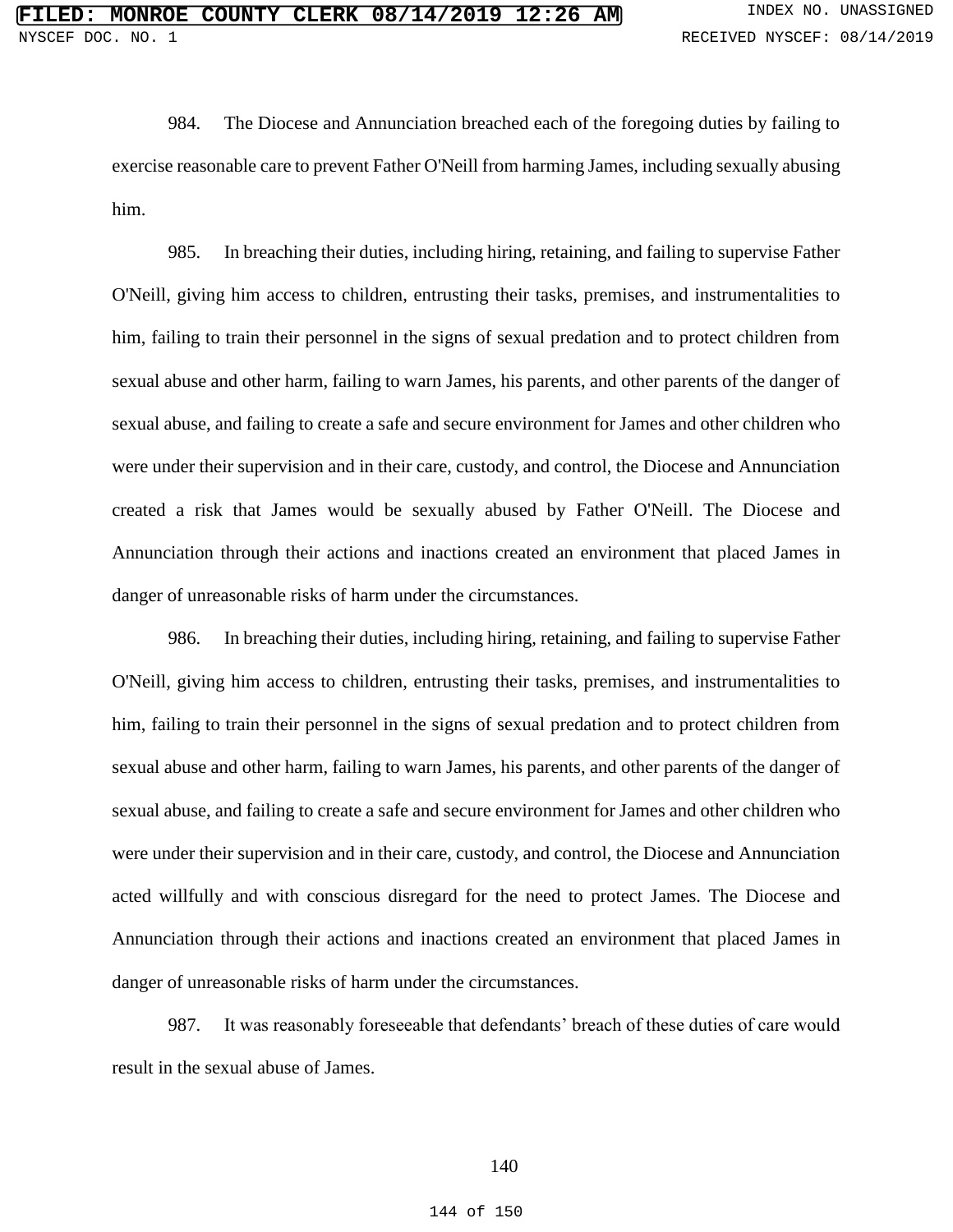988. As a direct and proximate result of the acts and omissions of the Diocese and Annunciation, Father O'Neill groomed and sexually abused James, which has caused James to suffer general and special damages as more fully described herein.

# **B. SECOND CAUSE OF ACTION – OUTRAGE AND INTENTIONAL INFLICTION OF EMOTIONAL DISTRESS**

989. Plaintiff James Lennox repeats and re-alleges all of his allegations above and below.

990. The Diocese and Annunciation engaged in reckless, extreme, and outrageous conduct by providing Father O'Neill with access to children, including plaintiff James Lennox, despite knowing that he would likely use his position to groom and to sexually abuse them, including James. Their misconduct was so shocking and outrageous that it exceeds the reasonable bounds of decency as measured by what the average member of the community would tolerate and demonstrates an utter disregard by them of the consequences that would follow.

991. As a result of this reckless, extreme, and outrageous conduct, Father O'Neill gained access to James and sexually abused him.

992. The Diocese and Annunciation knew that this reckless, extreme, and outrageous conduct would inflict severe emotional and psychological distress, including personal physical injury, on others, and James did in fact suffer severe emotional and psychological distress and personal physical injury as a result, including severe mental anguish, humiliation and emotional and physical distress.

# **XXVIII. CAUSES OF ACTION AS TO PLAINTIFF JAKE GIOVATI A. FIRST CAUSE OF ACTION – NEGLIGENCE**

993. Plaintiff Jake Giovati repeats and re-alleges all of his allegations above and below.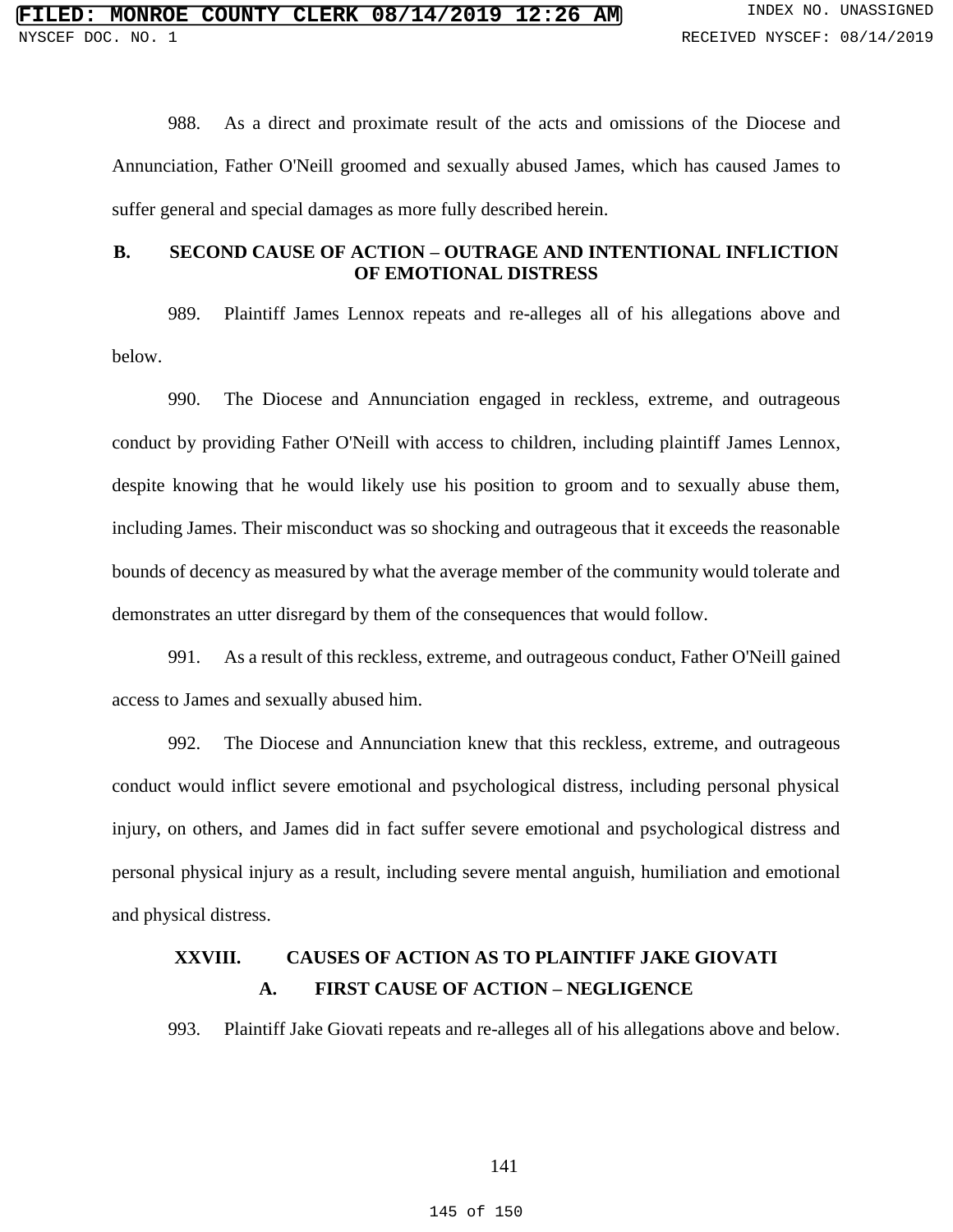994. The Diocese and St. Christopher's had a duty to take reasonable steps to protect plaintiff Jake Giovati, a child, from foreseeable harm when he was under their supervision and in their care, custody, and control.

995. The Diocese and St. Christopher's also had a duty to take reasonable steps to prevent Father O'Neill from using the tasks, premises, and instrumentalities of his position with the defendants to target, groom, and sexually abuse children, including Jake.

996. The Diocese and St. Christopher's were supervising Jake, and had care, custody, and control of Jake, when he learned to say his prayers under Father O'Neill's tutelage, during "confession," and at other times, during which time those defendants had a duty to take reasonable steps to protect him.

997. These circumstances created a special relationship between the Diocese and Jake, and between St. Christopher's and Jake, which imposed on each of those defendants a duty to exercise the degree of care of a parent of ordinary prudence in comparable circumstances.

998. The Diocese and St. Christopher's breached each of the foregoing duties by failing to exercise reasonable care to prevent Father O'Neill from harming Jake, including sexually abusing him.

999. In breaching their duties, including hiring, retaining, and failing to supervise Father O'Neill, giving him access to children, entrusting their tasks, premises, and instrumentalities to him, failing to train their personnel in the signs of sexual predation and to protect children from sexual abuse and other harm, failing to warn Jake, his parents, and other parents of the danger of sexual abuse, and failing to create a safe and secure environment for Jake and other children who were under their supervision and in their care, custody, and control, the Diocese and St. Christopher's created a risk that Jake would be sexually abused by Father O'Neill. The Diocese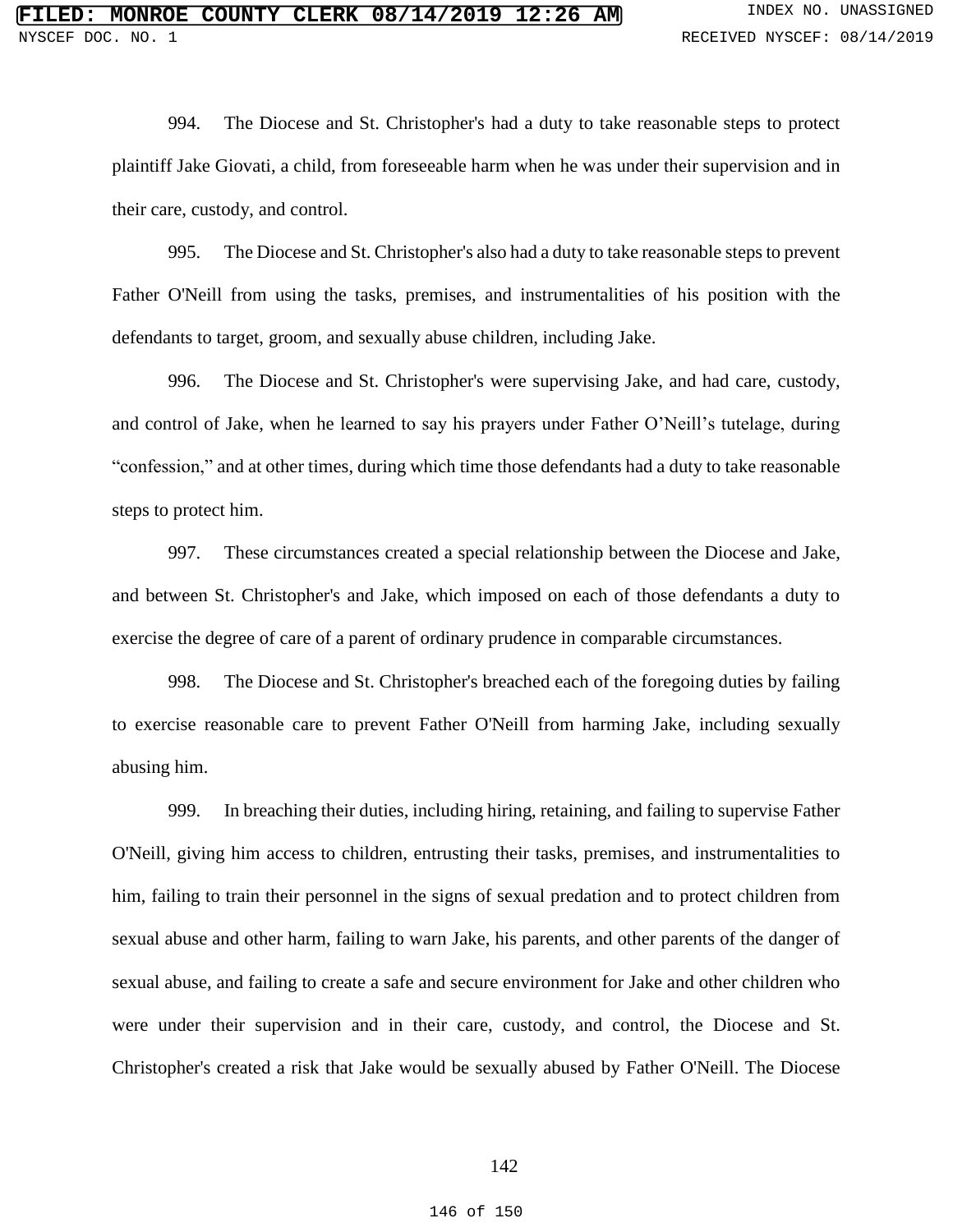and St. Christopher's through their actions and inactions created an environment that placed Jake in danger of unreasonable risks of harm under the circumstances.

1000. In breaching their duties, including hiring, retaining, and failing to supervise Father O'Neill, giving him access to children, entrusting their tasks, premises, and instrumentalities to him, failing to train their personnel in the signs of sexual predation and to protect children from sexual abuse and other harm, failing to warn Jake, his parents, and other parents of the danger of sexual abuse, and failing to create a safe and secure environment for Jake and other children who were under their supervision and in their care, custody, and control, the Diocese and St. Christopher's acted willfully and with conscious disregard for the need to protect Jake. The Diocese and St. Christopher's through their actions and inactions created an environment that placed Jake in danger of unreasonable risks of harm under the circumstances.

1001. It was reasonably foreseeable that defendants' breach of these duties of care would result in the sexual abuse of Jake.

1002. As a direct and proximate result of the acts and omissions of the Diocese and St. Christopher's, Father O'Neill groomed and sexually abused Jake, which has caused Jake to suffer general and special damages as more fully described herein.

## **B. SECOND CAUSE OF ACTION – OUTRAGE AND INTENTIONAL INFLICTION OF EMOTIONAL DISTRESS**

1003. Plaintiff Jake Giovati repeats and re-alleges all of his allegations above and below.

1004. The Diocese and St. Christopher's engaged in reckless, extreme, and outrageous conduct by providing Father O'Neill with access to children, including plaintiff Jake Giovati, despite knowing that he would likely use his position to groom and to sexually abuse them, including Jake. Their misconduct was so shocking and outrageous that it exceeds the reasonable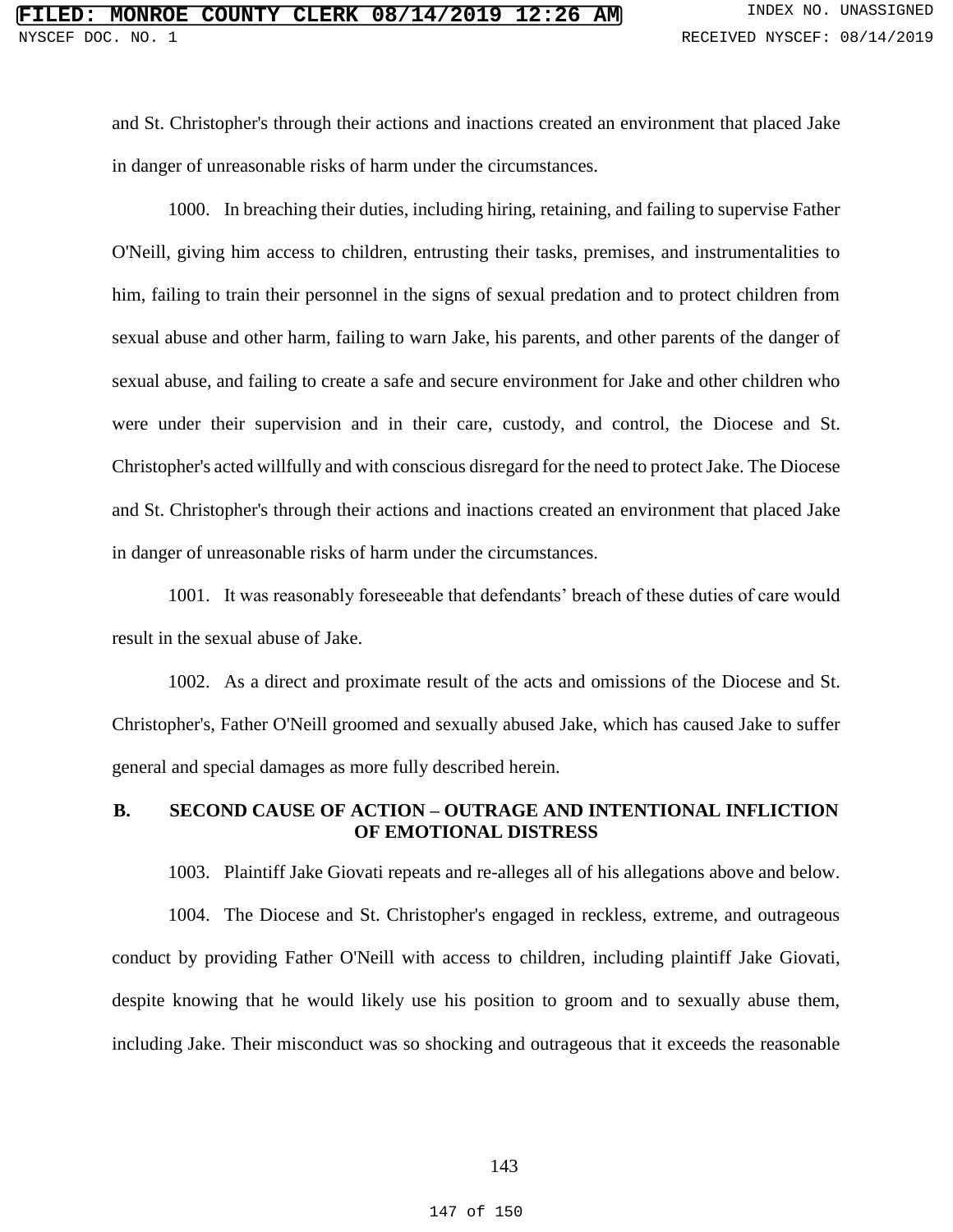bounds of decency as measured by what the average member of the community would tolerate and demonstrates an utter disregard by them of the consequences that would follow.

1005. As a result of this reckless, extreme, and outrageous conduct, Father O'Neill gained access to Jake and sexually abused him.

1006. The Diocese and St. Christopher's knew that this reckless, extreme, and outrageous conduct would inflict severe emotional and psychological distress, including personal physical injury, on others, and Jake did in fact suffer severe emotional and psychological distress and personal physical injury as a result, including severe mental anguish, humiliation and emotional and physical distress.

#### **XXIX. CPLR 1603 – NO APPORTIONMENT OF LIABILITY**

1007. Pursuant to CPLR 1603, the foregoing causes of action are exempt from the operation of CPLR 1601 by reason of one or more of the exemptions provided in CPLR 1602, including but not limited to, CPLR  $1602(2)$ , CPLR  $1602(5)$ ,  $1602(7)$  and  $1602(11)$ , thus precluding defendants from limiting their liability by apportioning some portion of liability to any joint tortfeasor.

### **XXX. PRAYER FOR RELIEF**

1008. The plaintiffs demand judgment against the defendants named in their causes of action, together with compensatory and punitive damages to be determined at trial, and the interest, cost and disbursements pursuant to their causes of action, and such other and further relief as the Court deems just and proper.

1009. The plaintiffs specifically reserve the right to pursue additional causes of action, other than those outlined above, that are supported by the facts pleaded or that may be supported by other facts learned in discovery.

Dated: August 14, 2019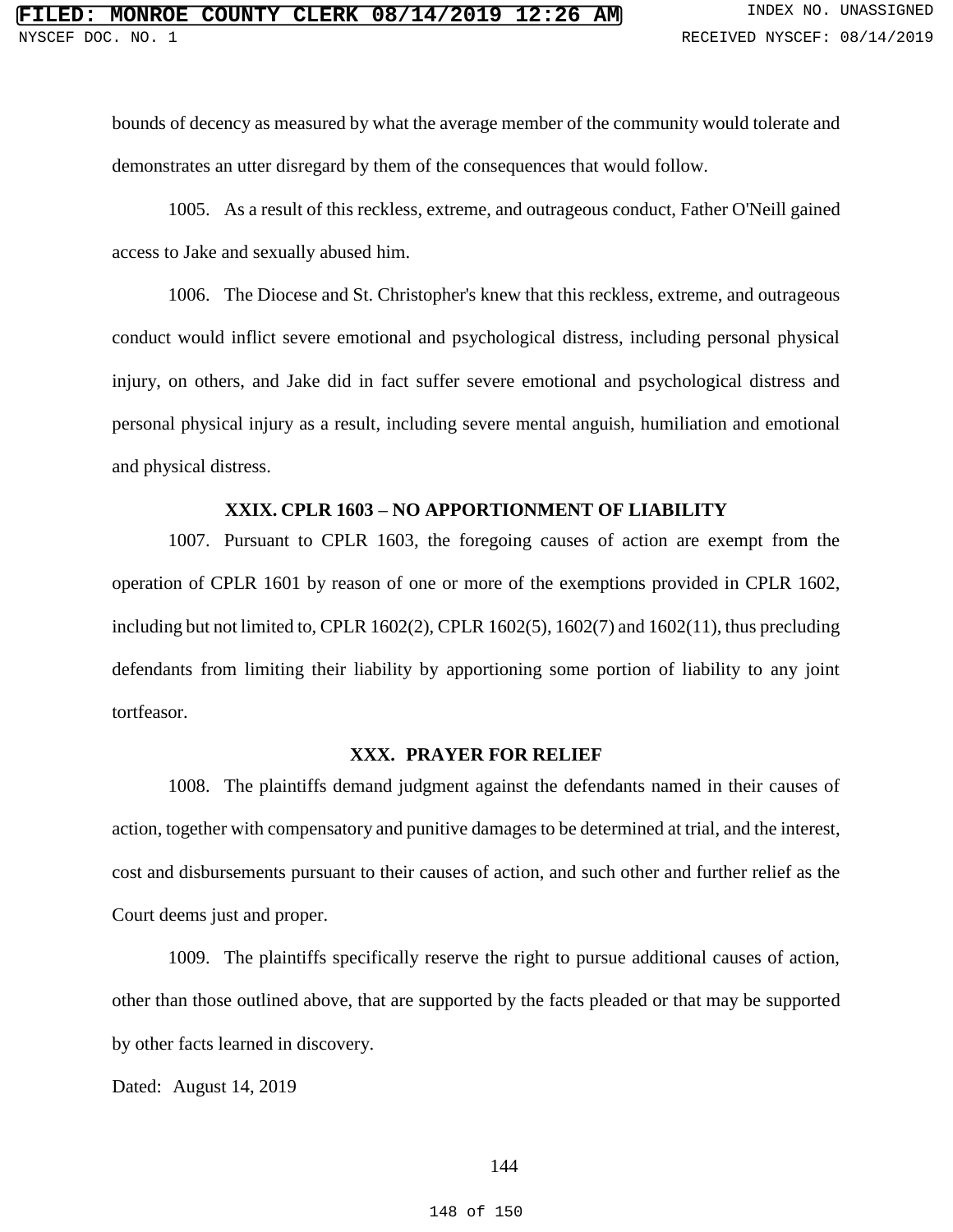# **FILED: MONROE COUNTY CLERK 08/14/2019 12:26 AM** INDEX NO. UNASSIGNED

Respectfully Yours,

MARSH LAW FIRM PLLC

By

James R**/**Marsh 151 East Post Road, Suite 102 White Plains, NY 10601-5210 Phone: 929-232-3235 jamesmarsh@marsh.law

Jennifer Freeman 151 East Post Road, Suite 102 White Plains, NY 10601-5210 Phone: 929-232-3128 jenniferfreeman@marsh.law

#### PFAU COCHRAN VERTETIS AMALA PLLC

By Michael T. Pfau

403 Columbia St. Suite 500 Seattle, WA 98104 Phone: 206-462-4335 michael@pcvalaw.com *Pro hac vice forthcoming*

Jason P. Amala 403 Columbia St. Suite 500 Seattle, WA 98104 Phone: 206-462-4339 jason@pcvalaw.com *Pro hac vice forthcoming*